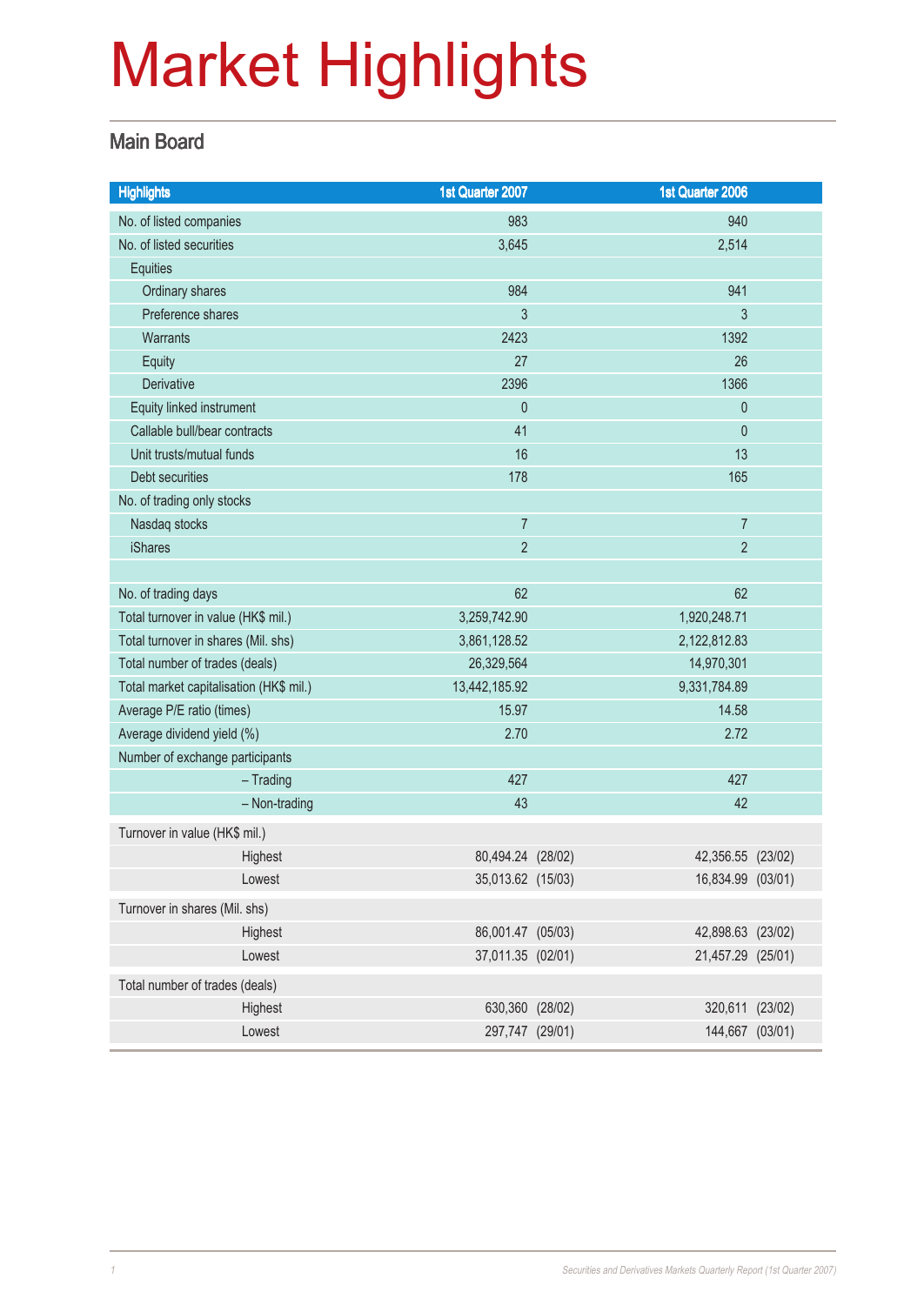### Growth Enterprise Market (GEM)

| <b>Highlights</b>                       | 1st Quarter 2007 |                | 1st Quarter 2006 |                |
|-----------------------------------------|------------------|----------------|------------------|----------------|
| No. of listed companies                 | 197              |                | 201              |                |
| No. of listed securities                | 199              |                | 201              |                |
| Equities                                | 197              |                | 201              |                |
| Warrants                                | $\overline{2}$   |                | $\mathbf 0$      |                |
|                                         |                  |                |                  |                |
| No. of trading days                     | 62               |                | 62               |                |
| Total turnover in value (HK\$ mil.)     | 19,063.12        |                | 12,673.01        |                |
| Total turnover in shares (Mil. shs)     | 33,799.62        |                | 11,537.79        |                |
| Total number of trades (deals)          | 436,290          |                | 221,904          |                |
| Total market capitalisation (HK\$ mil.) | 108,727.59       |                | 84,214.72        |                |
| Average P/E ratio (times)               | 26.73            |                | 24.53            |                |
| Average dividend yield (%)              | 1.81             |                | 0.74             |                |
| Turnover in value (HK\$ mil.)           |                  |                |                  |                |
| Highest                                 | 1,049.78 (23/03) |                |                  | 949.58 (18/01) |
| Lowest                                  |                  | 138.39 (08/01) |                  | 37.11 (03/01)  |
| Turnover in shares (Mil. shs)           |                  |                |                  |                |
| Highest                                 | 1,351.12 (13/02) |                |                  | 338.37 (18/01) |
| Lowest                                  |                  | 196.89 (11/01) |                  | 63.31 (03/01)  |
| Total number of trades (deals)          |                  |                |                  |                |
| Highest                                 |                  | 11,966 (02/03) |                  | 5,662 (20/03)  |
| Lowest                                  |                  | 3,325 (08/01)  |                  | 1,077 (03/01)  |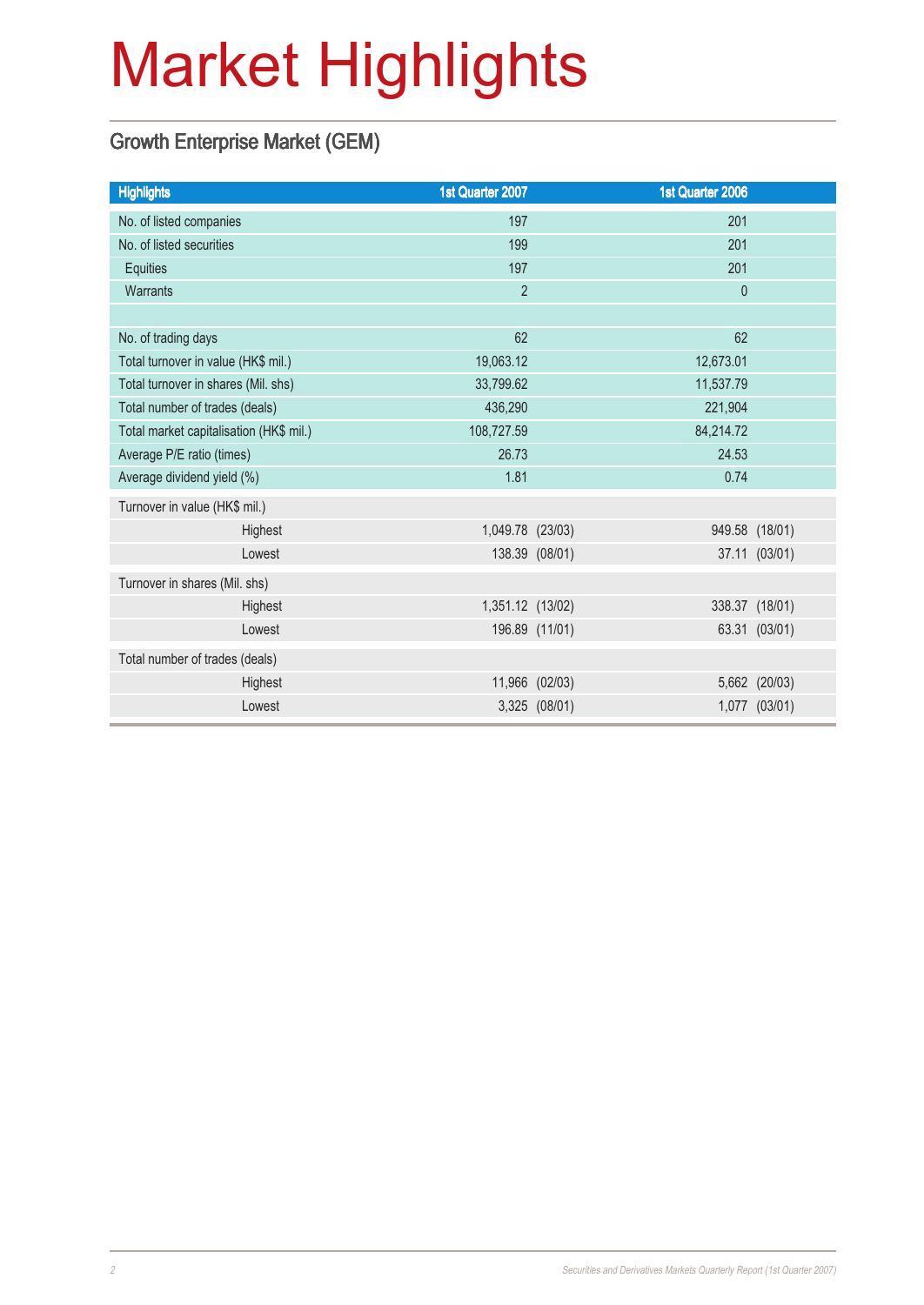### Derivatives Market Highlights

| <b>Highlights</b>                                          | 1st Quarter 2007 | 1st Quarter 2006 |
|------------------------------------------------------------|------------------|------------------|
| All futures and options products (excluding stock options) |                  |                  |
| No. of trading days                                        | 62.0             | 62.0             |
| Total contract volume                                      | 8,941,369        | 5,440,837        |
| Equity index products                                      | 8,779,087        | 5,424,712        |
| Equity products                                            | 151,769          | 10,106           |
| Interest rates products                                    | 10,513           | 6,019            |
| Average daily contract volume <sup>1</sup>                 | 144,216          | 87,755           |
| Total open interest as at the quarter end (contracts)      | 561,396          | 405,954          |
| Equity index products                                      | 531,579          | 401,990          |
| <b>Equity products</b>                                     | 20,782           | 2,013            |
| Interest rates products                                    | 9,035            | 1,951            |
| <b>Stock options</b>                                       |                  |                  |
| No. of newly introduced stock options classes              | 3                |                  |
| No. of stock options as at the quarter end                 |                  |                  |
| <b>Class</b>                                               | 45               | 41               |
| Series                                                     | 3,878            | 3,314            |
| Total premium (HK\$ mil.)                                  | 11,404.52        | 3,664.95         |
| Call                                                       | 5,752.74         | 1,924.84         |
| Put                                                        | 5,651.78         | 1,740.11         |
| Average daily premium (HK\$ mil.)                          | 183.94           | 59.11            |
| Total contract volume                                      | 7,729,060        | 3,835,478        |
| Call                                                       | 3,504,556        | 1,773,312        |
| Put                                                        | 4,224,504        | 2,062,166        |
| Average daily contract volume                              | 124,662          | 61,863           |
| Total open interest as at the quarter end (contracts)      | 2,569,935        | 1,265,171        |
| Call                                                       | 1,190,204        | 573,314          |
| Put                                                        | 1,379,731        | 691,857          |
| Total number of trades                                     | 167,885          | 92,088           |
| Average daily number of trades                             | 2,708            | 1,485            |
| Total contracts exercised                                  | 1,131,550        | 522,516          |
| Average premium per contract (HK\$)                        | 1,476            | 956              |
| Average contract per trade (contracts)                     | 46               | 42               |
| Put volume/call volume                                     | 1.21             | 1.16             |
| Average daily contract volume/open interest                | 4.9%             | 4.9%             |
| All futures and options products                           |                  |                  |
| Total contract volume                                      | 16,670,429       | 9,276,315        |
| Total open interest as at the quarter end (contracts)      | 3,131,331        | 1,671,125        |

<sup>1</sup> Average daily contract volume is calculated based on the number of trading days of the Hong Kong Market.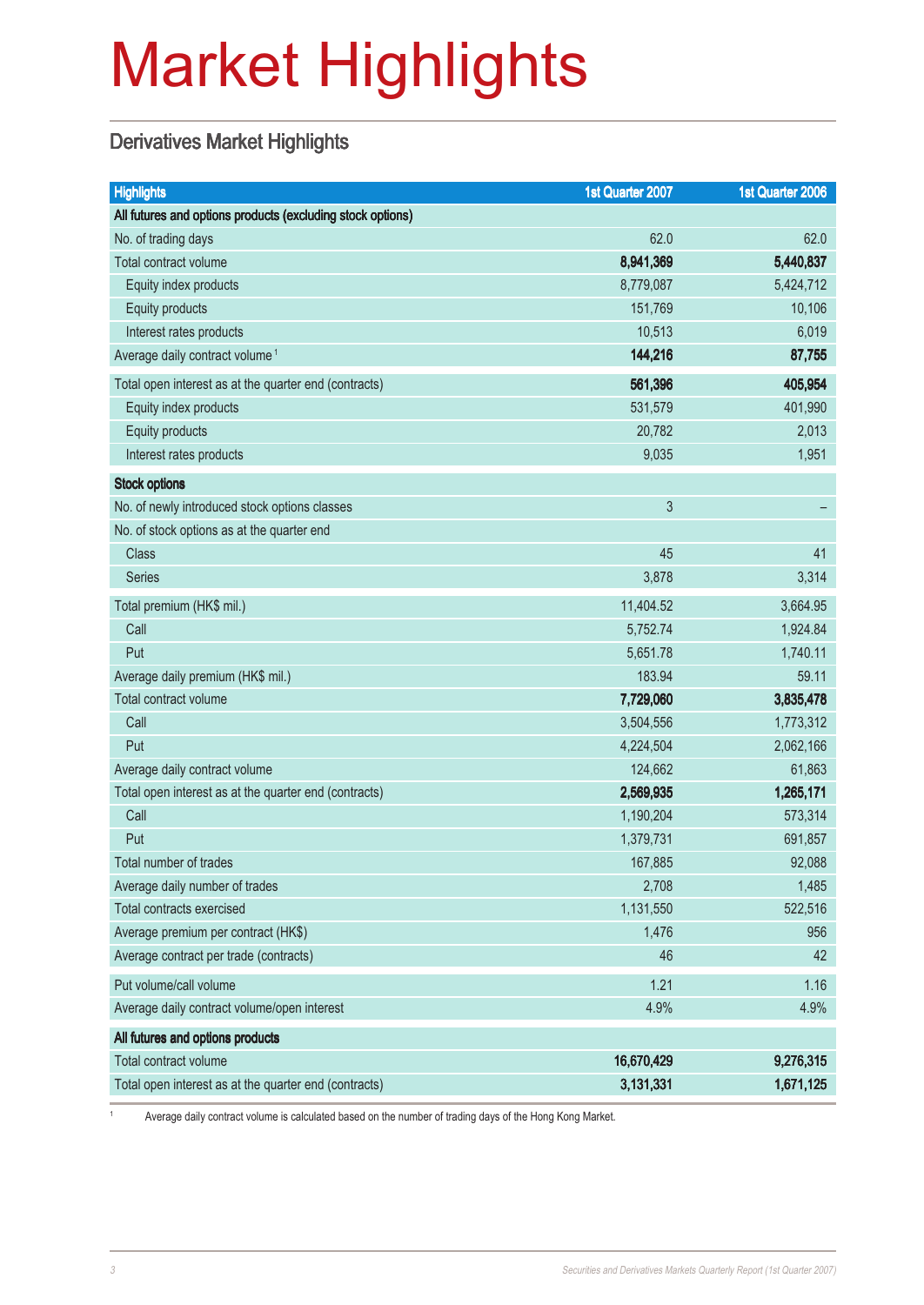### Clearing and Settlement Statistics

| <b>Securities Market</b>                                                        | 1st Quarter 2007 | 1st Quarter 2006 |
|---------------------------------------------------------------------------------|------------------|------------------|
| Average Daily Exchange Trades Handled by CCASS                                  |                  |                  |
| - Number of trades                                                              | 431,701          | 245,029          |
| - Value of trades (HK\$bil.)                                                    | 52.9             | 31.2             |
| - Share quantity Involved (bil shares)                                          | 62.8             | 34.4             |
| Average Daily Settlement Instructions ("SIs") Settled by CCASS                  |                  |                  |
| - Number of SIs                                                                 | 50,130           | 34,261           |
| - Value of SIs (HK\$bil.)                                                       | 128.9            | 74.1             |
| - Share quantity involved (bil. Shares)                                         | 28.8             | 19.3             |
| Average Daily Investor SIs ("ISIs") Settled by CCASS                            |                  |                  |
| - Number of ISIs                                                                | 782              | 496              |
| - Value of ISIs (HK\$mil.)                                                      | 207.3            | 134.5            |
| - Share quantity involved (mil. shares)                                         | 88.8             | 55.3             |
| Average Daily Settlement Efficiency of CNS Stock Positions on Due Day (T+2) (%) | 99.76            | 99.74            |
| Average Daily Settlement Efficiency of CNS Stock Positions on the Day following |                  |                  |
| the Due Day $(T+3)$ (%)                                                         | 99.97            | 99.98            |
| Average Daily Buy-ins Executed on T+3                                           |                  |                  |
| - Number of brokers involved                                                    | 15               | 12               |
| - Number of buy-ins                                                             | 18               | 14               |
| - Value of buy-ins (HK\$mil)                                                    | 6.3              | 5.0              |
| Shares Deposited in the CCASS Depository                                        |                  |                  |
| - Number of shares (bil shares)                                                 | 1,811.1          | 1,313.4          |
| - Percentage of total issued shares of the admitted securities                  | 61.51            | 55.34            |
| - Value of shares (HK\$mil)                                                     | 5,787.5          | 3,607.1          |
| - Percentage of the total market capitalisation of the admitted securities      | 40.05            | 35.79            |
| <b>Derivatives Market</b>                                                       | 1st Quarter 2007 | 1st Quarter 2006 |
| Open Interest                                                                   |                  |                  |
| - Equity Index Futures                                                          | 191,266          | 166,676          |
| - Stock Futures                                                                 | 20,782           | 2,013            |
| - Interest Rates Futures                                                        | 9,035            | 1,951            |
| - Equity Index Options                                                          | 340,313          | 235,314          |
| - Stock Options                                                                 | 2,569,935        | 1,265,171        |
| <b>Cumulative Stock Options Exercised</b>                                       |                  |                  |
| - Share quantity involved (mil. shs)                                            | 966              | 464              |
| - Value of shares (HK\$bil.)                                                    | 30               | 16               |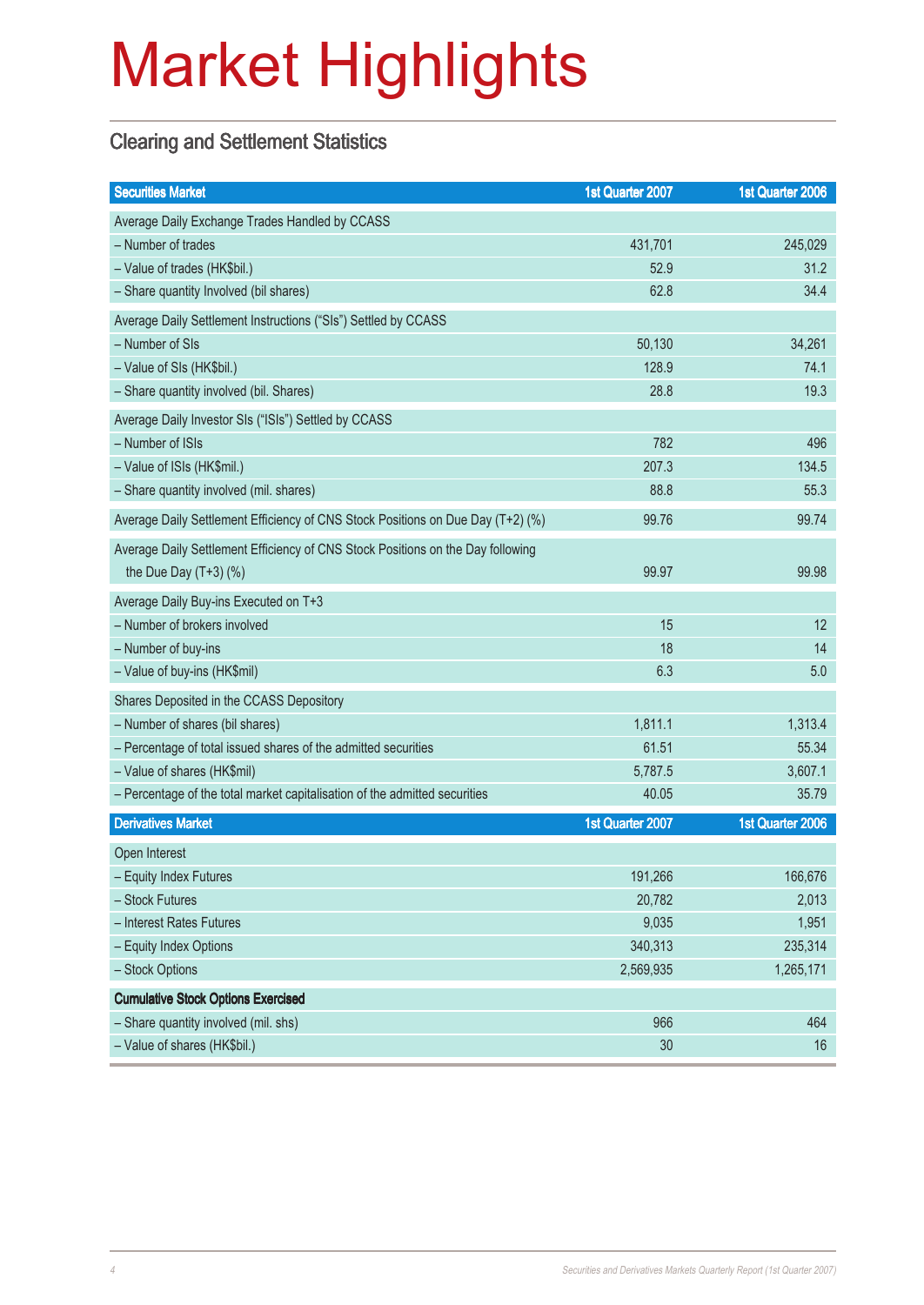### Equity Turnover

|      |                | <b>Share</b> | <b>Value</b> |              |
|------|----------------|--------------|--------------|--------------|
|      |                | (Mil. shs)   | (HK\$ mil.)  | No. of deals |
| 2006 | Q1             | 435.321.92   | 1,514,286.88 | 10,443,937   |
|      | Q <sub>2</sub> | 418,171.51   | 1,593,381.37 | 10,338,001   |
|      | Q <sub>3</sub> | 287,112.52   | 1,232,024.38 | 8,440,107    |
|      | Q4             | 519,564.53   | 2,083,567.32 | 14,887,863   |
| 2007 | Q1             | 935,083.58   | 2,537,962.63 | 20,382,757   |

### Equity Trading Statistics

|      |                | No. of<br>trading days | <b>Average daily</b><br>turnover (HK\$ mil.) | Average<br>value per deal |
|------|----------------|------------------------|----------------------------------------------|---------------------------|
| 2006 | Q <sub>1</sub> | 62                     | 24,423.98                                    | 144,992                   |
|      | Q2             | 59                     | 27,006.46                                    | 154,129                   |
|      | Q <sub>3</sub> | 65                     | 18,954.22                                    | 145,973                   |
|      | Q <sub>4</sub> | 61                     | 34,156.84                                    | 139,951                   |
| 2007 | Q <sub>1</sub> | 62                     | 40,934.88                                    | 124,515                   |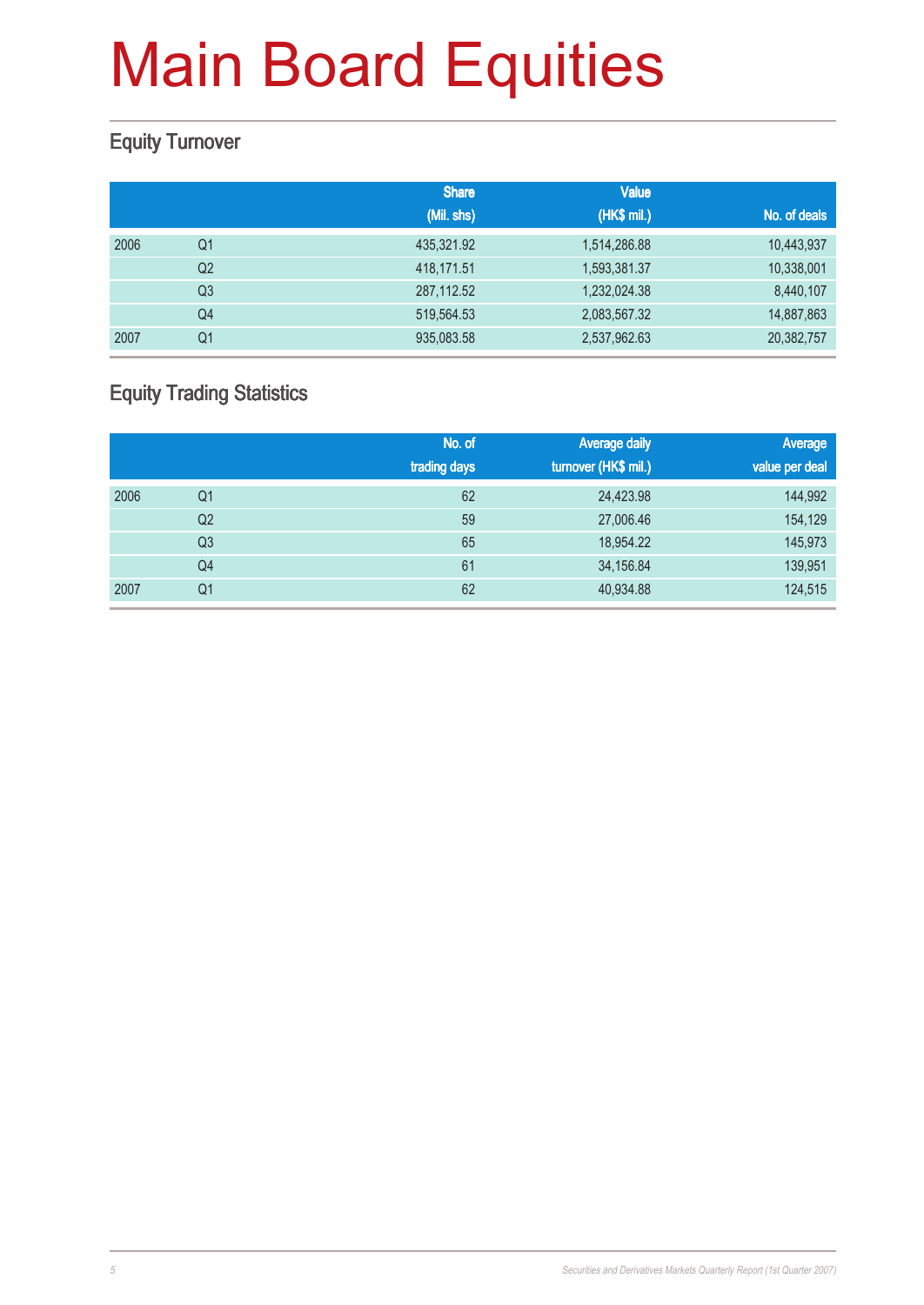#### 20 Most Advanced Stocks

for 1st quarter 2007

|       |                        | <b>Closing price</b> |                         |          |
|-------|------------------------|----------------------|-------------------------|----------|
| Code  | <b>Stock</b>           | End of Mar 2007      | End of Dec 2006         | % up     |
| 00276 | <b>NEW WORLD CYBER</b> | 4.720                | 0.179                   | 2,536.87 |
| 00286 | G-PROP (HOLD)          | 2.590                | 0.159                   | 1,528.93 |
| 00245 | <b>CHINA SEVENSTAR</b> | 1.100                | 0.160                   | 587.50   |
| 00620 | <b>UDL HOLDINGS</b>    | 0.210                | 0.031                   | 577.42   |
| 01215 | <b>GUO XIN GROUP</b>   | 0.260                | 0.039                   | 566.67   |
| 00909 | <b>ZHONGDA INT'L</b>   | 0.900                | 0.163                   | 452.15   |
| 02336 | <b>SUNLINK INT'L</b>   | 0.435                | 0.081<br>$\overline{A}$ | 437.04   |
| 00810 | <b>CHINA TREASURE</b>  | 2.250                | 0.430<br>$\overline{A}$ | 423.26   |
| 00660 | NORITY INT'L           | 2.420                | 0.470                   | 414.89   |
| 00207 | <b>HK PARKVIEW</b>     | 0.530                | 0.103                   | 414.56   |
| 00651 | <b>WONSON INT'L</b>    | 0.880                | 0.176                   | 400.00   |
| 00346 | <b>SINOUNION PETRO</b> | 1.140                | 0.255                   | 347.06   |
| 00232 | <b>CATIC INT'L</b>     | 0.430                | 0.106                   | 305.66   |
| 01217 | <b>SINO TECHNOLOGY</b> | 0.181                | 0.046                   | 293.48   |
| 00070 | <b>MASSIVE RES</b>     | 0.069                | 0.019                   | 263.16   |
| 00990 | THEME INT'L            | 0.093                | 0.027                   | 244.44   |
| 00723 | <b>ANEX INT'L</b>      | 0.375                | 0.110                   | 240.91   |
| 00530 | <b>FORTUNA INT'L</b>   | 0.710                | 0.210                   | 238.10   |
| 00202 | <b>INTERCHINA HOLD</b> | 0.127                | 0.038                   | 234.21   |
| 02309 | <b>GRANDTOP INT'L</b>  | 0.300                | 0.090                   | 233.33   |
|       |                        |                      |                         |          |

A Adjusted

#### 20 Most Declined Stocks

for 1st quarter 2007

|                |       |                        |                 | <b>Closing price</b> |          |
|----------------|-------|------------------------|-----------------|----------------------|----------|
| Rank           | Code  | <b>Stock</b>           | End of Mar 2007 | End of Dec 2006      | % down   |
| $\mathbf{1}$   | 00764 | <b>RICHE M-MEDIA</b>   | 0.064           | 0.142                | $-54.93$ |
| $\overline{2}$ | 00989 | <b>CHINA MOTION</b>    | 0.380           | 0.680                | $-44.12$ |
| 3              | 00139 | 139 HOLDINGS           | 0.330           | 0.520                | $-36.54$ |
| 4              | 01182 | <b>FOUNDATION GP</b>   | 1.240           | 1.950                | $-36.41$ |
| 5              | 00451 | <b>SAME TIME HOLD</b>  | 1.700           | 2.650                | $-35.85$ |
| 6              | 00668 | <b>HK CATERING MGT</b> | 1.140           | 1.670                | $-31.74$ |
| 7              | 00912 | <b>SUGA INT'L</b>      | 0.460           | 0.650                | $-29.23$ |
| 8              | 01207 | <b>SHANGHAI ESTATE</b> | 1.950           | 2.690                | $-27.51$ |
| 9              | 00506 | <b>COFCO INTL</b>      | 5.850           | 7.860                | $-25.57$ |
| 10             | 00391 | <b>MEI AH ENTER</b>    | 0.345           | 0.460                | $-25.00$ |
| 11             | 00200 | <b>MELCO INT'L DEV</b> | 14.060          | 18.440               | $-23.75$ |
| 12             | 00571 | <b>ESUN HOLDINGS</b>   | 6.220           | 8.150                | $-23.68$ |
| 13             | 00809 | <b>GLOBAL BIO-CHEM</b> | 2.000           | 2.620                | $-23.66$ |
| 14             | 00760 | <b>TOMORROW INT'L</b>  | 1.720           | 2.220                | $-22.52$ |
| 15             | 00337 | <b>SPG LAND</b>        | 5.130           | 6.560                | $-21.80$ |
| 16             | 02000 | <b>SIM TECH</b>        | 2.570           | 3.280                | $-21.65$ |
| 17             | 00416 | <b>GST HOLDINGS</b>    | 2.220           | 2.810                | $-21.00$ |
| 18             | 00632 | <b>PEARL ORIENTAL</b>  | 2.400           | 3.000                | $-20.00$ |
| 19             | 00472 | <b>MACROLINK INT'L</b> | 0.280           | 0.350                | $-20.00$ |
| 20             | 00223 | <b>KENFAIR INT'L</b>   | 0.610           | 0.760                | $-19.74$ |

A Adjusted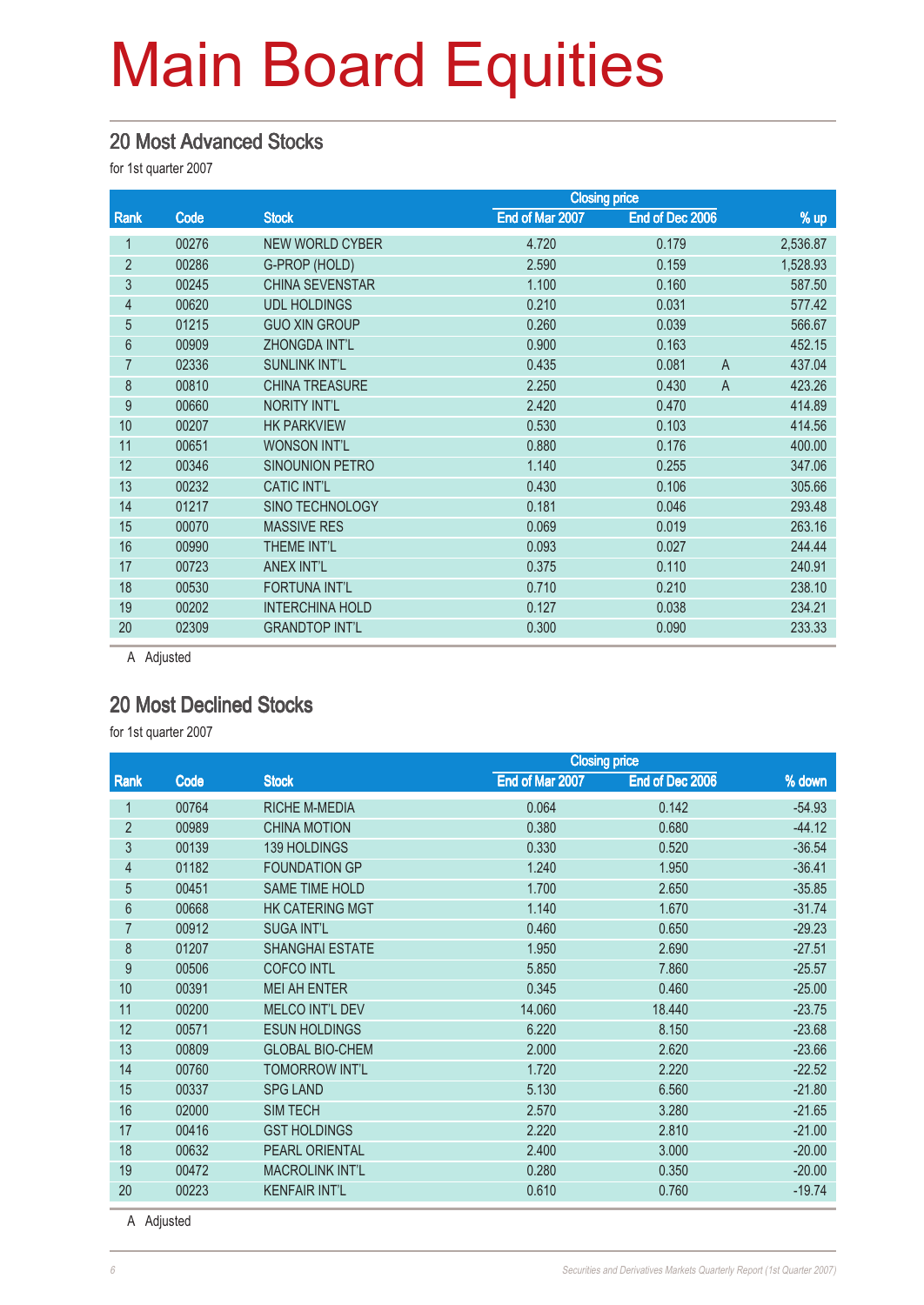### 20 Most Active Stocks by Value

for 1st quarter 2007

| Rank           | Code  | <b>Stock</b>          | Turnover (HK\$ mil.) | % of total |
|----------------|-------|-----------------------|----------------------|------------|
| 1              | 00005 | <b>HSBC HOLDINGS</b>  | 159,769.21           | 6.28       |
| $\overline{2}$ | 02628 | <b>CHINA LIFE</b>     | 158,109.85           | 6.22       |
| 3              | 00941 | <b>CHINA MOBILE</b>   | 148,034.01           | 5.82       |
| $\overline{4}$ | 01398 | <b>ICBC</b>           | 109,573.68           | 4.31       |
| 5              | 00939 | <b>CCB</b>            | 95,300.85            | 3.75       |
| 6              | 00857 | <b>PETROCHINA</b>     | 75,163.41            | 2.96       |
| $\overline{7}$ | 03988 | <b>BANK OF CHINA</b>  | 74,767.44            | 2.94       |
| 8              | 00013 | <b>HUTCHISON</b>      | 58,375.20            | 2.30       |
| 9              | 00386 | SINOPEC CORP          | 56,479.18            | 2.22       |
| 10             | 01800 | CHINA COMM CONS       | 50,693.03            | 1.99       |
| 11             | 00883 | <b>CNOOC</b>          | 42,013.74            | 1.65       |
| 12             | 00388 | <b>HKEX</b>           | 39,113.40            | 1.54       |
| 13             | 00016 | <b>SHK PPT</b>        | 35,776.56            | 1.41       |
| 14             | 03328 | <b>BANKCOMM</b>       | 35,609.14            | 1.40       |
| 15             | 00001 | <b>CHEUNG KONG</b>    | 34,156.20            | 1.34       |
| 16             | 00728 | CHINA TELECOM         | 33,849.48            | 1.33       |
| 17             | 03968 | <b>CM BANK</b>        | 32,826.62            | 1.29       |
| 18             | 02318 | PING AN               | 30,626.06            | 1.20       |
| 19             | 01898 | <b>CHINA COAL</b>     | 26,892.62            | 1.06       |
| 20             | 00011 | <b>HANG SENG BANK</b> | 26,654.67            | 1.05       |
| <b>Total</b>   |       |                       | 1,323,784.33         | 52.06      |

### 20 Most Active Stock by Shares

for 1st quarter 2007

| Rank           | Code  | <b>Stock</b>           | <b>Turnover (Mil. shs)</b> | % of total |
|----------------|-------|------------------------|----------------------------|------------|
| 1              | 00959 | A-MAX                  | 57,346.64                  | 5.99       |
| $\overline{2}$ | 00070 | <b>MASSIVE RES</b>     | 51,744.02                  | 5.41       |
| $\mathfrak{Z}$ | 00412 | <b>HERITAGE INT'L</b>  | 48,606.63                  | 5.08       |
| $\overline{4}$ | 00202 | <b>INTERCHINA HOLD</b> | 30,183.90                  | 3.15       |
| $\overline{5}$ | 00273 | <b>WILLIE INT'L</b>    | 24,569.41                  | 2.57       |
| $6\phantom{a}$ | 01398 | <b>ICBC</b>            | 24,076.29                  | 2.52       |
| $\overline{7}$ | 00939 | <b>CCB</b>             | 20,629.23                  | 2.16       |
| 8              | 03988 | <b>BANK OF CHINA</b>   | 18,888.93                  | 1.97       |
| 9              | 00261 | <b>CCT TECH INT'L</b>  | 18,037.31                  | 1.88       |
| 10             | 00397 | HK HEALTH CHECK        | 17,529.36                  | 1.83       |
| 11             | 00419 | <b>ASIAN UNION</b>     | 15,303.30                  | 1.60       |
| 12             | 01215 | <b>GUO XIN GROUP</b>   | 14,167.30                  | 1.48       |
| 13             | 00232 | <b>CATIC INT'L</b>     | 13,232.62                  | 1.38       |
| 14             | 00648 | <b>SOFTBANK INV</b>    | 13,217.66                  | 1.38       |
| 15             | 00680 | <b>NAN HAI CORP</b>    | 12,441.76                  | 1.30       |
| 16             | 01041 | <b>FULBOND HOLDING</b> | 11,604.41                  | 1.21       |
| 17             | 00764 | RICHE M-MEDIA          | 10,993.47                  | 1.15       |
| 18             | 00076 | SOUTH SEA PETRO        | 10,015.78                  | 1.05       |
| 19             | 00689 | EPI (HOLDINGS)         | 9,947.94                   | 1.04       |
| 20             | 00728 | CHINA TELECOM          | 9,004.59                   | 0.94       |
| <b>Total</b>   |       |                        | 431,540.55                 | 45.09      |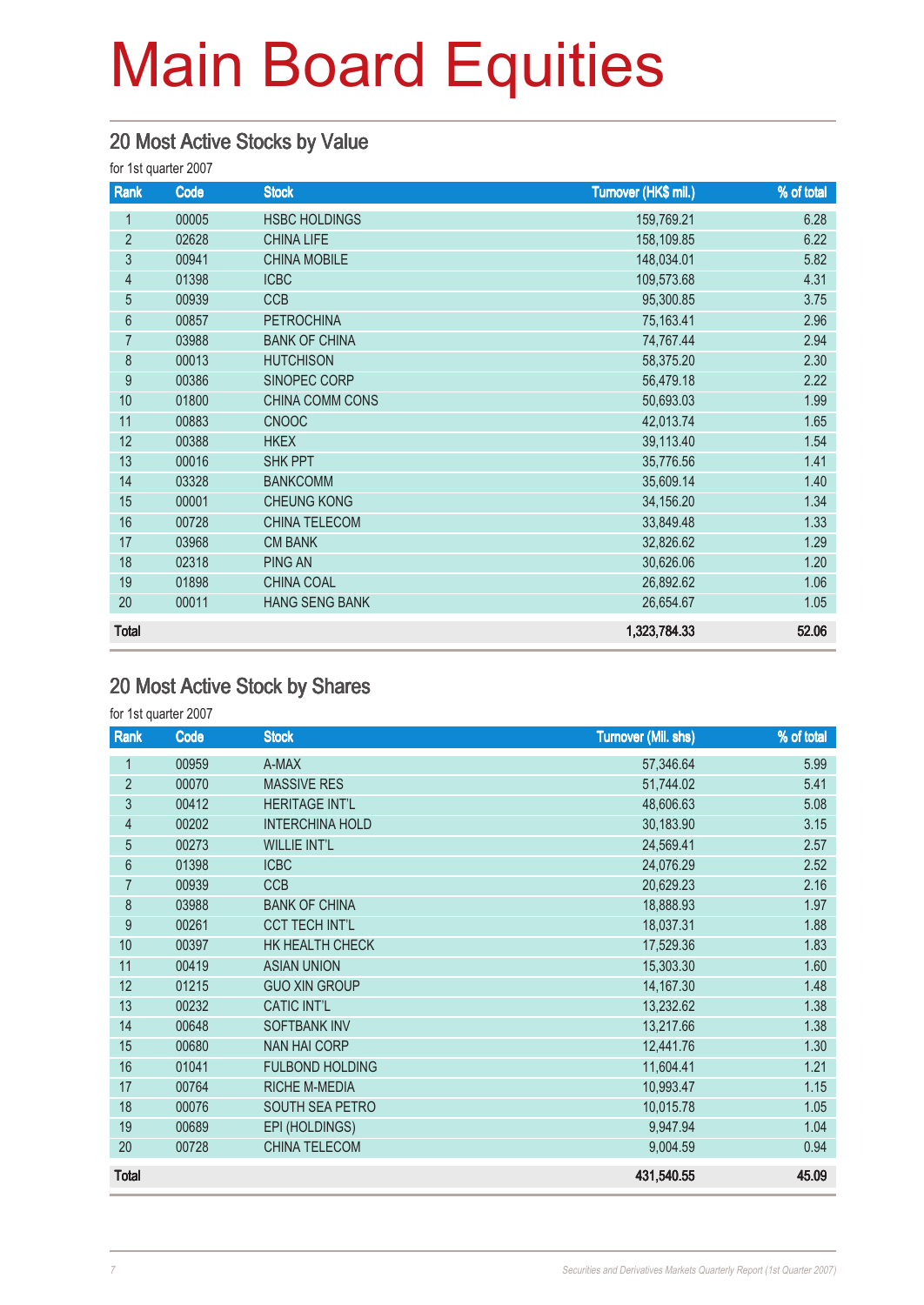### Market Capitalisation of listed companies for Main Board

|      |                | HK\$ mil.     |
|------|----------------|---------------|
| 2006 | Q1             | 9,331,784.89  |
|      | Q2             | 9,758,372.27  |
|      | Q <sub>3</sub> | 10,525,904.43 |
|      | Q4             | 13,248,820.50 |
| 2007 | Q <sub>1</sub> | 13,442,185.92 |

#### Market Capitalisation by Classifications

Quarter-end figures

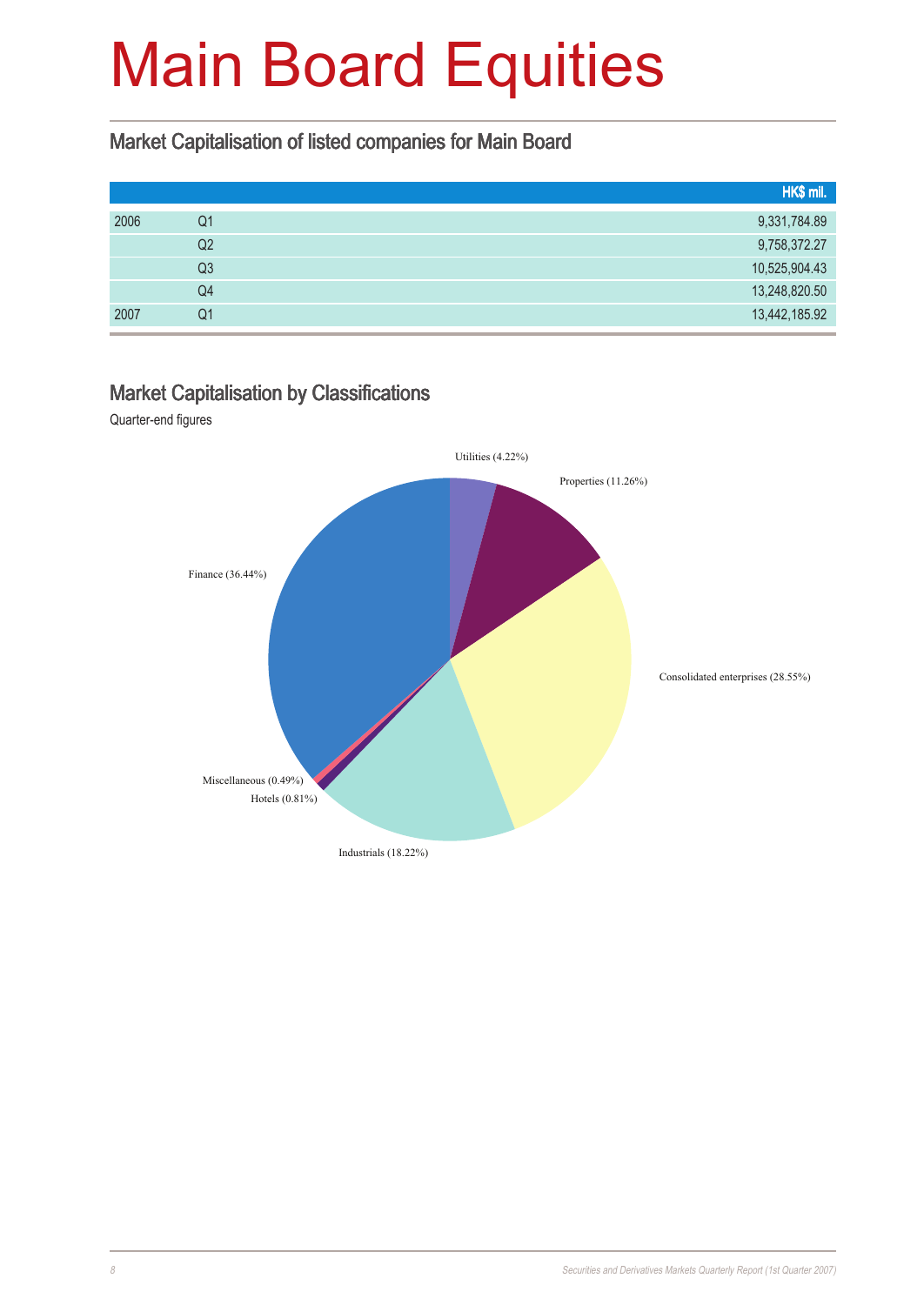#### 50 Leading Companies by Market Capitalisation

as at the 1st quarter end 2007

| Rank                | Code  | <b>Company</b>                                          | Market capitalisation (HK\$ mil.) | % of market total |
|---------------------|-------|---------------------------------------------------------|-----------------------------------|-------------------|
| 1                   | 00005 | <b>HSBC Holdings plc</b>                                | 1,573,379.72                      | 11.70             |
| $\overline{2}$      | 00941 | China Mobile Ltd.                                       | 1,420,619.20                      | 10.57             |
| $\mathfrak{S}$      | 00939 | China Construction Bank Corporation - H Shares          | 1,004,360.21                      | 7.47              |
| $\overline{4}$      | 01398 | Industrial and Commercial Bank of China Ltd. - H Shares | 363,787.48                        | 2.71              |
| $\overline{5}$      | 00013 | Hutchison Whampoa Ltd.                                  | 320,392.31                        | 2.38              |
| 6                   | 02888 | <b>Standard Chartered PLC</b>                           | 307,964.33                        | 2.29              |
| $\overline{7}$      | 00883 | CNOOC Ltd.                                              | 296,800.59                        | 2.21              |
| 8                   | 03988 | Bank of China Ltd. - H Shares                           | 295,718.78                        | 2.20              |
| 9                   | 00001 | Cheung Kong (Holdings) Ltd.                             | 229,068.65                        | 1.70              |
| 10                  | 00016 | Sun Hung Kai Properties Ltd.                            | 225,261.74                        | 1.68              |
| 11                  | 00011 | Hang Seng Bank Ltd.                                     | 212,214.54                        | 1.58              |
| 12                  | 02388 | BOC Hong Kong (Holdings) Ltd.                           | 200,248.46                        | 1.49              |
| 13                  | 00857 | PetroChina Co. Ltd. - H Shares                          | 195,586.80                        | 1.46              |
| 14                  | 03328 | Bank of Communications Co., Ltd. - H Shares             | 185,207.68                        | 1.38              |
| 15                  | 02628 | China Life Insurance Co. Ltd. - H Shares                | 167,054.38                        | 1.24              |
| 16                  | 02038 | Foxconn International Holdings Ltd.                     | 167,016.75                        | 1.24              |
| 17                  | 00762 | China Unicom Ltd.                                       | 142,842.78                        | 1.06              |
| 18                  | 00002 | CLP Holdings Ltd.                                       | 137,390.43                        | 1.02              |
| 19                  | 00906 | China Netcom Group Corporation (Hong Kong) Ltd.         | 135,680.93                        | 1.01              |
| 20                  | 00019 | Swire Pacific Ltd.                                      | 131,812.21                        | 0.98              |
| 21                  | 00330 | Esprit Holdings Ltd.                                    | 112,792.78                        | 0.84              |
| 22                  | 00386 | China Petroleum & Chemical Corporation - H Shares       | 110,919.03                        | 0.83              |
| 23                  | 00066 | MTR Corporation Ltd.                                    | 108,538.87                        | 0.81              |
| 24                  | 02318 | Ping An Insurance (Group) Co. of China Ltd. - H Shares  | 97,996.05                         | 0.73              |
| 25                  | 00003 | Hong Kong and China Gas Co. Ltd., The                   | 96,182.95                         | 0.72              |
| 26                  | 00101 | Hang Lung Properties Ltd.                               | 90,513.29                         | 0.67              |
| 27                  | 00012 | Henderson Land Development Co. Ltd.                     | 88,678.78                         | 0.66              |
| 28                  | 00006 | Hongkong Electric Holdings Ltd.                         | 85,583.89                         | 0.64              |
| 29                  | 00494 | Li & Fung Ltd.                                          | 83,744.58                         | 0.62              |
| 30                  | 00388 | Hong Kong Exchanges and Clearing Ltd.                   | 81,219.37                         | 0.60              |
| 31                  | 00293 | Cathay Pacific Airways Ltd.                             | 78,262.74                         | 0.58              |
| 32                  | 00083 | Sino Land Co. Ltd.                                      | 77,615.07                         | 0.58              |
| 33                  | 00144 | China Merchants Holdings (International) Co. Ltd.       | 76,799.46                         | 0.57              |
| 34                  | 02332 | Hutchison Telecommunications International Ltd.         | 75,493.01                         | 0.56              |
| 35                  | 00004 | Wharf (Holdings) Ltd., The                              | 70,988.42                         | 0.53              |
| 36                  | 00023 | Bank of East Asia, Ltd., The                            | 70,520.77                         | 0.52              |
| 37                  | 00688 | China Overseas Land & Investment Ltd.                   | 69,200.83                         | 0.51              |
| 38                  | 02689 | Nine Dragons Paper (Holdings) Ltd.                      | 67,898.17                         | 0.51              |
| 39                  | 00017 | New World Development Co. Ltd.                          | 65,420.64                         | 0.49              |
| 40                  | 01088 | China Shenhua Energy Co. Ltd. - H Shares                | 64,233.21                         | 0.48              |
| 41                  | 00267 | CITIC Pacific Ltd.                                      | 63,641.65                         | 0.47              |
| 42                  | 00291 | China Resources Enterprise, Ltd.                        | 61,764.19                         | 0.46              |
| 43                  | 01038 | Cheung Kong Infrastructure Holdings Ltd.                | 61,314.51                         | 0.46              |
| 44                  | 00728 | China Telecom Corporation Ltd. - H Shares               | 53,289.25                         | 0.40              |
| 45                  | 00683 | Kerry Properties Ltd.                                   | 50,693.80                         | 0.38              |
| 46                  | 00069 | Shangri-La Asia Ltd.                                    | 49,897.87                         | 0.37              |
| 47                  | 00097 | Henderson Investment Ltd.                               | 48,696.29                         | 0.36              |
| 48                  | 00813 | Shimao Property Holdings Ltd.                           | 47,444.45                         | 0.35              |
| 49                  | 00836 | China Resources Power Holdings Co. Ltd.                 | 46,025.65                         | 0.34              |
| 50                  | 00316 | Orient Overseas (International) Ltd.                    | 45,432.59                         | 0.34              |
| <b>Total</b>        |       |                                                         | 9,913,210.13                      | 73.75             |
| <b>Market Total</b> |       |                                                         | 13,442,185.92                     | 100.00            |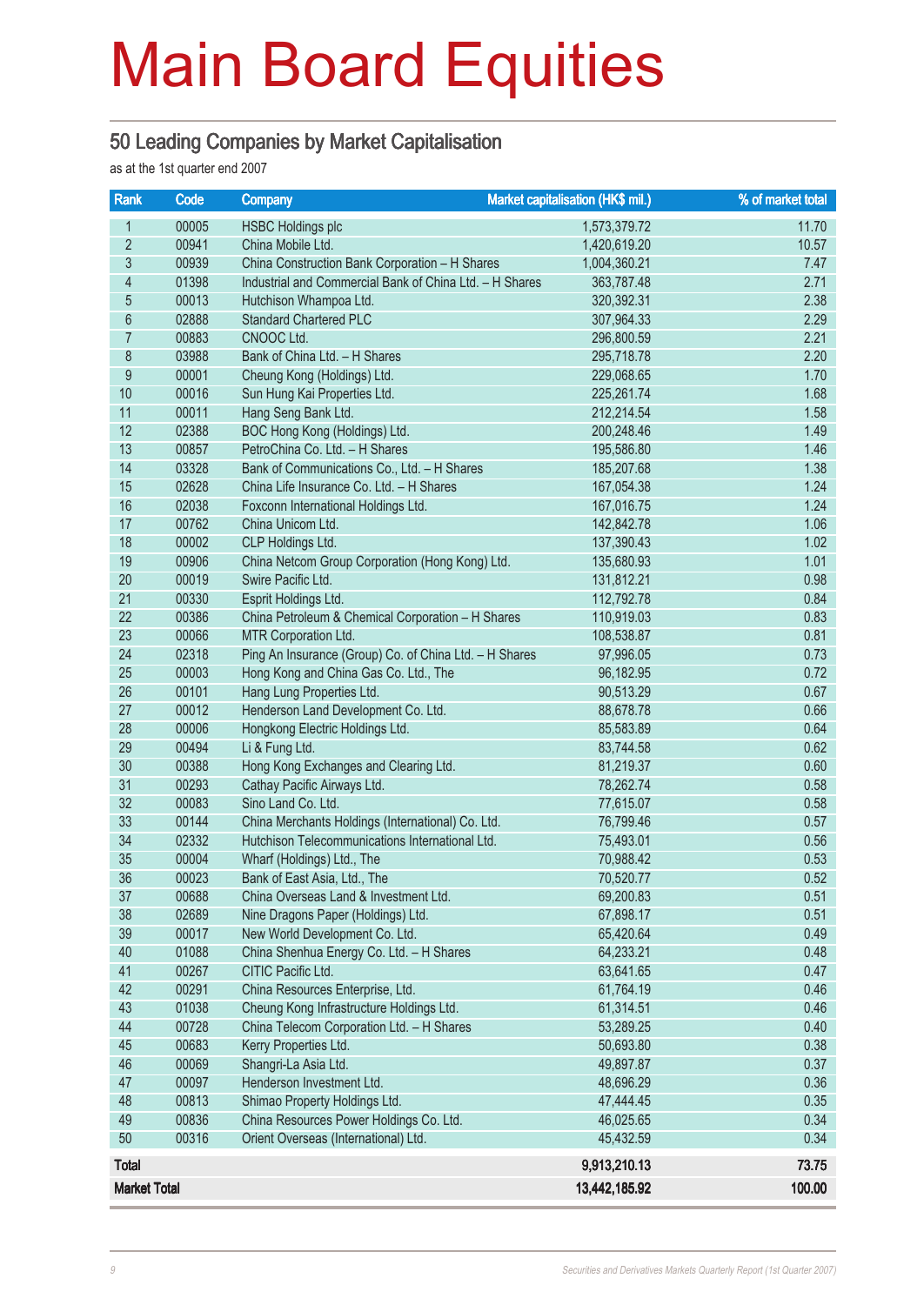### **Short Selling (value)**

|                | Short selling turnover (HK\$ mil.) | Equity turnover (HK\$ mil.)* | % of equity total |
|----------------|------------------------------------|------------------------------|-------------------|
| Q1             | 70,396.37                          | 1,526,959.89                 | 4.61              |
| Q <sub>2</sub> | 109,766.40                         | 1,604,845.70                 | 6.84              |
| Q3             | 86,732.08                          | 1,240,771.48                 | 6.99              |
| Q4             | 117.111.80                         | 2,094,360.46                 | 5.59              |
| Q1             | 173,109.51                         | 2,557,016.51                 | 6.77              |
|                |                                    |                              |                   |

\* include Main Board and GEM figures

### Short Selling (share)

|      |                | <b>Short selling turnover (Mil. shs)</b> | Equity turnover (Mil. shs)* | % of equity total |
|------|----------------|------------------------------------------|-----------------------------|-------------------|
| 2006 | Q1             | 8.217.68                                 | 446,859.71                  | 1.84              |
|      | Q <sub>2</sub> | 11.849.29                                | 431,301.85                  | 2.75              |
|      | Q3             | 8.812.81                                 | 299,041.19                  | 2.95              |
|      | Q4             | 11.242.28                                | 532,840.17                  | 2.11              |
| 2007 | Q1             | 15,217.70                                | 968,810.35                  | 1.57              |

\* include Main Board and GEM figures

#### New Listing Companies Statistics

|      |                | No. of newly listed companies | Funds raised (HK\$ mil.) |
|------|----------------|-------------------------------|--------------------------|
| 2006 | Q1             | 12                            | 11,694.58                |
|      | Q2             | 10                            | 93,595.65                |
|      | Q <sub>3</sub> | 10                            | 32,326.98                |
|      | Q4             | 24                            | 194,465.98               |
| 2007 | Q1             | 13                            | 19,727.69                |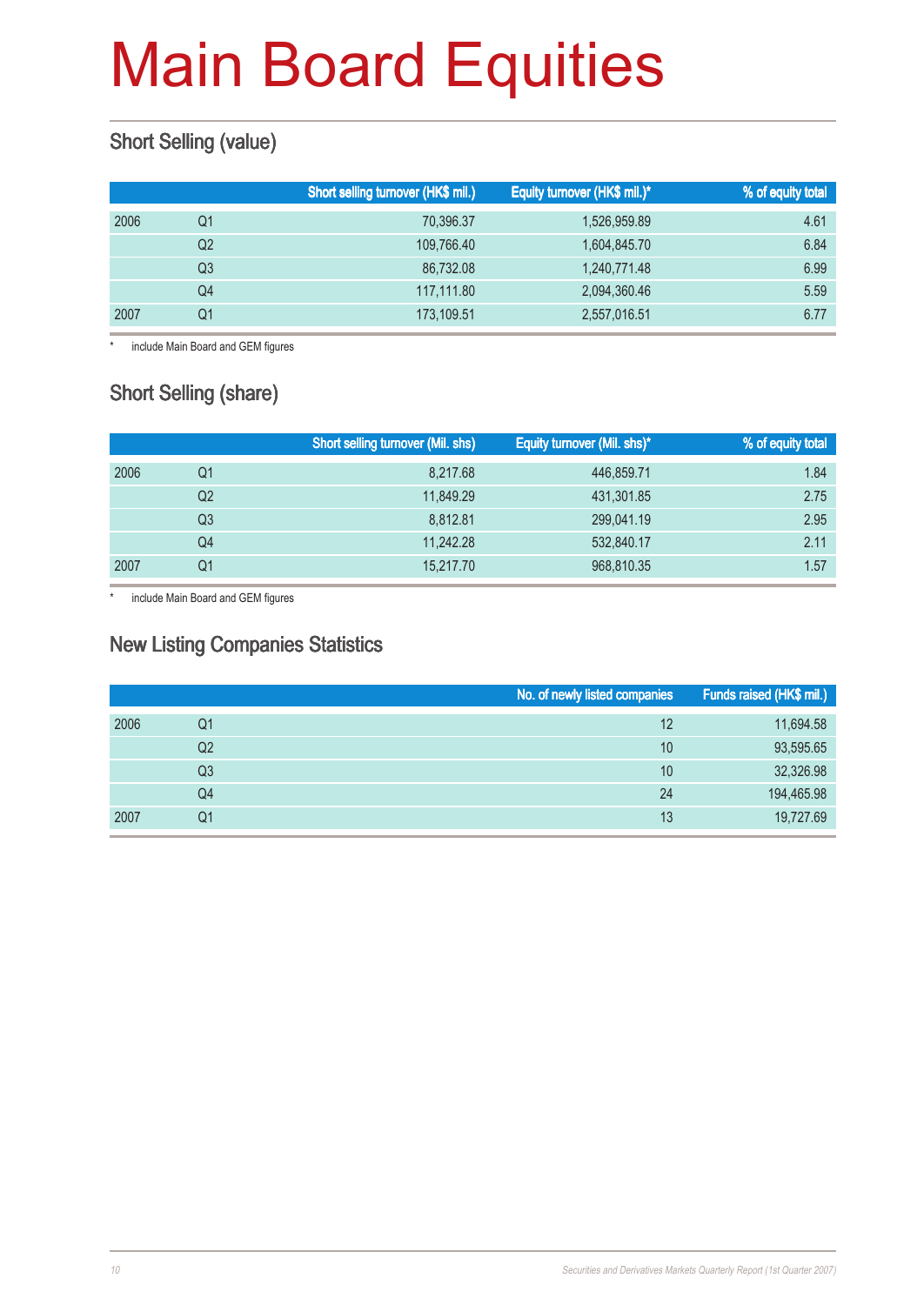#### Newly Listed Companies

for 1st quarter 2007

| Code         | <b>Company name</b>                                     | <b>Listing date</b> | No. of issued shares | Funds raised (HK\$ mil.) |
|--------------|---------------------------------------------------------|---------------------|----------------------|--------------------------|
| 01808        | Tai-I International Holdings Ltd.                       | 2007/01/11          | 600,000,000          | 249.00                   |
| 01889        | Wuyi International Pharmaceutical Co. Ltd.              | 2007/02/01          | 1,709,772,500        | 921.46                   |
| 03313        | Meadville Holdings Ltd.                                 | 2007/02/02          | 2,000,000,000        | 1,184.85                 |
| 00568        | Shandong Molong Petroleum Machinery Co. Ltd. - H Shares | 2007/02/07          | 246,276,000          |                          |
| 00546        | Fufeng Group Ltd.                                       | 2007/02/08          | 1,660,000,000        | 1,025.80                 |
| 01383        | Hong Long Holdings Ltd.                                 | 2007/02/22          | 1,036,100,000        | 514.98                   |
| 01886        | China Huiyuan Juice Group Ltd.                          | 2007/02/23          | 1,447,497,501        | 2,760.00                 |
| 01838        | China Properties Group Ltd.                             | 2007/02/23          | 1,806,537,000        | 1,643.53                 |
| 03938        | Samling Global Ltd.                                     | 2007/03/07          | 4,301,736,830        | 2,511.60                 |
| 01862        | Sino Gold Mining Ltd.                                   | 2007/03/16          | 180,338,415          | 894.15                   |
| 01833        | Intime Department Store (Group) Co. Ltd.                | 2007/03/20          | 1,800,000,000        | 2,789.33                 |
| 00606        | China Agri-Industries Holdings Ltd.                     | 2007/03/21          | 3,593,906,356        | 3,591.99                 |
| 00538        | Ajisen (China) Holdings Ltd.                            | 2007/03/30          | 1,000,000,000        | 1,641.00                 |
| <b>Total</b> |                                                         |                     |                      | 19,727.69                |

### Withdrawal of Listed Companies

for 1st quarter 2007

| <b>Code</b> | <b>Company name</b>                      | <b>Last trading date</b> | <b>Delisted date</b> |
|-------------|------------------------------------------|--------------------------|----------------------|
| 01110       | China National Aviation Co. Ltd.         | 2007/01/18               | 2007/01/25           |
| 00503       | China Paradise Electronics Retail Ltd.   | 2006/11/15               | 2007/01/31           |
| 03333       | Senyuan International Holdings Ltd.      | 2006/10/06               | 2007/02/21           |
| 00192       | Saint Honore Holdings Ltd.               | 2007/02/12               | 2007/02/23           |
| 01186       | Value Partners China Greenchip Fund Ltd. | 2007/03/20               | 2007/03/26           |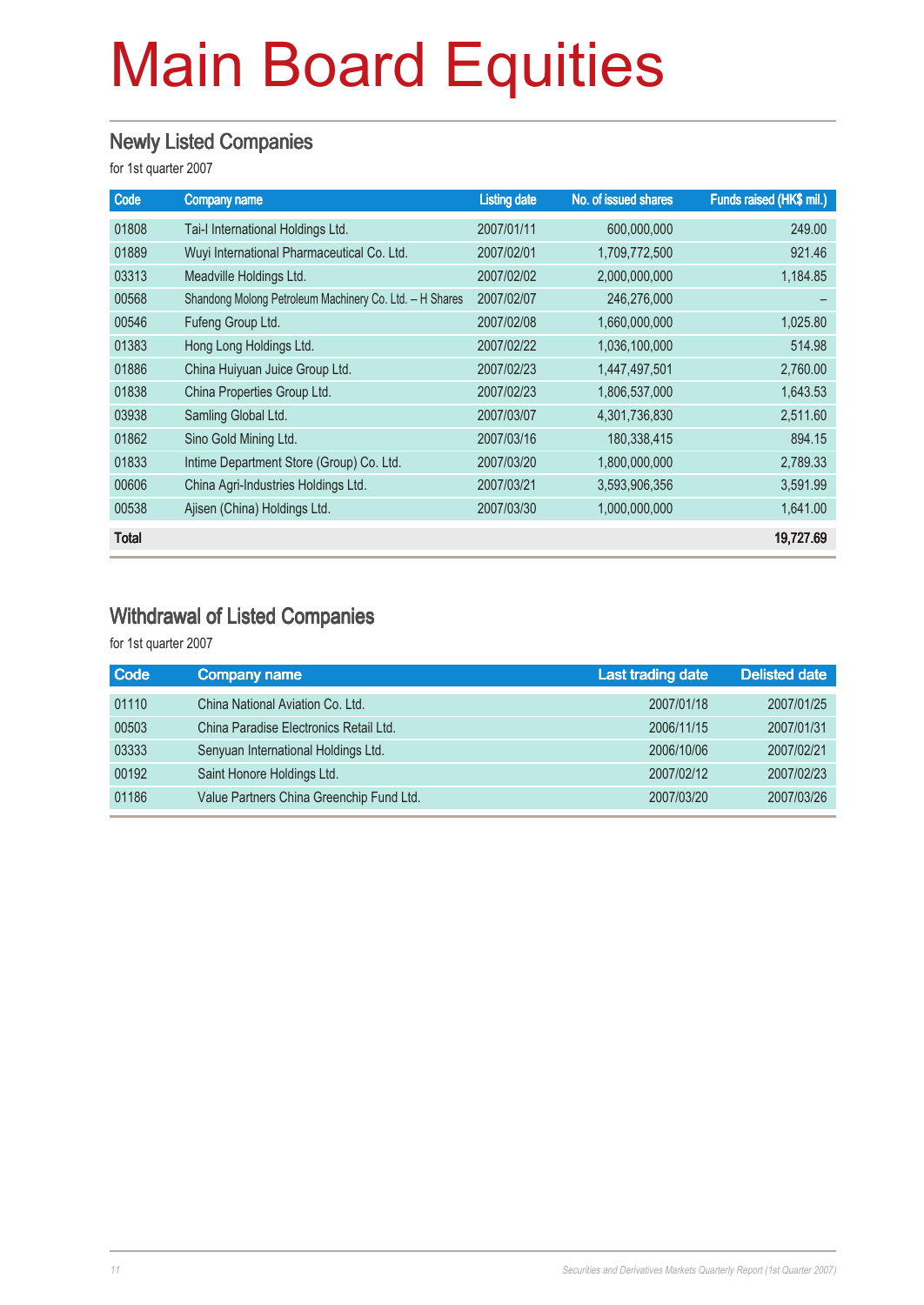#### Company Name Changes

for 1st quarter 2007

| Code  | Old name                               | New name                                  | <b>Effective date</b> | <b>Adoption date</b> |
|-------|----------------------------------------|-------------------------------------------|-----------------------|----------------------|
| 00228 | Hon Po Group (Lobster King) Ltd.       | China Energy Development Holdings Ltd.    | 2006/11/17            | 2007/01/03           |
| 00910 | Good Fellow Group Ltd.                 | China Grand Forestry Resources Group Ltd. | 2006/11/20            | 2007/01/08           |
| 00456 | New City (Beijing) Development Ltd.    | New City (China) Development Ltd.         | 2006/07/18            | 2007/01/22           |
| 01104 | Shanghai Merchants Holdings Ltd.       | APAC Resources Ltd.                       | 2007/01/04            | 2007/01/25           |
| 01224 | Qualipak International Holdings Ltd.   | C C Land Holdings Ltd.                    | 2007/01/10            | 2007/02/01           |
| 00305 | Magnum International Holdings Ltd.     | Dragon Hill Holdings Ltd.                 | 2007/01/15            | 2007/02/12           |
| 00340 | INNOMAXX Biotechnology Group Ltd.      | China Mining Resources Group Ltd.         | 2007/01/08            | 2007/02/14           |
| 01129 | Sky Hawk Computer Group Holdings Ltd.  | China Water Industry Group Ltd.           | 2006/12/18            | 2007/02/21           |
| 00619 | South China Brokerage Co. Ltd.         | South China Financial Holdings Ltd.       | 2007/02/26            | 2007/03/05           |
| 00036 | Far East Technology International Ltd. | Far East Holdings International Ltd.      | 2007/02/27            | 2007/03/14           |
| 00578 | Everbest Century Holdings Ltd.         | Everbest Energy Holdings Ltd.             | 2007/03/09            | 2007/03/19           |
| 00082 | Yanion International Holdings Ltd.     | VODone Ltd.                               | 2007/02/19            | 2007/03/28           |
|       |                                        |                                           |                       |                      |

Change of English name only

# Change of Chinese name only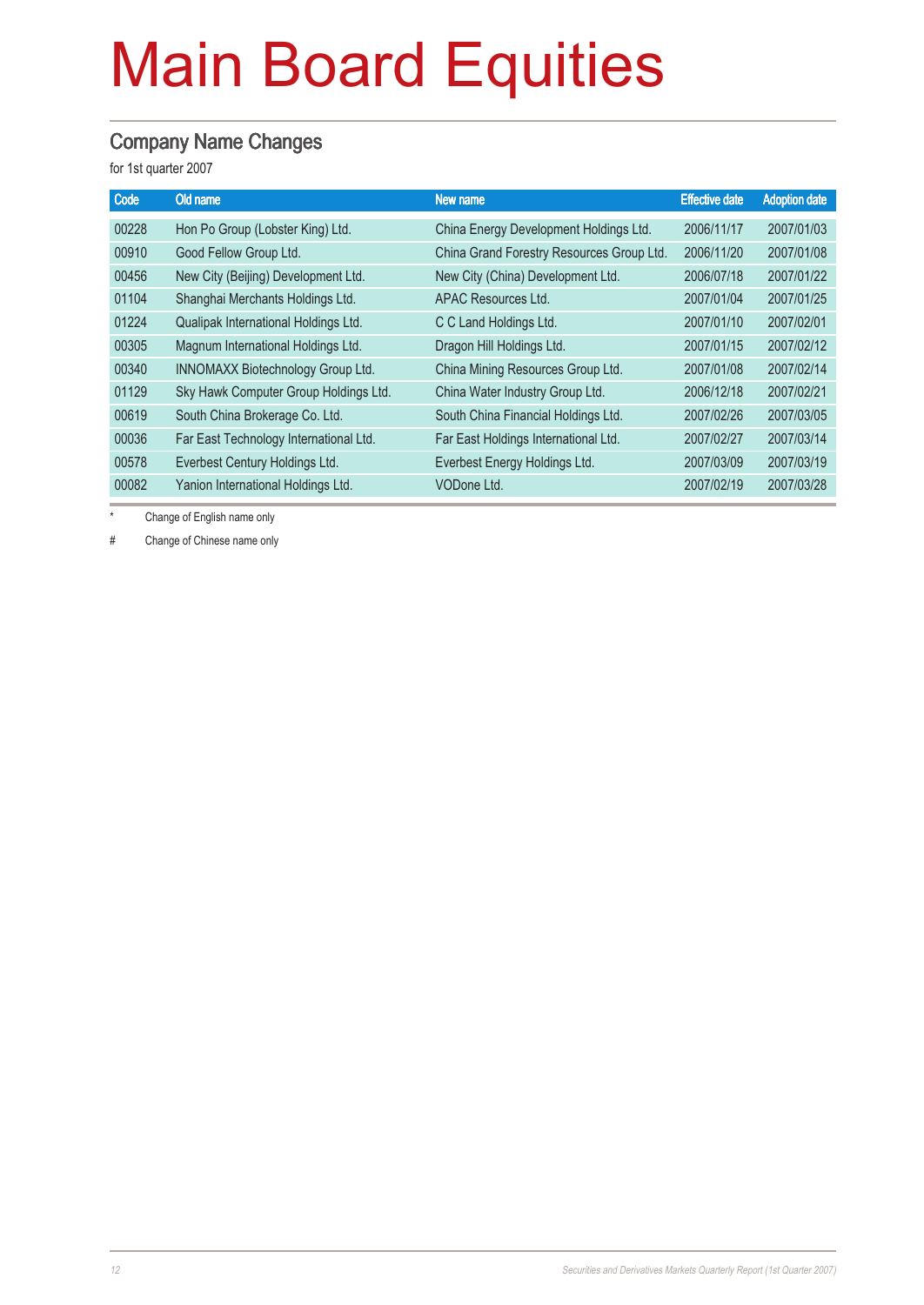#### Bonus Issues / Bonus Warrants

for 1st quarter 2007

| Code  | <b>Company</b>                             | <b>Particulars</b> | Ex-date    |
|-------|--------------------------------------------|--------------------|------------|
| 02336 | Sunlink International Holdings Ltd.        | 8 for 1 offer sh   | 2007/01/16 |
| 00711 | Chun Wo Holdings Ltd.                      | 1 2009 wt for 5    | 2007/01/22 |
| 00131 | Cheuk Nang (Holdings) Ltd.                 | 1 2009 wt for 5    | 2007/02/02 |
| 00300 | Jiaoda Kunji High-Tech Co. Ltd. - H Shares | 1.5606 for 10      | 2007/02/15 |
| 02899 | Zijin Mining Group Co., Ltd. - H Shares    | 2.5 for 10         | 2007/03/29 |

#### Share Split / Consolidation

for 1st quarter 2007

| Code  | <b>Company</b>                                  | <b>Particulars</b>      | <b>Effective date</b> |
|-------|-------------------------------------------------|-------------------------|-----------------------|
| 01224 | C C Land Holdings Ltd.                          | Consolidation 10 into 1 | 2007/01/11            |
| 00263 | Poly Investments Holdings Ltd.                  | Consolidation 10 into 1 | 2007/01/24            |
| 03389 | Xinyu Hengdeli Holdings Ltd.                    | Split 1 into 2          | 2007/02/07            |
| 00810 | China Treasure (Greater China) Investments Ltd. | Consolidation 10 into 1 | 2007/02/08            |
| 00106 | Shenzhen High-Tech Holdings Ltd.                | Consolidation 20 into 1 | 2007/02/13            |
| 00913 | Unity Investments Holdings Ltd.                 | Consolidation 10 into 1 | 2007/02/14            |
| 01003 | GFT Holdings Ltd.                               | Consolidation 5 into 2  | 2007/03/06            |
| 01169 | Haier Electronics Group Co., Ltd.               | Consolidation 10 into 1 | 2007/03/08            |
| 00204 | Everest International Investments Ltd.          | Consolidation 20 into 1 | 2007/03/23            |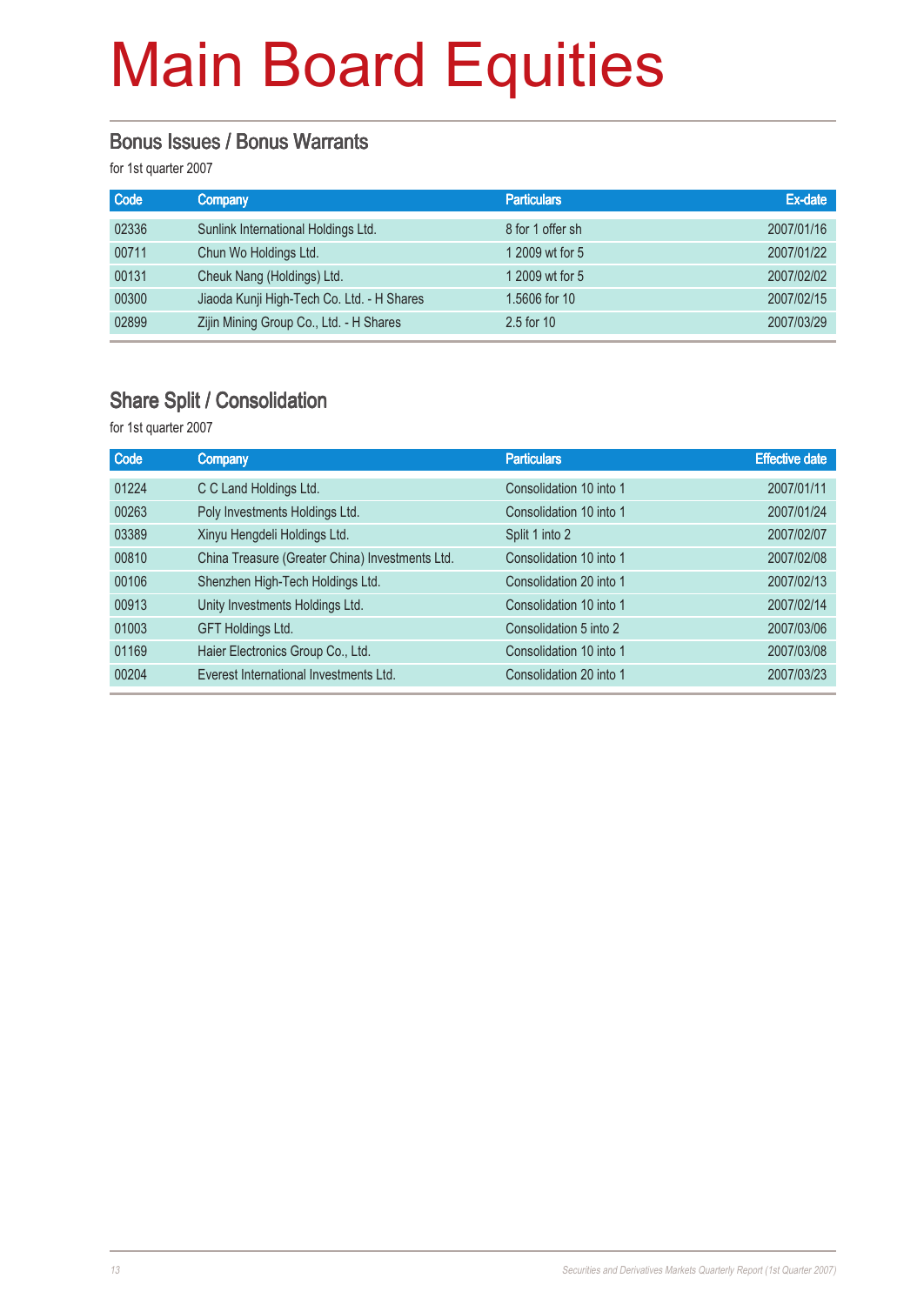### Rights Issues & Open Offers

for 1st quarter 2007

| <b>Month</b> | Code  | Company                                  | <b>Ratio</b>                         | Funds raised (HK\$ mil.) |
|--------------|-------|------------------------------------------|--------------------------------------|--------------------------|
| Jan          | 00362 | Daqing Petroleum and Chemical Group Ltd. | Open offer 1 for 2 $@$0.30$          | 315.23                   |
|              | 00901 | Radford Capital Investment Ltd.          | Rts 1 for 2 @\$0.04                  | 15.79                    |
|              | 01063 | SunCorp Technologies Ltd.                | Rts 1 for 2 @\$0.30                  | 61.46                    |
|              | 01104 | APAC Resources Ltd.                      | Rts 1 for 1 @\$0.30                  | 377.70                   |
|              |       |                                          | (with bonus 1 2009 wt for 5 rts shs) |                          |
|              | 00348 | Lung Cheong International Holdings Ltd.  | Rts 1 for 2 @\$0.20                  | 48.37                    |
| Feb          | 00034 | Kowloon Development Co. Ltd.             | Rts 1 for 2 @\$13.80                 | 5,293.13                 |
|              | 02336 | Sunlink International Holdings Ltd.      | Open offer 1 for 5 @\$0.18           | 18.43                    |
|              |       |                                          | (with bonus 8 for 1 offer sh)        |                          |
| Mar          | 00439 | Climax International Co. Ltd.            | Open offer 5 for 6 @\$0.10           | 28.09                    |
|              | 00718 | Bestway International Holdings Ltd.      | Rts 1 for 2 @\$0.16                  | 20.58                    |
|              | 00193 | Capital Estate Ltd.                      | Rts 5 for 1 @\$0.026                 | 220.17                   |
| Total        |       |                                          |                                      | 6,398.97                 |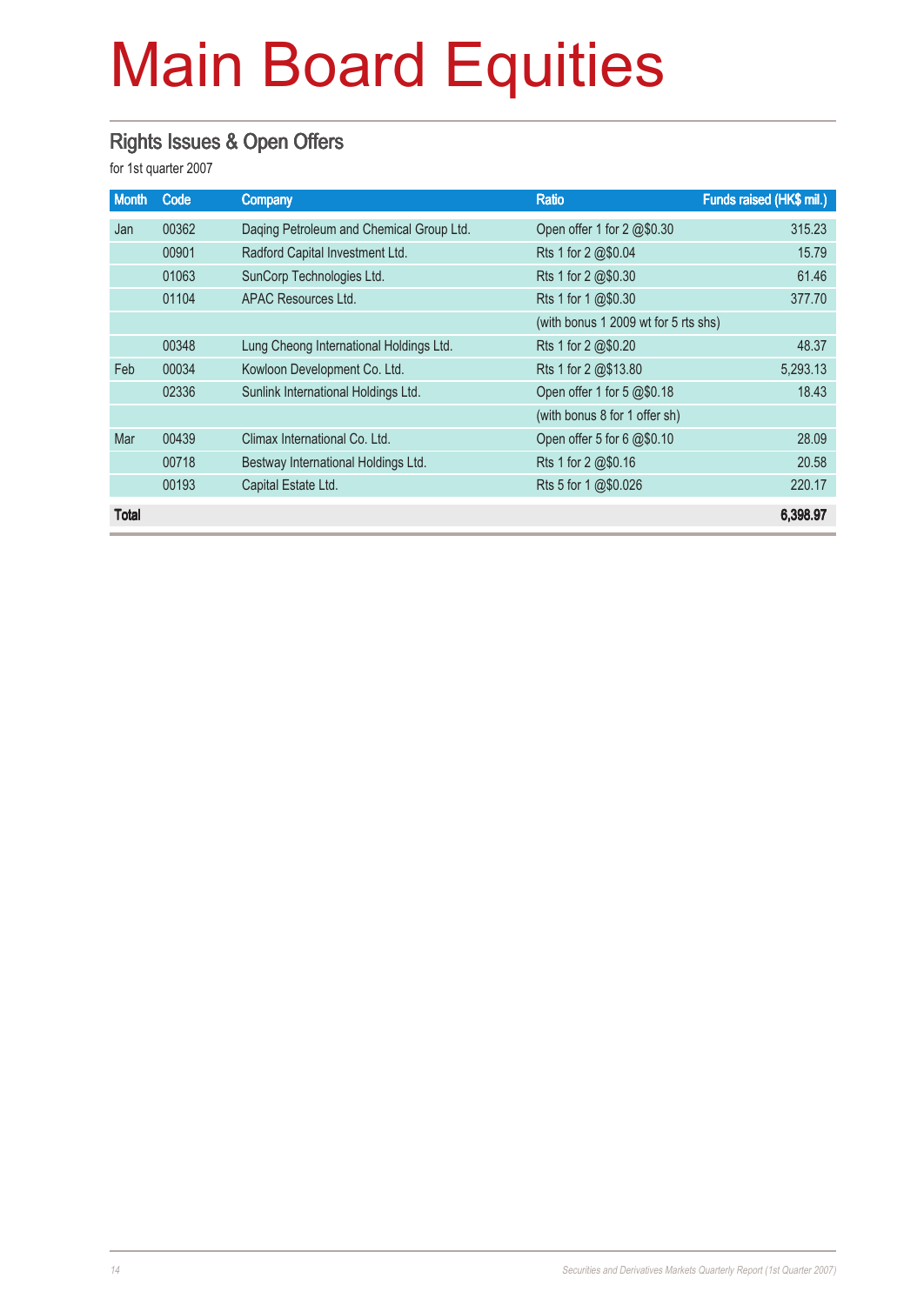### Placing\*

|              |       |                            | No. of new    | <b>Placing price</b> | <b>Funds raised</b> |
|--------------|-------|----------------------------|---------------|----------------------|---------------------|
| <b>Month</b> | Code  | Company                    | shares placed | (HKS)                | (HK\$ mil.)         |
| 2006         |       |                            |               |                      |                     |
| Dec**        | 00154 | <b>BEIJING DEV(HK)</b>     | 98,000,000    | 1.100                | 107.80              |
|              | 00131 | CHEUK NANG HOLD            | 10,000,000    | 4.000                | 40.00               |
|              | 00855 | <b>CHINA WATER</b>         | 167,212,400   | 2.730                | 456.49              |
|              | 00506 | <b>COFCO INTL</b>          | 100,000,000   | 6.940                | 694.00              |
|              | 00262 | <b>DESON DEV INT'L</b>     | 50,000,000    | 0.500                | 25.00               |
|              | 00500 | <b>DVN (HOLDINGS)</b>      | 118,000,000   | 2.850                | 336.30              |
|              | 00578 | <b>EVERBEST ENERGY</b>     | 75,000,000    | 0.220                | 16.50               |
|              | 00279 | <b>FREEMAN CORP</b>        | 66,000,000    | 0.250                | 16.50               |
|              | 01116 | <b>MAYER HOLDINGS</b>      | 80,000,000    | 0.500                | 40.00               |
|              | 00563 | NEO-CHINA GROUP            | 688,000,000   | 1.132                | 778.82              |
|              | 00166 | <b>NEW TIMES GROUP</b>     | 92,700,000    | 0.350                | 32.45               |
|              | 00736 | NORTHERN INT'L             | 69,895,000    | 0.380                | 26.56               |
|              | 01098 | <b>ROAD KING INFRA</b>     | 20,000,000    | 10.960               | 219.20              |
|              | 01207 | <b>SHANGHAI ESTATE</b>     | 212,000,000   | 2.420                | 513.04              |
|              | 00755 | SHANGHAI ZENDAI            | 800,000,000   | 0.315                | 252.00              |
|              | 00103 | <b>SHOUGANG CENT</b>       | 250,000,000   | 0.650                | 162.50              |
|              | 00082 | <b>VODONE</b>              | 342,856,000   | 0.700                | 240.00              |
|              | 00745 | <b>WING HONG</b>           | 146,832,000   | 0.041                | 6.02                |
| 2007         |       |                            |               |                      |                     |
| Jan          | 00395 | <b>ASIA ZIRCONIUM</b>      | 60,000,000    | 0.740                | 44.40               |
|              | 00910 | <b>CH GRAND FOREST</b>     | 400,000,000   | 1.150                | 460.00              |
|              | 00384 | CHINA GAS HOLD             | 7,001,191     | 1.128                | 7.90                |
|              | 00603 | <b>CHINA OIL &amp; GAS</b> | 360,000,000   | 0.290                | 104.40              |
|              | 01182 | <b>FOUNDATION GP</b>       | 3,000,000,000 | 0.010                | 30.00               |
|              | 00115 | <b>GRAND FIELD GP</b>      | 180,500,000   | 0.106                | 19.08               |
|              | 00585 | <b>IMAGI INT'L</b>         | 125,000,000   | 3.500                | 437.50              |
|              | 00283 | <b>MATSUNICHI</b>          | 100,000,000   | 2.750                | 275.00              |
|              | 00260 | <b>SINOGAS</b>             | 42,500,000    | 0.550                | 23.38               |
|              | 01228 | <b>TAK SHUN TECH</b>       | 460,800,000   | 0.215                | 99.07               |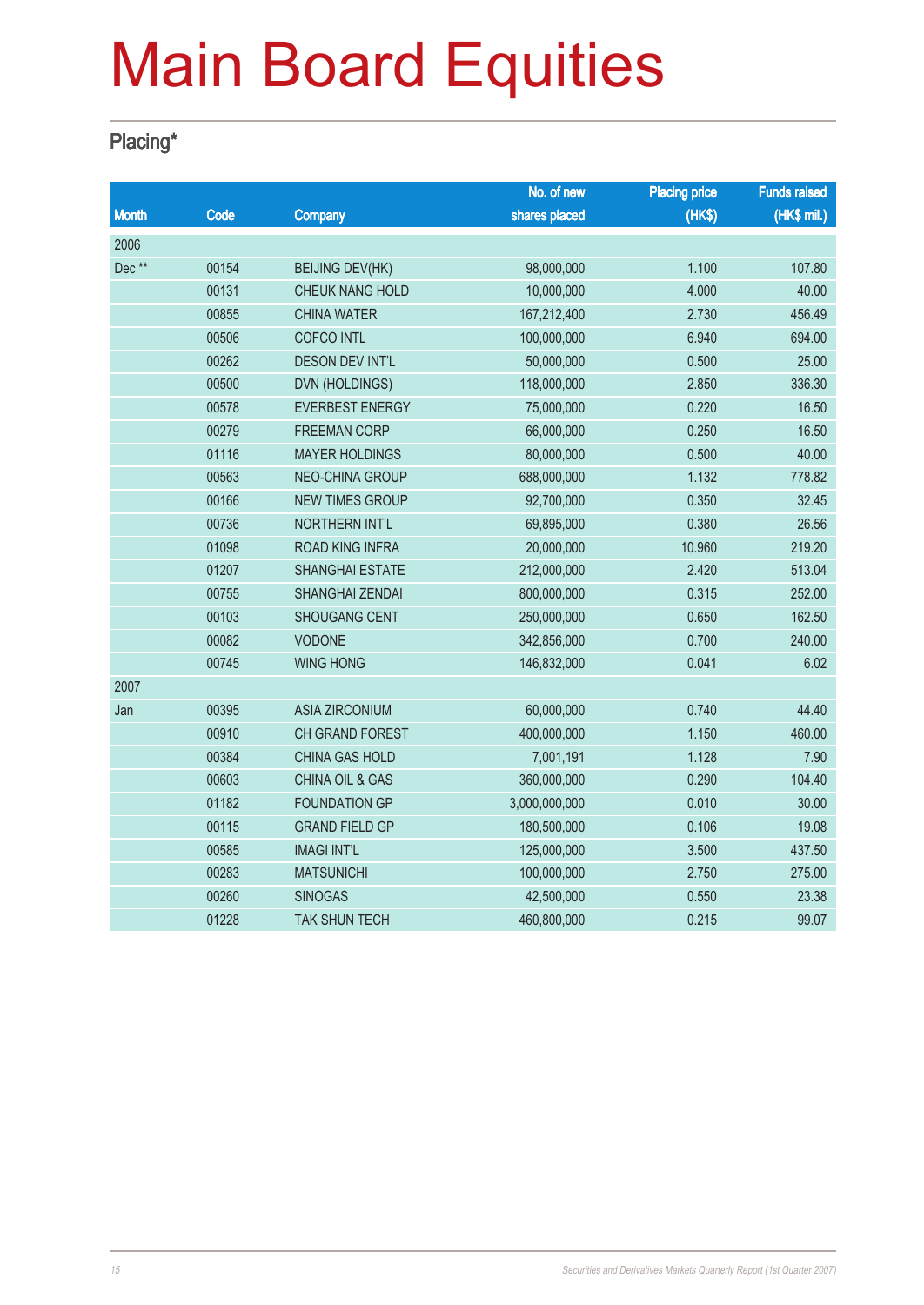|              |       |                        | No. of new    | <b>Placing price</b> | <b>Funds raised</b> |
|--------------|-------|------------------------|---------------|----------------------|---------------------|
| <b>Month</b> | Code  | <b>Company</b>         | shares placed | (HK\$)               | (HK\$ mil.)         |
| Feb          | 01104 | <b>APAC RESOURCES</b>  | 800,000,000   | 0.300                | 240.00              |
|              | 02355 | <b>BAOYE GROUP</b>     | 52,036,992    | 10.880               | 566.16              |
|              | 00483 | <b>BAUHAUS INT'L</b>   | 8,800,000     | 1.300                | 11.44               |
|              | 01130 | <b>BENEFUN INT'L</b>   | 151,600,000   | 0.066                | 10.01               |
|              | 01149 | <b>BROAD INTELL</b>    | 40,000,000    | 0.880                | 35.20               |
|              | 00497 | <b>CAPITAL STRAT</b>   | 90,000,000    | 1.490                | 134.10              |
|              | 00131 | CHEUK NANG HOLD        | 23,000,000    | 7.150                | 164.45              |
|              | 00133 | <b>CHINA MERCHANTS</b> | 12,000,000    | 18.900               | 226.80              |
|              | 00245 | CHINA SEVENSTAR        | 575,000,000   | 0.680                | 391.00              |
|              | 01205 | <b>CITIC RESOURCES</b> | 570,000,000   | 2.460                | 1,402.20            |
|              | 00996 | <b>CRM GROUP</b>       | 100,000,000   | 0.280                | 28.00               |
|              | 00524 | <b>E-KONG GROUP</b>    | 52,000,000    | 0.900                | 46.80               |
|              | 00175 | <b>GEELY AUTO</b>      | 600,000,000   | 1.060                | 636.00              |
|              | 00702 | <b>GENESIS ENERGY</b>  | 374,000,000   | 0.325                | 121.55              |
|              | 00190 | <b>HKC (HOLDINGS)</b>  | 587,592,000   | 1.370                | 805.00              |
|              | 02314 | LEE & MAN PAPER        | 80,000,000    | 18.500               | 1,480.00            |
|              | 00462 | <b>LINFAIR</b>         | 30,000,000    | 1.050                | 31.50               |
|              | 00263 | POLY INV HOLD          | 24,000,000    | 0.740                | 17.76               |
|              | 00164 | PREMIUM LAND           | 90,000,000    | 1.000                | 90.00               |
|              | 00678 | <b>STAR CRUISES</b>    | 255,000,000   | 2.290                | 583.95              |
|              | 00628 | <b>TEEM FOUNDATION</b> | 134,400,000   | 1.525                | 204.96              |
|              | 00698 | <b>TONGDA GROUP</b>    | 645,000,000   | 0.600                | 387.00              |
|              | 00627 | <b>U-RIGHT INT'L</b>   | 258,000,000   | 0.290                | 74.82               |
|              | 00061 | <b>VENTURE INV</b>     | 110,000,000   | 0.220                | 24.20               |
|              | 01129 | <b>WATER INDUSTRY</b>  | 230,000,000   | 0.490                | 112.70              |
|              | 00109 | <b>WONDERFUL WORLD</b> | 84,960,000    | 0.140                | 11.89               |
| Mar          | 00279 | <b>FREEMAN CORP</b>    | 346,000,000   | 0.100                | 34.60               |
| <b>Total</b> |       |                        |               |                      | 13,335.99           |

\* Due to the reporting time-lag, placing figures for the quarter are provisional.

\*\* Supplementary information update for previous quarters.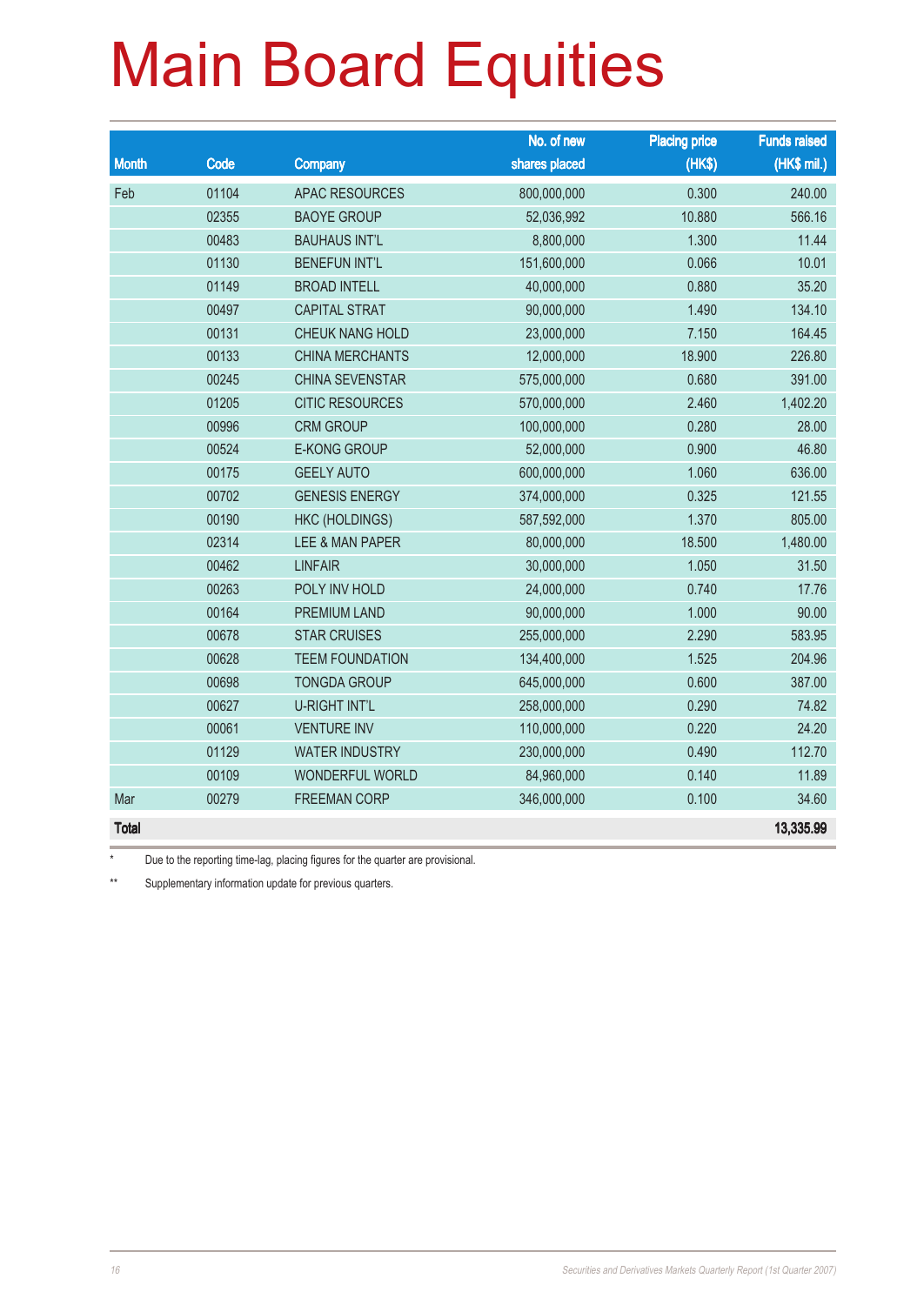#### Warrant Trading Statistics

|      |                | <b>Equity wts</b><br>(HK\$ mil.) | <b>Derivative wts</b><br>(HK\$ mil.) | <b>Total</b><br>(HK\$ mil.) |
|------|----------------|----------------------------------|--------------------------------------|-----------------------------|
| 2006 | Q1             | 527.28                           | 376,960.34                           | 377,487.62                  |
|      | Q <sub>2</sub> | 369.42                           | 374,903.79                           | 375,273.21                  |
|      | Q <sub>3</sub> | 1.091.78                         | 439,291.20                           | 440,382.98                  |
|      | Q <sub>4</sub> | 723.21                           | 598,904.13                           | 599,627.34                  |
| 2007 | Q <sub>1</sub> | 606.37                           | 671,882.53                           | 672,488.89                  |

### Warrant Market Value

|      |                |               | <b>Equity wts</b> |               | <b>Derivative wts</b> |           | <b>Total</b> |
|------|----------------|---------------|-------------------|---------------|-----------------------|-----------|--------------|
|      |                | <b>Number</b> | (HK\$ mil.)       | <b>Number</b> | (HK\$ mil.)           | Total no. | (HK\$ mil.)  |
| 2006 | Q1             | 26            | 1.884.97          | 1.366         | 168,304.43            | 1,392     | 170,189.40   |
|      | Q <sub>2</sub> | 29            | 1.862.10          | 1.481         | 158,960.38            | 1.510     | 160,822.48   |
|      | Q3             | 28            | 2.779.41          | 1.606         | 137,208.61            | 1.634     | 139,988.02   |
|      | Q4             | 27            | 3.991.91          | 1.959         | 456.071.92            | 1,986     | 460,063.84   |
| 2007 | Q1             | 27            | 3,689.16          | 2,396         | 253,156.66            | 2,423     | 256,845.82   |

#### New Listing Statistics – Warrants

|      |                | No. of newly listed<br>equity wts | No. of newly listed<br>derivative wts | <b>Amount raised</b><br>(HK\$ mil.) |
|------|----------------|-----------------------------------|---------------------------------------|-------------------------------------|
| 2006 | Q1             | $\overline{2}$                    | 546                                   | 45,628.27                           |
|      | Q2             | 6                                 | 566                                   | 47,824.92                           |
|      | Q <sub>3</sub> | 3                                 | 716                                   | 62,659.06                           |
|      | Q4             |                                   | 995                                   | 91,669.37                           |
| 2007 | Q1             | 4                                 | 1,107                                 | 105,701.98                          |

### Newly Listed Equity Warrants

for 1st quarter 2007

|              |                                                 | <b>Initial issued</b> |                     |               | <b>Amount raised</b> |
|--------------|-------------------------------------------------|-----------------------|---------------------|---------------|----------------------|
| Code         | <b>Equity warrants</b>                          | amount (HK\$)         | <b>Listing date</b> | <b>Expiry</b> | (HK\$ mil.)          |
| 00324        | APAC Resources Ltd. Warrants 2010               | 75,540,000            | 2007/02/05          | 2010/02/04    |                      |
| 00507        | Cheuk Nang (Holdings) Ltd. Warrants 2009        | 185,879,050           | 2007/02/14          | 2009/02/11    |                      |
| 00654        | Chun Wo Holdings Ltd. Warrants 2009             | 126,576,202           | 2007/03/01          | 2009/02/28    |                      |
| 00772        | Champion Technology Holdings Ltd. Warrants 2008 | 436.740.491           | 2007/03/12          | 2008/03/07    |                      |
| <b>Total</b> |                                                 |                       |                     |               |                      |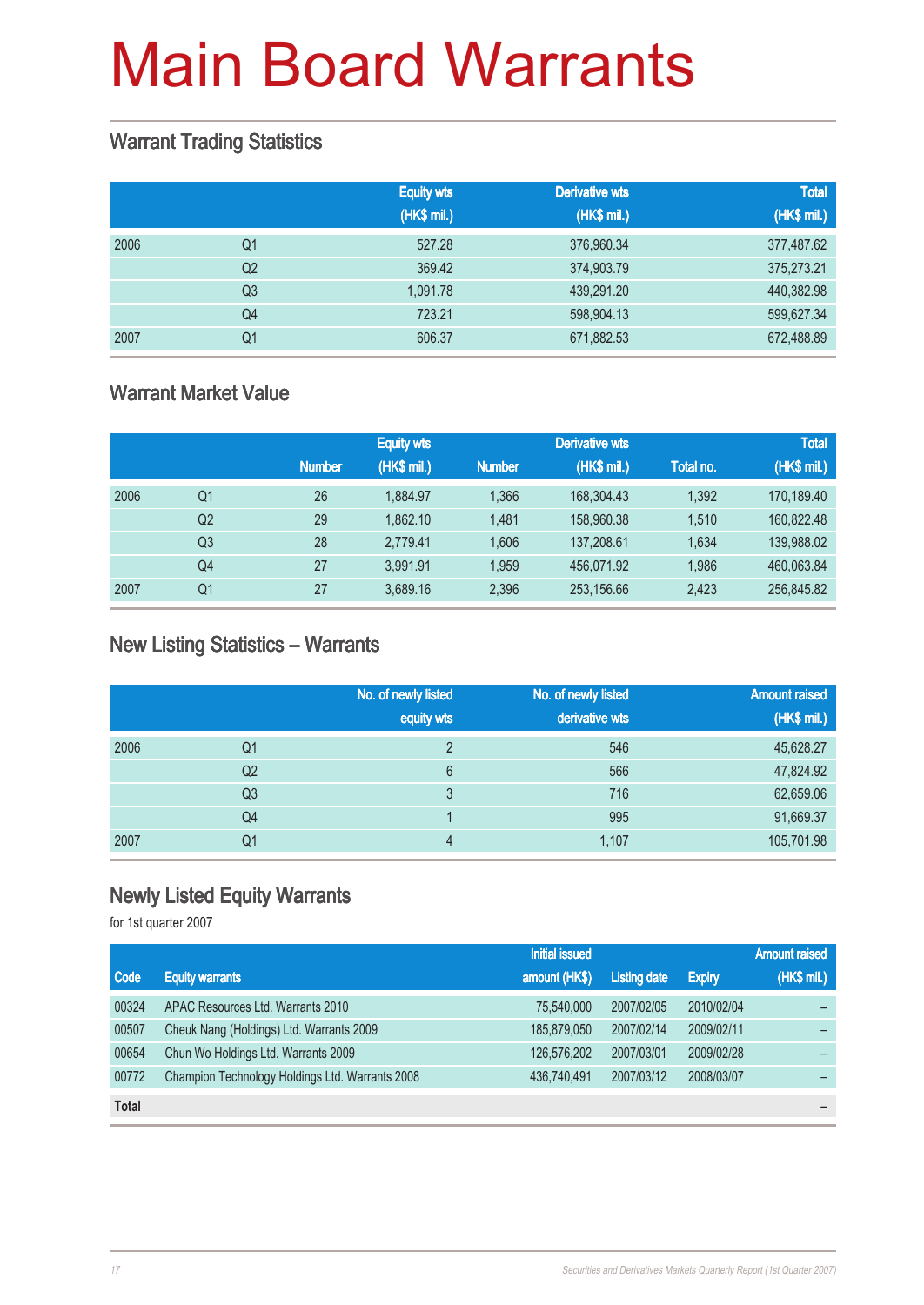#### Newly Listed Derivative Warrants

for 1st quarter 2007

|         |                                                              |               |                     |               | <b>Amount</b> |
|---------|--------------------------------------------------------------|---------------|---------------------|---------------|---------------|
|         |                                                              | No. of        |                     |               | raised        |
| Code    | <b>Derivative warrants</b>                                   | issue (units) | <b>Listing date</b> | <b>Expiry</b> | (HK\$ mil.)   |
| 03542   | ABN AMRO Bank N.V. - BankComm European Warrants Jul 2007 B   | 100,000,000   | 2007/01/02          | 2007/07/16    | 68.00         |
| 03543   | ABN AMRO Bank N.V. - Sinopec Corp European Wts Jul 2007 A    | 150,000,000   | 2007/01/02          | 2007/07/16    | 55.50         |
| 03534   | Deutsche Bank AG - BankComm European Warrants Jul 2007 A     | 100,000,000   | 2007/01/02          | 2007/07/23    | 74.00         |
| 03535   | Deutsche Bank AG - BankComm European Warrants Aug 2007       | 100,000,000   | 2007/01/02          | 2007/08/30    | 53.00         |
| 03538   | Deutsche Bank AG - HSBC European Warrants Jul 2007           | 200,000,000   | 2007/01/02          | 2007/07/30    | 114.00        |
| 03539   | Deutsche Bank AG - HSBC European Warrants Aug 2007           | 200,000,000   | 2007/01/02          | 2007/08/06    | 76.00         |
| 03536   | Deutsche Bank AG - China Life European Put Wts Jul 2007 D    | 200,000,000   | 2007/01/02          | 2007/07/30    | 84.00         |
| 03537   | Deutsche Bank AG - China Life European Put Warrants Aug 2007 | 200,000,000   | 2007/01/02          | 2007/08/30    | 50.00         |
| 03546   | Goldman Sachs SP (Asia) - BankComm European Wts Jul 2007 A   | 150,000,000   | 2007/01/02          | 2007/07/09    | 88.50         |
| 03548   | Goldman Sachs SP (Asia) - China Life European Wts Jul 2007 C | 100,000,000   | 2007/01/02          | 2007/07/09    | 132.00        |
| 03547   | Goldman Sachs SP (Asia) - CC Bank European Wts Jul 2007 A    | 300,000,000   | 2007/01/02          | 2007/07/09    | 87.00         |
| 03550   | Goldman Sachs SP (Asia) - Sinopec Corp Euro Wts Jun 2007 B   | 150,000,000   | 2007/01/02          | 2007/06/25    | 78.00         |
| 03549   | Goldman Sachs SP (Asia) - CM Bank European Warrants Jul 2007 | 100,000,000   | 2007/01/02          | 2007/07/09    | 87.00         |
| 03551   | Goldman Sachs SP (Asia) - China Tel European Wts Jun 2007 B  | 200,000,000   | 2007/01/02          | 2007/06/25    | 52.00         |
| 03552   | KBC Fin Products Int'l Ltd. - BankComm Euro Wts Jul 2007 B   | 118,000,000   | 2007/01/02          | 2007/07/12    | 86.14         |
| 03553   | KBC Fin Products Int'l Ltd. - BankComm Euro Wts Jul 2007 C   | 158,000,000   | 2007/01/02          | 2007/07/12    | 83.74         |
| 03554   | KBC Fin Products Int'l Ltd. - China Life Euro Wts Jul 2007   | 278,000,000   | 2007/01/02          | 2007/07/03    | 88.96         |
| 03555   | KBC Fin Products Int'l Ltd. - China Life Euro Wts Aug 2007 H | 328,000,000   | 2007/01/02          | 2007/08/17    | 88.56         |
| 03556   | KBC Fin Products Int'l Ltd. - China Life Euro Wts Oct 2007   | 368,000,000   | 2007/01/02          | 2007/10/15    | 92.00         |
| 03557   | KBC Fin Products Int'l Ltd. - ICBC European Wts Jul 2007 D   | 378,000,000   | 2007/01/02          | 2007/07/20    | 98.28         |
| 03558   | KBC Fin Products Int'l Ltd. - ICBC European Wts Aug 2007 D   | 248,000,000   | 2007/01/02          | 2007/08/01    | 99.20         |
| 03559   | KBC Fin Products Int'l Ltd. - ICBC European Wts Aug 2007 E   | 400,000,000   | 2007/01/02          | 2007/08/01    | 100.00        |
| 03560   | KBC Fin Products Int'l Ltd. - ICBC European Wts Sep 2007 B   | 400,000,000   | 2007/01/02          | 2007/09/05    | 100.00        |
| 03561   | KBC Fin Products Int'l Ltd. - ICBC Euro Put Wts Jul 2007 F   | 268,000,000   | 2007/01/02          | 2007/07/20    | 101.84        |
| 03540   | Macquarie Bank Ltd. - BankComm European Warrants Jul 2007 A  | 200,000,000   | 2007/01/02          | 2007/07/30    | 113.80        |
| 03541   | Macquarie Bank Ltd. - BankComm European Warrants Jul 2007 B  | 200,000,000   | 2007/01/02          | 2007/07/30    | 82.00         |
| 03544   | Macquarie Bank Ltd. - BankComm European Put Wts Jul 2007 C   | 150,000,000   | 2007/01/02          | 2007/07/30    | 69.00         |
| 03545   | Macquarie Bank Ltd. - BankComm European Put Wts Jul 2007 D   | 150,000,000   | 2007/01/02          | 2007/07/30    | 103.80        |
| 04805 # | ABN AMRO Bank N.V. - Ch Comm Cons European Wts Dec 2007 B    | 350,000,000   | 2007/01/02          | 2007/12/31    | 65.10         |
| 09964 # | UBS AG - China Life European Put Warrants May 2007           | 200,000,000   | 2007/01/02          | 2007/05/07    | 25.00         |
| 04610 # | UBS AG - HSBC European Warrants Jun 2007                     | 200,000,000   | 2007/01/02          | 2007/06/11    | 14.20         |
| 03619   | ABN AMRO Bank N.V. - Ch Comm Cons European Wts Dec 2007 C    | 500,000,000   | 2007/01/03          | 2007/12/31    | 125.00        |
| 03590   | BNP Paribas Arbit Issu B.V. - BankComm European Wts Sep 2007 | 140,000,000   | 2007/01/03          | 2007/09/03    | 95.20         |
| 03591   | BNP Paribas Arbit Issu B.V. - Sinopec Corp Euro Wts Jul 2007 | 200,000,000   | 2007/01/03          | 2007/07/10    | 130.00        |
| 03598   | BNP Paribas Arbit Issu B.V. - PetroChina Euro Wts Aug 2007 B | 180,000,000   | 2007/01/03          | 2007/08/08    | 95.40         |
| 03599   | BNP Paribas Arbit Issu B.V. - Ping An European Wts Aug 2007  | 160,000,000   | 2007/01/03          | 2007/08/20    | 68.80         |
| 03587   | BNP Paribas Arbit Issu B.V. - Hutchison Euro Put Wt Jul 2007 | 200,000,000   | 2007/01/03          | 2007/07/16    | 84.00         |
| 03592   | BNP Paribas Arbit Issu B.V. - CNOOC European Wts Jul 2007    | 140,000,000   | 2007/01/03          | 2007/07/16    | 78.40         |
| 03593   | BNP Paribas Arbit Issu B.V. - HSBC European Wts Jul 2008     | 280,000,000   | 2007/01/03          | 2008/07/28    | 302.40        |
| 03594   | BNP Paribas Arbit Issu B.V. - Hutchison Euro Wts Jul 2007    | 200,000,000   | 2007/01/03          | 2007/07/30    | 60.00         |
| 03589   | BNP Paribas Arbit Issu B.V. - HSCEI Euro Put Wts Jul 2007    | 400,000,000   | 2007/01/03          | 2007/07/30    | 100.00        |
| 03600   | BNP Paribas Arbit Issu B.V. - HSCEI European Wts Jul 2007    | 400,000,000   | 2007/01/03          | 2007/07/30    | 100.00        |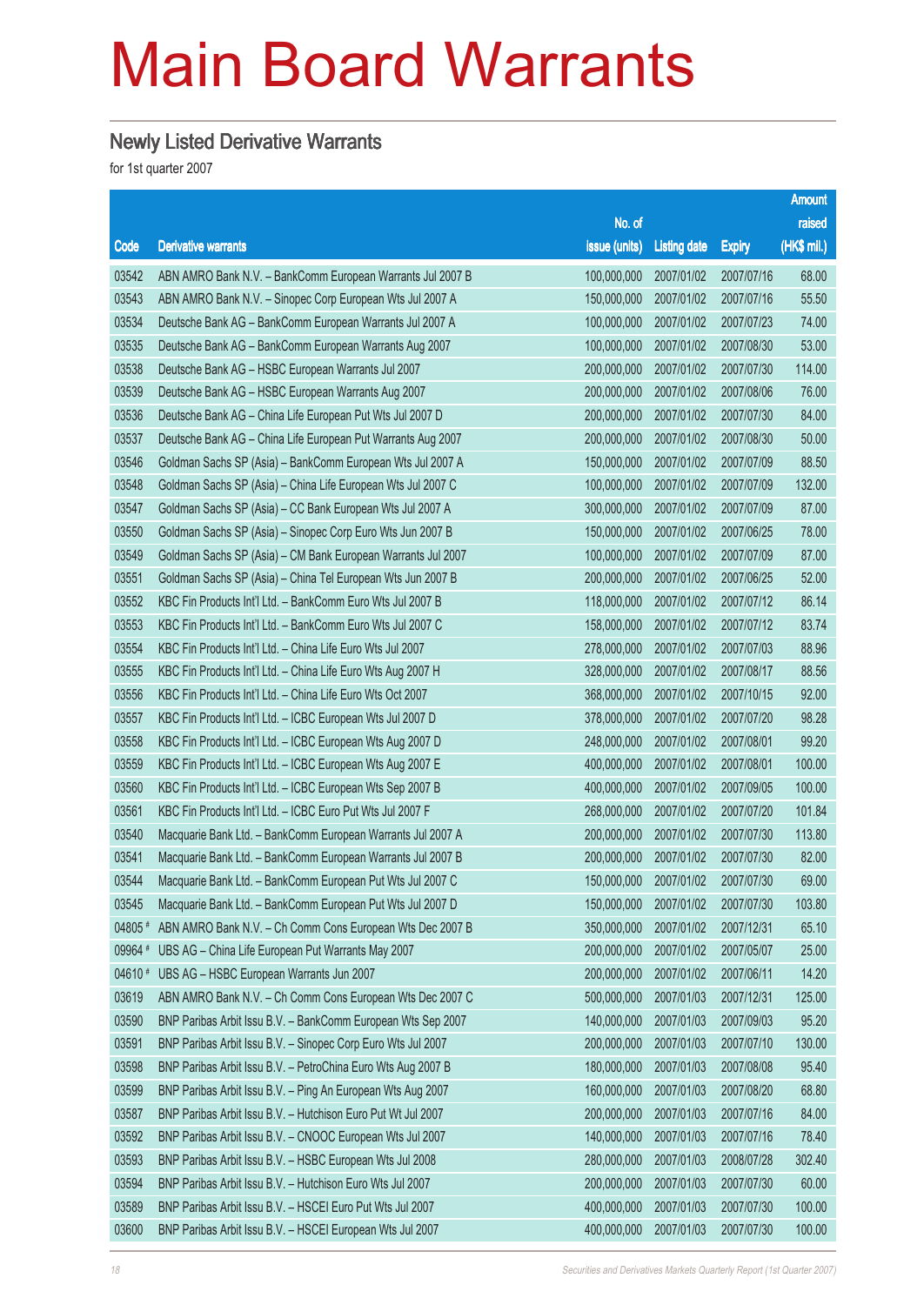|        |                                                              |                        |                     |               | <b>Amount</b> |
|--------|--------------------------------------------------------------|------------------------|---------------------|---------------|---------------|
|        |                                                              | No. of                 |                     |               | raised        |
| Code   | <b>Derivative warrants</b>                                   | issue (units)          | <b>Listing date</b> | <b>Expiry</b> | (HK\$ mil.)   |
| 03564  | Deutsche Bank AG - China Life European Warrants Aug 2007 C   | 200,000,000            | 2007/01/03          | 2007/08/30    | 58.00         |
| 03566  | Deutsche Bank AG - China Life European Warrants Sep 2007 A   | 200,000,000            | 2007/01/03          | 2007/09/27    | 52.00         |
| 03562  | Deutsche Bank AG - HSI European Warrants Jul 2007 A          | 200,000,000            | 2007/01/03          | 2007/07/30    | 58.00         |
| 03563  | Deutsche Bank AG - HSI European Warrants Jul 2007 B          | 200,000,000            | 2007/01/03          | 2007/07/30    | 50.00         |
| 03568  | Deutsche Bank AG - HSI European Put Warrants Jul 2007 C      | 200,000,000            | 2007/01/03          | 2007/07/30    | 50.00         |
| 03569  | Deutsche Bank AG - HSI European Put Warrants Jul 2007 D      | 200,000,000            | 2007/01/03          | 2007/07/30    | 58.00         |
| 03570  | Deutsche Bank AG - HSI European Put Warrants Jul 2007 E      | 200,000,000            | 2007/01/03          | 2007/07/30    | 66.00         |
| 03622  | Goldman Sachs SP (Asia) - BankComm Euro Put Wts Jul 2007 C   | 150,000,000            | 2007/01/03          | 2007/07/09    | 123.00        |
| 03628  | Goldman Sachs SP (Asia) - China Life Euro Put Wts Jul 2007 E | 500,000,000            | 2007/01/03          | 2007/07/09    | 160.00        |
| 03623  | Goldman Sachs SP (Asia) - CC Bank Euro Put Wts Jul 2007 C    | 300,000,000            | 2007/01/03          | 2007/07/09    | 156.00        |
| 03573  | KBC Fin Products Int'l Ltd. - CC Bank Euro Wts Sep 2007 C    | 388,000,000            | 2007/01/03          | 2007/09/10    | 97.00         |
| 03574  | KBC Fin Products Int'l Ltd. - CC Bank Eur Put Wts Jul 2007 C | 188,000,000            | 2007/01/03          | 2007/07/03    | 92.87         |
| 03583  | KBC Fin Products Int'l Ltd. - Huaneng Power Eur Wts Oct 2007 | 118,000,000            | 2007/01/03          | 2007/10/25    | 94.40         |
| 03575  | KBC Fin Products Int'l Ltd. - China Tel Euro Wts Nov 2007    | 268,000,000            | 2007/01/03          | 2007/11/08    | 93.80         |
| 03620  | KBC Fin Products Int'l Ltd. - Ch Comm Cons Eur Wt Jul 2007 B | 148,000,000            | 2007/01/03          | 2007/07/03    | 99.16         |
| 03571  | KBC Fin Products Int'l Ltd. - HSI European Wts Jul 2007 D    | 388,000,000            | 2007/01/03          | 2007/07/30    | 97.00         |
| 03584  | KBC Fin Products Int'l Ltd. - HSI Euro Put Wts Jul 2007 F    | 388,000,000            | 2007/01/03          | 2007/07/30    | 97.00         |
| 03616  | Macquarie Bank Ltd. - BOCL European Put Warrants Jul 2007 D  | 188,000,000            | 2007/01/03          | 2007/07/30    | 49.82         |
| 03617  | Macquarie Bank Ltd. - CC Bank European Put Warrants Jul 2007 | 200,000,000            | 2007/01/03          | 2007/07/30    | 61.80         |
| 03618  | Macquarie Bank Ltd. - Ping An European Put Wts Jul 2007 C    | 100,000,000            | 2007/01/03          | 2007/07/30    | 25.10         |
| 03602  | Macquarie Bank Ltd. - BOCL European Warrants Jul 2007 C      | 388,000,000            | 2007/01/03          | 2007/07/30    | 101.27        |
| 03611  | Macquarie Bank Ltd. - CC Bank European Warrants Jul 2007 A   | 300,000,000            | 2007/01/03          | 2007/07/30    | 90.30         |
| 03612  | Macquarie Bank Ltd. - CC Bank European Warrants Jul 2007 B   | 300,000,000            | 2007/01/03          | 2007/07/30    | 76.20         |
| 03615  | Macquarie Bank Ltd. - Ping An European Warrants Jul 2007 A   | 150,000,000            | 2007/01/03          | 2007/07/30    | 52.50         |
| 06166# | Macquarie Bank Ltd. - HSCEI European Put Warrants May 2007 B | 700,000,000            | 2007/01/03          | 2007/05/30    | 59.50         |
| 03677  | ABN AMRO Bank N.V. - BOCL European Warrants Aug 2007 A       | 200,000,000            | 2007/01/04          | 2007/08/27    | 66.00         |
| 03678  | ABN AMRO Bank N.V. - BOCL European Warrants Jul 2007 A       | 200,000,000 2007/01/04 |                     | 2007/07/09    | 50.00         |
| 03687  | ABN AMRO Bank N.V. - PetroChina European Warrants Aug 2007   | 100,000,000            | 2007/01/04          | 2007/08/06    | 91.00         |
| 03688  | ABN AMRO Bank N.V. - PetroChina European Warrants Jul 2007 B | 100,000,000            | 2007/01/04          | 2007/07/04    | 66.00         |
| 03689  | ABN AMRO Bank N.V. - Ping An European Warrants Jul 2007 B    | 100,000,000            | 2007/01/04          | 2007/07/25    | 38.00         |
| 03650  | ABN AMRO Bank N.V. - Ch Comm Cons European Wts Nov 2007 A    | 500,000,000            | 2007/01/04          | 2007/11/30    | 140.00        |
| 03654  | ABN AMRO Bank N.V. - BankComm European Warrants Jul 2007 C   | 100,000,000            | 2007/01/04          | 2007/07/04    | 125.00        |
| 03655  | ABN AMRO Bank N.V. - BankComm European Warrants Jul 2007 D   | 100,000,000            | 2007/01/04          | 2007/07/25    | 115.00        |
| 03656  | ABN AMRO Bank N.V. - BankComm European Warrants Aug 2007     | 100,000,000            | 2007/01/04          | 2007/08/06    | 95.00         |
| 03661  | ABN AMRO Bank N.V. - BankComm European Warrants Jul 2007 E   | 100,000,000            | 2007/01/04          | 2007/07/04    | 74.00         |
| 03664  | ABN AMRO Bank N.V. - CC Bank European Warrants Aug 2007 B    | 200,000,000            | 2007/01/04          | 2007/08/20    | 76.00         |
| 03671  | ABN AMRO Bank N.V. - CC Bank European Warrants Jul 2007 C    | 200,000,000            | 2007/01/04          | 2007/07/09    | 50.00         |
| 03673  | ABN AMRO Bank N.V. - ICBC European Warrants Jul 2007 E       | 200,000,000            | 2007/01/04          | 2007/07/30    | 68.00         |
| 03674  | ABN AMRO Bank N.V. - ICBC European Warrants Jul 2007 F       | 200,000,000            | 2007/01/04          | 2007/07/04    | 50.00         |
| 03675  | ABN AMRO Bank N.V. - ICBC European Warrants Aug 2007 C       | 200,000,000            | 2007/01/04          | 2007/08/13    | 50.00         |
| 02229  | Deutsche Bank AG - BankComm European Warrants Jul 2007 B     | 200,000,000            | 2007/01/04          | 2007/07/27    | 144.00        |
| 02203  | Deutsche Bank AG - CC Bank European Warrants Jul 2007 B      | 200,000,000            | 2007/01/04          | 2007/07/30    | 98.00         |
| 02207  | Deutsche Bank AG - CC Bank European Warrants Aug 2007        | 200,000,000            | 2007/01/04          | 2007/08/20    | 82.00         |
| 02200  | Deutsche Bank AG - CC Bank European Put Warrants Jul 2007    | 200,000,000            | 2007/01/04          | 2007/07/23    | 92.00         |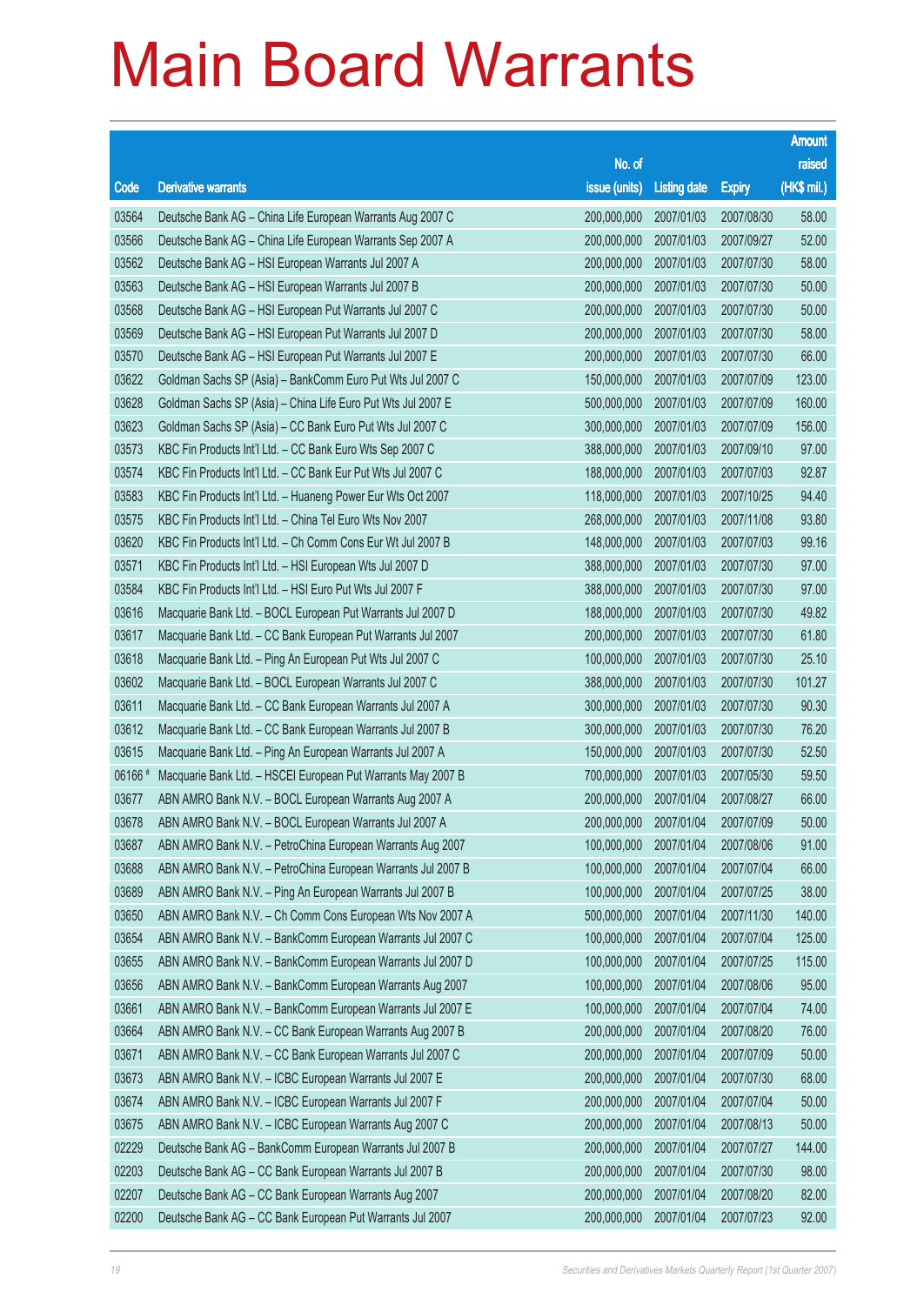|         |                                                              |                        |                     |               | <b>Amount</b> |
|---------|--------------------------------------------------------------|------------------------|---------------------|---------------|---------------|
|         |                                                              | No. of                 |                     |               | raised        |
| Code    | <b>Derivative warrants</b>                                   | issue (units)          | <b>Listing date</b> | <b>Expiry</b> | (HK\$ mil.)   |
| 02214   | Deutsche Bank AG - ICBC European Warrants Jul 2007           | 200,000,000            | 2007/01/04          | 2007/07/25    | 86.00         |
| 02226   | Deutsche Bank AG - ICBC European Warrants Aug 2007 B         | 200,000,000            | 2007/01/04          | 2007/08/13    | 70.00         |
| 02216   | Deutsche Bank AG - ICBC European Put Warrants Aug 2007       | 200,000,000            | 2007/01/04          | 2007/08/06    | 70.00         |
| 03730   | KBC Fin Products Int'l Ltd. - BOCL Euro Put Wts Jul 2007 D   | 388,000,000            | 2007/01/04          | 2007/07/19    | 97.00         |
| 03738   | KBC Fin Products Int'l Ltd. - BOCL European Wts Aug 2007 C   | 368,000,000            | 2007/01/04          | 2007/08/10    | 99.36         |
| 03739   | KBC Fin Products Int'l Ltd. - BOCL European Wts Oct 2007     | 188,000,000            | 2007/01/04          | 2007/10/23    | 97.38         |
| 03750   | KBC Fin Products Int'l Ltd. - BOCL European Wts Nov 2007     | 218,000,000            | 2007/01/04          | 2007/11/01    | 97.66         |
| 03727   | KBC Fin Products Int'l Ltd. - BankComm Eur Put Wt Jul 2007 G | 168,000,000            | 2007/01/04          | 2007/07/12    | 94.42         |
| 03755   | KBC Fin Products Int'l Ltd. - CC Bank Euro Wts Jul 2007 F    | 238,000,000            | 2007/01/04          | 2007/07/04    | 99.96         |
| 03759   | KBC Fin Products Int'l Ltd. - CC Bank Eur Put Wts Jul 2007 D | 268,000,000            | 2007/01/04          | 2007/07/04    | 95.14         |
| 03760   | KBC Fin Products Int'l Ltd. - CC Bank Euro Wts Jul 2007 E    | 188,000,000            | 2007/01/04          | 2007/07/04    | 98.14         |
| 03761   | KBC Fin Products Int'l Ltd. - China Life Eur Put Wt Aug 07 J | 388,000,000            | 2007/01/04          | 2007/08/27    | 97.00         |
| 02194   | KBC Fin Products Int'l Ltd. - Hutchison Eu Put Wt Jul 2007 E | 238,000,000            | 2007/01/04          | 2007/07/19    | 93.06         |
| 02199   | KBC Fin Products Int'l Ltd. - Hutchison Euro Wts Sep 2007 A  | 238,000,000            | 2007/01/04          | 2007/09/10    | 97.10         |
| 02193   | KBC Fin Products Int'l Ltd. - ICBC European Wts Jul 2007 G   | 328,000,000            | 2007/01/04          | 2007/07/04    | 97.09         |
| 03771   | KBC Fin Products Int'l Ltd. - ICBC European Wts Jul 2007 H   | 388,000,000            | 2007/01/04          | 2007/07/04    | 97.00         |
| 03714   | Macquarie Bank Ltd. - BankComm European Warrants Jul 2007 E  | 138,000,000            | 2007/01/04          | 2007/07/30    | 98.12         |
| 03721   | Macquarie Bank Ltd. - Ch Comm Cons European Wts Jul 2007 A   | 168,000,000            | 2007/01/04          | 2007/07/30    | 234.53        |
| 03723   | Macquarie Bank Ltd. - Ch Comm Cons European Wts Jul 2007 B   | 188,000,000            | 2007/01/04          | 2007/07/30    | 226.35        |
| 03725   | Macquarie Bank Ltd. - CM Bank European Put Warrants Sep 2007 | 388,000,000            | 2007/01/04          | 2007/09/27    | 97.39         |
| 03631   | Macquarie Bank Ltd. - ICBC European Warrants Jul 2007 A      | 388,000,000            | 2007/01/04          | 2007/07/30    | 97.78         |
| 03694   | Macquarie Bank Ltd. - China Life European Wts Jul 2007 B     | 388,000,000            | 2007/01/04          | 2007/07/30    | 138.13        |
| 03697   | Macquarie Bank Ltd. - China Life European Wts Jul 2007 C     | 388,000,000            | 2007/01/04          | 2007/07/30    | 116.40        |
| 03699   | Macquarie Bank Ltd. - China Life European Wts Jul 2007 D     | 388,000,000            | 2007/01/04          | 2007/07/30    | 99.33         |
| 03719   | Macquarie Bank Ltd. - ICBC European Warrants Jul 2007 B      | 388,000,000            | 2007/01/04          | 2007/07/30    | 117.56        |
| 03637   | CC Rabobank B.A. - ICBC European Warrants Sep 2007           | 160,000,000            | 2007/01/04          | 2007/09/18    | 86.40         |
| 03638   | CC Rabobank B.A. - China Life European Warrants Sep 2007 B   | 200,000,000 2007/01/04 |                     | 2007/09/28    | 86.00         |
| 03642   | CC Rabobank B.A. - Ping An European Warrants Oct 2007        | 200,000,000            | 2007/01/04          | 2007/10/08    | 140.00        |
| 03647   | CC Rabobank B.A. - HKEx European Warrants Oct 2007 A         | 160,000,000            | 2007/01/04          | 2007/10/08    | 166.40        |
| 03632   | CC Rabobank B.A. - BOCL European Warrants Sep 2007           | 160,000,000            | 2007/01/04          | 2007/09/28    | 56.80         |
| 03634   | CC Rabobank B.A. - BankComm European Warrants Sep 2007       | 120,000,000            | 2007/01/04          | 2007/09/18    | 118.80        |
| 03635   | CC Rabobank B.A. - CC Bank European Warrants Sep 2007 A      | 160,000,000            | 2007/01/04          | 2007/09/18    | 86.40         |
| 03636   | CC Rabobank B.A. - CM Bank European Warrants Oct 2007        | 200,000,000            | 2007/01/04          | 2007/10/22    | 58.00         |
| 02148 # | Credit Suisse - HSBC European Warrants Jun 2007              | 50,000,000             | 2007/01/04          | 2007/06/18    | 15.75         |
| 09012   | ABN AMRO Bank N.V. - BankComm European Warrants Dec 2007 A   | 500,000,000            | 2007/01/05          | 2007/12/17    | 125.00        |
| 09046   | ABN AMRO Bank N.V. - Ch Comm Cons European Wts Oct 2007 A    | 500,000,000            | 2007/01/05          | 2007/10/22    | 125.00        |
| 09051   | ABN AMRO Bank N.V. - Ch Comm Cons European Wts Dec 2007 D    | 500,000,000            | 2007/01/05          | 2007/12/17    | 130.00        |
| 09089   | ABN AMRO Bank N.V. - PetroChina European Warrants Dec 2007   | 500,000,000            | 2007/01/05          | 2007/12/27    | 125.00        |
| 09352   | Citigroup Global Mkt H Inc. - BOCL European Wts Jul 2007 B   | 300,000,000            | 2007/01/05          | 2007/07/17    | 81.00         |
| 09360   | Citigroup Global Mkt H Inc. - ICBC Euro Put Wts Jul 2007 B   | 150,000,000            | 2007/01/05          | 2007/07/17    | 87.00         |
| 09365   | Citigroup Global Mkt H Inc. - ICBC European Wts Jul 2007 C   | 210,000,000            | 2007/01/05          | 2007/07/17    | 82.95         |
| 09369   | Citigroup Global Mkt H Inc. - ICBC European Wts Jul 2007 D   | 250,000,000            | 2007/01/05          | 2007/07/17    | 85.00         |
| 02242   | Deutsche Bank AG - BOCL European Warrants Aug 2007 A         | 200,000,000            | 2007/01/05          | 2007/08/30    | 64.00         |
| 02243   | Deutsche Bank AG - China Life European Warrants Aug 2007 D   | 200,000,000            | 2007/01/05          | 2007/08/23    | 62.00         |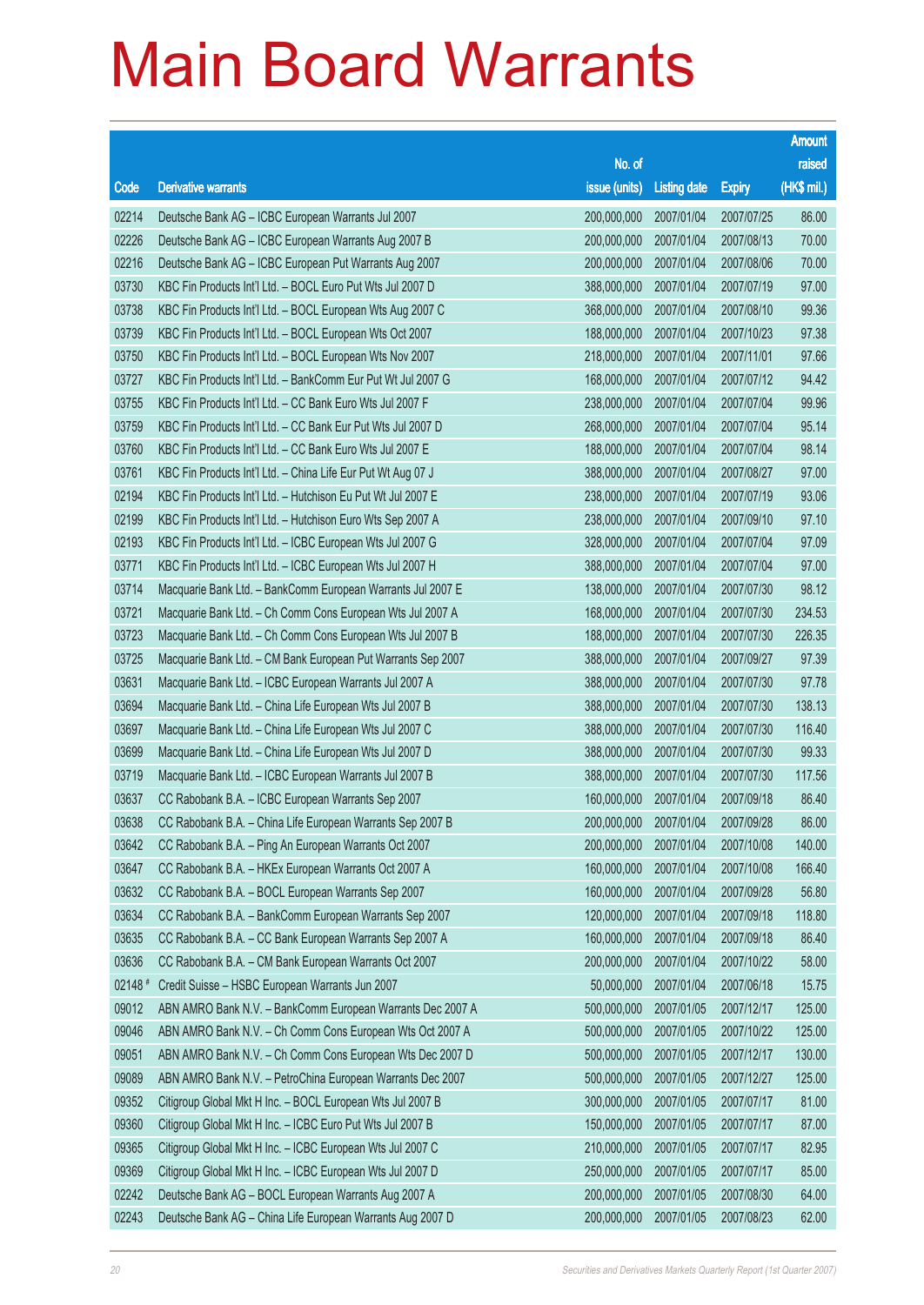|       |                                                              |                        |                     |               | <b>Amount</b> |
|-------|--------------------------------------------------------------|------------------------|---------------------|---------------|---------------|
|       |                                                              | No. of                 |                     |               | raised        |
| Code  | <b>Derivative warrants</b>                                   | issue (units)          | <b>Listing date</b> | <b>Expiry</b> | (HK\$ mil.)   |
| 02244 | Deutsche Bank AG - CM Bank European Warrants Jul 2007        | 200,000,000            | 2007/01/05          | 2007/07/30    | 374.00        |
| 02246 | Deutsche Bank AG - China Tel European Warrants Jul 2007      | 200,000,000            | 2007/01/05          | 2007/07/23    | 74.00         |
| 02248 | Deutsche Bank AG - China Tel European Warrants Aug 2007      | 200,000,000            | 2007/01/05          | 2007/08/30    | 66.00         |
| 02265 | KBC Fin Products Int'l Ltd. - BOCL European Wts Aug 2007 D   | 388,000,000            | 2007/01/05          | 2007/08/10    | 97.00         |
| 02266 | KBC Fin Products Int'l Ltd. - BankComm Euro Wts Jul 2007 D   | 98,000,000             | 2007/01/05          | 2007/07/12    | 99.96         |
| 02271 | KBC Fin Products Int'l Ltd. - CC Bank Euro Wts Jul 2007 G    | 368,000,000            | 2007/01/05          | 2007/07/05    | 95.68         |
| 02275 | KBC Fin Products Int'l Ltd. - China Life Euro Wts Aug 2007 I | 388,000,000            | 2007/01/05          | 2007/08/27    | 97.00         |
| 02281 | KBC Fin Products Int'l Ltd. - China Life Euro Wts Nov 2007   | 128,000,000            | 2007/01/05          | 2007/11/01    | 98.56         |
| 09091 | KBC Fin Products Int'l Ltd. - BankComm Euro Wts Jul 2007 E   | 188,000,000            | 2007/01/05          | 2007/07/12    | 165.25        |
| 09187 | KBC Fin Products Int'l Ltd. - BankComm Euro Wts Jul 2007 F   | 388,000,000            | 2007/01/05          | 2007/07/12    | 271.60        |
| 09214 | KBC Fin Products Int'l Ltd. - HSCEI European Wts Jul 2007 A  | 388,000,000            | 2007/01/05          | 2007/07/30    | 97.00         |
| 09222 | KBC Fin Products Int'l Ltd. - HSCEI European Wts Jul 2007 B  | 388,000,000            | 2007/01/05          | 2007/07/30    | 97.00         |
| 09234 | KBC Fin Products Int'l Ltd. - HSCEI Euro Put Wts Jul 2007    | 388,000,000            | 2007/01/05          | 2007/07/30    | 97.00         |
| 09258 | KBC Fin Products Int'l Ltd. - HSI European Wts Jul 2007 G    | 388,000,000            | 2007/01/05          | 2007/07/30    | 97.00         |
| 09265 | KBC Fin Products Int'l Ltd. - HSI Euro Put Wts Jul 2007 H    | 388,000,000            | 2007/01/05          | 2007/07/30    | 97.00         |
| 02285 | KBC Fin Products Int'l Ltd. - HSBC European Wts Oct 2007 B   | 118,000,000            | 2007/01/05          | 2007/10/05    | 95.58         |
| 02287 | KBC Fin Products Int'l Ltd. - HSBC European Wts Oct 2007 C   | 158,000,000            | 2007/01/05          | 2007/10/05    | 101.12        |
| 02290 | KBC Fin Products Int'l Ltd. - Hutchison Euro Wts Oct 2007 A  | 268,000,000            | 2007/01/05          | 2007/10/12    | 88.44         |
| 02291 | KBC Fin Products Int'l Ltd. - ICBC European Wts Jul 2007 I   | 388,000,000            | 2007/01/05          | 2007/07/05    | 97.00         |
| 02294 | KBC Fin Products Int'l Ltd. - PetroChina Euro Wts Jul 2007 B | 268,000,000            | 2007/01/05          | 2007/07/11    | 93.80         |
| 02230 | Macquarie Bank Ltd. - PetroChina European Wts Jul 2007 A     | 200,000,000            | 2007/01/05          | 2007/07/30    | 153.60        |
| 02232 | Macquarie Bank Ltd. - HKEx European Warrants Jul 2007 B      | 200,000,000            | 2007/01/05          | 2007/07/30    | 130.20        |
| 02235 | Macquarie Bank Ltd. - BankComm European Put Wts Jul 2007 F   | 200,000,000            | 2007/01/05          | 2007/07/30    | 110.40        |
| 02240 | Macquarie Bank Ltd. - ICBC European Put Warrants Jul 2007 D  | 200,000,000            | 2007/01/05          | 2007/07/30    | 62.40         |
| 02241 | Macquarie Bank Ltd. - PetroChina European Put Wts Jul 2007   | 200,000,000            | 2007/01/05          | 2007/07/30    | 152.40        |
| 09326 | Macquarie Bank Ltd. - HSCEI European Warrants Jul 2007 A     | 288,000,000            | 2007/01/05          | 2007/07/30    | 72.29         |
| 09347 | Macquarie Bank Ltd. - HSCEI European Put Warrants Jul 2007 B | 288,000,000 2007/01/05 |                     | 2007/07/30    | 73.15         |
| 09268 | Macquarie Bank Ltd. - HSI European Warrants Jul 2007 A       | 388,000,000            | 2007/01/05          | 2007/07/30    | 97.39         |
| 09273 | Macquarie Bank Ltd. - HSI European Warrants Jul 2007 B       | 388,000,000            | 2007/01/05          | 2007/07/30    | 97.78         |
| 09301 | Macquarie Bank Ltd. - HSI European Put Warrants Jul 2007 C   | 388,000,000            | 2007/01/05          | 2007/07/30    | 98.94         |
| 09310 | Macquarie Bank Ltd. - HSI European Put Warrants Jul 2007 D   | 388,000,000            | 2007/01/05          | 2007/07/30    | 98.55         |
| 02253 | SGA Societe Generale Acceptance N.V. - BOCom Eur Wt Jul 07 B | 100,000,000            | 2007/01/05          | 2007/07/09    | 125.00        |
| 02257 | SGA Societe Generale Acceptance N.V. - CCB Eur Wt Jul 2007 C | 200,000,000            | 2007/01/05          | 2007/07/09    | 126.00        |
| 02258 | SGA Societe Generale Acceptance N.V. - CLife Eur Wt Jul 07 A | 500,000,000            | 2007/01/05          | 2007/07/09    | 190.00        |
| 02259 | SGA Societe Generale Acceptance N.V. - CLife Eur Wt Jul 07 B | 500,000,000            | 2007/01/05          | 2007/07/23    | 160.00        |
| 02251 | SGA Societe Generale Acceptance N.V. - HSI Eur Wt Jul 2007 A | 500,000,000            | 2007/01/05          | 2007/07/30    | 132.50        |
| 02264 | SGA Societe Generale Acceptance N.V. - HSI Eu Put Wt Jul 07D | 500,000,000            | 2007/01/05          | 2007/07/30    | 145.00        |
| 02260 | SGA Societe Generale Acceptance N.V. - ICBC Eu Wt Jul 2007 D | 200,000,000            | 2007/01/05          | 2007/07/16    | 110.00        |
| 02261 | SGA Societe Generale Acceptance N.V. - Petch Eur Wt Jul 07 B | 100,000,000            | 2007/01/05          | 2007/07/16    | 104.00        |
| 09429 | UBS AG - BankComm European Warrants Oct 2007                 | 100,000,000            | 2007/01/05          | 2007/10/08    | 75.00         |
| 09435 | UBS AG - CC Bank European Warrants Aug 2007 B                | 100,000,000            | 2007/01/05          | 2007/08/13    | 25.50         |
| 04536 | UBS AG - Sinopec Corp European Warrants Aug 2007             | 100,000,000            | 2007/01/05          | 2007/08/27    | 26.00         |
| 04584 | UBS AG - HSBC European Warrants Sep 2007                     | 100,000,000            | 2007/01/05          | 2007/09/24    | 44.00         |
| 04586 | UBS AG - ICBC European Warrants Aug 2007 C                   | 100,000,000            | 2007/01/05          | 2007/08/13    | 25.00         |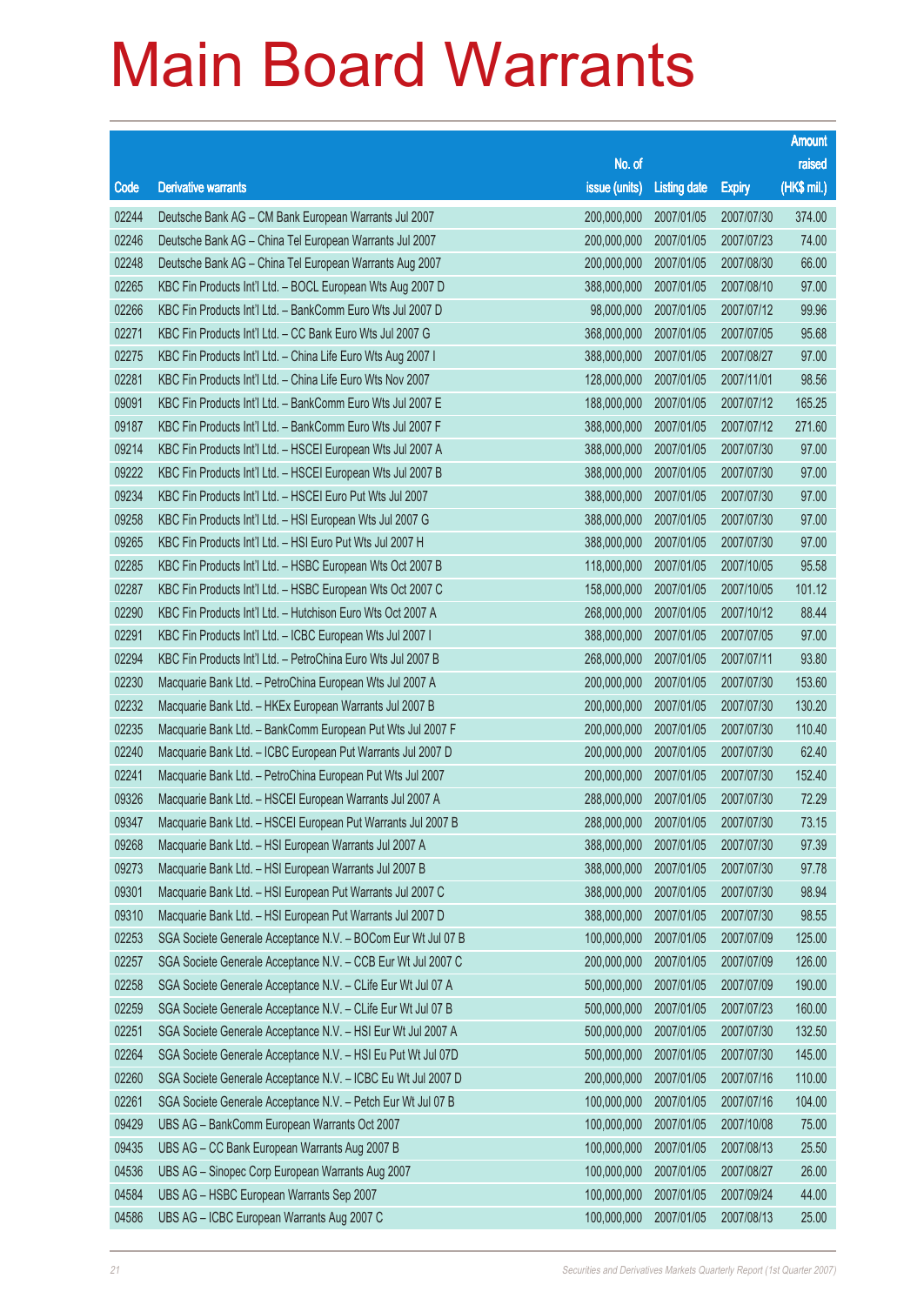|         |                                                              |                        |                     |               | <b>Amount</b> |
|---------|--------------------------------------------------------------|------------------------|---------------------|---------------|---------------|
|         |                                                              | No. of                 |                     |               | raised        |
| Code    | <b>Derivative warrants</b>                                   | issue (units)          | <b>Listing date</b> | <b>Expiry</b> | (HK\$ mil.)   |
| 09442   | UBS AG - China Life European Warrants Oct 2007 A             | 200,000,000            | 2007/01/05          | 2007/10/08    | 67.00         |
| 09469   | UBS AG - China Life European Warrants Oct 2007 B             | 200,000,000            | 2007/01/05          | 2007/10/08    | 53.00         |
| 09477   | UBS AG - China Life European Warrants Aug 2007 A             | 100,000,000            | 2007/01/05          | 2007/08/13    | 147.00        |
| 04608   | UBS AG - Ping An European Warrants Oct 2007                  | 100,000,000            | 2007/01/05          | 2007/10/08    | 31.00         |
| 04505   | UBS AG - China Life European Put Warrants Aug 2007           | 200,000,000            | 2007/01/05          | 2007/08/13    | 59.00         |
| 04799 # | ABN AMRO Bank N.V. - Ch Comm Cons European Wts Dec 2007 A    | 350,000,000            | 2007/01/05          | 2007/12/27    | 94.50         |
| 04474 # | Deutsche Bank AG - ICBC European Warrants Aug 2007 A         | 200,000,000            | 2007/01/05          | 2007/08/06    | 124.00        |
| 03680   | ABN AMRO Bank N.V. - BOC HK European Warrants Aug 2007       | 300,000,000            | 2007/01/08          | 2007/08/20    | 75.00         |
| 07811   | ABN AMRO Bank N.V. - Sinopec Corp European Wts Jul 2007 B    | 150,000,000            | 2007/01/08          | 2007/07/09    | 49.50         |
| 07812   | ABN AMRO Bank N.V. - Sinopec Corp European Wts Aug 2007 B    | 150,000,000            | 2007/01/08          | 2007/08/27    | 78.00         |
| 07813   | Citigroup Global Mkt H Inc. - BOCL European Wts Jul 2007 C   | 300,000,000            | 2007/01/08          | 2007/07/23    | 84.00         |
| 07814   | Citigroup Global Mkt H Inc. - China Life Euro Wts Jul 2007 C | 210,000,000            | 2007/01/08          | 2007/07/23    | 81.90         |
| 09196   | Citigroup Global Mkt H Inc. - China Life Euro Wts Jul 2007 B | 250,000,000            | 2007/01/08          | 2007/07/23    | 82.00         |
| 09433   | Citigroup Global Mkt H Inc. - China Life Eur Put Wt Jul 2007 | 150,000,000            | 2007/01/08          | 2007/07/23    | 90.00         |
| 04660   | Deutsche Bank AG - Sinopec Corp European Warrants Aug 2007   | 200,000,000            | 2007/01/08          | 2007/08/20    | 138.00        |
| 04661   | Deutsche Bank AG - Hutchison European Warrants Jul 2007 A    | 200,000,000            | 2007/01/08          | 2007/07/16    | 138.00        |
| 04667   | Deutsche Bank AG - Hutchison European Warrants Jul 2007 B    | 200,000,000            | 2007/01/08          | 2007/07/30    | 86.00         |
| 04683   | Deutsche Bank AG - Hutchison European Put Warrants Aug 2007  | 200,000,000            | 2007/01/08          | 2007/08/06    | 112.00        |
| 04688   | Deutsche Bank AG - HSCEI European Warrants Jul 2007 B        | 200,000,000            | 2007/01/08          | 2007/07/30    | 50.00         |
| 04692   | Deutsche Bank AG - HSCEI European Warrants Jul 2007 C        | 200,000,000            | 2007/01/08          | 2007/07/30    | 64.00         |
| 04704   | Deutsche Bank AG - HSCEI European Put Warrants Jul 2007 E    | 200,000,000            | 2007/01/08          | 2007/07/30    | 50.00         |
| 04706   | Deutsche Bank AG - HSI European Warrants Jul 2007 F          | 200,000,000            | 2007/01/08          | 2007/07/30    | 53.00         |
| 04775   | Deutsche Bank AG - HSI European Warrants Jul 2007 G          | 200,000,000            | 2007/01/08          | 2007/07/30    | 50.00         |
| 04777   | Deutsche Bank AG - HSI European Put Warrants Jul 2007 H      | 200,000,000            | 2007/01/08          | 2007/07/30    | 56.00         |
| 09783   | KBC Fin Products Int'l Ltd. - BOCL Euro Put Wts Jul 2007 E   | 268,000,000            | 2007/01/08          | 2007/07/19    | 91.12         |
| 09918   | KBC Fin Products Int'l Ltd. - BankComm Eur Put Wt Jul 2007 H | 108,000,000            | 2007/01/08          | 2007/07/09    | 95.04         |
| 09950   | KBC Fin Products Int'l Ltd. - CC Bank Euro Put Wts Aug 2007  | 168,000,000 2007/01/08 |                     | 2007/08/20    | 92.40         |
| 09972   | KBC Fin Products Int'l Ltd. - China Life Eur Put Wt Aug 07 K | 218,000,000            | 2007/01/08          | 2007/08/01    | 99.19         |
| 07815   | KBC Fin Products Int'l Ltd. - ICBC European Put Wts Jul 2007 | 238,000,000            | 2007/01/08          | 2007/07/20    | 95.20         |
| 09699   | KBC Fin Products Int'l Ltd. - HSCEI European Wts Sep 2007 G  | 388,000,000            | 2007/01/08          | 2007/09/27    | 97.00         |
| 02198   | KBC Fin Products Int'l Ltd. - HSCEI Euro Put Wts Jun 2007 H  | 388,000,000            | 2007/01/08          | 2007/06/28    | 66.35         |
| 09746   | KBC Fin Products Int'l Ltd. - HSCEI Euro Put Wts Sep 2007 J  | 388,000,000            | 2007/01/08          | 2007/09/27    | 97.00         |
| 02247   | KBC Fin Products Int'l Ltd. - HSI European Wts Jul 2007 I    | 388,000,000            | 2007/01/08          | 2007/07/30    | 97.00         |
| 02122   | KBC Fin Products Int'l Ltd. - HSI Euro Put Wts Jul 2007 J    | 238,000,000            | 2007/01/08          | 2007/07/30    | 59.50         |
| 04778   | SGA Societe Generale Acceptance N.V. - BOCL Eur Wts Jul 2007 | 200,000,000            | 2007/01/08          | 2007/07/09    | 90.00         |
| 04779   | SGA Societe Generale Acceptance N.V. - BOCL Eu Wt Aug 2007 A | 200,000,000            | 2007/01/08          | 2007/08/06    | 74.00         |
| 04818   | SGA Societe Generale Acceptance N.V. - ICBC Eu Wt Aug 2007 B | 200,000,000            | 2007/01/08          | 2007/08/06    | 116.00        |
| 04829   | SGA Societe Generale Acceptance N.V. - HSI Eur Wt May 2007 H | 500,000,000            | 2007/01/08          | 2007/05/30    | 116.50        |
| 01277 # | BNP Paribas Arbit Issu B.V. - HSBC European Wts Apr 2007     | 100,000,000            | 2007/01/08          | 2007/04/13    | 18.10         |
| 04606 # | Macquarie Bank Ltd. - HSI European Put Warrants May 2007 D   | 1,000,000,000          | 2007/01/08          | 2007/05/30    | 111.00        |
| 07849   | ABN AMRO Bank N.V. - BOCL European Warrants Aug 2007 B       | 200,000,000            | 2007/01/09          | 2007/08/06    | 83.20         |
| 07850   | ABN AMRO Bank N.V. - BOCL European Warrants Jul 2007 B       | 200,000,000            | 2007/01/09          | 2007/07/23    | 62.40         |
| 07851   | ABN AMRO Bank N.V. - BOCL European Warrants Aug 2007 C       | 200,000,000            | 2007/01/09          | 2007/08/28    | 59.40         |
| 07852   | ABN AMRO Bank N.V. - China Coal European Warrants Jul 2007   | 100,000,000            | 2007/01/09          | 2007/07/23    | 34.30         |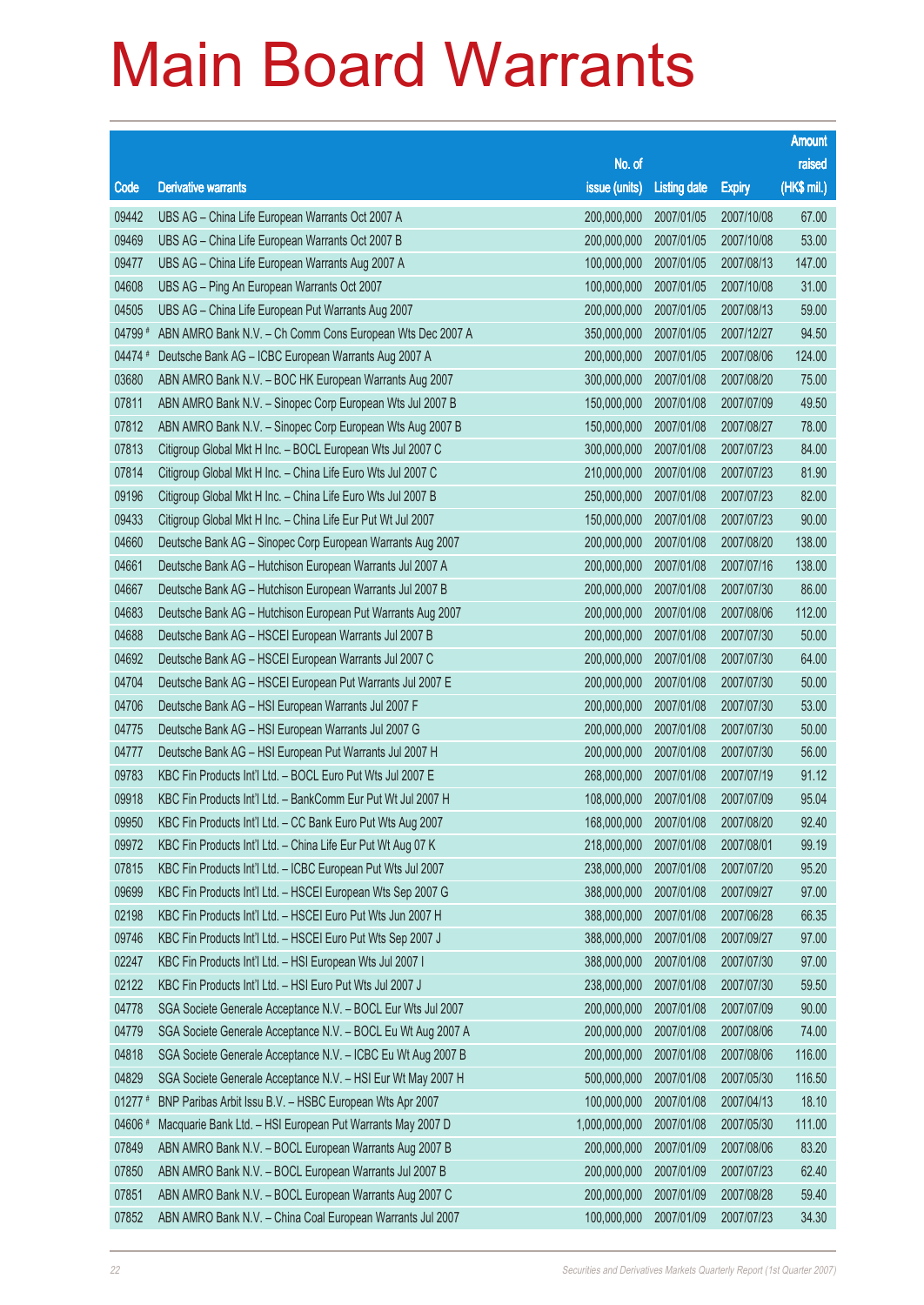|       |                                                              |                        |                     |               | <b>Amount</b> |
|-------|--------------------------------------------------------------|------------------------|---------------------|---------------|---------------|
|       |                                                              | No. of                 |                     |               | raised        |
| Code  | <b>Derivative warrants</b>                                   | issue (units)          | <b>Listing date</b> | <b>Expiry</b> | (HK\$ mil.)   |
| 07853 | ABN AMRO Bank N.V. - China Coal European Warrants Sep 2007   | 100,000,000            | 2007/01/09          | 2007/09/10    | 26.20         |
| 07854 | ABN AMRO Bank N.V. - Ch Comm Cons European Warrants Aug 2007 | 300,000,000            | 2007/01/09          | 2007/08/28    | 75.00         |
| 07855 | ABN AMRO Bank N.V. - Ch Comm Cons European Wts Sep 2007 A    | 300,000,000            | 2007/01/09          | 2007/09/17    | 75.00         |
| 07856 | ABN AMRO Bank N.V. - China Tel European Warrants Jul 2007    | 200,000,000            | 2007/01/09          | 2007/07/16    | 81.80         |
| 07857 | ABN AMRO Bank N.V. - HWL European Warrants Aug 2007          | 100,000,000            | 2007/01/09          | 2007/08/20    | 48.50         |
| 07836 | Goldman Sachs SP (Asia) – HKEx European Warrants Jul 2007 A  | 100,000,000            | 2007/01/09          | 2007/07/09    | 79.00         |
| 07831 | Goldman Sachs SP (Asia) - BOC HK European Put Wts Jul 2007   | 100,000,000            | 2007/01/09          | 2007/07/09    | 121.00        |
| 07833 | Goldman Sachs SP (Asia) - Ch Comm Cons Euro Wts Jul 2007 A   | 100,000,000            | 2007/01/09          | 2007/07/09    | 123.00        |
| 07834 | Goldman Sachs SP (Asia) - CC Bank European Wts Jul 2007 B    | 300,000,000            | 2007/01/09          | 2007/07/09    | 108.00        |
| 07830 | Goldman Sachs SP (Asia) - BOCL European Warrants Jul 2007    | 350,000,000            | 2007/01/09          | 2007/07/09    | 122.50        |
| 07835 | Goldman Sachs SP (Asia) - China Life European Wts Jul 2007 F | 100,000,000            | 2007/01/09          | 2007/07/09    | 240.00        |
| 07832 | Goldman Sachs SP (Asia) - BankComm European Wts Jul 2007 B   | 150,000,000            | 2007/01/09          | 2007/07/09    | 153.00        |
| 07838 | Goldman Sachs SP (Asia) - BankComm Euro Put Wts Jul 2007 D   | 150,000,000            | 2007/01/09          | 2007/07/09    | 165.00        |
| 07840 | Goldman Sachs SP (Asia) - China Life Euro Put Wts Jul 2007 G | 100,000,000            | 2007/01/09          | 2007/07/09    | 139.00        |
| 07839 | Goldman Sachs SP (Asia) - CC Bank Euro Put Wts Jul 2007 D    | 300,000,000            | 2007/01/09          | 2007/07/09    | 207.00        |
| 07837 | Goldman Sachs SP (Asia) - BOCL European Put Wts Jul 2007     | 350,000,000            | 2007/01/09          | 2007/07/09    | 126.00        |
| 07841 | Goldman Sachs SP (Asia) - HSCEI European Put Wts Jul 2007    | 400,000,000            | 2007/01/09          | 2007/07/30    | 100.00        |
| 03588 | Goldman Sachs SP (Asia) - HSCEI European Warrants Jul 2007   | 400,000,000            | 2007/01/09          | 2007/07/30    | 100.00        |
| 07843 | Goldman Sachs SP (Asia) - HSI European Warrants Jul 2007 A   | 400,000,000            | 2007/01/09          | 2007/07/30    | 100.00        |
| 07842 | Goldman Sachs SP (Asia) - HSI European Put Wts May 2007 D    | 400,000,000            | 2007/01/09          | 2007/05/30    | 76.00         |
| 03586 | Goldman Sachs SP (Asia) - HSI European Warrants Jul 2007 B   | 400,000,000            | 2007/01/09          | 2007/07/30    | 100.00        |
| 03595 | Goldman Sachs SP (Asia) - HSI European Put Wts Jul 2007 C    | 400,000,000            | 2007/01/09          | 2007/07/30    | 100.00        |
| 07822 | J P Morgan Int'l Der. Ltd. - CC Bank Euro Put Wts Jan 2008   | 150,000,000            | 2007/01/09          | 2008/01/30    | 99.00         |
| 07823 | J P Morgan Int'l Der. Ltd. - China Life Eur Put Wts Jan 2008 | 300,000,000            | 2007/01/09          | 2008/01/30    | 145.50        |
| 07824 | J P Morgan Int'l Der. Ltd. - ICBC European Put Wts Jan 2008  | 150,000,000            | 2007/01/09          | 2008/01/30    | 114.00        |
| 07844 | KBC Fin Products Int'l Ltd. - Hutchison Euro Wts Jul 2007 F  | 188,000,000            | 2007/01/09          | 2007/07/11    | 94.00         |
| 07846 | KBC Fin Products Int'l Ltd. - Hutchison Euro Wts Jun 2007 B  | 308,000,000 2007/01/09 |                     | 2007/06/25    | 98.56         |
| 07845 | KBC Fin Products Int'l Ltd. - Hutchison Euro Wts Jul 2007 G  | 400,000,000            | 2007/01/09          | 2007/07/11    | 100.00        |
| 07848 | KBC Fin Products Int'l Ltd. - Hutchison Eu Put Wt Jul 2007 H | 188,000,000            | 2007/01/09          | 2007/07/11    | 95.88         |
| 07847 | KBC Fin Products Int'l Ltd. - SHK Ppt Euro Wts Jul 2007 B    | 208,000,000            | 2007/01/09          | 2007/07/16    | 95.68         |
| 07816 | Macquarie Bank Ltd. - Sinopec Corp European Wts Jul 2007 A   | 150,000,000            | 2007/01/09          | 2007/07/30    | 82.80         |
| 07817 | Macquarie Bank Ltd. - CNOOC European Warrants Jul 2007 A     | 100,000,000            | 2007/01/09          | 2007/07/30    | 45.60         |
| 07818 | Macquarie Bank Ltd. - CHALCO European Warrants Jul 2007      | 88,000,000             | 2007/01/09          | 2007/07/30    | 58.52         |
| 07819 | Macquarie Bank Ltd. - China Unicom European Wts Jul 2007     | 100,000,000            | 2007/01/09          | 2007/07/30    | 83.20         |
| 03572 | Macquarie Bank Ltd. - China Coal European Wts Jul 2007 A     | 250,000,000            | 2007/01/09          | 2007/07/30    | 136.50        |
| 07820 | Macquarie Bank Ltd. - Sinopec Corp European Put Wts Jul 2007 | 100,000,000            | 2007/01/09          | 2007/07/30    | 51.30         |
| 07821 | Macquarie Bank Ltd. - CNOOC European Put Warrants Jul 2007   | 88,000,000             | 2007/01/09          | 2007/07/30    | 39.07         |
| 03585 | Macquarie Bank Ltd. - China Life European Put Wts Jul 2007 E | 388,000,000            | 2007/01/09          | 2007/07/30    | 101.27        |
| 07826 | SGA Societe Generale Acceptance N.V. - CCoal Eur Wt Jul 2007 | 100,000,000            | 2007/01/09          | 2007/07/16    | 79.00         |
| 07827 | SGA Societe Generale Acceptance N.V. - CCoal Eur Wt Oct 2007 | 100,000,000            | 2007/01/09          | 2007/10/15    | 80.00         |
| 07828 | SGA Societe Generale Acceptance N.V. - CTel Eu Wt Jul 2007 B | 100,000,000            | 2007/01/09          | 2007/07/30    | 58.00         |
| 07825 | SGA Societe Generale Acceptance N.V. - HSCEI Eur Wt Jul 2007 | 200,000,000            | 2007/01/09          | 2007/07/30    | 50.00         |
| 07829 | SGA Societe Generale Acceptance N.V. - HSCEI Eu Put Wt Jul07 | 200,000,000            | 2007/01/09          | 2007/07/30    | 50.00         |
| 07858 | UBS AG - China Coal European Warrants Jul 2007               | 100,000,000            | 2007/01/09          | 2007/07/16    | 32.00         |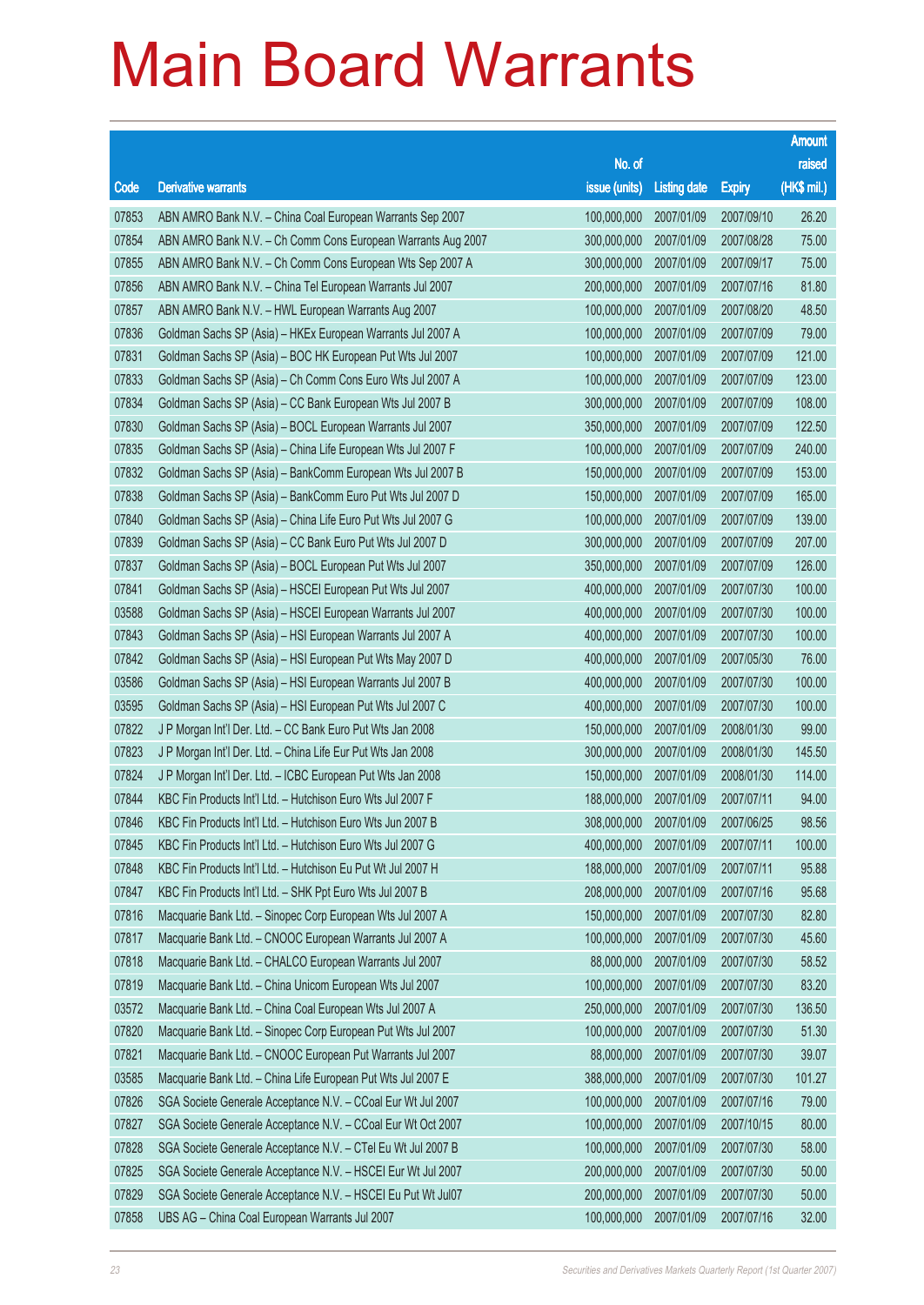|         |                                                              |                        |                     |               | <b>Amount</b> |
|---------|--------------------------------------------------------------|------------------------|---------------------|---------------|---------------|
|         |                                                              | No. of                 |                     |               | raised        |
| Code    | <b>Derivative warrants</b>                                   | issue (units)          | <b>Listing date</b> | <b>Expiry</b> | (HK\$ mil.)   |
| 07859   | UBS AG - HKEx European Warrants Oct 2007                     | 100,000,000            | 2007/01/09          | 2007/10/08    | 68.00         |
| 03504   | UBS AG - PetroChina European Warrants Aug 2007               | 100,000,000            | 2007/01/09          | 2007/08/13    | 48.50         |
| 03565   | UBS AG - PICC European Warrants Oct 2007                     | 100,000,000            | 2007/01/09          | 2007/10/08    | 48.50         |
| 04471#  | Deutsche Bank AG - China Mobile European Warrants May 2007   | 300,000,000            | 2007/01/09          | 2007/05/30    | 201.00        |
| 02136 # | KBC Fin Products Int'l Ltd. - China Life Euro Wts Aug 2007 C | 350,000,000            | 2007/01/09          | 2007/08/27    | 280.00        |
| 03497 # | Macquarie Bank Ltd. - HSCEI European Put Warrants Jun 2007 F | 700,000,000            | 2007/01/09          | 2007/06/28    | 88.90         |
| 03633   | BNP Paribas Arbit Issu B.V. - HSI European Wts Jul 2007 A    | 400,000,000            | 2007/01/10          | 2007/07/30    | 104.00        |
| 03640   | BNP Paribas Arbit Issu B.V. - HSI Euro Put Wts Jul 2007 C    | 400,000,000            | 2007/01/10          | 2007/07/30    | 100.00        |
| 03596   | Deutsche Bank AG - BOCL European Warrants Jul 2007           | 200,000,000            | 2007/01/10          | 2007/07/30    | 78.00         |
| 03603   | Deutsche Bank AG - BOCL European Warrants Aug 2007 B         | 200,000,000            | 2007/01/10          | 2007/08/13    | 58.00         |
| 03625   | Deutsche Bank AG - ICBC European Warrants Aug 2007 C         | 200,000,000            | 2007/01/10          | 2007/08/20    | 142.00        |
| 03666   | Macquarie Bank Ltd. - BOCHK European Warrants May 2008       | 388,000,000            | 2007/01/10          | 2008/05/29    | 98.94         |
| 03667   | Macquarie Bank Ltd. - Cheung Kong European Wts Jul 2007 A    | 388,000,000            | 2007/01/10          | 2007/07/30    | 209.52        |
| 03691   | Macquarie Bank Ltd. - HKEx European Warrants Jul 2007 C      | 250,000,000            | 2007/01/10          | 2007/07/30    | 103.75        |
| 03693   | Macquarie Bank Ltd. - Hutchison European Warrants Jul 2007   | 388,000,000            | 2007/01/10          | 2007/07/30    | 195.94        |
| 03698   | Macquarie Bank Ltd. - MTRC European Warrants Jan 2008        | 200,000,000            | 2007/01/10          | 2008/01/30    | 51.40         |
| 03662   | Macquarie Bank Ltd. - BOCL European Warrants Jul 2007 E      | 300,000,000            | 2007/01/10          | 2007/07/30    | 82.50         |
| 03716   | Macquarie Bank Ltd. - Yanzhou Coal European Wts Aug 2007     | 150,000,000            | 2007/01/10          | 2007/08/30    | 37.65         |
| 03684   | Macquarie Bank Ltd. - Sinopec Corp European Wts Jul 2007 B   | 200,000,000            | 2007/01/10          | 2007/07/30    | 83.40         |
| 03702   | Macquarie Bank Ltd. - PetroChina European Wts Jul 2007 B     | 200,000,000            | 2007/01/10          | 2007/07/30    | 101.00        |
| 03685   | Macquarie Bank Ltd. - China Shenhua European Wts Jan 2008 A  | 288,000,000            | 2007/01/10          | 2008/01/30    | 74.30         |
| 03690   | Macquarie Bank Ltd. - CNOOC European Warrants Jul 2007 B     | 200,000,000            | 2007/01/10          | 2007/07/30    | 66.40         |
| 03692   | Macquarie Bank Ltd. - HSBC European Warrants Aug 2007 A      | 388,000,000            | 2007/01/10          | 2007/08/30    | 102.04        |
| 03703   | Macquarie Bank Ltd. - Ping An European Warrants Jul 2007 B   | 200,000,000            | 2007/01/10          | 2007/07/30    | 90.60         |
| 03663   | Macquarie Bank Ltd. - BOCL European Put Warrants Jul 2007 F  | 200,000,000            | 2007/01/10          | 2007/07/30    | 50.40         |
| 03704   | Macquarie Bank Ltd. - Ping An European Put Wts Jul 2007 D    | 150,000,000            | 2007/01/10          | 2007/07/30    | 51.75         |
| 03686   | Macquarie Bank Ltd. - China Telecom European Wts Jul 2007 B  | 200,000,000 2007/01/10 |                     | 2007/07/30    | 51.20         |
| 03669   | Macquarie Bank Ltd. - CC Bank European Warrants Jul 2007 C   | 200,000,000            | 2007/01/10          | 2007/07/30    | 63.80         |
| 03696   | Macquarie Bank Ltd. - ICBC European Warrants Jul 2007 E      | 250,000,000            | 2007/01/10          | 2007/07/30    | 68.75         |
| 03665   | Macquarie Bank Ltd. - BankComm European Warrants Jul 2007 G  | 200,000,000            | 2007/01/10          | 2007/07/30    | 88.00         |
| 03670   | Macquarie Bank Ltd. - CM Bank European Warrants Mar 2008     | 250,000,000            | 2007/01/10          | 2008/03/28    | 63.75         |
| 03729   | Macquarie Bank Ltd. - China Coal European Wts Jul 2007 B     | 250,000,000            | 2007/01/10          | 2007/07/30    | 88.00         |
| 03731   | Macquarie Bank Ltd. - HSI European Warrants Jul 2007 E       | 388,000,000            | 2007/01/10          | 2007/07/30    | 98.16         |
| 03733   | Macquarie Bank Ltd. - HSI European Warrants Jul 2007 F       | 388,000,000            | 2007/01/10          | 2007/07/30    | 97.39         |
| 03735   | Macquarie Bank Ltd. - HSI European Put Warrants Jul 2007 G   | 388,000,000            | 2007/01/10          | 2007/07/30    | 112.13        |
| 03701   | Macquarie Bank Ltd. - New World Dev European Wts Dec 2007    | 200,000,000            | 2007/01/10          | 2007/12/27    | 51.40         |
| 03705   | Macquarie Bank Ltd. - Sino Land European Warrants Aug 2007   | 388,000,000            | 2007/01/10          | 2007/08/27    | 97.78         |
| 03706   | Macquarie Bank Ltd. - SHK Ppt European Warrants Jul 2007 A   | 388,000,000            | 2007/01/10          | 2007/07/30    | 232.02        |
| 03710   | Macquarie Bank Ltd. - Swire Pac A European Warrants Jul 2007 | 100,000,000            | 2007/01/10          | 2007/07/30    | 39.40         |
| 03715   | Macquarie Bank Ltd. - Wharf European Warrants Oct 2007       | 200,000,000            | 2007/01/10          | 2007/10/30    | 50.40         |
| 03641   | SGA Societe Generale Acceptance N.V. - BOCom Eur Wt Jul 07 C | 100,000,000            | 2007/01/10          | 2007/07/30    | 129.00        |
| 03652   | SGA Societe Generale Acceptance N.V. - CK(H) Euro Wts Jul 07 | 200,000,000            | 2007/01/10          | 2007/07/30    | 140.00        |
| 03653   | SGA Societe Generale Acceptance N.V. - CCB Eur Wt Jul 2007 D | 200,000,000            | 2007/01/10          | 2007/07/23    | 118.00        |
| 03659   | SGA Societe Generale Acceptance N.V. - CNOOC Eur Wt Aug 07 A | 100,000,000            | 2007/01/10          | 2007/08/06    | 72.00         |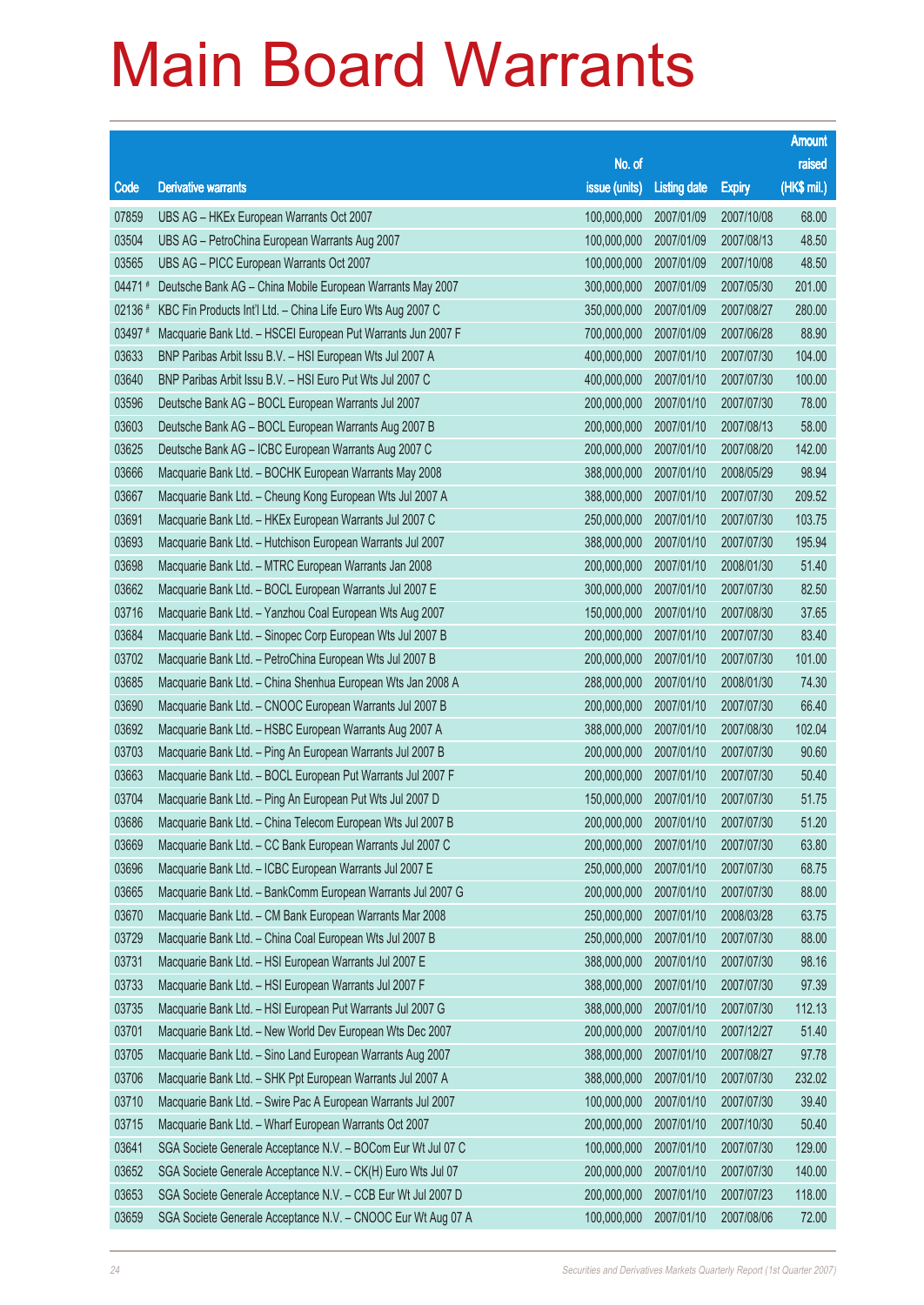|         |                                                              |                        |                     |               | <b>Amount</b> |
|---------|--------------------------------------------------------------|------------------------|---------------------|---------------|---------------|
|         |                                                              | No. of                 |                     |               | raised        |
| Code    | <b>Derivative warrants</b>                                   | issue (units)          | <b>Listing date</b> | <b>Expiry</b> | (HK\$ mil.)   |
| 03660   | SGA Societe Generale Acceptance N.V. - HWL Eur Wt Jul 2007 B | 200,000,000            | 2007/01/10          | 2007/07/30    | 124.00        |
| 03717   | SGA Societe Generale Acceptance N.V. - HSI Eur Put Wt Aug 07 | 500,000,000            | 2007/01/10          | 2007/08/30    | 145.00        |
| 03718   | SGA Societe Generale Acceptance N.V. - HWL Euro Wts Aug 2007 | 200,000,000            | 2007/01/10          | 2007/08/20    | 106.00        |
| 03720   | SGA Societe Generale Acceptance N.V. - Ping An Eu Wt Jul 07A | 100,000,000            | 2007/01/10          | 2007/07/23    | 88.00         |
| 03722   | SGA Societe Generale Acceptance N.V. - Ping An Eu Wt Jul 07B | 100,000,000            | 2007/01/10          | 2007/07/30    | 81.00         |
| 03566 # | Deutsche Bank AG - China Life European Warrants Sep 2007 A   | 400,000,000            | 2007/01/10          | 2007/09/27    | 216.00        |
| 06158 # | Deutsche Bank AG - HSI European Warrants May 2007 C          | 400,000,000            | 2007/01/10          | 2007/05/30    | 94.00         |
| 03736   | BNP Paribas Arbit Issu B.V. - CC Bank Euro Wts Jul 2007 B    | 260,000,000            | 2007/01/11          | 2007/07/30    | 96.20         |
| 03740   | BNP Paribas Arbit Issu B.V. - China Life Euro Wts Sep 2007 B | 400,000,000            | 2007/01/11          | 2007/09/24    | 196.00        |
| 03741   | BNP Paribas Arbit Issu B.V. - Ch Mobile Euro Wts Aug 2007 A  | 300,000,000            | 2007/01/11          | 2007/08/06    | 180.00        |
| 03748   | Calyon Fin P (G) Ltd. - China Life European Wts Jul 2007 E   | 250,000,000            | 2007/01/11          | 2007/07/23    | 72.50         |
| 03752   | Calyon Fin P (G) Ltd. - Hutchison European Wts Aug 2007 B    | 150,000,000            | 2007/01/11          | 2007/08/06    | 65.70         |
| 03753   | Calyon Fin P (G) Ltd. - ICBC European Warrants Aug 2007 A    | 150,000,000            | 2007/01/11          | 2007/08/27    | 70.50         |
| 03756   | Macquarie Bank Ltd. - HSCEI European Warrants Jul 2007 C     | 388,000,000            | 2007/01/11          | 2007/07/30    | 97.39         |
| 03762   | Macquarie Bank Ltd. - HSCEI European Put Warrants Jul 2007 D | 388,000,000            | 2007/01/11          | 2007/07/30    | 107.86        |
| 03743   | UBS AG - BOCL European Warrants Sep 2007                     | 100,000,000            | 2007/01/11          | 2007/09/17    | 25.00         |
| 03744   | UBS AG - Hutchison European Warrants Aug 2007                | 100,000,000            | 2007/01/11          | 2007/08/06    | 30.00         |
| 03747   | UBS AG - MTRC European Warrants Dec 2007                     | 100,000,000            | 2007/01/11          | 2007/12/10    | 25.00         |
| 04474 # | Deutsche Bank AG - ICBC European Warrants Aug 2007 A         | 400,000,000            | 2007/01/11          | 2007/08/06    | 232.00        |
| 03758   | Goldman Sachs SP (Asia) - ICBC European Warrants Jul 2007 A  | 100,000,000            | 2007/01/12          | 2007/07/03    | 39.00         |
| 03763   | Goldman Sachs SP (Asia) - ICBC European Put Wts Jul 2007     | 100,000,000            | 2007/01/12          | 2007/07/16    | 82.00         |
| 03757   | Macquarie Bank Ltd. - China Life European Put Wts Jul 2007 F | 388,000,000            | 2007/01/12          | 2007/07/30    | 102.04        |
| 03564 # | Deutsche Bank AG - China Life European Warrants Aug 2007 C   | 400,000,000            | 2007/01/12          | 2007/08/30    | 192.00        |
| 03769   | ABN AMRO Bank N.V. - Bank of Comm European Wts Nov 2007 A    | 500,000,000            | 2007/01/15          | 2007/11/30    | 125.00        |
| 03764   | Deutsche Bank AG - China Life European Warrants Sep 2007 B   | 200,000,000            | 2007/01/15          | 2007/09/27    | 66.00         |
| 03766   | Deutsche Bank AG - China Life European Warrants Oct 2007 A   | 200,000,000            | 2007/01/15          | 2007/10/15    | 60.00         |
| 03770   | UBS AG - Ch Comm Cons European Warrants Dec 2007 A           | 200,000,000 2007/01/15 |                     | 2007/12/10    | 50.00         |
| 03773   | UBS AG - HSCEI European Warrants Jul 2007                    | 200,000,000            | 2007/01/15          | 2007/07/30    | 54.00         |
| 03780   | UBS AG - HSCEI European Put Warrants Jul 2007                | 200,000,000            | 2007/01/15          | 2007/07/30    | 50.00         |
| 04901   | ABN AMRO Bank N.V. - China Life European Warrants Jul 2007 D | 200,000,000            | 2007/01/16          | 2007/07/30    | 54.00         |
| 04947   | ABN AMRO Bank N.V. - China Life European Put Wts Jul 2007 E  | 200,000,000            | 2007/01/16          | 2007/07/23    | 52.00         |
| 04974   | ABN AMRO Bank N.V. - Sinopec Corp European Wts Aug 2007 C    | 150,000,000            | 2007/01/16          | 2007/08/23    | 111.00        |
| 09063   | ABN AMRO Bank N.V. - MTRC European Warrants Sep 2007         | 300,000,000            | 2007/01/16          | 2007/09/17    | 78.00         |
| 04726   | Calyon Fin P (G) Ltd. - BOCL European Warrants Jul 2007      | 250,000,000            | 2007/01/16          | 2007/07/30    | 72.50         |
| 04760   | Calyon Fin P (G) Ltd. - China Mobile European Wts Oct 2007   | 150,000,000            | 2007/01/16          | 2007/10/09    | 85.50         |
| 04823   | Calyon Fin P (G) Ltd. - SHK Ppt European Warrants Aug 2007   | 150,000,000            | 2007/01/16          | 2007/08/13    | 102.00        |
| 03784   | Deutsche Bank AG - BankComm European Warrants Nov 2007       | 200,000,000            | 2007/01/16          | 2007/11/05    | 50.00         |
| 03791   | Deutsche Bank AG - Ch Comm Cons European Warrants Nov 2007 A | 200,000,000            | 2007/01/16          | 2007/11/08    | 52.80         |
| 03792   | Deutsche Bank AG - Ch Comm Cons European Warrants Nov 2007 B | 200,000,000            | 2007/01/16          | 2007/11/26    | 56.00         |
| 03793   | Deutsche Bank AG - CM Bank European Warrants Aug 2007        | 200,000,000            | 2007/01/16          | 2007/08/27    | 58.00         |
| 09066   | Goldman Sachs SP (Asia) - Cheung Kong European Wts Jul 2007  | 200,000,000            | 2007/01/16          | 2007/07/16    | 112.00        |
| 09067   | Goldman Sachs SP (Asia) - SHK Ppt European Warrants Jul 2007 | 200,000,000            | 2007/01/16          | 2007/07/16    | 122.00        |
| 09090   | KBC Fin Products Int'l Ltd. - China Coal Euro Wts Jul 2007 A | 138,000,000            | 2007/01/16          | 2007/07/16    | 96.60         |
| 09106   | KBC Fin Products Int'l Ltd. - China Coal Euro Wts Jul 2007 B | 188,000,000            | 2007/01/16          | 2007/07/16    | 94.00         |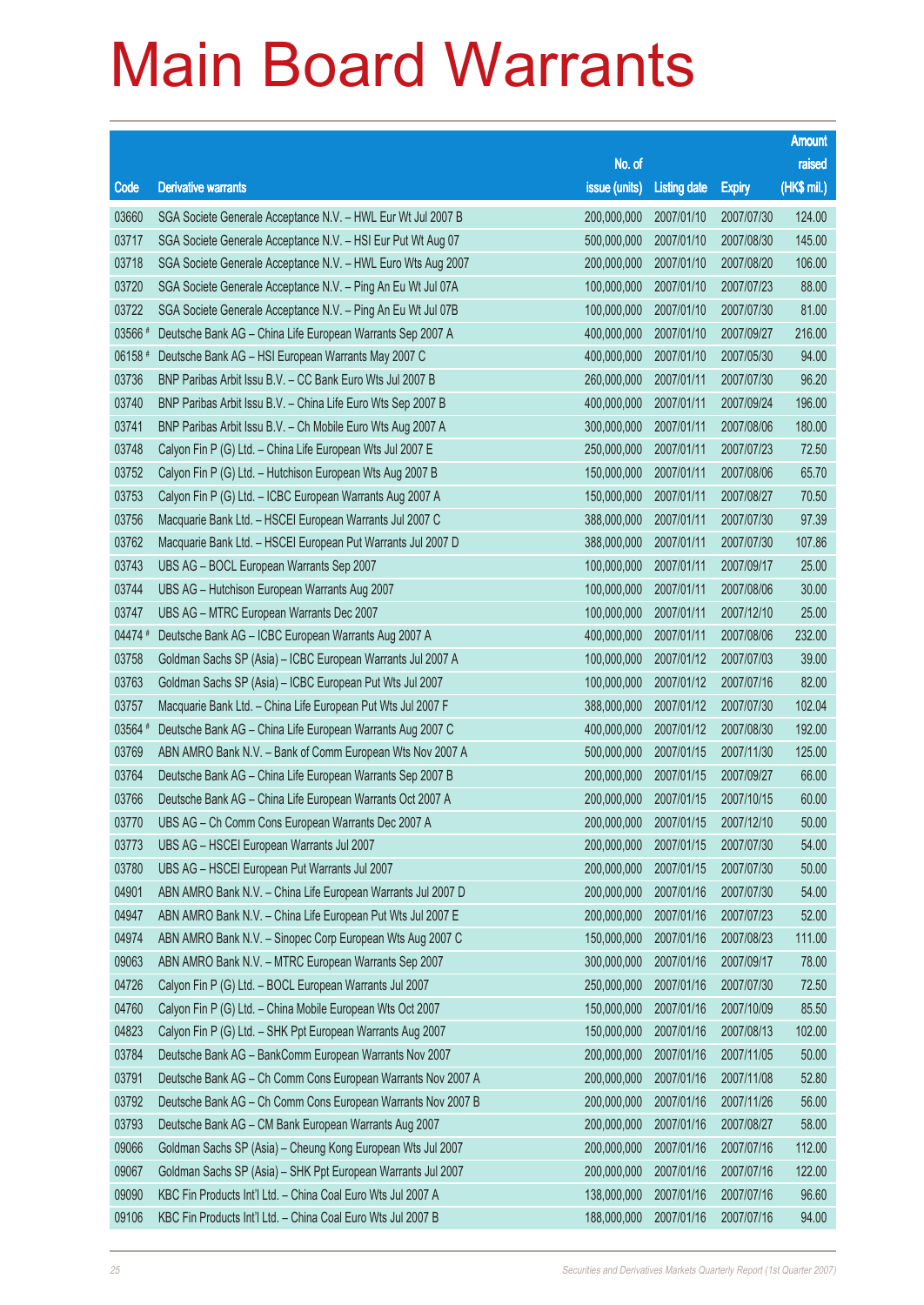|                |                                                                                                                          |                            |                          |                          | <b>Amount</b>  |
|----------------|--------------------------------------------------------------------------------------------------------------------------|----------------------------|--------------------------|--------------------------|----------------|
|                |                                                                                                                          | No. of                     |                          |                          | raised         |
| Code           | <b>Derivative warrants</b>                                                                                               | issue (units)              | <b>Listing date</b>      | <b>Expiry</b>            | (HK\$ mil.)    |
| 03781          | Macquarie Bank Ltd. - Cheung Kong European Wts Jul 2007 B                                                                | 200,000,000                | 2007/01/16               | 2007/07/30               | 103.40         |
| 03782          | Macquarie Bank Ltd. - Swire Pac A European Warrants Oct 2007                                                             | 100,000,000                | 2007/01/16               | 2007/10/30               | 47.10          |
| 09432          | CC Rabobank B.A. - China Coal European Warrants Aug 2007                                                                 | 160,000,000                | 2007/01/16               | 2007/08/24               | 160.00         |
| 09675          | CC Rabobank B.A. - China Coal European Warrants Oct 2007                                                                 | 160,000,000                | 2007/01/16               | 2007/10/26               | 176.00         |
| 09677          | CC Rabobank B.A. - ICBC European Warrants Oct 2007 A                                                                     | 160,000,000                | 2007/01/16               | 2007/10/15               | 100.80         |
| 04468          | SGA Societe Generale Acceptance N.V. - CCB Eur Put Wt Jul 07                                                             | 200,000,000                | 2007/01/16               | 2007/07/16               | 104.00         |
| 04478          | SGA Societe Generale Acceptance N.V. - CP&CC Eu Put Wt Jul07                                                             | 150,000,000                | 2007/01/16               | 2007/07/23               | 144.00         |
| 04561          | SGA Societe Generale Acceptance N.V. - CLife Eu Put Wt Jul07E                                                            | 400,000,000                | 2007/01/16               | 2007/07/16               | 144.00         |
| 04578          | SGA Societe Generale Acceptance N.V. - HSBC Eu Put Wt Jun 07                                                             | 300,000,000                | 2007/01/16               | 2007/06/15               | 153.00         |
| 04622          | SGA Societe Generale Acceptance N.V. - ICBC Eu Put Wt Jul07E                                                             | 200,000,000                | 2007/01/16               | 2007/07/23               | 130.00         |
| 03796          | SGA Societe Generale Acceptance N.V. - HSBC Eu Wt Jun 2007 C                                                             | 300,000,000                | 2007/01/16               | 2007/06/05               | 132.00         |
| 04696          | SGA Societe Generale Acceptance N.V. - HSI Eur Wt Jul 2007 B                                                             | 500,000,000                | 2007/01/16               | 2007/07/30               | 125.00         |
| 04945#         | SGA Societe Generale Acceptance N.V. - CLife Eur Wt Aug 07 A                                                             | 500,000,000                | 2007/01/16               | 2007/08/20               | 175.00         |
| 02217          | BNP Paribas Arbit Issu B.V. - SHK Ppt European Wts Sep 2007                                                              | 100,000,000                | 2007/01/17               | 2007/09/10               | 63.00          |
| 09843          | BNP Paribas Arbit Issu B.V. - PetroChina Eur Put Wt Sep 2007                                                             | 100,000,000                | 2007/01/17               | 2007/09/24               | 90.00          |
| 07503          | HK Bank - CC Bank European Warrants Sep 2007                                                                             | 150,000,000                | 2007/01/17               | 2007/09/24               | 73.50          |
| 07504          | HK Bank - Jiangxi Copper European Warrants Dec 2007                                                                      | 88,000,000                 | 2007/01/17               | 2007/12/07               | 87.12          |
| 07505          | HK Bank - PetroChina European Warrants Aug 2007                                                                          | 88,000,000                 | 2007/01/17               | 2007/08/17               | 67.76          |
| 07506          | UBS AG - Bank of EA European Warrants Sep 2007                                                                           | 100,000,000                | 2007/01/17               | 2007/09/24               | 25.00          |
| $02258$ #      | SGA Societe Generale Acceptance N.V. - CLife Eur Wt Jul 07 A                                                             | 500,000,000                | 2007/01/17               | 2007/07/09               | 100.00         |
| 07507          | Fortis Bank S.A./N.V. - Cathay Pac European Wts Jan 2008                                                                 | 168,000,000                | 2007/01/18               | 2008/01/30               | 43.85          |
| 07508          | Fortis Bank S.A./N.V. - Ch Comm Cons European Wts Jun 2008                                                               | 328,000,000                | 2007/01/18               | 2008/06/30               | 84.30          |
| 07509          | Fortis Bank S.A./N.V. - CC Bank European Warrants Jan 2008                                                               | 68,000,000                 | 2007/01/18               | 2008/01/08               | 37.33          |
| 07510          | Fortis Bank S.A./N.V. - China Life European Wts Jul 2008                                                                 | 108,000,000                | 2007/01/18               | 2008/07/08               | 42.01          |
| 07511          | Fortis Bank S.A./N.V. - HKEx European Warrants Aug 2007                                                                  | 38,000,000                 | 2007/01/18               | 2007/08/08               | 16.26          |
| 07517          | CC Rabobank B.A. - CC Bank European Warrants Sep 2007 B                                                                  | 160,000,000                | 2007/01/18               | 2007/09/18               | 92.80          |
| 07518          | CC Rabobank B.A. - CC Bank European Warrants Oct 2007                                                                    | 160,000,000 2007/01/18     |                          | 2007/10/12               | 88.00          |
| 07521          | CC Rabobank B.A. - ICBC European Warrants Oct 2007 B                                                                     | 160,000,000                | 2007/01/18<br>2007/01/18 | 2007/10/08               | 112.00         |
| 07522<br>07516 | CC Rabobank B.A. - ICBC European Warrants Oct 2007 C                                                                     | 160,000,000<br>120,000,000 |                          | 2007/10/12<br>2007/11/09 | 92.80<br>30.00 |
| 07519          | CC Rabobank B.A. - Ch Comm Cons European Warrants Nov 2007<br>CC Rabobank B.A. - China Life European Warrants Sep 2007 C | 200,000,000                | 2007/01/18               |                          | 77.00          |
| 07520          |                                                                                                                          | 200,000,000                | 2007/01/18<br>2007/01/18 | 2007/09/20<br>2007/10/12 | 88.00          |
| 07523          | CC Rabobank B.A. - China Life European Warrants Oct 2007<br>CC Rabobank B.A. - Ping An European Warrants Sep 2007        | 200,000,000                | 2007/01/18               | 2007/09/18               | 130.00         |
| 07514          | SGA Societe Generale Acceptance N.V. - CCCL Eur Wts Jul 2007                                                             | 50,000,000                 | 2007/01/18               | 2007/07/30               | 76.00          |
| 07512          | SGA Societe Generale Acceptance N.V. - CLife Eur Wt Aug 07 B                                                             | 500,000,000                | 2007/01/18               | 2007/08/20               | 240.00         |
| 07513          | SGA Societe Generale Acceptance N.V. - BOCom Eu Put Wt Jul07                                                             | 100,000,000                | 2007/01/18               | 2007/07/23               | 82.00          |
| 07515          | SGA Societe Generale Acceptance N.V. - CLife Eu Put Wt Aug07                                                             | 500,000,000                | 2007/01/18               | 2007/08/20               | 145.00         |
| 06154 #        | Deutsche Bank AG - HSI European Put Warrants May 2007 F                                                                  | 400,000,000                | 2007/01/18               | 2007/05/30               | 66.40          |
| 04610 #        | UBS AG - HSBC European Warrants Jun 2007                                                                                 | 300,000,000                | 2007/01/18               | 2007/06/11               | 15.90          |
| 04885          | Macquarie Bank Ltd. - China Life European Put Wts Jun 2007 E                                                             | 1,000,000,000              | 2007/01/18               | 2007/06/28               | 195.00         |
| 07525          | ABN AMRO Bank N.V. - CC Bank European Warrants Aug 2007 C                                                                | 250,000,000                | 2007/01/19               | 2007/08/20               | 177.50         |
| 07526          | ABN AMRO Bank N.V. - HSBC European Warrants Aug 2007                                                                     | 100,000,000                | 2007/01/19               | 2007/08/01               | 64.00          |
| 07527          | ABN AMRO Bank N.V. - HWL European Warrants Jul 2007                                                                      | 100,000,000                | 2007/01/19               | 2007/07/23               | 64.00          |
| 07524          | Macquarie Bank Ltd. - Hang Seng Bank European Wts Oct 2007                                                               | 100,000,000                | 2007/01/19               | 2007/10/30               | 36.40          |
|                |                                                                                                                          |                            |                          |                          |                |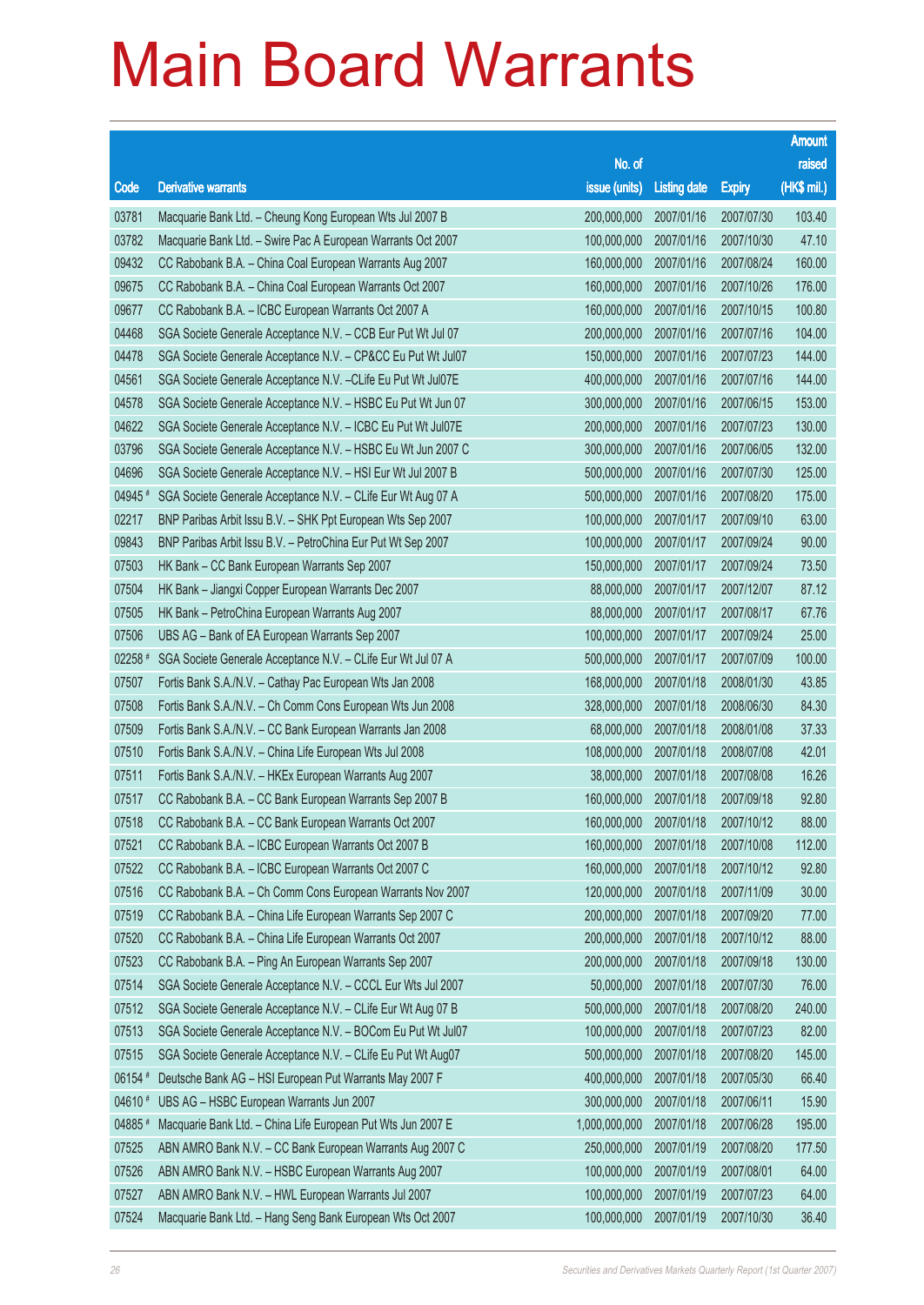|       |                                                              |                        |                     |               | <b>Amount</b> |
|-------|--------------------------------------------------------------|------------------------|---------------------|---------------|---------------|
|       |                                                              | No. of                 |                     |               | raised        |
| Code  | <b>Derivative warrants</b>                                   | issue (units)          | <b>Listing date</b> | <b>Expiry</b> | (HK\$ mil.)   |
| 07529 | Macquarie Bank Ltd. - Cathay Pacific European Wts Dec 2007 B | 150,000,000            | 2007/01/19          | 2007/12/28    | 37.65         |
| 07528 | Macquarie Bank Ltd. - Bank of EA European Warrants Sep 2007  | 150,000,000            | 2007/01/19          | 2007/09/27    | 43.05         |
| 06155 | Deutsche Bank AG - HSI European Put Warrants May 2007 G      | 400,000,000            | 2007/01/19          | 2007/05/30    | 65.60         |
| 03515 | Macquarie Bank Ltd. - HSI European Put Warrants Jun 2007     | 1,000,000,000          | 2007/01/19          | 2007/06/28    | 144.00        |
| 07530 | Credit Suisse - BOCL European Warrants Oct 2007 A            | 100,000,000            | 2007/01/22          | 2007/10/18    | 37.00         |
| 07531 | Credit Suisse - CC Bank European Warrants Oct 2007           | 100,000,000            | 2007/01/22          | 2007/10/18    | 48.10         |
| 07532 | Credit Suisse - HWL European Warrants Oct 2007               | 50,000,000             | 2007/01/22          | 2007/10/18    | 25.90         |
| 07533 | Credit Suisse - ICBC European Warrants Oct 2007 B            | 100,000,000            | 2007/01/22          | 2007/10/18    | 45.80         |
| 07537 | KBC Fin Products Int'l Ltd. - HS Bank European Wts Sep 2007  | 400,000,000            | 2007/01/22          | 2007/09/10    | 100.00        |
| 07535 | KBC Fin Products Int'l Ltd. - BOCL European Wts Sep 2009 B   | 188,000,000            | 2007/01/22          | 2009/09/09    | 99.64         |
| 07536 | KBC Fin Products Int'l Ltd. - BankComm Euro Wts Sep 2009 C   | 400,000,000            | 2007/01/22          | 2009/09/09    | 100.00        |
| 07534 | UBS AG - HS Bank European Warrants Nov 2007                  | 100,000,000            | 2007/01/22          | 2007/11/19    | 33.50         |
| 07555 | ABN AMRO Bank N.V. - BankComm European Warrants Dec 2007 B   | 500,000,000            | 2007/01/23          | 2007/12/17    | 125.00        |
| 07556 | ABN AMRO Bank N.V. - HKEx European Warrants Jan 2008 A       | 500,000,000            | 2007/01/23          | 2008/01/21    | 125.00        |
| 07538 | BNP Paribas Arbit Issu B.V. - Cheung Kong Euro Wts Sep 2007  | 100,000,000            | 2007/01/23          | 2007/09/10    | 63.00         |
| 07539 | BNP Paribas Arbit Issu B.V. - HSBC European Wts Jul 2007     | 280,000,000            | 2007/01/23          | 2007/07/23    | 168.00        |
| 07540 | BNP Paribas Arbit Issu B.V. - ICBC European Wts Jul 2007 B   | 200,000,000            | 2007/01/23          | 2007/07/23    | 134.00        |
| 07541 | Citigroup Global Mkt H Inc. - CITIC Pacific Eur Wts Aug 2007 | 200,000,000            | 2007/01/23          | 2007/08/06    | 60.00         |
| 07542 | Citigroup Global Mkt H Inc. - Henderson Land Eur Wt Aug 2007 | 130,000,000            | 2007/01/23          | 2007/08/13    | 62.40         |
| 07543 | Citigroup Global Mkt H Inc. - HKEx European Wts Jul 2007     | 70,000,000             | 2007/01/23          | 2007/07/30    | 72.80         |
| 07544 | Citigroup Global Mkt H Inc. - MTRC European Wts Aug 2007     | 200,000,000            | 2007/01/23          | 2007/08/20    | 56.00         |
| 07545 | J P Morgan Int'l Der. Ltd. - BOCL European Wts Jul 2007 A    | 200,000,000            | 2007/01/23          | 2007/07/23    | 62.00         |
| 07546 | J P Morgan Int'l Der. Ltd. - CC Bank European Wts Jul 2007 A | 200,000,000            | 2007/01/23          | 2007/07/23    | 104.00        |
| 07547 | J P Morgan Int'l Der. Ltd. - China Life Euro Wts Jul 2007    | 300,000,000            | 2007/01/23          | 2007/07/23    | 108.00        |
| 07548 | J P Morgan Int'l Der. Ltd. - HKEx European Warrants Jul 2007 | 50,000,000             | 2007/01/23          | 2007/07/23    | 31.50         |
| 07549 | J P Morgan Int'l Der. Ltd. - HSBC European Warrants Jul 2007 | 80,000,000             | 2007/01/23          | 2007/07/23    | 32.80         |
| 07550 | J P Morgan Int'l Der. Ltd. - ICBC European Warrants Jul 2007 | 200,000,000 2007/01/23 |                     | 2007/07/23    | 84.00         |
| 07551 | J P Morgan Int'l Der. Ltd. - PetroChina Euro Wts Jul 2007    | 100,000,000            | 2007/01/23          | 2007/07/23    | 86.00         |
| 07552 | MSDW Asia Sec Products LLC - BOCL European Wts Jul 2007      | 190,000,000            | 2007/01/23          | 2007/07/30    | 101.65        |
| 07553 | MSDW Asia Sec Products LLC - BOCL European Wts Oct 2007      | 325,000,000            | 2007/01/23          | 2007/10/30    | 100.75        |
| 07554 | MSDW Asia Sec Products LLC - BOCL European Wts Jan 2008      | 320,000,000            | 2007/01/23          | 2008/01/30    | 100.16        |
| 07565 | ABN AMRO Bank N.V. - Foxconn European Warrants Aug 2007 A    | 100,000,000            | 2007/01/24          | 2007/08/01    | 25.00         |
| 07560 | BOCI Asia Ltd. - Agile Ppt European Warrants Oct 2007        | 80,000,000             | 2007/01/24          | 2007/10/15    | 132.80        |
| 07561 | BOCI Asia Ltd. - Cheung Kong European Warrants Nov 2007      | 200,000,000            | 2007/01/24          | 2007/11/06    | 184.00        |
| 07562 | BOCI Asia Ltd. - Ch Comm Cons European Warrants Dec 2007     | 500,000,000            | 2007/01/24          | 2007/12/28    | 125.00        |
| 07563 | BOCI Asia Ltd. - China Life European Warrants Sep 2007 B     | 500,000,000            | 2007/01/24          | 2007/09/07    | 260.00        |
| 07564 | BOCI Asia Ltd. - ICBC European Warrants Sep 2007             | 500,000,000            | 2007/01/24          | 2007/09/06    | 255.00        |
| 07568 | Goldman Sachs SP (Asia) - HSBC European Warrants Jul 2007 A  | 200,000,000            | 2007/01/24          | 2007/07/23    | 84.00         |
| 07569 | Goldman Sachs SP (Asia) - HSBC European Warrants Jun 2007 B  | 200,000,000            | 2007/01/24          | 2007/06/11    | 46.00         |
| 07570 | Goldman Sachs SP (Asia) - Hutchison European Wts Jun 2007 B  | 250,000,000            | 2007/01/24          | 2007/06/18    | 105.00        |
| 07567 | SGA Societe Generale Acceptance N.V. - CK(H) Euro Wts Aug 07 | 200,000,000            | 2007/01/24          | 2007/08/13    | 116.00        |
| 07557 | SGA Societe Generale Acceptance N.V. - CCB Eur Wt Jul 2007 E | 200,000,000            | 2007/01/24          | 2007/07/30    | 108.00        |
| 07558 | SGA Societe Generale Acceptance N.V. - CLife Eur Wt Jul 07 C | 500,000,000            | 2007/01/24          | 2007/07/30    | 160.00        |
| 07559 | SGA Societe Generale Acceptance N.V. - CTel Eu Wt Jul 2007 C | 200,000,000            | 2007/01/24          | 2007/07/24    | 82.00         |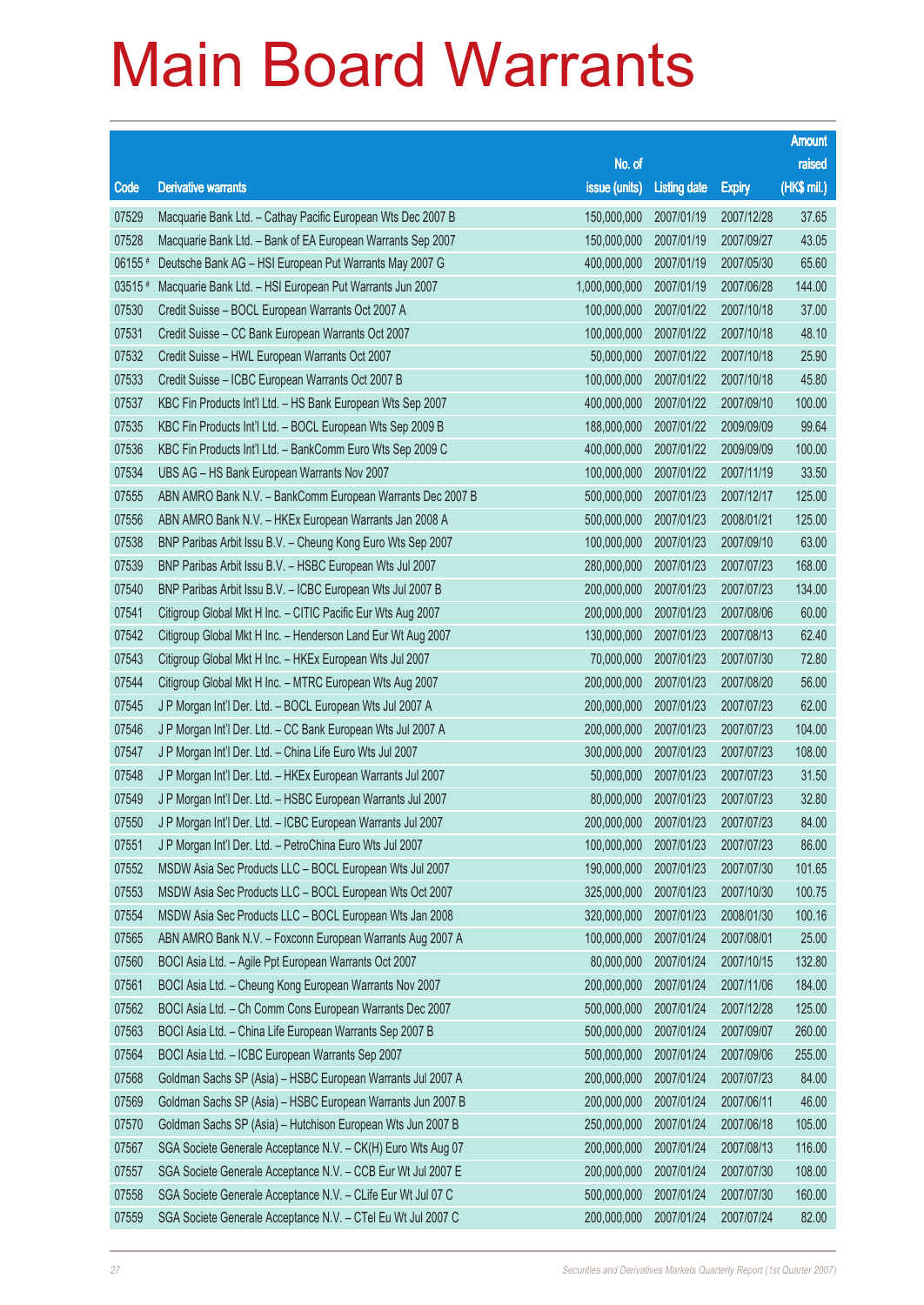|         |                                                              |                        |                     |               | <b>Amount</b> |
|---------|--------------------------------------------------------------|------------------------|---------------------|---------------|---------------|
|         |                                                              | No. of                 |                     |               | raised        |
| Code    | <b>Derivative warrants</b>                                   | issue (units)          | <b>Listing date</b> | <b>Expiry</b> | (HK\$ mil.)   |
| 07566   | UBS AG - SMIC European Warrants Dec 2007                     | 100,000,000            | 2007/01/24          | 2007/12/17    | 25.00         |
| 03407 # | Deutsche Bank AG - HSBC European Warrants Apr 2007 A         | 400,000,000            | 2007/01/24          | 2007/04/10    | 108.00        |
| 02137 # | KBC Fin Products Int'l Ltd. - China Tel Euro Wts Jun 2007 B  | 268,000,000            | 2007/01/24          | 2007/06/08    | 95.14         |
| 02258 # | SGA Societe Generale Acceptance N.V. - CLife Eur Wt Jul 07 A | 500,000,000            | 2007/01/24          | 2007/07/09    | 111.50        |
| 07573   | ABN AMRO Bank N.V. - BOCL European Warrants Aug 2007 D       | 150,000,000            | 2007/01/25          | 2007/08/01    | 58.50         |
| 07574   | ABN AMRO Bank N.V. - Bank of Comm European Wts Nov 2007 B    | 300,000,000            | 2007/01/25          | 2007/11/30    | 75.00         |
| 07575   | ABN AMRO Bank N.V. - ICBC European Warrants Aug 2007 D       | 150,000,000            | 2007/01/25          | 2007/08/01    | 66.00         |
| 07572   | BNP Paribas Arbit Issu B.V. - HSI European Wts Jul 2007 B    | 400,000,000            | 2007/01/25          | 2007/07/30    | 104.00        |
| 07576   | BNP Paribas Arbit Issu B.V. - HSI Euro Put Wts Jul 2007 D    | 400,000,000            | 2007/01/25          | 2007/07/30    | 148.00        |
| 07577   | KBC Fin Products Int'l Ltd. - CNOOC European Wts Jul 2007    | 218,000,000            | 2007/01/25          | 2007/07/03    | 98.54         |
| 07578   | KBC Fin Products Int'l Ltd. - China Coal Euro Wts Jul 2007 C | 108,000,000            | 2007/01/25          | 2007/07/25    | 93.96         |
| 07579   | KBC Fin Products Int'l Ltd. - Ch Comm Cons Eur Wt Oct 2007 A | 388,000,000            | 2007/01/25          | 2007/10/23    | 97.00         |
| 07571   | Macquarie Bank Ltd. - SHK Ppt European Warrants Jul 2007 B   | 200,000,000            | 2007/01/25          | 2007/07/30    | 95.80         |
| 04852 # | Deutsche Bank AG - China Life European Warrants Aug 2007 B   | 400,000,000            | 2007/01/25          | 2007/08/20    | 142.00        |
| 04441#  | KBC Fin Products Int'l Ltd. - HSBC European Wts Jun 2007 B   | 460,000,000            | 2007/01/25          | 2007/06/05    | 195.50        |
| 07595   | ABN AMRO Bank N.V. - Ch Comm Cons European Wts Sep 2007 B    | 500,000,000            | 2007/01/26          | 2007/09/03    | 125.00        |
| 07596   | ABN AMRO Bank N.V. - Ch Comm Cons European Wts Oct 2007 B    | 500,000,000            | 2007/01/26          | 2007/10/22    | 125.00        |
| 07583   | BNP Paribas Arbit Issu B.V. - China Life Euro Wts Jul 2007 D | 400,000,000            | 2007/01/26          | 2007/07/30    | 108.00        |
| 07584   | BNP Paribas Arbit Issu B.V. - China Tel Euro Wts Jul 2007    | 200,000,000            | 2007/01/26          | 2007/07/30    | 90.00         |
| 07585   | BNP Paribas Arbit Issu B.V. - ICBC European Put Wts Jul 2007 | 200,000,000            | 2007/01/26          | 2007/07/30    | 136.00        |
| 07587   | BNP Paribas Arbit Issu B.V. - Ch Life Eur Put Wts Jul 2007 F | 400,000,000            | 2007/01/26          | 2007/07/30    | 176.00        |
| 07580   | Calyon Fin P (G) Ltd. - CC Bank European Warrants Jul 2007 B | 150,000,000            | 2007/01/26          | 2007/07/30    | 48.75         |
| 07581   | Calyon Fin P (G) Ltd. - CC Bank European Put Wts Jun 2007    | 100,000,000            | 2007/01/26          | 2007/06/27    | 34.50         |
| 07582   | Calyon Fin P (G) Ltd. - China Life European Put Wts Sep 2007 | 100,000,000            | 2007/01/26          | 2007/09/17    | 25.50         |
| 07586   | Fortis Bank S.A./N.V. - BOCL European Warrants Jul 2008      | 68,000,000             | 2007/01/26          | 2008/07/04    | 28.36         |
| 07588   | Fortis Bank S.A./N.V. - ICBC European Warrants Jul 2008      | 68,000,000             | 2007/01/26          | 2008/07/04    | 48.21         |
| 07589   | SGA Societe Generale Acceptance N.V. - CLife Eur Wt Sep 07 A | 500,000,000 2007/01/26 |                     | 2007/09/17    | 125.00        |
| 07590   | SGA Societe Generale Acceptance N.V. - CLife Eur Wt Sep 07 B | 500,000,000            | 2007/01/26          | 2007/09/24    | 200.00        |
| 07591   | SGA Societe Generale Acceptance N.V. - CLife Eur Wt Oct 07 A | 500,000,000            | 2007/01/26          | 2007/10/08    | 125.00        |
| 07592   | SGA Societe Generale Acceptance N.V. - CMob Eu Wt May 2007 D | 300,000,000            | 2007/01/26          | 2007/05/14    | 177.00        |
| 07593   | SGA Societe Generale Acceptance N.V. - MTRC Eur Wts Sep 2007 | 250,000,000            | 2007/01/26          | 2007/09/24    | 63.75         |
| 07594   | SGA Societe Generale Acceptance N.V. - Ping An Eur Wt Aug 07 | 100,000,000            | 2007/01/26          | 2007/08/20    | 86.00         |
| 07597   | UBS AG - Ch Comm Cons European Warrants Dec 2007 B           | 200,000,000            | 2007/01/26          | 2007/12/10    | 50.00         |
| 07612   | ABN AMRO Bank N.V. - China Mobile European Wts Jul 2007 B    | 100,000,000            | 2007/01/29          | 2007/07/30    | 66.00         |
| 07616   | ABN AMRO Bank N.V. - China Mobile Euro Put Wts Jul 2007 C    | 100,000,000            | 2007/01/29          | 2007/07/30    | 57.00         |
| 07613   | ABN AMRO Bank N.V. - HKEx European Warrants Jan 2008 B       | 500,000,000            | 2007/01/29          | 2008/01/21    | 130.00        |
| 07614   | ABN AMRO Bank N.V. - HSBC European Warrants Jul 2007 B       | 100,000,000            | 2007/01/29          | 2007/07/30    | 28.00         |
| 07605   | BNP Paribas Arbit Issu B.V. - BOCL European Wts Jul 2007     | 200,000,000            | 2007/01/29          | 2007/07/30    | 52.00         |
| 07606   | BNP Paribas Arbit Issu B.V. - CC Bank Euro Wts Aug 2007 B    | 200,000,000            | 2007/01/29          | 2007/08/13    | 74.00         |
| 07607   | BNP Paribas Arbit Issu B.V. - ICBC European Wts Aug 2007 C   | 200,000,000            | 2007/01/29          | 2007/08/06    | 62.00         |
| 07598   | Credit Suisse - China Mobile European Warrants Aug 2007      | 50,000,000             | 2007/01/29          | 2007/08/08    | 30.55         |
| 07599   | Credit Suisse - Sinopec Corp European Warrants Aug 2007 C    | 50,000,000             | 2007/01/29          | 2007/08/08    | 25.25         |
| 07600   | Credit Suisse - CNOOC European Warrants Aug 2007 B           | 50,000,000             | 2007/01/29          | 2007/08/08    | 23.10         |
| 07601   | Credit Suisse - PetroChina European Warrants Aug 2007 B      | 50,000,000             | 2007/01/29          | 2007/08/08    | 33.80         |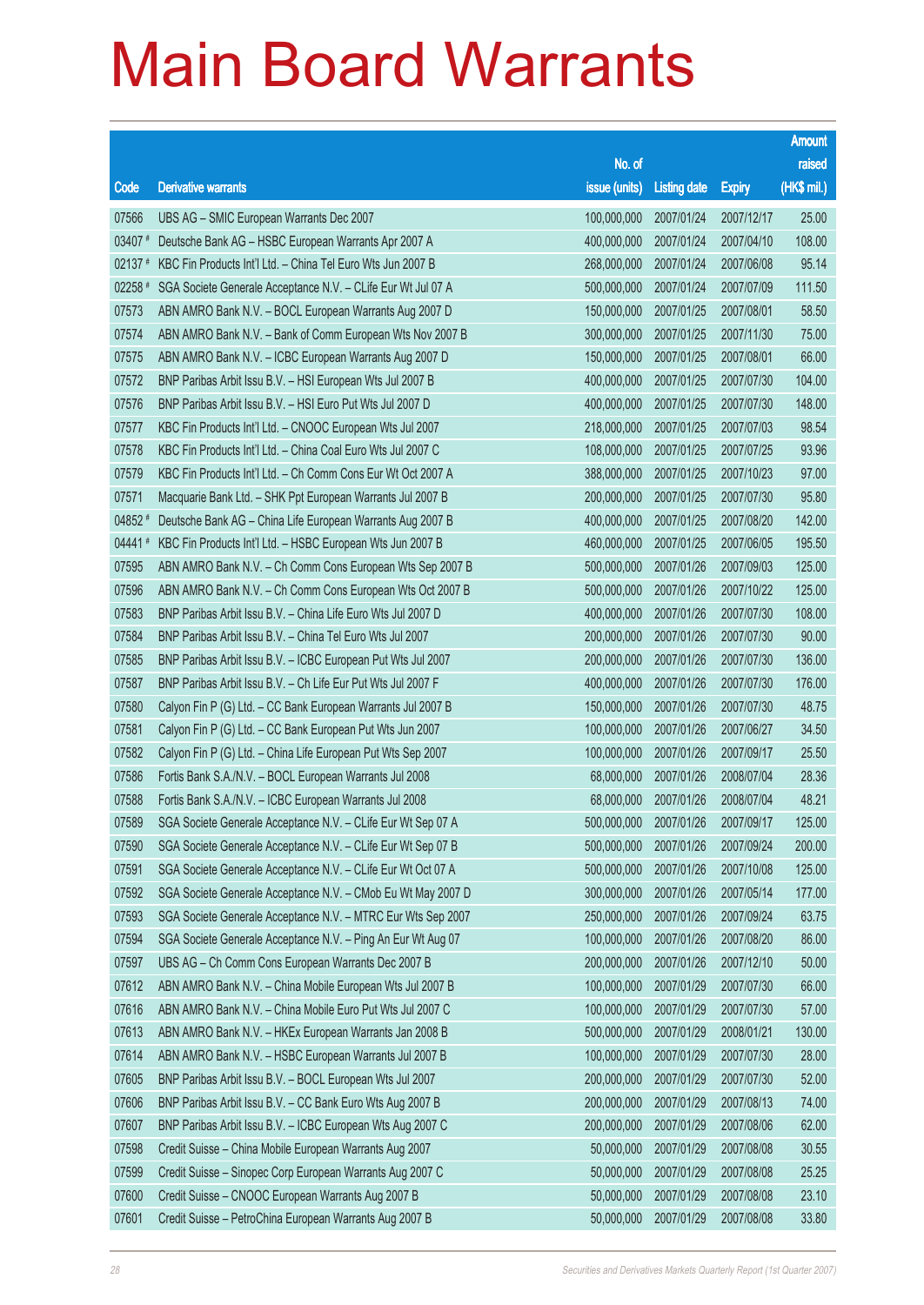|         |                                                              |                        |                     |               | <b>Amount</b> |
|---------|--------------------------------------------------------------|------------------------|---------------------|---------------|---------------|
|         |                                                              | No. of                 |                     |               | raised        |
| Code    | <b>Derivative warrants</b>                                   | issue (units)          | <b>Listing date</b> | <b>Expiry</b> | (HK\$ mil.)   |
| 07602   | Deutsche Bank AG - HSI European Warrants Jul 2007 I          | 200,000,000            | 2007/01/29          | 2007/07/30    | 54.00         |
| 07603   | Deutsche Bank AG - HSI European Warrants Jul 2007 J          | 200,000,000            | 2007/01/29          | 2007/07/30    | 50.00         |
| 07604   | Deutsche Bank AG - HSI European Warrants Jul 2007 K          | 200,000,000            | 2007/01/29          | 2007/07/30    | 50.00         |
| 07626   | Goldman Sachs SP (Asia) - Yanzhou Coal Euro Wts Jul 2007 A   | 100,000,000            | 2007/01/29          | 2007/07/30    | 75.00         |
| 07627   | Goldman Sachs SP (Asia) - Yanzhou Coal Euro Wts Jul 2007 B   | 100,000,000            | 2007/01/29          | 2007/07/30    | 36.00         |
| 07623   | Goldman Sachs SP (Asia) - Ch Comm Cons Euro Wts Jul 2007 B   | 100,000,000            | 2007/01/29          | 2007/07/30    | 118.00        |
| 07624   | Goldman Sachs SP (Asia) - China Shenhua Euro Wts Jul 2007    | 100,000,000            | 2007/01/29          | 2007/07/30    | 25.00         |
| 07625   | Goldman Sachs SP (Asia) - HKEx European Warrants Jul 2007 B  | 100,000,000            | 2007/01/29          | 2007/07/30    | 74.00         |
| 07618   | KBC Fin Products Int'l Ltd. - China Coal Euro Wts Jul 2007 D | 148,000,000            | 2007/01/29          | 2007/07/30    | 99.16         |
| 07620   | KBC Fin Products Int'l Ltd. - Ch Comm Cons Eur Wt Nov 2007 A | 388,000,000            | 2007/01/29          | 2007/11/01    | 97.00         |
| 07621   | KBC Fin Products Int'l Ltd. - Ch Mobile Euro Wts Jun 2007 C  | 158,000,000            | 2007/01/29          | 2007/06/01    | 94.80         |
| 07622   | KBC Fin Products Int'l Ltd. - HSI European Wts Jul 2007 K    | 400,000,000            | 2007/01/29          | 2007/07/30    | 100.00        |
| 07608   | CC Rabobank B.A. - BOCL European Warrants Oct 2007           | 160,000,000            | 2007/01/29          | 2007/10/18    | 75.20         |
| 07609   | CC Rabobank B.A. - HSBC European Warrants Oct 2007 A         | 100,000,000            | 2007/01/29          | 2007/10/18    | 50.00         |
| 07610   | CC Rabobank B.A. - PetroChina European Warrants Oct 2007 A   | 120,000,000            | 2007/01/29          | 2007/10/18    | 120.00        |
| 07611   | CC Rabobank B.A. - Sh Petrochem European Warrants Jul 2007   | 120,000,000            | 2007/01/29          | 2007/07/31    | 81.60         |
| 07617   | SGA Societe Generale Acceptance N.V. - HSI Eur Wt Aug 2007 A | 500,000,000            | 2007/01/29          | 2007/08/30    | 125.00        |
| 07615   | SGA Societe Generale Acceptance N.V. - HSI Eur Wt Jul 2007 C | 500,000,000            | 2007/01/29          | 2007/07/30    | 125.00        |
| 07619   | SGA Societe Generale Acceptance N.V. - HSI Eu Put Wt Jul 07E | 500,000,000            | 2007/01/29          | 2007/07/30    | 125.00        |
| 04473 # | Deutsche Bank AG - China Mobile European Put Wts May 2007    | 200,000,000            | 2007/01/29          | 2007/05/30    | 17.60         |
| 04472 # | Deutsche Bank AG - CC Bank European Put Warrants Jun 2007 B  | 250,000,000            | 2007/01/29          | 2007/06/18    | 11.50         |
| 09524 # | Deutsche Bank AG - HSBC European Warrants Apr 2007 B         | 200,000,000            | 2007/01/29          | 2007/04/27    | 57.00         |
| 09530 # | Deutsche Bank AG - HSBC European Warrants Apr 2007 C         | 300,000,000            | 2007/01/29          | 2007/04/24    | 50.10         |
| 07635   | ABN AMRO Bank N.V. - Ch Comm Cons European Wts Dec 2007 E    | 500,000,000            | 2007/01/30          | 2007/12/24    | 125.00        |
| 07636   | ABN AMRO Bank N.V. - China Mobile European Wts Aug 2007 A    | 100,000,000            | 2007/01/30          | 2007/08/10    | 63.00         |
| 07637   | ABN AMRO Bank N.V. - Foxconn European Warrants Aug 2007 B    | 100,000,000            | 2007/01/30          | 2007/08/01    | 26.00         |
| 07638   | ABN AMRO Bank N.V. - HKEx European Warrants Dec 2007         | 500,000,000 2007/01/30 |                     | 2007/12/24    | 125.00        |
| 07628   | Deutsche Bank AG - Ch Comm Cons European Warrants Jul 2007   | 200,000,000            | 2007/01/30          | 2007/07/30    | 50.00         |
| 07629   | Deutsche Bank AG - China Mobile European Warrants Jul 2007 C | 200,000,000            | 2007/01/30          | 2007/07/30    | 118.00        |
| 07642   | Goldman Sachs SP (Asia) - China Mobile European Wts Jul 2007 | 300,000,000            | 2007/01/30          | 2007/07/30    | 183.00        |
| 07647   | Goldman Sachs SP (Asia) - China Mobile Euro Put Wts Jul 2007 | 300,000,000            | 2007/01/30          | 2007/07/30    | 228.00        |
| 07641   | Goldman Sachs SP (Asia) - HSI European Warrants Jul 2007 D   | 400,000,000            | 2007/01/30          | 2007/07/30    | 72.00         |
| 07646   | Goldman Sachs SP (Asia) - HSI European Put Wts Jul 2007 E    | 400,000,000            | 2007/01/30          | 2007/07/30    | 116.00        |
| 07639   | KBC Fin Products Int'l Ltd. - HSI European Wts Jul 2007 L    | 400,000,000            | 2007/01/30          | 2007/07/30    | 100.00        |
| 07643   | KBC Fin Products Int'l Ltd. - HSI Euro Put Wts Jul 2007 M    | 400,000,000            | 2007/01/30          | 2007/07/30    | 100.00        |
| 07644   | KBC Fin Products Int'l Ltd. - HSI Euro Put Wts Jul 2007 N    | 388,000,000            | 2007/01/30          | 2007/07/30    | 97.00         |
| 07640   | KBC Fin Products Int'l Ltd. - SHK Ppt Euro Wts Aug 2007 D    | 168,000,000            | 2007/01/30          | 2007/08/14    | 95.76         |
| 07645   | KBC Fin Products Int'l Ltd. - SHK Ppt Euro Put Wts Aug 2007  | 268,000,000            | 2007/01/30          | 2007/08/01    | 93.80         |
| 07630   | Macquarie Bank Ltd. - Cheung Kong European Wts Jul 2007 C    | 200,000,000            | 2007/01/30          | 2007/07/30    | 72.00         |
| 07631   | Macquarie Bank Ltd. - CITIC Pacific European Wts May 2008    | 200,000,000            | 2007/01/30          | 2008/05/30    | 50.20         |
| 07632   | Macquarie Bank Ltd. - Denway Motors European Wts Oct 2007    | 200,000,000            | 2007/01/30          | 2007/10/30    | 67.00         |
| 07633   | Macquarie Bank Ltd. - MTRC European Warrants Oct 2007        | 200,000,000            | 2007/01/30          | 2007/10/29    | 50.60         |
| 07634   | Macquarie Bank Ltd. - New World Dev European Wts Jan 2008    | 200,000,000            | 2007/01/30          | 2008/01/30    | 51.40         |
| 07855 # | ABN AMRO Bank N.V. - Ch Comm Cons European Wts Sep 2007 A    | 200,000,000            | 2007/01/30          | 2007/09/17    | 36.80         |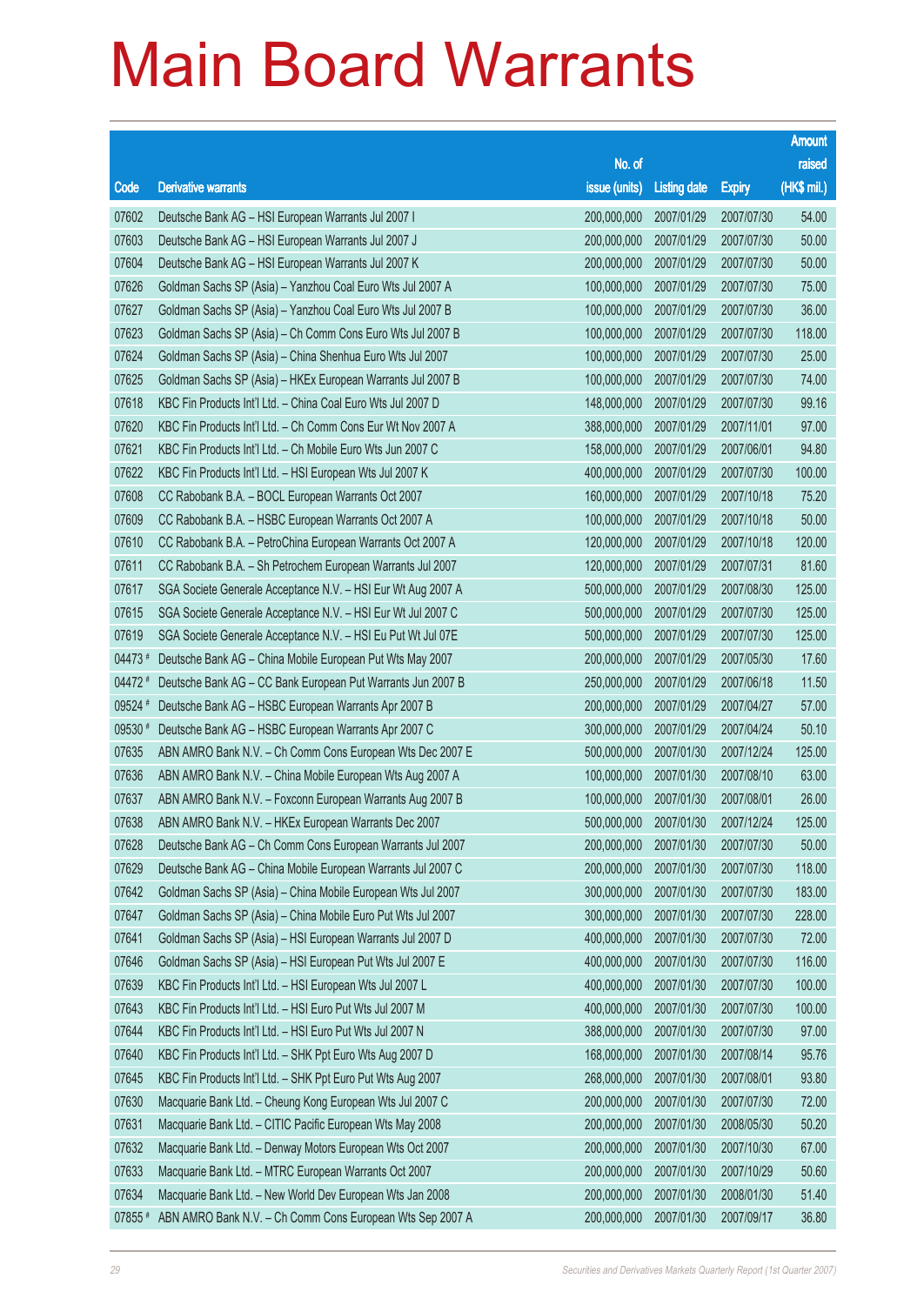|         |                                                              |                        |                     |               | <b>Amount</b> |
|---------|--------------------------------------------------------------|------------------------|---------------------|---------------|---------------|
|         |                                                              | No. of                 |                     |               | raised        |
| Code    | <b>Derivative warrants</b>                                   | issue (units)          | <b>Listing date</b> | <b>Expiry</b> | (HK\$ mil.)   |
| 09055 # | UBS AG - HK Gas European Warrants May 2007                   | 200,000,000            | 2007/01/30          | 2007/05/28    | 58.00         |
| 07661   | ABN AMRO Bank N.V. - China Mobile European Wts Aug 2007 B    | 100,000,000            | 2007/01/31          | 2007/08/20    | 70.00         |
| 07662   | ABN AMRO Bank N.V. - China Mobile European Wts Sep 2007 A    | 100,000,000            | 2007/01/31          | 2007/09/24    | 59.00         |
| 07665   | ABN AMRO Bank N.V. - China Mobile Euro Put Wts Jul 2007 D    | 100,000,000            | 2007/01/31          | 2007/07/31    | 44.00         |
| 07666   | ABN AMRO Bank N.V. - China Mobile Euro Put Wts Sep 2007 D    | 100,000,000            | 2007/01/31          | 2007/09/27    | 77.00         |
| 07667   | ABN AMRO Bank N.V. - Ch Comm Cons European Wts Oct 2007 C    | 500,000,000            | 2007/01/31          | 2007/10/02    | 125.00        |
| 07668   | ABN AMRO Bank N.V. - Ch Comm Cons European Wts Nov 2007 B    | 500,000,000            | 2007/01/31          | 2007/11/19    | 125.00        |
| 07654   | BOCI Asia Ltd. - Sinopec Corp European Warrants Aug 2007     | 200,000,000            | 2007/01/31          | 2007/08/31    | 170.00        |
| 07655   | BOCI Asia Ltd. - China Telecom European Warrants Aug 2007    | 80,000,000             | 2007/01/31          | 2007/08/20    | 44.00         |
| 07656   | BOCI Asia Ltd. - HK Gas European Warrants Sep 2008           | 300,000,000            | 2007/01/31          | 2008/09/22    | 75.00         |
| 07657   | BOCI Asia Ltd. - Johnson Elect European Warrants Sep 2007    | 30,000,000             | 2007/01/31          | 2007/09/12    | 16.50         |
| 07658   | BOCI Asia Ltd. - PICC European Warrants Oct 2007             | 100,000,000            | 2007/01/31          | 2007/10/03    | 120.00        |
| 07659   | BNP Paribas Arbit Issu B.V. - HSI European Wts Aug 2007 A    | 400,000,000            | 2007/01/31          | 2007/08/30    | 100.00        |
| 07660   | BNP Paribas Arbit Issu B.V. - HSI European Wts Aug 2007 B    | 400,000,000            | 2007/01/31          | 2007/08/30    | 100.00        |
| 07663   | BNP Paribas Arbit Issu B.V. - HSI Euro Put Wts Aug 2007 C    | 400,000,000            | 2007/01/31          | 2007/08/30    | 100.00        |
| 07664   | BNP Paribas Arbit Issu B.V. - HSI Euro Put Wts Aug 2007 D    | 400,000,000            | 2007/01/31          | 2007/08/30    | 120.00        |
| 07669   | Citigroup Global Mkt H Inc. - HSBC European Wts Aug 2007     | 210,000,000            | 2007/01/31          | 2007/08/20    | 88.20         |
| 07650   | Deutsche Bank AG - HSI European Put Warrants Jul 2007 L      | 200,000,000            | 2007/01/31          | 2007/07/30    | 50.00         |
| 07651   | Deutsche Bank AG - HSI European Put Warrants Jul 2007 M      | 200,000,000            | 2007/01/31          | 2007/07/30    | 50.00         |
| 07649   | Deutsche Bank AG - Nikkei 225 Index European Wts Sep 2007 C  | 200,000,000            | 2007/01/31          | 2007/09/14    | 50.00         |
| 07653   | Deutsche Bank AG - Nikkei 225 Index Euro Put Wts Sep 2007 E  | 200,000,000            | 2007/01/31          | 2007/09/14    | 50.00         |
| 07648   | Macquarie Bank Ltd. - China Mobile European Wts Sep 2007 A   | 300,000,000            | 2007/01/31          | 2007/09/27    | 150.30        |
| 07652   | Macquarie Bank Ltd. - China Mobile Euro Put Wts Sep 2007 B   | 150,000,000            | 2007/01/31          | 2007/09/27    | 92.10         |
| 07673   | SGA Societe Generale Acceptance N.V. - HSI Eur Wt Jul 2007 F | 500,000,000            | 2007/01/31          | 2007/07/30    | 88.00         |
| 07677   | SGA Societe Generale Acceptance N.V. - HSI Eu Put Wt Jul 07G | 500,000,000            | 2007/01/31          | 2007/07/30    | 125.00        |
| 07670   | UBS AG - China Mobile European Warrants Aug 2007 A           | 200,000,000            | 2007/01/31          | 2007/08/06    | 118.00        |
| 07671   | UBS AG - China Mobile European Warrants Aug 2007 B           | 200,000,000 2007/01/31 |                     | 2007/08/06    | 85.00         |
| 07672   | UBS AG - China Life European Warrants Aug 2007 B             | 200,000,000            | 2007/01/31          | 2007/08/06    | 50.00         |
| 07674   | UBS AG - China Mobile European Put Warrants Aug 2007         | 200,000,000            | 2007/01/31          | 2007/08/06    | 84.00         |
| 04647#  | Deutsche Bank AG - China Mobile European Warrants Jun 2007   | 200,000,000            | 2007/01/31          | 2007/06/11    | 154.00        |
| 06063#  | KBC Fin Products Int'l Ltd. - CC Bank Euro Wts Jun 2007 D    | 238,000,000            | 2007/01/31          | 2007/06/01    | 99.96         |
| 07860   | Calyon Fin P (G) Ltd. - China Mobile European Wts Nov 2007   | 100,000,000            | 2007/02/01          | 2007/11/05    | 75.70         |
| 07861   | Calyon Fin P (G) Ltd. - China Mobile Euro Put Wts Oct 2007   | 100,000,000            | 2007/02/01          | 2007/10/09    | 55.60         |
| 07700   | Calyon Fin P (G) Ltd. - Hutchison European Wts Aug 2007 C    | 150,000,000            | 2007/02/01          | 2007/08/06    | 89.40         |
| 07679   | Deutsche Bank AG - China Mobile European Warrants Aug 2007 A | 200,000,000            | 2007/02/01          | 2007/08/01    | 116.00        |
| 07680   | Deutsche Bank AG - China Mobile European Warrants Aug 2007 B | 200,000,000            | 2007/02/01          | 2007/08/07    | 94.00         |
| 07675   | Deutsche Bank AG - China Mobile European Put Wts Aug 2007    | 200,000,000            | 2007/02/01          | 2007/08/06    | 92.00         |
| 07676   | Deutsche Bank AG - Cheung Kong European Warrants Sep 2007    | 200,000,000            | 2007/02/01          | 2007/09/24    | 186.00        |
| 07678   | Deutsche Bank AG - Ch Comm Cons European Warrants Oct 2007   | 200,000,000            | 2007/02/01          | 2007/10/29    | 50.00         |
| 07681   | Deutsche Bank AG - Hutchison European Warrants Aug 2007 A    | 200,000,000            | 2007/02/01          | 2007/08/06    | 66.00         |
| 07698   | Goldman Sachs SP (Asia) - China Mobile European Wts Aug 2007 | 300,000,000            | 2007/02/01          | 2007/08/06    | 138.00        |
| 07699   | Goldman Sachs SP (Asia) - Foxconn European Warrants May 2007 | 300,000,000            | 2007/02/01          | 2007/05/14    | 63.00         |
| 07694   | HK Bank - Ch Comm Cons European Warrants Nov 2007            | 60,000,000             | 2007/02/01          | 2007/11/16    | 144.00        |
| 07695   | HK Bank - Ch Comm Cons European Warrants Jan 2008            | 60,000,000             | 2007/02/01          | 2008/01/25    | 140.40        |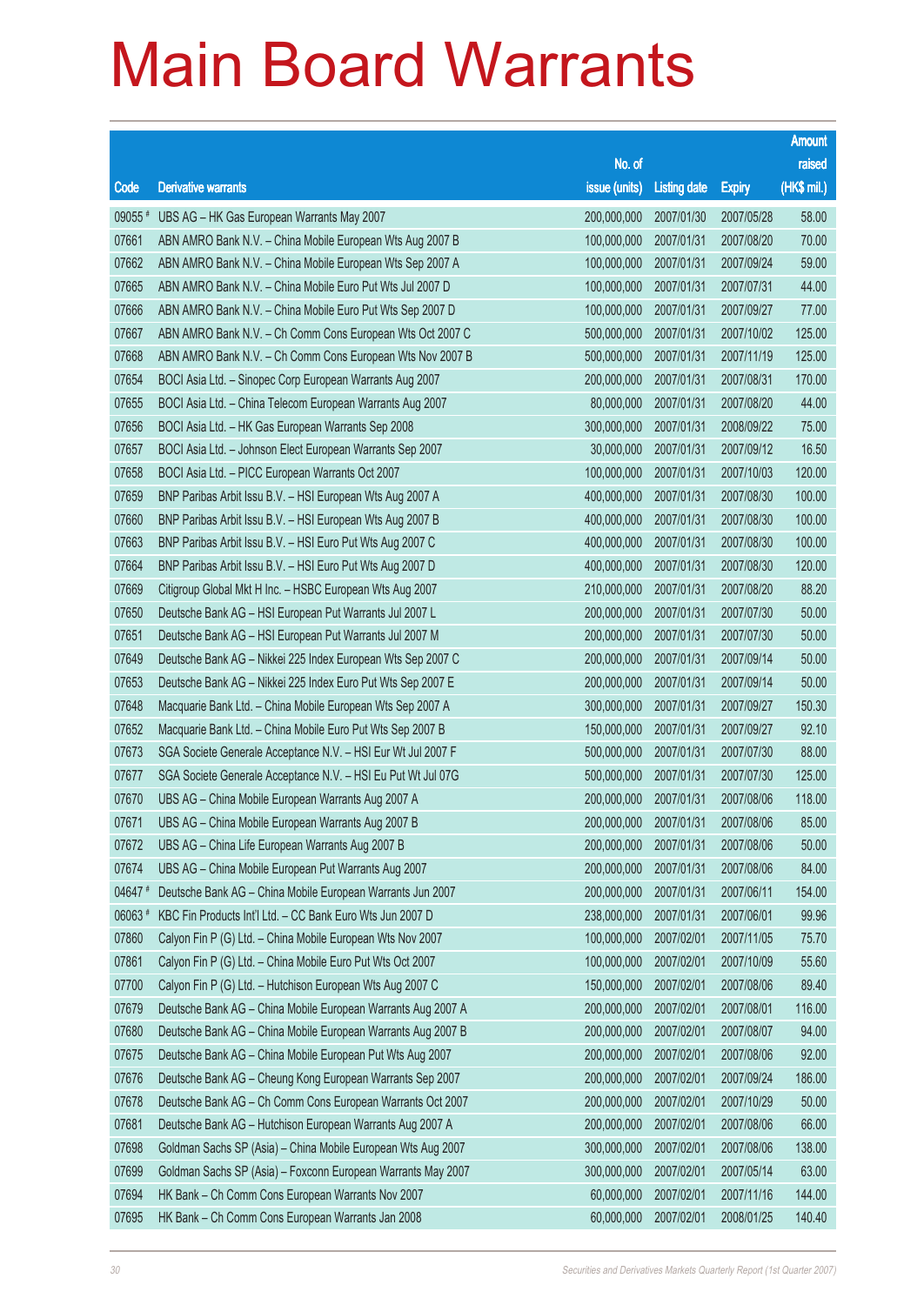|         |                                                               |                        |                     |               | <b>Amount</b> |
|---------|---------------------------------------------------------------|------------------------|---------------------|---------------|---------------|
|         |                                                               | No. of                 |                     |               | raised        |
| Code    | <b>Derivative warrants</b>                                    | issue (units)          | <b>Listing date</b> | <b>Expiry</b> | (HK\$ mil.)   |
| 07697   | HK Bank - China Mobile European Warrants Aug 2007             | 80,000,000             | 2007/02/01          | 2007/08/22    | 56.00         |
| 07691   | J P Morgan Int'l Der. Ltd. - CNOOC European Wts Aug 2007      | 100,000,000            | 2007/02/01          | 2007/08/01    | 50.40         |
| 07692   | J P Morgan Int'l Der. Ltd. - Foxconn European Wts Sep 2007    | 100,000,000            | 2007/02/01          | 2007/09/24    | 28.30         |
| 07688   | J P Morgan Int'l Der. Ltd. - Ch Comm Cons Euro Wts Jan 2008   | 200,000,000            | 2007/02/01          | 2008/01/24    | 50.40         |
| 07693   | J P Morgan Int'l Der. Ltd. - Ping An European Wts Nov 2007    | 80,000,000             | 2007/02/01          | 2007/11/26    | 50.24         |
| 07689   | J P Morgan Int'l Der. Ltd. - Sinopec Corp Euro Wts Aug 2007   | 100,000,000            | 2007/02/01          | 2007/08/01    | 54.80         |
| 07690   | J P Morgan Int'l Der. Ltd. - China Shenhua Euro Wts Aug 2007  | 200,000,000            | 2007/02/01          | 2007/08/01    | 50.00         |
| 07686   | Macquarie Bank Ltd. - Ch Comm Cons European Wts Mar 2008 A    | 388,000,000            | 2007/02/01          | 2008/03/28    | 97.00         |
| 07687   | Macquarie Bank Ltd. - Ch Comm Cons European Wts Jun 2008 B    | 388,000,000            | 2007/02/01          | 2008/06/27    | 98.55         |
| 07682   | SGA Societe Generale Acceptance N.V. - CMob Eu Wt Jun 2007 C  | 300,000,000            | 2007/02/01          | 2007/06/25    | 201.00        |
| 07683   | SGA Societe Generale Acceptance N.V. - CMob Eu Wt Aug 2007 A  | 300,000,000            | 2007/02/01          | 2007/08/06    | 195.00        |
| 07684   | SGA Societe Generale Acceptance N.V. - CMob Eu Put Wt Jun07D  | 300,000,000            | 2007/02/01          | 2007/06/04    | 120.00        |
| 07685   | SGA Societe Generale Acceptance N.V. - CMob Eu Put Wt Aug 07  | 300,000,000            | 2007/02/01          | 2007/08/06    | 216.00        |
| 03554 # | KBC Fin Products Int'l Ltd. - China Life Euro Wts Jul 2007    | 1,000,000,000          | 2007/02/01          | 2007/07/03    | 181.00        |
| 07696   | BNP Paribas Arbit Issu B.V. - HSCEI European Wts Aug 2007     | 200,000,000            | 2007/02/02          | 2007/08/30    | 50.00         |
| 07862   | BNP Paribas Arbit Issu B.V. - HSCEI European Wts Sep 2007 A   | 200,000,000            | 2007/02/02          | 2007/09/27    | 50.00         |
| 07863   | BNP Paribas Arbit Issu B.V. - HSCEI Euro Put Wts Aug 2007     | 200,000,000            | 2007/02/02          | 2007/08/30    | 50.00         |
| 07864   | BNP Paribas Arbit Issu B.V. - HSCEI Euro Put Wts Sep 2007 B   | 200,000,000            | 2007/02/02          | 2007/09/27    | 50.00         |
| 07866   | Macquarie Bank Ltd. - HSBC European Warrants Aug 2007 B       | 300,000,000            | 2007/02/02          | 2007/08/30    | 95.40         |
| 07867   | CC Rabobank B.A. - Ch Comm Cons European Warrants Feb 2008    | 200,000,000            | 2007/02/02          | 2008/02/29    | 50.00         |
| 07868   | CC Rabobank B.A. - Ch Overseas European Warrants Feb 2008     | 200,000,000            | 2007/02/02          | 2008/02/22    | 50.00         |
| 07871   | CC Rabobank B.A. - R&F Ppt European Warrants Feb 2008         | 200,000,000            | 2007/02/02          | 2008/02/29    | 90.00         |
| 07872   | CC Rabobank B.A. - Nine Dragons European Warrants Mar 2008    | 200,000,000            | 2007/02/02          | 2008/03/07    | 82.00         |
| 07865   | SGA Societe Generale Acceptance N.V. - HSCEI Eur Wt Aug 07 C  | 200,000,000            | 2007/02/02          | 2007/08/30    | 50.00         |
| 07869   | SGA Societe Generale Acceptance N.V. - HSCEI Eu Put Wt Aug07A | 200,000,000            | 2007/02/02          | 2007/08/30    | 50.00         |
| 07870   | SGA Societe Generale Acceptance N.V. - HSCEI Eu Put Wt Aug07B | 200,000,000            | 2007/02/02          | 2007/08/30    | 50.00         |
| 03485 # | Macquarie Bank Ltd. - HSCEI European Put Warrants Jun 2007 E  | 800,000,000 2007/02/02 |                     | 2007/06/28    | 132.00        |
| 07882   | ABN AMRO Bank N.V. - Cheung Kong European Wts Aug 2008 A      | 688,000,000            | 2007/02/05          | 2008/08/08    | 172.00        |
| 07883   | ABN AMRO Bank N.V. - China Overseas European Wts Aug 2008     | 280,000,000            | 2007/02/05          | 2008/08/08    | 184.80        |
| 07884   | ABN AMRO Bank N.V. - HKEx European Warrants Mar 2008          | 500,000,000            | 2007/02/05          | 2008/03/03    | 125.00        |
| 07885   | ABN AMRO Bank N.V. - SHK Ppt European Warrants Aug 2008 A     | 688,000,000            | 2007/02/05          | 2008/08/08    | 172.00        |
| 07879   | ABN AMRO Bank N.V. - Sinopec Corp European Wts Aug 2008 A     | 100,000,000            | 2007/02/05          | 2008/08/07    | 65.00         |
| 07880   | ABN AMRO Bank N.V. - Sinopec Corp European Wts Aug 2008 B     | 100,000,000            | 2007/02/05          | 2008/08/27    | 62.00         |
| 07877   | BNP Paribas Arbit Issu B.V. - Ch Mobile Euro Wts Aug 2007 B   | 300,000,000            | 2007/02/05          | 2007/08/27    | 144.00        |
| 07881   | BNP Paribas Arbit Issu B.V. - Ch Mobile Eur Put Wts Aug 2007  | 300,000,000            | 2007/02/05          | 2007/08/06    | 243.00        |
| 07873   | Credit Suisse - BankComm European Warrants Jan 2008           | 50,000,000             | 2007/02/05          | 2008/01/08    | 50.60         |
| 07874   | Credit Suisse - China Mobile European Warrants Jan 2008       | 50,000,000             | 2007/02/05          | 2008/01/08    | 27.10         |
| 07875   | Credit Suisse - China Tel European Warrants Jan 2008          | 50,000,000             | 2007/02/05          | 2008/01/08    | 28.70         |
| 07876   | Credit Suisse - HSBC European Warrants Jan 2008               | 50,000,000             | 2007/02/05          | 2008/01/08    | 24.45         |
| 07886   | Goldman Sachs SP (Asia) - China Life European Wts Jul 2007 H  | 400,000,000            | 2007/02/05          | 2007/07/03    | 84.00         |
| 07878   | Macquarie Bank Ltd. - Sh PetroChem European Wts Sep 2007      | 200,000,000            | 2007/02/05          | 2007/09/27    | 68.00         |
| 07887   | UBS AG - China Life European Warrants Aug 2007 C              | 200,000,000            | 2007/02/05          | 2007/08/06    | 51.20         |
| 06155 # | Deutsche Bank AG - HSI European Put Warrants May 2007 G       | 400,000,000            | 2007/02/05          | 2007/05/30    | 45.60         |
| 07891   | Goldman Sachs SP (Asia) - HSCEI European Put Wts Jun 2007 A   | 400,000,000            | 2007/02/06          | 2007/06/28    | 68.00         |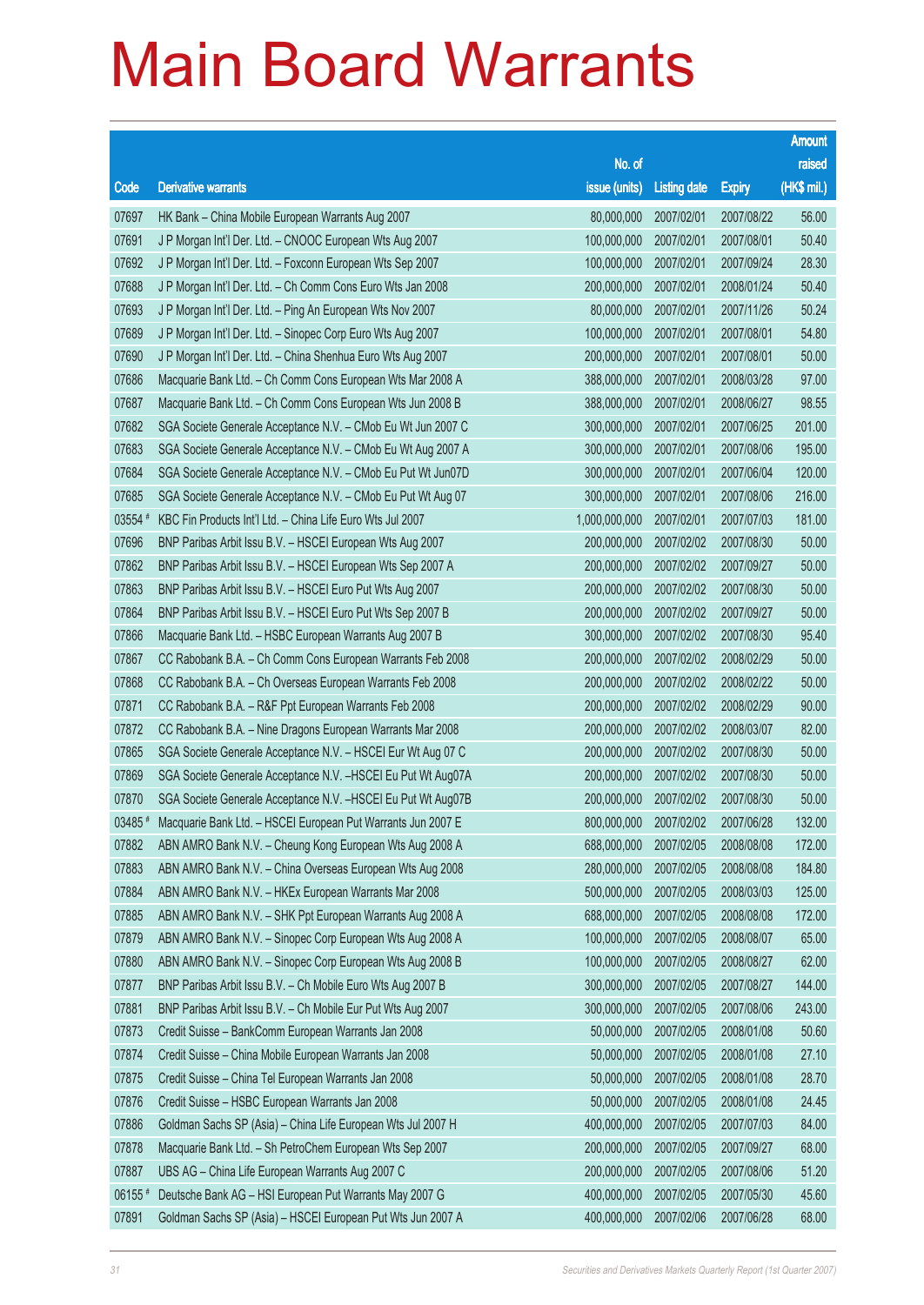|         |                                                              |                        |                     |               | <b>Amount</b> |
|---------|--------------------------------------------------------------|------------------------|---------------------|---------------|---------------|
|         |                                                              | No. of                 |                     |               | raised        |
| Code    | <b>Derivative warrants</b>                                   | issue (units)          | <b>Listing date</b> | <b>Expiry</b> | (HK\$ mil.)   |
| 07890   | Merrill Lynch Int'l & Co. C.V. - HSBC European Wts Aug 2007  | 118,000,000            | 2007/02/06          | 2007/08/08    | 41.30         |
| 07888   | SGA Societe Generale Acceptance N.V. - CLife Eur Wt Jul 07 D | 500,000,000            | 2007/02/06          | 2007/07/30    | 140.00        |
| 07889   | SGA Societe Generale Acceptance N.V. - N225 Eu Wt Sep 2007 A | 100,000,000            | 2007/02/06          | 2007/09/13    | 28.00         |
| 07893   | SGA Societe Generale Acceptance N.V. - N225 Eu Put Wt Sep07B | 100,000,000            | 2007/02/06          | 2007/09/13    | 35.00         |
| 03497 # | Macquarie Bank Ltd. - HSCEI European Put Warrants Jun 2007 F | 1,000,000,000          | 2007/02/06          | 2007/06/28    | 192.00        |
| 07902   | J P Morgan Int'l Der. Ltd. - BOCL European Wts Aug 2007 A    | 200,000,000            | 2007/02/07          | 2007/08/08    | 66.40         |
| 07906   | J P Morgan Int'l Der. Ltd. - Hang Lung Ppt Euro Wts Oct 2007 | 75,000,000             | 2007/02/07          | 2007/10/25    | 19.13         |
| 07904   | J P Morgan Int'l Der. Ltd. - Sinopec Corp Euro Wts Jun 2007  | 100,000,000            | 2007/02/07          | 2007/06/25    | 37.50         |
| 07903   | J P Morgan Int'l Der. Ltd. - CC Bank European Wts Jul 2007 B | 188,000,000            | 2007/02/07          | 2007/07/30    | 54.90         |
| 07905   | J P Morgan Int'l Der. Ltd. - CNOOC European Wts May 2007 B   | 100,000,000            | 2007/02/07          | 2007/05/30    | 29.90         |
| 07908   | J P Morgan Int'l Der. Ltd. - PetroChina Euro Wts Jun 2007    | 100,000,000            | 2007/02/07          | 2007/06/18    | 59.90         |
| 07907   | J P Morgan Int'l Der. Ltd. - Link REIT European Wts Jun 2008 | 100,000,000            | 2007/02/07          | 2008/06/10    | 25.00         |
| 07892   | SGA Societe Generale Acceptance N.V. - BOCL Eu Wt Aug 2007 B | 200,000,000            | 2007/02/07          | 2007/08/01    | 69.00         |
| 07894   | SGA Societe Generale Acceptance N.V. - BOCL Eu Wt Aug 2007 C | 200,000,000            | 2007/02/07          | 2007/08/20    | 63.00         |
| 07895   | SGA Societe Generale Acceptance N.V. - BOCom Eur Wt Jul 07 D | 100,000,000            | 2007/02/07          | 2007/07/04    | 96.00         |
| 07896   | SGA Societe Generale Acceptance N.V. - BOCom Eur Wt Aug 2007 | 100,000,000            | 2007/02/07          | 2007/08/07    | 91.00         |
| 07897   | SGA Societe Generale Acceptance N.V. - CCB Eur Wt Aug 2007 A | 200,000,000            | 2007/02/07          | 2007/08/13    | 80.00         |
| 07898   | SGA Societe Generale Acceptance N.V. - CCB Eur Wt Aug 2007 B | 200,000,000            | 2007/02/07          | 2007/08/20    | 104.00        |
| 07899   | SGA Societe Generale Acceptance N.V. - CCCL Eur Wts Oct 2007 | 300,000,000            | 2007/02/07          | 2007/10/22    | 48.00         |
| 07900   | SGA Societe Generale Acceptance N.V. - CCCL Eur Wts Dec 2007 | 300,000,000            | 2007/02/07          | 2007/12/10    | 58.50         |
| 07901   | SGA Societe Generale Acceptance N.V. - CTel Eu Wt Aug 2007 A | 100,000,000            | 2007/02/07          | 2007/08/07    | 49.00         |
| 07920   | Barclays Bank plc - BOCL European Put Warrants Oct 2007      | 100,000,000            | 2007/02/08          | 2007/10/30    | 25.40         |
| 07921   | Barclays Bank plc - ICBC European Put Warrants Oct 2007      | 100,000,000            | 2007/02/08          | 2007/10/30    | 26.80         |
| 07909   | Calyon Fin P (G) Ltd. - HSBC European Warrants Sep 2007 A    | 150,000,000            | 2007/02/08          | 2007/09/10    | 121.50        |
| 07910   | Calyon Fin P (G) Ltd. - ICBC European Warrants Aug 2007 B    | 100,000,000            | 2007/02/08          | 2007/08/20    | 28.00         |
| 07911   | Calyon Fin P (G) Ltd. - PetroChina European Wts Oct 2007     | 100,000,000            | 2007/02/08          | 2007/10/09    | 78.00         |
| 07912   | HK Bank - China Coal European Warrants Oct 2007              | 100,000,000 2007/02/08 |                     | 2007/10/24    | 84.50         |
| 07913   | HK Bank - China Life European Warrants Oct 2007 A            | 200,000,000            | 2007/02/08          | 2007/10/24    | 54.60         |
| 07914   | HK Bank - China Life European Warrants Oct 2007 B            | 200,000,000            | 2007/02/08          | 2007/10/24    | 50.80         |
| 07915   | HK Bank - ICBC European Warrants Oct 2007                    | 100,000,000            | 2007/02/08          | 2007/10/24    | 33.40         |
| 07918   | Macquarie Bank Ltd. - ICBC European Put Warrants Aug 2007    | 150,000,000            | 2007/02/08          | 2007/08/30    | 40.05         |
| 07919   | Macquarie Bank Ltd. - China Life European Put Wts Nov 2007   | 388,000,000            | 2007/02/08          | 2007/11/29    | 98.55         |
| 07916   | SGA Societe Generale Acceptance N.V. - CP&CC Euro Wts Aug 07 | 300,000,000            | 2007/02/08          | 2007/08/20    | 195.00        |
| 07917   | SGA Societe Generale Acceptance N.V. - CP&CC Eur Wt Sep 07 A | 300,000,000            | 2007/02/08          | 2007/09/03    | 162.00        |
| 06147#  | KBC Fin Products Int'l Ltd. - BOCL European Wts Jun 2007 D   | 1,000,000,000          | 2007/02/08          | 2007/06/21    | 94.00         |
| 02136 # | KBC Fin Products Int'l Ltd. - China Life Euro Wts Aug 2007 C | 360,000,000            | 2007/02/08          | 2007/08/27    | 97.20         |
| 06100 # | KBC Fin Products Int'l Ltd. - ICBC European Wts Apr 2007     | 220,000,000            | 2007/02/08          | 2007/04/20    | 96.80         |
| 06042#  | KBC Fin Products Int'l Ltd. - ICBC European Wts Aug 2007 B   | 632,000,000            | 2007/02/08          | 2007/08/01    | 195.92        |
| 02258 # | SGA Societe Generale Acceptance N.V. - CLife Eur Wt Jul 07 A | 500,000,000            | 2007/02/08          | 2007/07/09    | 50.00         |
| 07930   | ABN AMRO Bank N.V. - Cheung Kong European Wts Aug 2008 B     | 488,000,000            | 2007/02/09          | 2008/08/08    | 126.88        |
| 07931   | ABN AMRO Bank N.V. - Cheung Kong European Wts Aug 2008 C     | 488,000,000            | 2007/02/09          | 2008/08/08    | 122.00        |
| 07932   | ABN AMRO Bank N.V. - SHK Ppt European Warrants Aug 2008 B    | 488,000,000            | 2007/02/09          | 2008/08/08    | 122.00        |
| 07928   | ABN AMRO Bank N.V. - Gold European Warrants Sep 2007         | 50,000,000             | 2007/02/09          | 2007/09/21    | 25.00         |
| 07929   | ABN AMRO Bank N.V. - Oil Futures European Warrants Aug 2007  | 40,000,000             | 2007/02/09          | 2007/08/22    | 10.00         |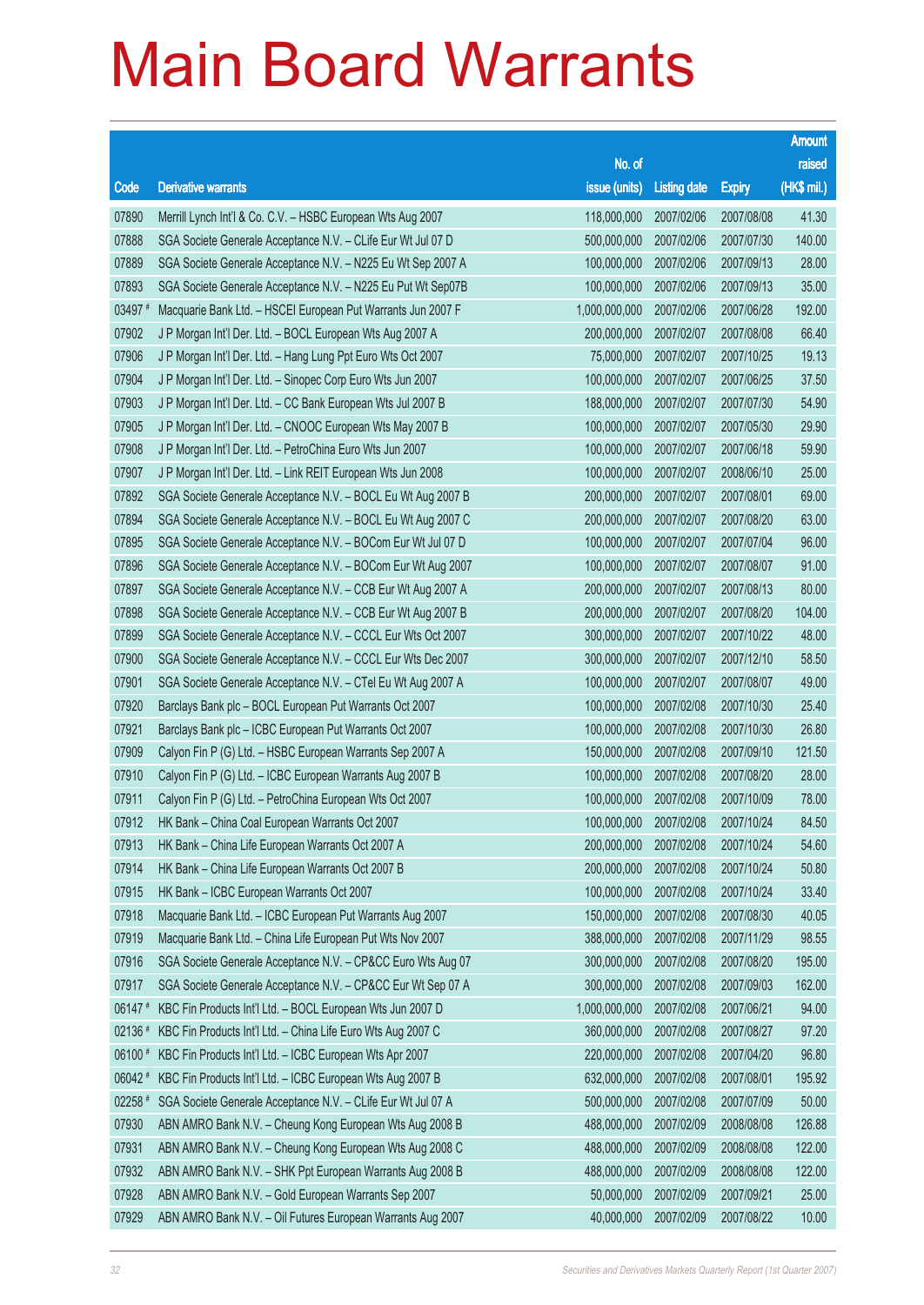|         |                                                              |                        |                     |               | <b>Amount</b> |
|---------|--------------------------------------------------------------|------------------------|---------------------|---------------|---------------|
|         |                                                              | No. of                 |                     |               | raised        |
| Code    | <b>Derivative warrants</b>                                   | issue (units)          | <b>Listing date</b> | <b>Expiry</b> | (HK\$ mil.)   |
| 07933   | ABN AMRO Bank N.V. - Oil Futures European Put Wts Aug 2007   | 40,000,000             | 2007/02/09          | 2007/08/22    | 10.00         |
| 07922   | Deutsche Bank AG - HSI European Put Warrants Jul 2007 N      | 200,000,000            | 2007/02/09          | 2007/07/30    | 30.00         |
| 07926   | J P Morgan Int'l Der. Ltd. - Sinopec Corp Eu Put Wt Jun 2007 | 40,000,000             | 2007/02/09          | 2007/06/28    | 11.32         |
| 07927   | J P Morgan Int'l Der. Ltd. - PetroChina Eur Put Wts Jun 2007 | 40,000,000             | 2007/02/09          | 2007/06/18    | 15.56         |
| 07935   | KBC Fin Products Int'l Ltd. - Sh PetroChem Euro Wts Aug 2007 | 228,000,000            | 2007/02/09          | 2007/08/09    | 98.04         |
| 07934   | KBC Fin Products Int'l Ltd. - China Life Eur Put Wt Aug 07 L | 400,000,000            | 2007/02/09          | 2007/08/17    | 100.00        |
| 07923   | Macquarie Bank Ltd. - Henderson Land Dev Euro Wts Aug 2007   | 100,000,000            | 2007/02/09          | 2007/08/30    | 26.80         |
| 07924   | Macquarie Bank Ltd. - HKEx European Put Warrants Sep 2007    | 100,000,000            | 2007/02/09          | 2007/09/27    | 36.80         |
| 07925   | Macquarie Bank Ltd. - PICC P&C European Warrants Oct 2007    | 150,000,000            | 2007/02/09          | 2007/10/30    | 76.80         |
| 01311#  | CC Rabobank B.A. - Foxconn European Warrants Jun 2007        | 100,000,000            | 2007/02/09          | 2007/06/08    | 18.30         |
| 02260 # | SGA Societe Generale Acceptance N.V. - ICBC Eu Wt Jul 2007 D | 200,000,000            | 2007/02/09          | 2007/07/16    | 37.60         |
| 07943   | ABN AMRO Bank N.V. - China Coal European Warrants Jan 2008   | 350,000,000            | 2007/02/12          | 2008/01/21    | 87.50         |
| 07944   | ABN AMRO Bank N.V. - SHK Ppt European Warrants Nov 2007      | 488,000,000            | 2007/02/12          | 2007/11/05    | 122.00        |
| 07939   | Credit Suisse - CC Bank European Warrants Aug 2007 B         | 100,000,000            | 2007/02/12          | 2007/08/28    | 42.60         |
| 07940   | Credit Suisse - BOC HK European Warrants Aug 2007            | 50,000,000             | 2007/02/12          | 2007/08/28    | 47.50         |
| 07941   | Credit Suisse - Cheung Kong European Warrants Aug 2007       | 50,000,000             | 2007/02/12          | 2007/08/28    | 31.45         |
| 07942   | Credit Suisse - ICBC European Warrants Aug 2007              | 50,000,000             | 2007/02/12          | 2007/08/28    | 21.15         |
| 07937   | Deutsche Bank AG - HKEx European Warrants Jan 2008           | 200,000,000            | 2007/02/12          | 2008/01/21    | 30.00         |
| 07938   | Deutsche Bank AG - Hutchison European Warrants Aug 2007 B    | 200,000,000            | 2007/02/12          | 2007/08/13    | 142.00        |
| 07936   | Deutsche Bank AG - HSCEI European Put Warrants Aug 2007      | 200,000,000            | 2007/02/12          | 2007/08/30    | 50.00         |
| 04852 # | Deutsche Bank AG - China Life European Warrants Aug 2007 B   | 400,000,000            | 2007/02/12          | 2007/08/20    | 76.00         |
| 07958   | Citigroup Global Mkt H Inc. - China Tel Euro Wts Aug 2007    | 250,000,000            | 2007/02/13          | 2007/08/20    | 69.25         |
| 07953   | J P Morgan Int'l Der. Ltd. - Agile Ppt European Wts Aug 2008 | 228,000,000            | 2007/02/13          | 2008/08/06    | 57.46         |
| 07954   | J P Morgan Int'l Der. Ltd. - R&F Ppt European Wts Aug 2007   | 88,000,000             | 2007/02/13          | 2007/08/15    | 22.18         |
| 07955   | J P Morgan Int'l Der. Ltd. - JX Copper European Wts Feb 2008 | 188,000,000            | 2007/02/13          | 2008/02/06    | 47.19         |
| 07956   | J P Morgan Int'l Der. Ltd. - Zijin Mining Euro Wts Aug 2007  | 38,000,000             | 2007/02/13          | 2007/08/15    | 30.36         |
| 07945   | SGA Societe Generale Acceptance N.V. - CHALCO Eu Wt Oct 2007 | 100,000,000 2007/02/13 |                     | 2007/10/22    | 145.00        |
| 07948   | SGA Societe Generale Acceptance N.V. - HSBC Eu Wt Jul 2007 A | 300,000,000            | 2007/02/13          | 2007/07/23    | 126.00        |
| 07949   | SGA Societe Generale Acceptance N.V. - HSBC Eu Wt Jul 2007 B | 300,000,000            | 2007/02/13          | 2007/07/30    | 90.00         |
| 07951   | SGA Societe Generale Acceptance N.V. - ICBC Eu Wt Oct 2007 A | 400,000,000            | 2007/02/13          | 2007/10/29    | 160.00        |
| 07952   | SGA Societe Generale Acceptance N.V. - SHK P Eur Wt Sep 07 A | 200,000,000            | 2007/02/13          | 2007/09/03    | 140.00        |
| 07946   | SGA Societe Generale Acceptance N.V. - HSCEI Eur Wt Aug 07 D | 200,000,000            | 2007/02/13          | 2007/08/30    | 50.00         |
| 07947   | SGA Societe Generale Acceptance N.V. - HSCEI Eur Wt Aug 07 E | 200,000,000            | 2007/02/13          | 2007/08/30    | 51.00         |
| 07950   | SGA Societe Generale Acceptance N.V. - HWL Eur Put Wt Sep 07 | 200,000,000            | 2007/02/13          | 2007/09/03    | 130.00        |
| 04654 # | Deutsche Bank AG - China Mobile European Put Wts Jun 2007    | 200,000,000            | 2007/02/13          | 2007/06/11    | 34.00         |
| 04851 # | Deutsche Bank AG - China Life European Warrants Aug 2007 A   | 200,000,000            | 2007/02/13          | 2007/08/06    | 61.00         |
| 06051#  | Deutsche Bank AG - ICBC European Warrants Jun 2007 C         | 100,000,000            | 2007/02/13          | 2007/06/26    | 35.00         |
| 07975   | ABN AMRO Bank N.V. - Sinopec Corp European Wts Aug 2007 D    | 100,000,000            | 2007/02/14          | 2007/08/14    | 68.00         |
| 07976   | ABN AMRO Bank N.V. - Sinopec Corp European Wts Aug 2007 E    | 100,000,000            | 2007/02/14          | 2007/08/27    | 59.00         |
| 07977   | ABN AMRO Bank N.V. - Sinopec Corp European Wts Sep 2007 A    | 100,000,000            | 2007/02/14          | 2007/09/17    | 52.00         |
| 07957   | BNP Paribas Arbit Issu B.V. - Cheung Kong Euro Wts Dec 2008  | 200,000,000            | 2007/02/14          | 2008/12/31    | 52.00         |
| 07959   | BNP Paribas Arbit Issu B.V. - China Life Euro Wts Aug 2007 B | 500,000,000            | 2007/02/14          | 2007/08/27    | 175.00        |
| 07960   | BNP Paribas Arbit Issu B.V. - China Life Euro Wts Dec 2007   | 500,000,000            | 2007/02/14          | 2007/12/17    | 150.00        |
| 07961   | BNP Paribas Arbit Issu B.V. - SHK Ppt European Wts Dec 2008  | 200,000,000            | 2007/02/14          | 2008/12/31    | 50.00         |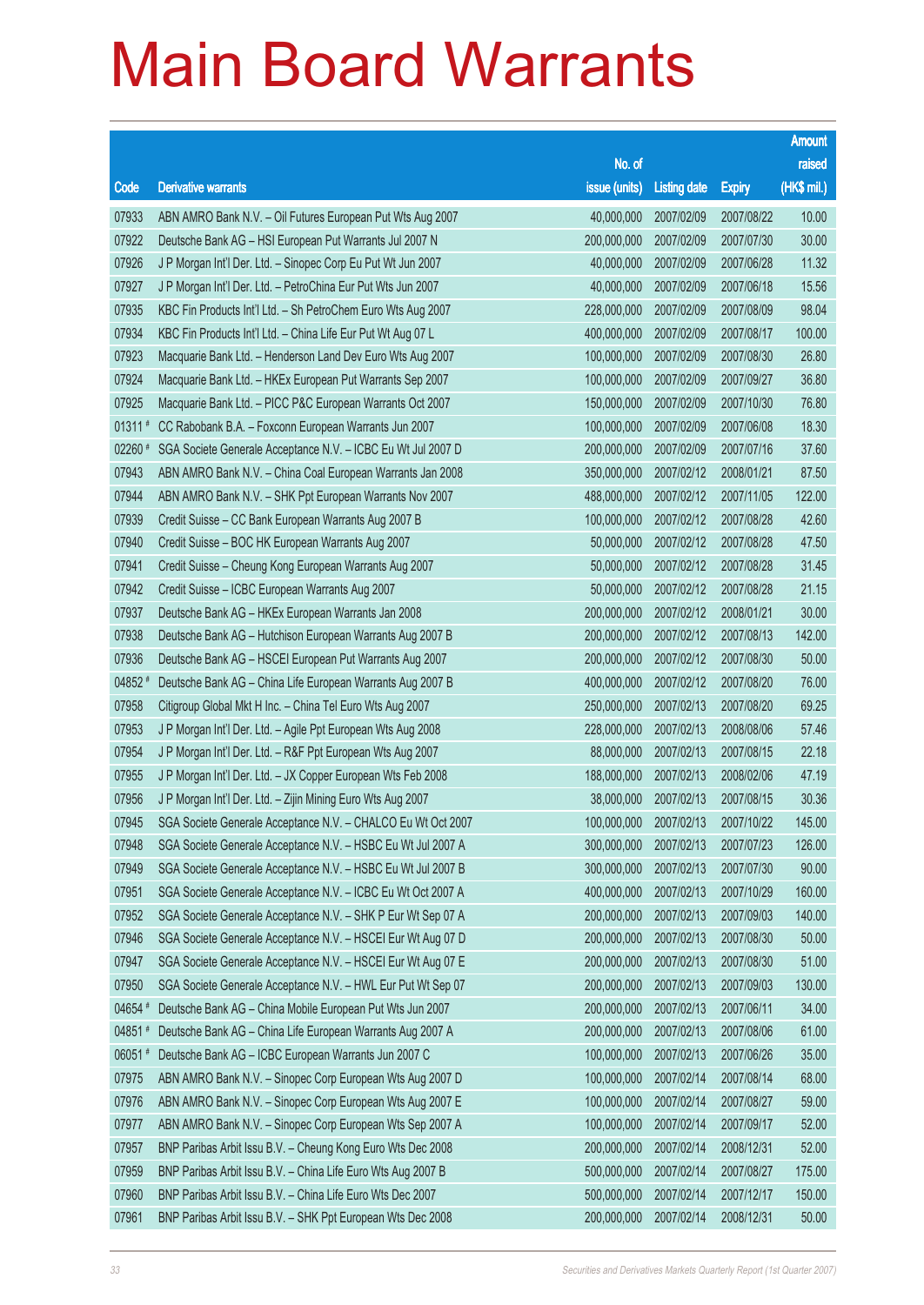|         |                                                               |                        |                     |               | <b>Amount</b> |
|---------|---------------------------------------------------------------|------------------------|---------------------|---------------|---------------|
|         |                                                               | No. of                 |                     |               | raised        |
| Code    | <b>Derivative warrants</b>                                    | issue (units)          | <b>Listing date</b> | <b>Expiry</b> | (HK\$ mil.)   |
| 07979   | J P Morgan Int'l Der. Ltd. - Nine Dragons Euro Wts Aug 2007   | 88,000,000             | 2007/02/14          | 2007/08/15    | 26.05         |
| 07978   | J P Morgan Int'l Der. Ltd. - Ch Merchants Euro Wts Aug 2007   | 50,000,000             | 2007/02/14          | 2007/08/15    | 22.00         |
| 07981   | KBC Fin Products Int'l Ltd. - Ch Mobile Euro Wt Aug 2007 A    | 228,000,000            | 2007/02/14          | 2007/08/01    | 93.48         |
| 07980   | KBC Fin Products Int'l Ltd. - Ch Mobile Eu Put Wt Jul 2007 B  | 178,000,000            | 2007/02/14          | 2007/07/31    | 97.90         |
| 07983   | KBC Fin Products Int'l Ltd. - HSBC European Wts Aug 2007      | 358,000,000            | 2007/02/14          | 2007/08/01    | 96.66         |
| 07982   | KBC Fin Products Int'l Ltd. - China Tel Euro Wts Jul 2007 D   | 348,000,000            | 2007/02/14          | 2007/07/23    | 90.48         |
| 07970   | CC Rabobank B.A. - BOCL European Put Warrants Aug 2007        | 120,000,000            | 2007/02/14          | 2007/08/15    | 39.60         |
| 07971   | CC Rabobank B.A. - China Life European Put Wts Aug 2007       | 200,000,000            | 2007/02/14          | 2007/08/15    | 50.00         |
| 07972   | CC Rabobank B.A. - China Mengniu European Warrants Feb 2008   | 200,000,000            | 2007/02/14          | 2008/02/21    | 130.00        |
| 07973   | CC Rabobank B.A. - ICBC European Put Warrants Aug 2007        | 120,000,000            | 2007/02/14          | 2007/08/15    | 42.00         |
| 07974   | CC Rabobank B.A. - MTRC European Warrants Oct 2007            | 200,000,000            | 2007/02/14          | 2007/10/10    | 50.00         |
| 07966   | SGA Societe Generale Acceptance N.V. - BOCL Eu Put Wt Aug 07  | 200,000,000            | 2007/02/14          | 2007/08/20    | 52.00         |
| 07963   | SGA Societe Generale Acceptance N.V. - CCB Eur Put Wt Jun 07  | 200,000,000            | 2007/02/14          | 2007/06/27    | 54.00         |
| 07965   | SGA Societe Generale Acceptance N.V. - CLife Eu Put Wt Jul07F | 500,000,000            | 2007/02/14          | 2007/07/23    | 125.00        |
| 07967   | SGA Societe Generale Acceptance N.V. - ICBC Eu Put Wt Jul07F  | 200,000,000            | 2007/02/14          | 2007/07/30    | 52.00         |
| 07962   | SGA Societe Generale Acceptance N.V. - BOCL Eu Wt Aug 2007 D  | 200,000,000            | 2007/02/14          | 2007/08/14    | 82.00         |
| 07964   | SGA Societe Generale Acceptance N.V. - CCB Euro Wts Sep 2007  | 200,000,000            | 2007/02/14          | 2007/09/03    | 114.00        |
| 07968   | SGA Societe Generale Acceptance N.V. - ICBC Eu Wt Aug 2007 C  | 200,000,000            | 2007/02/14          | 2007/08/14    | 98.00         |
| 07969   | SGA Societe Generale Acceptance N.V. - ICBC Eu Wt Aug 2007 D  | 200,000,000            | 2007/02/14          | 2007/08/27    | 80.00         |
| 02148 # | Credit Suisse - HSBC European Warrants Jun 2007               | 200,000,000            | 2007/02/14          | 2007/06/18    | 34.00         |
| 09937 # | Deutsche Bank AG - HSBC European Warrants Jun 2007 A          | 200,000,000            | 2007/02/14          | 2007/06/15    | 59.00         |
| 09790 # | CC Rabobank B.A. - HSBC European Warrants Jul 2007            | 120,000,000            | 2007/02/14          | 2007/07/27    | 45.60         |
| 04610 # | UBS AG - HSBC European Warrants Jun 2007                      | 400,000,000            | 2007/02/14          | 2007/06/11    | 14.40         |
| 07991   | Calyon Fin P (G) Ltd. - CHALCO European Warrants Oct 2007     | 100,000,000            | 2007/02/15          | 2007/10/29    | 130.00        |
| 07990   | Calyon Fin P (G) Ltd. - Ch Comm Cons European Wts Sep 2007    | 150,000,000            | 2007/02/15          | 2007/09/24    | 23.25         |
| 07992   | Calyon Fin P (G) Ltd. - Foxconn European Warrants Aug 2007    | 150,000,000            | 2007/02/15          | 2007/08/20    | 49.50         |
| 07984   | UBS AG - BOC HK European Warrants Feb 2008                    | 200,000,000 2007/02/15 |                     | 2008/02/11    | 50.00         |
| 07985   | UBS AG - CLP European Warrants Feb 2008                       | 200,000,000            | 2007/02/15          | 2008/02/11    | 52.00         |
| 07986   | UBS AG - Esprit European Warrants Dec 2007                    | 200,000,000            | 2007/02/15          | 2007/12/17    | 106.00        |
| 07987   | UBS AG - Foxconn European Warrants Oct 2007                   | 200,000,000            | 2007/02/15          | 2007/10/22    | 50.00         |
| 07988   | UBS AG - HK Gas European Warrants Feb 2008                    | 100,000,000            | 2007/02/15          | 2008/02/11    | 62.00         |
| 07989   | UBS AG - HK Electric European Warrants Feb 2008               | 200,000,000            | 2007/02/15          | 2008/02/11    | 58.00         |
| 07350   | Fortis Bank S.A./N.V. - HS Bank European Warrants Aug 2008    | 36,000,000             | 2007/02/16          | 2008/08/08    | 25.02         |
| 07351   | Fortis Bank S.A./N.V. - MTRC European Warrants Oct 2007       | 188,000,000            | 2007/02/16          | 2007/10/03    | 47.00         |
| 07997   | Fortis Bank S.A./N.V. - CHALCO European Warrants Nov 2007     | 50,000,000             | 2007/02/16          | 2007/11/05    | 57.00         |
| 07998   | Fortis Bank S.A./N.V. - BOC HK European Warrants Aug 2008 B   | 188,000,000            | 2007/02/16          | 2008/08/08    | 47.00         |
| 07999   | Fortis Bank S.A./N.V. - CK Inf European Warrants Oct 2007     | 138,000,000            | 2007/02/16          | 2007/10/03    | 44.71         |
| 07994   | HK Bank - CHALCO European Warrants Oct 2007                   | 100,000,000            | 2007/02/16          | 2007/10/15    | 77.00         |
| 07995   | HK Bank - BOCL European Warrants Nov 2007                     | 188,000,000            | 2007/02/16          | 2007/11/22    | 47.00         |
| 07996   | HK Bank - HKEx European Warrants Oct 2007                     | 88,000,000             | 2007/02/16          | 2007/10/15    | 61.60         |
| 07993   | Macquarie Bank Ltd. - Esprit European Warrants Aug 2007       | 150,000,000            | 2007/02/16          | 2007/08/30    | 78.15         |
| 07352   | Macquarie Bank Ltd. - HSBC European Put Warrants Aug 2007     | 150,000,000            | 2007/02/16          | 2007/08/30    | 51.15         |
| 04517#  | BNP Paribas Arbit Issu B.V. - Hutchison Euro Wts Jun 2007     | 160,000,000            | 2007/02/16          | 2007/06/27    | 74.40         |
| 07358   | KBC Fin Products Int'l Ltd. - China Life Euro Wts Aug 2007 M  | 388,000,000            | 2007/02/22          | 2007/08/01    | 93.12         |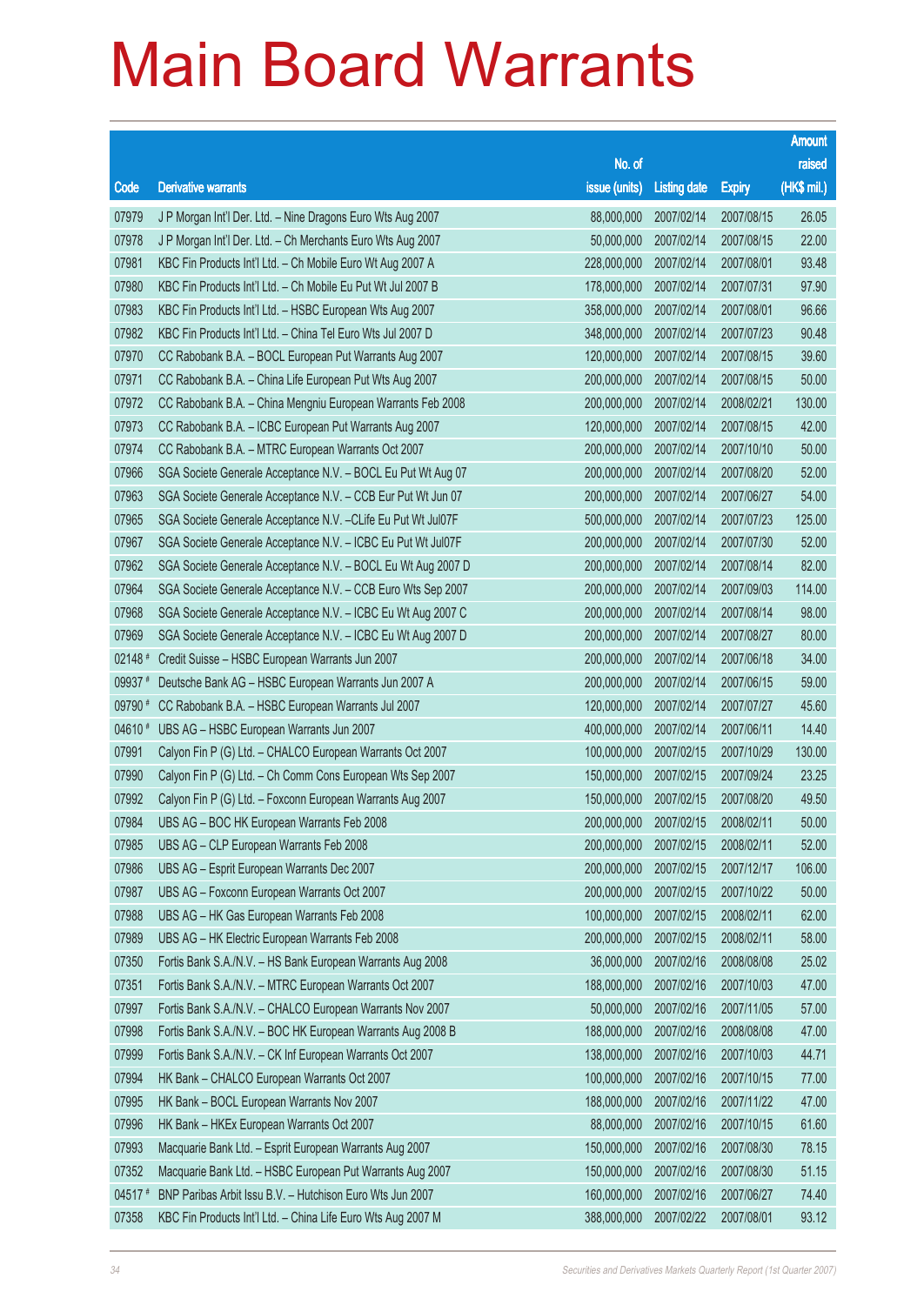|                      |                                                              |               |                       |               | <b>Amount</b> |
|----------------------|--------------------------------------------------------------|---------------|-----------------------|---------------|---------------|
|                      |                                                              | No. of        |                       |               | raised        |
| Code                 | <b>Derivative warrants</b>                                   | issue (units) | <b>Listing date</b>   | <b>Expiry</b> | (HK\$ mil.)   |
| 07353                | Macquarie Bank Ltd. - CHALCO European Warrants Aug 2007      | 88,000,000    | 2007/02/22            | 2007/08/30    | 51.39         |
| 07354                | Macquarie Bank Ltd. - Ch Merchants Euro Wts Dec 2007         | 88,000,000    | 2007/02/22            | 2007/12/28    | 23.41         |
| 07355                | SGA Societe Generale Acceptance N.V. - CTel Eu Wt Aug 2007 B | 100,000,000   | 2007/02/22            | 2007/08/27    | 47.00         |
| 07356                | SGA Societe Generale Acceptance N.V. - CNOOC Eur Wt Aug 07 B | 100,000,000   | 2007/02/22            | 2007/08/27    | 64.00         |
| 07357                | SGA Societe Generale Acceptance N.V. - Petch Eur Wt Aug 07 A | 100,000,000   | 2007/02/22            | 2007/08/22    | 70.00         |
| $07511$ <sup>#</sup> | Fortis Bank S.A./N.V. - HKEx European Warrants Aug 2007      | 23,000,000    | 2007/02/22            | 2007/08/08    | 10.01         |
| 09258 #              | KBC Fin Products Int'l Ltd. - HSI European Wts Jul 2007 G    | 612,000,000   | 2007/02/22            | 2007/07/30    | 107.71        |
| 07366                | ABN AMRO Bank N.V. - Foxconn European Warrants Aug 2007 C    | 150,000,000   | 2007/02/23            | 2007/08/28    | 48.00         |
| 07367                | ABN AMRO Bank N.V. - Foxconn European Warrants Sep 2007      | 150,000,000   | 2007/02/23            | 2007/09/10    | 39.00         |
| 07359                | Merrill Lynch Int'l & Co. C.V. - Ch Comm Cons Eu Wt Feb 2008 | 118,000,000   | 2007/02/23            | 2008/02/28    | 29.50         |
| 07360                | Merrill Lynch Int'l & Co. C.V. - CC Bank Euro Wts Aug 2007   | 118,000,000   | 2007/02/23            | 2007/08/28    | 41.30         |
| 07364                | SGA Societe Generale Acceptance N.V. - HSBC Eur Wts Aug 2007 | 300,000,000   | 2007/02/23            | 2007/08/01    | 189.00        |
| 07365                | SGA Societe Generale Acceptance N.V. - HSBC Eur Wts Sep 2007 | 300,000,000   | 2007/02/23            | 2007/09/03    | 123.00        |
| 07369                | SGA Societe Generale Acceptance N.V. - HSBC Eu Put Wt Sep 07 | 300,000,000   | 2007/02/23            | 2007/09/03    | 111.00        |
| 07361                | SGA Societe Generale Acceptance N.V. - HSI Eur Wt Aug 2007 B | 500,000,000   | 2007/02/23            | 2007/08/30    | 177.50        |
| 07362                | SGA Societe Generale Acceptance N.V. - HSI Eur Wt Aug 2007 C | 500,000,000   | 2007/02/23            | 2007/08/30    | 160.00        |
| 07363                | SGA Societe Generale Acceptance N.V. - HSI Eur Wt Aug 2007 D | 500,000,000   | 2007/02/23            | 2007/08/30    | 140.00        |
| 07368                | BNP Paribas Arbit Issu B.V. - Ch Comm Cons Euro Wts Jul 2007 | 200,000,000   | 2007/02/26            | 2007/07/30    | 30.00         |
| 07370                | BNP Paribas Arbit Issu B.V. - Ch Comm Cons Euro Wts Aug 2007 | 200,000,000   | 2007/02/26            | 2007/08/27    | 196.00        |
| 07379                | Citigroup Global Mkt H Inc. - CC Bank European Wts Sep 2007  | 200,000,000   | 2007/02/26            | 2007/09/24    | 85.00         |
| 07380                | Citigroup Global Mkt H Inc. - HK Gas European Wts Nov 2007   | 80,000,000    | 2007/02/26            | 2007/11/29    | 52.00         |
| 07381                | Citigroup Global Mkt H Inc. - HSBC European Wts Sep 2007     | 150,000,000   | 2007/02/26            | 2007/09/24    | 84.90         |
| 07382                | Citigroup Global Mkt H Inc. - PICC European Wts Sep 2007     | 60,000,000    | 2007/02/26            | 2007/09/10    | 60.00         |
| 07383                | Citigroup Global Mkt H Inc. - Ping An European Wts Sep 2007  | 95,000,000    | 2007/02/26            | 2007/09/17    | 52.25         |
| 07377                | J P Morgan Int'l Der. Ltd. - Sh Petrochem Euro Wts Oct 2007  | 50,000,000    | 2007/02/26            | 2007/10/29    | 27.50         |
| 07373                | J P Morgan Int'l Der. Ltd. - CC Bank European Wts Sep 2009   | 50,000,000    | 2007/02/26            | 2009/09/09    | 51.50         |
| 07378                | J P Morgan Int'l Der. Ltd. - Yanzhou Coal Euro Wts Oct 2007  |               | 30,000,000 2007/02/26 | 2007/10/29    | 27.30         |
| 07371                | J P Morgan Int'l Der. Ltd. - BOCL European Warrants Sep 2009 | 50,000,000    | 2007/02/26            | 2009/09/09    | 21.50         |
| 07375                | J P Morgan Int'l Der. Ltd. - HSBC European Put Wts Sep 2007  | 50,000,000    | 2007/02/26            | 2007/09/21    | 30.00         |
| 07374                | J P Morgan Int'l Der. Ltd. - China Life Euro Wts Sep 2009    | 200,000,000   | 2007/02/26            | 2009/09/29    | 126.00        |
| 07372                | J P Morgan Int'l Der. Ltd. - Bank of Comm Euro Wts Sep 2009  | 200,000,000   | 2007/02/26            | 2009/09/09    | 34.00         |
| 07376                | J P Morgan Int'l Der. Ltd. - ICBC European Warrants Sep 2009 | 50,000,000    | 2007/02/26            | 2009/09/29    | 49.50         |
| 07384                | KBC Fin Products Int'l Ltd. - Foxconn European Wts Aug 2007  | 368,000,000   | 2007/02/26            | 2007/08/27    | 95.68         |
| 07385                | KBC Fin Products Int'l Ltd. - HSI European Wts Aug 2007 C    | 388,000,000   | 2007/02/26            | 2007/08/30    | 99.72         |
| 07386                | KBC Fin Products Int'l Ltd. - HSI European Wts Aug 2007 D    | 368,000,000   | 2007/02/26            | 2007/08/30    | 95.68         |
| 07387                | UBS AG - CHALCO European Warrants Feb 2008                   | 100,000,000   | 2007/02/26            | 2008/02/18    | 124.00        |
| 07388                | UBS AG - China Life European Warrants Aug 2008               | 200,000,000   | 2007/02/26            | 2008/08/08    | 136.00        |
| 07390                | UBS AG - China Mengniu European Warrants Feb 2008            | 200,000,000   | 2007/02/26            | 2008/02/18    | 84.00         |
| 07392                | UBS AG - China Shenhua European Warrants Feb 2008            | 200,000,000   | 2007/02/26            | 2008/02/18    | 58.00         |
| 07393                | UBS AG - Ping An European Warrants Aug 2008                  | 200,000,000   | 2007/02/26            | 2008/08/08    | 256.00        |
| 07389                | UBS AG - China Life European Put Warrants Sep 2007           | 200,000,000   | 2007/02/26            | 2007/09/10    | 68.00         |
| 07391                | UBS AG - Sinopec Corp European Put Warrants Oct 2007         | 100,000,000   | 2007/02/26            | 2007/10/08    | 52.00         |
| 07628 #              | Deutsche Bank AG - Ch Comm Cons European Warrants Jul 2007   | 200,000,000   | 2007/02/26            | 2007/07/30    | 24.80         |
| 09550 #              | J P Morgan Int'l Der. Ltd. - BankComm Euro Put Wts May 2007  | 120,000,000   | 2007/02/26            | 2007/05/21    | 10.44         |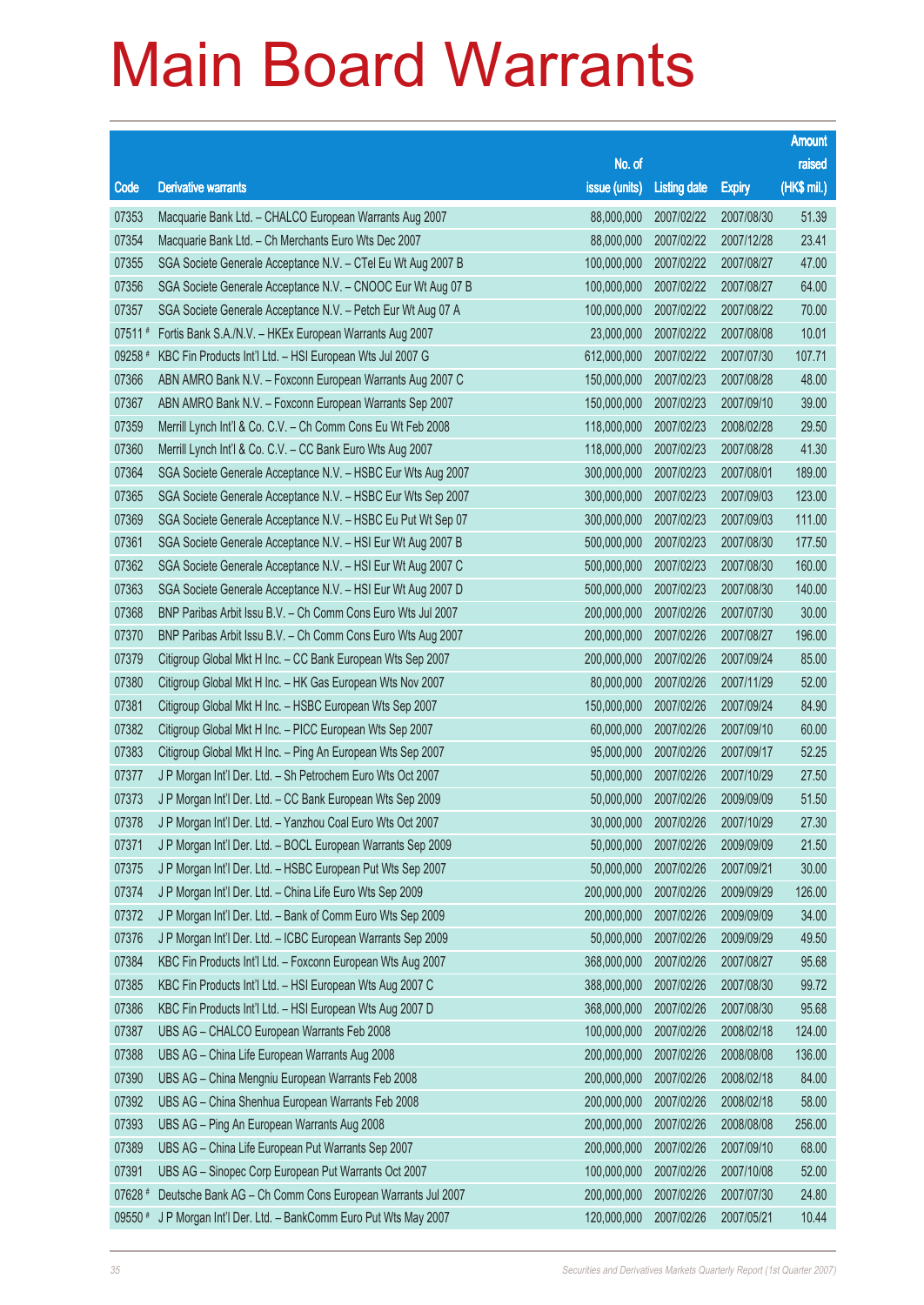|           |                                                              |               |                       |               | <b>Amount</b> |
|-----------|--------------------------------------------------------------|---------------|-----------------------|---------------|---------------|
|           |                                                              | No. of        |                       |               | raised        |
| Code      | <b>Derivative warrants</b>                                   | issue (units) | <b>Listing date</b>   | <b>Expiry</b> | (HK\$ mil.)   |
| 09551 #   | J P Morgan Int'l Der. Ltd. - China Life Eur Put Wts Jun 2007 | 50,000,000    | 2007/02/26            | 2007/06/15    | 19.00         |
| 07703     | BNP Paribas Arbit Issu B.V. - Hutchison Euro Wts Sep 2007    | 240,000,000   | 2007/02/27            | 2007/09/17    | 124.80        |
| 07394     | J P Morgan Int'l Der. Ltd. - CHALCO European Wts Sep 2007    | 38,000,000    | 2007/02/27            | 2007/09/07    | 38.00         |
| 07395     | J P Morgan Int'l Der. Ltd. - Angang Steel Euro Wts Nov 2007  | 128,000,000   | 2007/02/27            | 2007/11/30    | 34.30         |
| 07396     | J P Morgan Int'l Der. Ltd. - BOCL European Wts Jul 2007 B    | 98,000,000    | 2007/02/27            | 2007/07/23    | 15.68         |
| 07399     | J P Morgan Int'l Der. Ltd. - China COSCO Euro Wts Sep 2007   | 28,000,000    | 2007/02/27            | 2007/09/17    | 33.32         |
| 07500     | J P Morgan Int'l Der. Ltd. - Ch Ship Dev Euro Wts Nov 2007   | 148,000,000   | 2007/02/27            | 2007/11/30    | 37.00         |
| 07701     | J P Morgan Int'l Der. Ltd. - Huaneng Power Euro Wts Sep 2007 | 38,000,000    | 2007/02/27            | 2007/09/17    | 25.08         |
| 07702     | J P Morgan Int'l Der. Ltd. - PICC European Warrants Sep 2007 | 80,000,000    | 2007/02/27            | 2007/09/17    | 86.40         |
| 07398     | J P Morgan Int'l Der. Ltd. - BOC HK European Wts Apr 2008    | 148,000,000   | 2007/02/27            | 2008/04/14    | 28.56         |
| 07397     | J P Morgan Int'l Der. Ltd. - Bank of EA Euro Wts Sep 2007    | 38,000,000    | 2007/02/27            | 2007/09/24    | 11.86         |
| 07501     | J P Morgan Int'l Der. Ltd. - HK Gas European Wts May 2008    | 88,000,000    | 2007/02/27            | 2008/05/30    | 22.18         |
| 07707     | J P Morgan Int'l Der. Ltd. - BOCL European Put Wts Aug 2007  | 200,000,000   | 2007/02/27            | 2007/08/28    | 50.00         |
| 07708     | J P Morgan Int'l Der. Ltd. - Bank Comm Euro Put Wts Aug 2007 | 100,000,000   | 2007/02/27            | 2007/08/28    | 59.00         |
| 07709     | J P Morgan Int'l Der. Ltd. - China Life Eu Put Wt Aug 2007 A | 40,000,000    | 2007/02/27            | 2007/08/28    | 47.56         |
| 07710     | J P Morgan Int'l Der. Ltd. - CM Bank Euro Put Wts Aug 2007   | 50,000,000    | 2007/02/27            | 2007/08/28    | 57.50         |
| 07704     | UBS AG - China Overseas European Warrants Feb 2008           | 200,000,000   | 2007/02/27            | 2008/02/25    | 50.00         |
| 07705     | UBS AG - China Tel European Warrants Oct 2007                | 200,000,000   | 2007/02/27            | 2007/10/15    | 84.00         |
| 07706     | UBS AG - R&F Ppt European Warrants Feb 2008                  | 200,000,000   | 2007/02/27            | 2008/02/25    | 57.00         |
| 07714     | Citigroup Global Mkt H Inc. - Bank of EA Euro Wts Sep 2007   | 100,000,000   | 2007/02/28            | 2007/09/17    | 47.00         |
| 07715     | Citigroup Global Mkt H Inc. - Esprit European Wts Oct 2007   | 80,000,000    | 2007/02/28            | 2007/10/15    | 78.40         |
| 07717     | Citigroup Global Mkt H Inc. - Huaneng Power Euro Wt Sep 2007 | 100,000,000   | 2007/02/28            | 2007/09/17    | 53.00         |
| 07718     | Citigroup Global Mkt H Inc. - Swire Pac A Euro Wts Oct 2007  | 100,000,000   | 2007/02/28            | 2007/10/15    | 52.00         |
| 07719     | Citigroup Global Mkt H Inc. - Yanzhou Coal Euro Wts Sep 2007 | 100,000,000   | 2007/02/28            | 2007/09/27    | 66.00         |
| 07720     | J P Morgan Int'l Der. Ltd. - BOC HK European Wts Jul 2008    | 168,000,000   | 2007/02/28            | 2008/07/31    | 43.01         |
| 07721     | J P Morgan Int'l Der. Ltd. - Ch Overseas Euro Wts Feb 2008   | 238,000,000   | 2007/02/28            | 2008/02/22    | 44.74         |
| 07722     | J P Morgan Int'l Der. Ltd. - HSBC European Warrants Sep 2007 |               | 58,000,000 2007/02/28 | 2007/09/21    | 24.71         |
| 07723     | KBC Fin Products Int'l Ltd. - Ch Comm Cons Eur Wt Oct 2007 B | 638,000,000   | 2007/02/28            | 2007/10/29    | 97.61         |
| 07713     | Macquarie Bank Ltd. - China Mobile European Put Wts Jul 2007 | 200,000,000   | 2007/02/28            | 2007/07/30    | 74.00         |
| 07712     | Macquarie Bank Ltd. - HSI European Warrants Aug 2007         | 688,000,000   | 2007/02/28            | 2007/08/30    | 174.06        |
| 07716     | Macquarie Bank Ltd. - HSI European Put Warrants Aug 2007     | 688,000,000   | 2007/02/28            | 2007/08/30    | 172.00        |
| 07711     | SGA Societe Generale Acceptance N.V. - CCoal Eur Wt Sep 2007 | 100,000,000   | 2007/02/28            | 2007/09/10    | 86.00         |
| 04445 #   | J P Morgan Int'l Der. Ltd. - BOCL European Put Wts Apr 2007  | 200,000,000   | 2007/02/28            | 2007/04/23    | 26.20         |
| 04446 #   | J P Morgan Int'l Der. Ltd. - ICBC European Put Wts Jun 2007  | 200,000,000   | 2007/02/28            | 2007/06/18    | 13.80         |
| 02122 #   | KBC Fin Products Int'l Ltd. - HSI Euro Put Wts Jul 2007 J    | 462,000,000   | 2007/02/28            | 2007/07/30    | 64.68         |
| $02257$ # | SGA Societe Generale Acceptance N.V. - CCB Eur Wt Jul 2007 C | 200,000,000   | 2007/02/28            | 2007/07/09    | 44.80         |
| 07725     | BNP Paribas Arbit Issu B.V. - Ch Mobile Eur Put Wts Sep 2007 | 400,000,000   | 2007/03/01            | 2007/09/24    | 396.00        |
| 07726     | BNP Paribas Arbit Issu B.V. - HKEx European Wts Sep 2007     | 100,000,000   | 2007/03/01            | 2007/09/24    | 76.00         |
| 07724     | BNP Paribas Arbit Issu B.V. - HSI European Wts Sep 2007 A    | 400,000,000   | 2007/03/01            | 2007/09/27    | 100.00        |
| 07728     | BNP Paribas Arbit Issu B.V. - HSI Euro Put Wts Sep 2007 C    | 400,000,000   | 2007/03/01            | 2007/09/27    | 124.00        |
| 07727     | KBC Fin Products Int'l Ltd. - MTRC European Wts Jan 2008     | 368,000,000   | 2007/03/01            | 2008/01/03    | 96.78         |
| $01313*$  | CC Rabobank B.A. - Foxconn European Warrants Aug 2007        | 120,000,000   | 2007/03/01            | 2007/08/28    | 23.04         |
| 07734     | ABN AMRO Bank N.V. - BOC HK European Warrants Aug 2008 A     | 150,000,000   | 2007/03/02            | 2008/08/08    | 42.00         |
| 07735     | ABN AMRO Bank N.V. - China Coal European Warrants Mar 2008   | 250,000,000   | 2007/03/02            | 2008/03/25    | 62.50         |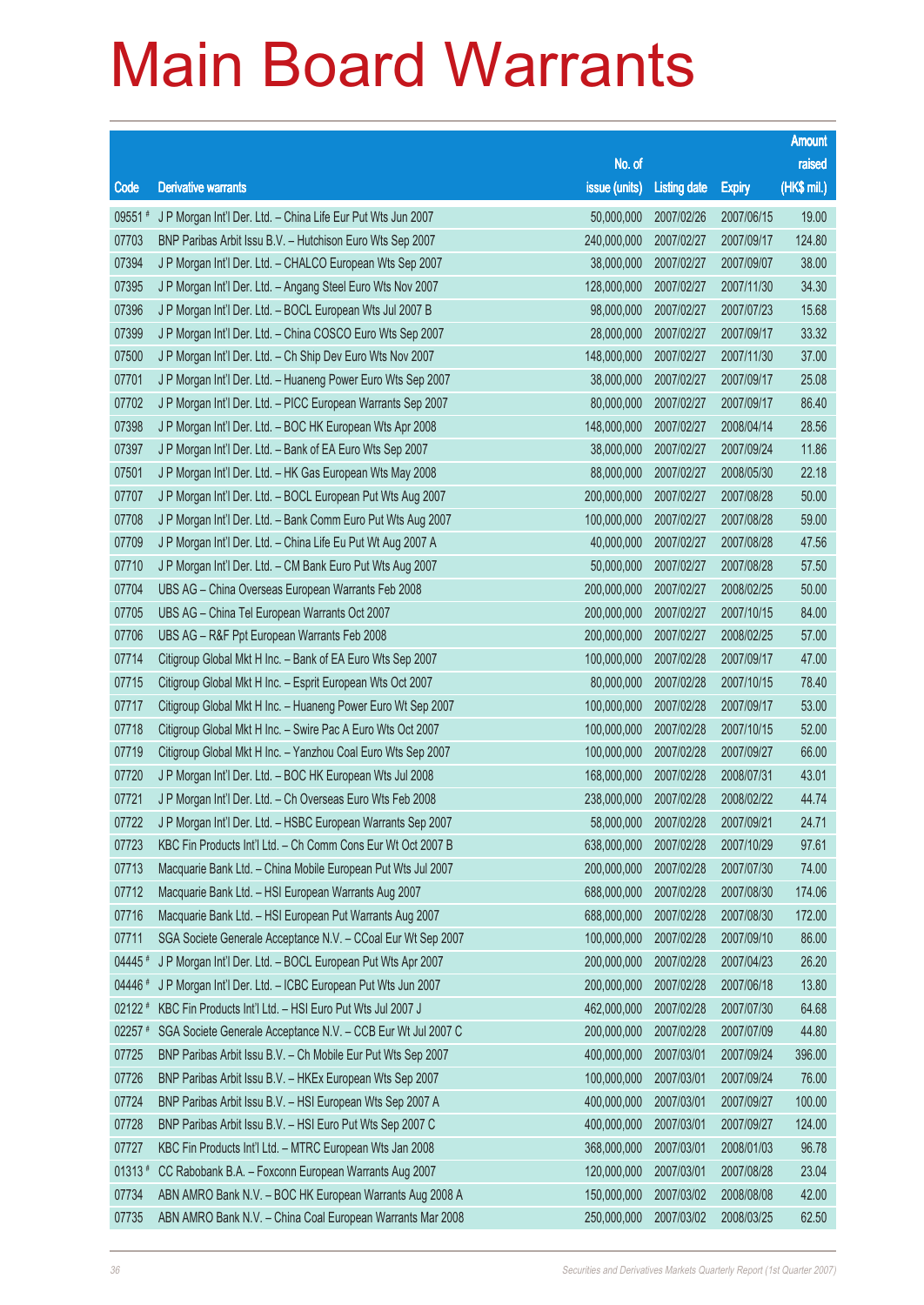|         |                                                              |                        |                     |               | <b>Amount</b> |
|---------|--------------------------------------------------------------|------------------------|---------------------|---------------|---------------|
|         |                                                              | No. of                 |                     |               | raised        |
| Code    | <b>Derivative warrants</b>                                   | issue (units)          | <b>Listing date</b> | <b>Expiry</b> | (HK\$ mil.)   |
| 07736   | ABN AMRO Bank N.V. - CC Bank European Warrants Sep 2007 A    | 100,000,000            | 2007/03/02          | 2007/09/17    | 48.00         |
| 07729   | HK Bank - Cathay Pac European Warrants Dec 2007              | 188,000,000            | 2007/03/02          | 2007/12/14    | 47.00         |
| 07730   | HK Bank - Sinopec Corp European Warrants Oct 2007            | 100,000,000            | 2007/03/02          | 2007/10/24    | 41.00         |
| 07731   | HK Bank - Esprit European Warrants Oct 2007                  | 88,000,000             | 2007/03/02          | 2007/10/15    | 64.24         |
| 07732   | HK Bank - Foxconn European Warrants Nov 2007                 | 188,000,000            | 2007/03/02          | 2007/11/16    | 60.16         |
| 07733   | HK Bank - Jiangxi Copper European Warrants Mar 2008          | 588,000,000            | 2007/03/02          | 2008/03/12    | 147.00        |
| 07737   | KBC Fin Products Int'l Ltd. - N225 Idx Euro Wts Sep 2007 A   | 400,000,000            | 2007/03/02          | 2007/09/14    | 100.00        |
| 07738   | KBC Fin Products Int'l Ltd. - N225 Idx Euro Wts Sep 2007 B   | 400,000,000            | 2007/03/02          | 2007/09/14    | 100.00        |
| 07741   | KBC Fin Products Int'l Ltd. - N225 Idx Eur Put Wt Sep 2007 C | 400,000,000            | 2007/03/02          | 2007/09/14    | 100.00        |
| 07742   | KBC Fin Products Int'l Ltd. - N225 Idx Eur Put Wt Sep 2007 D | 400,000,000            | 2007/03/02          | 2007/09/14    | 100.00        |
| 07739   | CC Rabobank B.A. - Bank of EA European Warrants Nov 2007     | 120,000,000            | 2007/03/02          | 2007/11/19    | 60.00         |
| 07740   | CC Rabobank B.A. - CNOOC European Warrants Oct 2007          | 100,000,000            | 2007/03/02          | 2007/10/09    | 51.00         |
| 07743   | CC Rabobank B.A. - Foxconn European Warrants Oct 2007        | 100,000,000            | 2007/03/02          | 2007/10/09    | 34.00         |
| 07744   | CC Rabobank B.A. - HSBC European Warrants Sep 2007 B         | 120,000,000            | 2007/03/02          | 2007/09/07    | 54.00         |
| 06135 # | ABN AMRO Bank N.V. - Sinopec Corp European Wts Jun 2007 C    | 100,000,000            | 2007/03/02          | 2007/06/15    | 37.00         |
| 07752   | ABN AMRO Bank N.V. - China Coal European Warrants Feb 2008   | 250,000,000            | 2007/03/05          | 2008/02/26    | 62.50         |
| 07756   | Barclays Bank plc - China Life European Warrants Oct 2007    | 200,000,000            | 2007/03/05          | 2007/10/30    | 50.80         |
| 07748   | Citigroup Global Mkt H Inc. - BOC HK European Wts Dec 2007   | 200,000,000            | 2007/03/05          | 2007/12/10    | 56.00         |
| 07749   | Citigroup Global Mkt H Inc. - Ch Comm Cons Euro Wts Nov 2007 | 300,000,000            | 2007/03/05          | 2007/11/19    | 78.00         |
| 07750   | Citigroup Global Mkt H Inc. - Ch Overseas Euro Wts Feb 2008  | 200,000,000            | 2007/03/05          | 2008/02/25    | 54.00         |
| 07753   | Citigroup Global Mkt H Inc. - Sinopec Corp Euro Wts Oct 2007 | 125,000,000            | 2007/03/05          | 2007/10/22    | 92.50         |
| 07754   | Citigroup Global Mkt H Inc. - ICBC European Wts Sep 2007     | 300,000,000            | 2007/03/05          | 2007/09/17    | 82.80         |
| 07755   | Citigroup Global Mkt H Inc. - PetroChina Euro Wts Oct 2007   | 125,000,000            | 2007/03/05          | 2007/10/15    | 77.50         |
| 07745   | Deutsche Bank AG - China Mobile European Put Wts Jul 2007 E  | 200,000,000            | 2007/03/05          | 2007/07/30    | 104.00        |
| 07746   | Deutsche Bank AG - HSBC European Warrants Sep 2007 A         | 200,000,000            | 2007/03/05          | 2007/09/17    | 130.00        |
| 07747   | Deutsche Bank AG - Nikkei 225 Index European Wts Sep 2007 F  | 200,000,000            | 2007/03/05          | 2007/09/14    | 50.00         |
| 07751   | Deutsche Bank AG - Nikkei 225 Index Euro Put Wts Sep 2007 G  | 200,000,000 2007/03/05 |                     | 2007/09/14    | 50.00         |
| 07760   | Goldman Sachs Sp (Asia) - BOCL European Warrants Jun 2007    | 350,000,000            | 2007/03/05          | 2007/06/25    | 63.00         |
| 07763   | Goldman Sachs Sp (Asia) - HS Bank European Warrants Sep 2007 | 100,000,000            | 2007/03/05          | 2007/09/03    | 27.00         |
| 07764   | Goldman Sachs Sp (Asia) - HSBC European Put Wts Jun 2007     | 150,000,000            | 2007/03/05          | 2007/06/25    | 70.50         |
| 07761   | Goldman Sachs Sp (Asia) - China Life European Wts Jul 2007 I | 400,000,000            | 2007/03/05          | 2007/07/23    | 88.00         |
| 07762   | Goldman Sachs Sp (Asia) - China Life European Wts Aug 2007 B | 400,000,000            | 2007/03/05          | 2007/08/06    | 60.00         |
| 07765   | Goldman Sachs Sp (Asia) - ICBC European Warrants Jul 2007 B  | 100,000,000            | 2007/03/05          | 2007/07/23    | 28.00         |
| 07758   | KBC Fin Products Int'l Ltd. - Ch Comm Cons Eur Wt Nov 2007 B | 400,000,000            | 2007/03/05          | 2007/11/01    | 100.00        |
| 07757   | KBC Fin Products Int'l Ltd. - China Coal Euro Wts Feb 2008   | 400,000,000            | 2007/03/05          | 2008/02/14    | 100.00        |
| 07759   | KBC Fin Products Int'l Ltd. - Hutchison Euro Wts Aug 2007 B  | 238,000,000            | 2007/03/05          | 2007/08/06    | 90.44         |
| 07777   | BOCI Asia Ltd. - HSBC European Warrants Sep 2007 B           | 200,000,000            | 2007/03/06          | 2007/09/19    | 50.00         |
| 07779   | BOCI Asia Ltd. - PetroChina European Warrants Oct 2007       | 200,000,000            | 2007/03/06          | 2007/10/31    | 86.00         |
| 07766   | Deutsche Bank AG - Ch Comm Cons European Warrants Dec 2007   | 200,000,000            | 2007/03/06          | 2007/12/10    | 50.00         |
| 07772   | Deutsche Bank AG - HSBC European Warrants Sep 2007 B         | 200,000,000            | 2007/03/06          | 2007/09/10    | 78.00         |
| 07773   | Deutsche Bank AG - HSBC European Warrants Oct 2007           | 200,000,000            | 2007/03/06          | 2007/10/03    | 62.00         |
| 07767   | Deutsche Bank AG - HSI European Warrants Sep 2007 A          | 200,000,000            | 2007/03/06          | 2007/09/27    | 52.00         |
| 07768   | Deutsche Bank AG - HSI European Warrants Sep 2007 B          | 200,000,000            | 2007/03/06          | 2007/09/27    | 54.00         |
| 07769   | Deutsche Bank AG - HSI European Warrants Sep 2007 C          | 200,000,000            | 2007/03/06          | 2007/09/27    | 50.00         |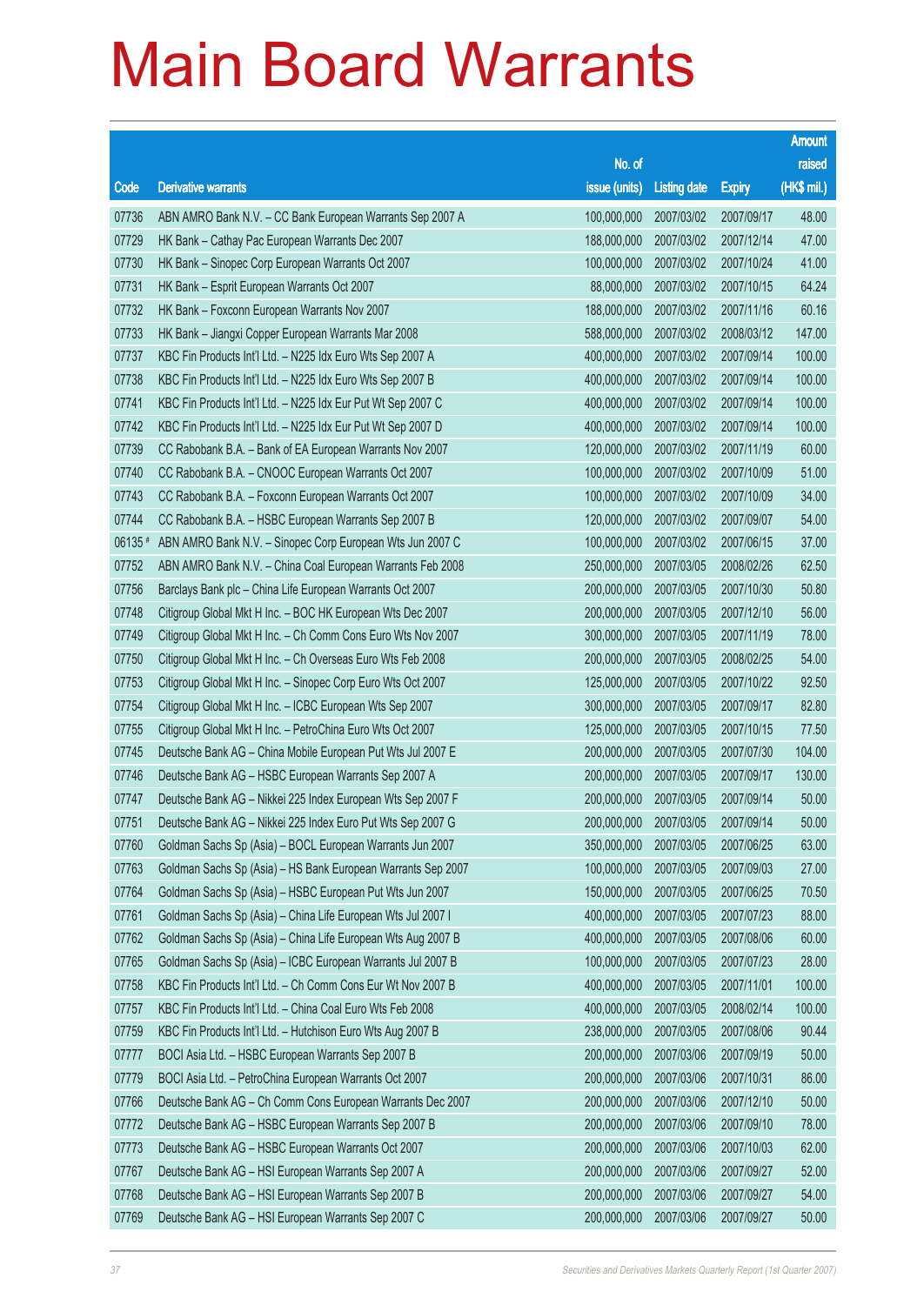|           |                                                              |                        |                     |               | <b>Amount</b> |
|-----------|--------------------------------------------------------------|------------------------|---------------------|---------------|---------------|
|           |                                                              | No. of                 |                     |               | raised        |
| Code      | <b>Derivative warrants</b>                                   | issue (units)          | <b>Listing date</b> | <b>Expiry</b> | (HK\$ mil.)   |
| 07770     | Deutsche Bank AG - HSI European Put Warrants Sep 2007 D      | 200,000,000            | 2007/03/06          | 2007/09/27    | 50.00         |
| 07771     | Deutsche Bank AG - HSI European Put Warrants Sep 2007 E      | 200,000,000            | 2007/03/06          | 2007/09/27    | 50.00         |
| 07780     | Deutsche Bank AG - China Coal European Warrants Mar 2008     | 200,000,000            | 2007/03/06          | 2008/03/28    | 52.00         |
| 07781     | Deutsche Bank AG - Jiangxi Copper European Warrants Jan 2008 | 200,000,000            | 2007/03/06          | 2008/01/30    | 52.00         |
| 07782     | Deutsche Bank AG - Jiangxi Copper European Warrants Feb 2008 | 200,000,000            | 2007/03/06          | 2008/02/28    | 50.00         |
| 07774     | SGA Societe Generale Acceptance N.V. - CK(H) Euro Wts Sep 07 | 200,000,000            | 2007/03/06          | 2007/09/24    | 140.00        |
| 07775     | SGA Societe Generale Acceptance N.V. - HKEx Eur Wts Dec 2007 | 150,000,000            | 2007/03/06          | 2007/12/24    | 169.50        |
| 07776     | SGA Societe Generale Acceptance N.V. - HSBC Eu Wt Jul 2007 C | 500,000,000            | 2007/03/06          | 2007/07/09    | 112.50        |
| 07778     | SGA Societe Generale Acceptance N.V. - CK(H) Eu Put Wt Sep07 | 150,000,000            | 2007/03/06          | 2007/09/24    | 93.00         |
| 04958 #   | Deutsche Bank AG - China Life European Warrants Jun 2007 C   | 200,000,000            | 2007/03/06          | 2007/06/11    | 54.00         |
| 07603 #   | Deutsche Bank AG - HSI European Warrants Jul 2007 J          | 400,000,000            | 2007/03/06          | 2007/07/30    | 38.40         |
| 07792     | ABN AMRO Bank N.V. - CC Bank European Warrants Sep 2007 B    | 150,000,000            | 2007/03/07          | 2007/09/10    | 60.00         |
| 07793     | ABN AMRO Bank N.V. - China Life European Warrants Sep 2007 C | 200,000,000            | 2007/03/07          | 2007/09/10    | 50.00         |
| 07794     | ABN AMRO Bank N.V. - Sinopec Corp European Wts Sep 2007 B    | 150,000,000            | 2007/03/07          | 2007/09/24    | 88.50         |
| 07795     | ABN AMRO Bank N.V. - PetroChina European Warrants Oct 2007 A | 100,000,000            | 2007/03/07          | 2007/10/02    | 79.00         |
| 07796     | ABN AMRO Bank N.V. - Ping An European Warrants Sep 2007      | 100,000,000            | 2007/03/07          | 2007/09/24    | 37.00         |
| 07788     | ABN AMRO Bank N.V. - China Mobile European Wts Sep 2007 B    | 100,000,000            | 2007/03/07          | 2007/09/27    | 75.00         |
| 07789     | ABN AMRO Bank N.V. - HSBC European Warrants Sep 2007 A       | 100,000,000            | 2007/03/07          | 2007/09/10    | 64.00         |
| 07790     | ABN AMRO Bank N.V. - HSBC European Warrants Sep 2007 B       | 100,000,000            | 2007/03/07          | 2007/09/17    | 54.00         |
| 07791     | ABN AMRO Bank N.V. - Hutchison European Warrants Sep 2007    | 100,000,000            | 2007/03/07          | 2007/09/10    | 59.00         |
| 07783     | Macquarie Bank Ltd. - BOC HK European Warrants Oct 2007      | 200,000,000            | 2007/03/07          | 2007/10/30    | 50.80         |
| 07784     | Macquarie Bank Ltd. - HSBC European Warrants Sep 2007 A      | 250,000,000            | 2007/03/07          | 2007/09/27    | 95.50         |
| 07797     | CC Rabobank B.A. - Angang Steel European Warrants Oct 2007   | 100,000,000            | 2007/03/07          | 2007/10/15    | 25.00         |
| 07798     | CC Rabobank B.A. - Jiangxi Copper European Wts Mar 2008      | 120,000,000            | 2007/03/07          | 2008/03/05    | 30.00         |
| 07799     | CC Rabobank B.A. - Zijin Mining European Warrants Sep 2007   | 100,000,000            | 2007/03/07          | 2007/09/14    | 76.00         |
| 07785     | SGA Societe Generale Acceptance N.V. - HSI Eu Put Wt Sep07 A | 500,000,000            | 2007/03/07          | 2007/09/27    | 125.00        |
| 07786     | SGA Societe Generale Acceptance N.V. - HSI Eu Put Wt Sep07 B | 500,000,000 2007/03/07 |                     | 2007/09/27    | 125.00        |
| 07787     | SGA Societe Generale Acceptance N.V. - HSI Eu Put Wt Sep07 C | 500,000,000            | 2007/03/07          | 2007/09/27    | 140.00        |
| 04851#    | Deutsche Bank AG - China Life European Warrants Aug 2007 A   | 400,000,000            | 2007/03/07          | 2007/08/06    | 38.80         |
| 02281 #   | KBC Fin Products Int'l Ltd. - China Life Euro Wts Nov 2007   | 1,200,000,000          | 2007/03/07          | 2007/11/01    | 196.80        |
| 04610 #   | UBS AG - HSBC European Warrants Jun 2007                     | 1,000,000,000          | 2007/03/07          | 2007/06/11    | 13.00         |
| $01247$ # | UBS AG - Jiangxi Copper European Warrants Dec 2007           | 300,000,000            | 2007/03/07          | 2007/12/10    | 67.80         |
| 07802     | Calyon Fin P (G) Ltd. - China Coal European Wts Sep 2007     | 100,000,000            | 2007/03/08          | 2007/09/10    | 67.00         |
| 07803     | Calyon Fin P (G) Ltd. - Ch Comm Cons European Wts Aug 2007   | 150,000,000            | 2007/03/08          | 2007/08/27    | 22.65         |
| 07805     | Calyon Fin P (G) Ltd. - HSBC European Warrants Sep 2007 B    | 150,000,000            | 2007/03/08          | 2007/09/24    | 90.00         |
| 07801     | Deutsche Bank AG - HSBC European Put Warrants Sep 2007       | 200,000,000            | 2007/03/08          | 2007/09/27    | 88.00         |
| 07800     | Deutsche Bank AG - HSI European Warrants Sep 2007 F          | 200,000,000            | 2007/03/08          | 2007/09/27    | 50.00         |
| 07804     | Deutsche Bank AG - HSI European Put Warrants Sep 2007 G      | 200,000,000            | 2007/03/08          | 2007/09/27    | 50.00         |
| 07807     | SGA Societe Generale Acceptance N.V. - N225 Eu Wt Sep 2007 D | 400,000,000            | 2007/03/08          | 2007/09/13    | 100.00        |
| 07806     | SGA Societe Generale Acceptance N.V. - N225 Eu Wt Sep 2007 C | 313,000,000            | 2007/03/08          | 2007/09/13    | 100.16        |
| 02109     | SGA Societe Generale Acceptance N.V. - N225 Eu Put Wt Sep07F | 227,000,000            | 2007/03/08          | 2007/09/13    | 99.88         |
| 07810     | SGA Societe Generale Acceptance N.V. - N225 Eu Put Wt Sep07E | 357,000,000            | 2007/03/08          | 2007/09/13    | 99.96         |
| 07808     | UBS AG - HSI European Warrants Sep 2007 A                    | 200,000,000            | 2007/03/08          | 2007/09/27    | 65.00         |
| 07809     | UBS AG - HSI European Warrants Sep 2007 B                    | 200,000,000            | 2007/03/08          | 2007/09/27    | 55.00         |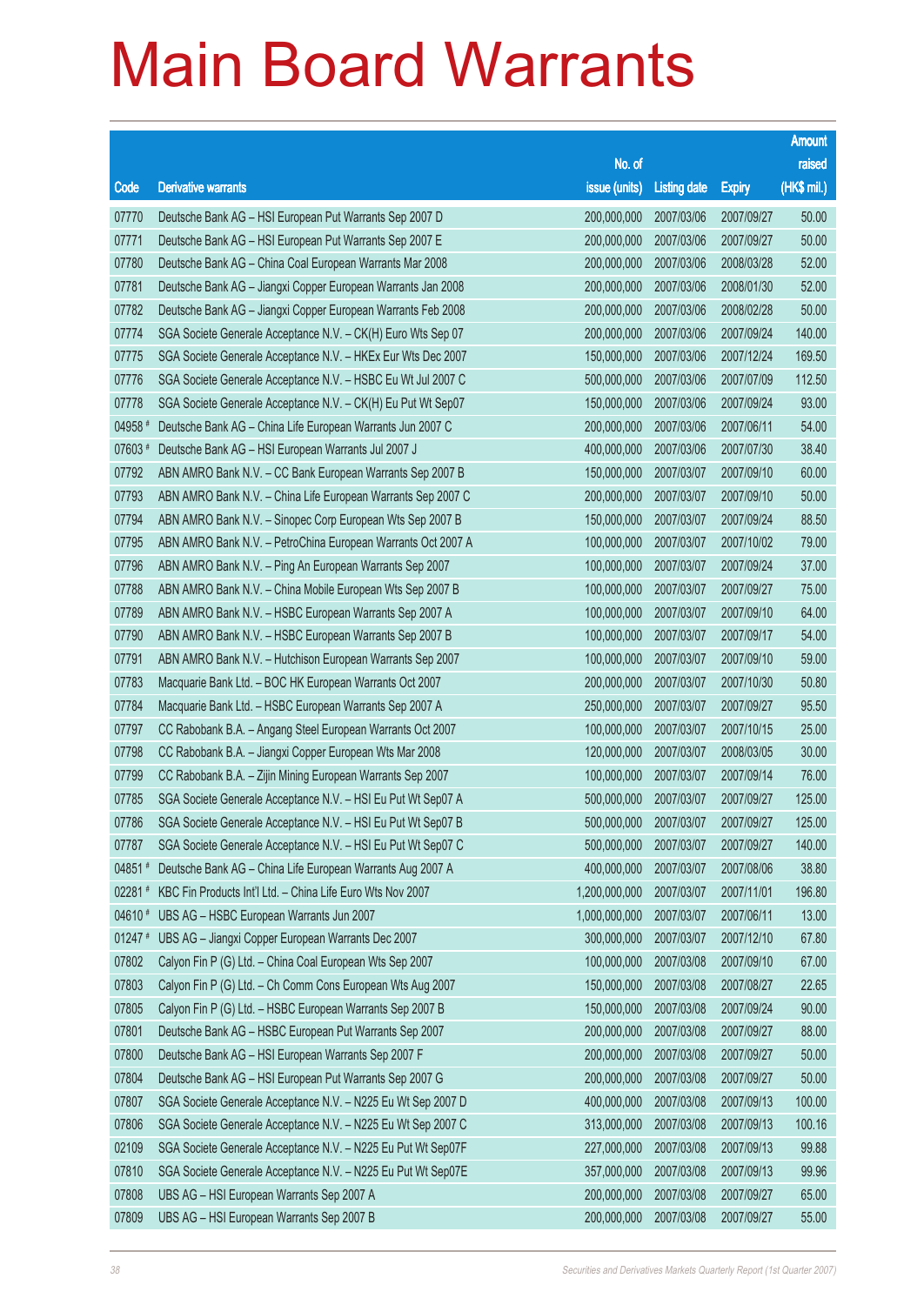|         |                                                              |               |                       |               | <b>Amount</b> |
|---------|--------------------------------------------------------------|---------------|-----------------------|---------------|---------------|
|         |                                                              | No. of        |                       |               | raised        |
| Code    | <b>Derivative warrants</b>                                   | issue (units) | <b>Listing date</b>   | <b>Expiry</b> | (HK\$ mil.)   |
| 02111   | UBS AG - HSI European Warrants Sep 2007 C                    | 200,000,000   | 2007/03/08            | 2007/09/27    | 50.00         |
| 02125   | UBS AG - HSI European Put Warrants Sep 2007 D                | 200,000,000   | 2007/03/08            | 2007/09/27    | 50.00         |
| 02129   | UBS AG - HSI European Put Warrants Sep 2007 E                | 200,000,000   | 2007/03/08            | 2007/09/27    | 52.00         |
| 02164   | UBS AG - HSI European Put Warrants Sep 2007 F                | 200,000,000   | 2007/03/08            | 2007/09/27    | 64.00         |
| 02276   | ABN AMRO Bank N.V. - BOC HK European Warrants Aug 2008 B     | 150,000,000   | 2007/03/09            | 2008/08/08    | 37.50         |
| 02286   | ABN AMRO Bank N.V. - Sinopec Corp European Wts Sep 2007 C    | 100,000,000   | 2007/03/09            | 2007/09/24    | 66.00         |
| 02289   | ABN AMRO Bank N.V. - HKEx European Warrants Jun 2008         | 388,000,000   | 2007/03/09            | 2008/06/30    | 97.00         |
| 02171   | BNP Paribas Arbit Issu B.V. - CC Bank Euro Wts Sep 2007 B    | 300,000,000   | 2007/03/09            | 2007/09/10    | 195.00        |
| 02190   | BNP Paribas Arbit Issu B.V. - HSI European Wts Sep 2007 B    | 400,000,000   | 2007/03/09            | 2007/09/27    | 100.00        |
| 02212   | BNP Paribas Arbit Issu B.V. - HSI Euro Put Wts Sep 2007 D    | 400,000,000   | 2007/03/09            | 2007/09/27    | 112.00        |
| 02169   | SGA Societe Generale Acceptance N.V. - CLife Eur Wt Sep 07 E | 500,000,000   | 2007/03/09            | 2007/09/24    | 125.00        |
| 02168   | SGA Societe Generale Acceptance N.V. - CLife Eur Wt Sep 07 D | 500,000,000   | 2007/03/09            | 2007/09/17    | 140.00        |
| 02166   | SGA Societe Generale Acceptance N.V. - CLife Eur Wt Sep 07 C | 500,000,000   | 2007/03/09            | 2007/09/10    | 160.00        |
| 02170   | SGA Societe Generale Acceptance N.V. - ICBC Eu Wt Jul 2007 G | 200,000,000   | 2007/03/09            | 2007/07/09    | 58.00         |
| 09939#  | Deutsche Bank AG - HSBC European Warrants Jun 2007 C         | 200,000,000   | 2007/03/09            | 2007/06/28    | 39.80         |
| 07602 # | Deutsche Bank AG - HSI European Warrants Jul 2007 I          | 400,000,000   | 2007/03/09            | 2007/07/30    | 31.60         |
| 06043#  | KBC Fin Products Int'l Ltd. - CC Bank Euro Wts Jun 2007 C    | 960,000,000   | 2007/03/09            | 2007/06/07    | 99.84         |
| 09117#  | KBC Fin Products Int'l Ltd. - HSBC European Wts Jun 2007 A   | 420,000,000   | 2007/03/09            | 2007/06/01    | 98.70         |
| 06193#  | KBC Fin Products Int'l Ltd. - HSI European Wts Jun 2007 D    | 600,000,000   | 2007/03/09            | 2007/06/28    | 61.80         |
| 03785   | ABN AMRO Bank N.V. - BankComm European Warrants Sep 2007     | 50,000,000    | 2007/03/12            | 2007/09/17    | 42.00         |
| 03786   | ABN AMRO Bank N.V. - China Life European Warrants Sep 2007 D | 200,000,000   | 2007/03/12            | 2007/09/17    | 52.00         |
| 03787   | ABN AMRO Bank N.V. - Sinopec Corp European Wts Oct 2007 A    | 100,000,000   | 2007/03/12            | 2007/10/08    | 53.00         |
| 03788   | ABN AMRO Bank N.V. - ICBC European Warrants Sep 2007         | 100,000,000   | 2007/03/12            | 2007/09/24    | 40.00         |
| 03789   | ABN AMRO Bank N.V. - PetroChina European Warrants Sep 2007   | 100,000,000   | 2007/03/12            | 2007/09/24    | 56.00         |
| 03790   | ABN AMRO Bank N.V. - China Mobile European Wts Sep 2007 C    | 100,000,000   | 2007/03/12            | 2007/09/24    | 75.00         |
| 03794   | ABN AMRO Bank N.V. - HKEx European Warrants Aug 2008         | 388,000,000   | 2007/03/12            | 2008/08/25    | 97.00         |
| 03795   | ABN AMRO Bank N.V. - Hutchison European Warrants Oct 2007 A  |               | 88,000,000 2007/03/12 | 2007/10/15    | 52.80         |
| 03422   | BNP Paribas Arbit Issu B.V. - A50 China Euro Wts Sep 2007    | 200,000,000   | 2007/03/12            | 2007/09/12    | 50.00         |
| 03626   | Deutsche Bank AG - A50 China European Warrants Dec 2007 A    | 200,000,000   | 2007/03/12            | 2007/12/03    | 50.00         |
| 03767   | Goldman Sachs SP (Asia) - Foxconn European Warrants Aug 2007 | 300,000,000   | 2007/03/12            | 2007/08/13    | 60.00         |
| 03679   | Goldman Sachs SP (Asia) - A50 China European Wts Sep 2007    | 50,000,000    | 2007/03/12            | 2007/09/12    | 95.00         |
| 03681   | Goldman Sachs SP (Asia) - A50 China European Wts Oct 2007    | 50,000,000    | 2007/03/12            | 2007/10/08    | 81.50         |
| 03798   | Goldman Sachs SP (Asia) - HSCEI European Put Wts Jun 2007 B  | 400,000,000   | 2007/03/12            | 2007/06/28    | 64.00         |
| 03797   | Goldman Sachs SP (Asia) - HSI European Put Wts Jun 2007      | 400,000,000   | 2007/03/12            | 2007/06/28    | 76.00         |
| 03502   | HK Bank - A50 China European Warrants Oct 2007               | 20,000,000    | 2007/03/12            | 2007/10/10    | 30.40         |
| 03521   | HK Bank - A50 China European Warrants Dec 2007               | 150,000,000   | 2007/03/12            | 2007/12/10    | 37.50         |
| 03627   | J P Morgan Int'l Der. Ltd. - A50 China Euro Wts Sep 2007 A   | 288,000,000   | 2007/03/12            | 2007/09/12    | 72.58         |
| 03629   | J P Morgan Int'l Der. Ltd. - A50 China European Wts Dec 2007 | 238,000,000   | 2007/03/12            | 2007/12/03    | 60.45         |
| 03672   | KBC Fin Products Int'l Ltd. - HSBC European Wts Sep 2007 C   | 218,000,000   | 2007/03/12            | 2007/09/12    | 98.10         |
| 03668   | KBC Fin Products Int'l Ltd. - HSBC European Wts Sep 2007 B   | 168,000,000   | 2007/03/12            | 2007/09/12    | 97.44         |
| 03676   | KBC Fin Products Int'l Ltd. - HSBC Euro Put Wts Sep 2007 E   | 208,000,000   | 2007/03/12            | 2007/09/17    | 93.60         |
| 03658   | KBC Fin Products Int'l Ltd. - HSI Euro Put Wts Sep 2007 B    | 388,000,000   | 2007/03/12            | 2007/09/27    | 97.39         |
| 03649   | KBC Fin Products Int'l Ltd. - HSI Euro Put Wts Sep 2007 A    | 400,000,000   | 2007/03/12            | 2007/09/27    | 100.00        |
| 03799   | Macquarie Bank Ltd. - A50 China European Warrants Dec 2007 A | 200,000,000   | 2007/03/12            | 2007/12/28    | 67.80         |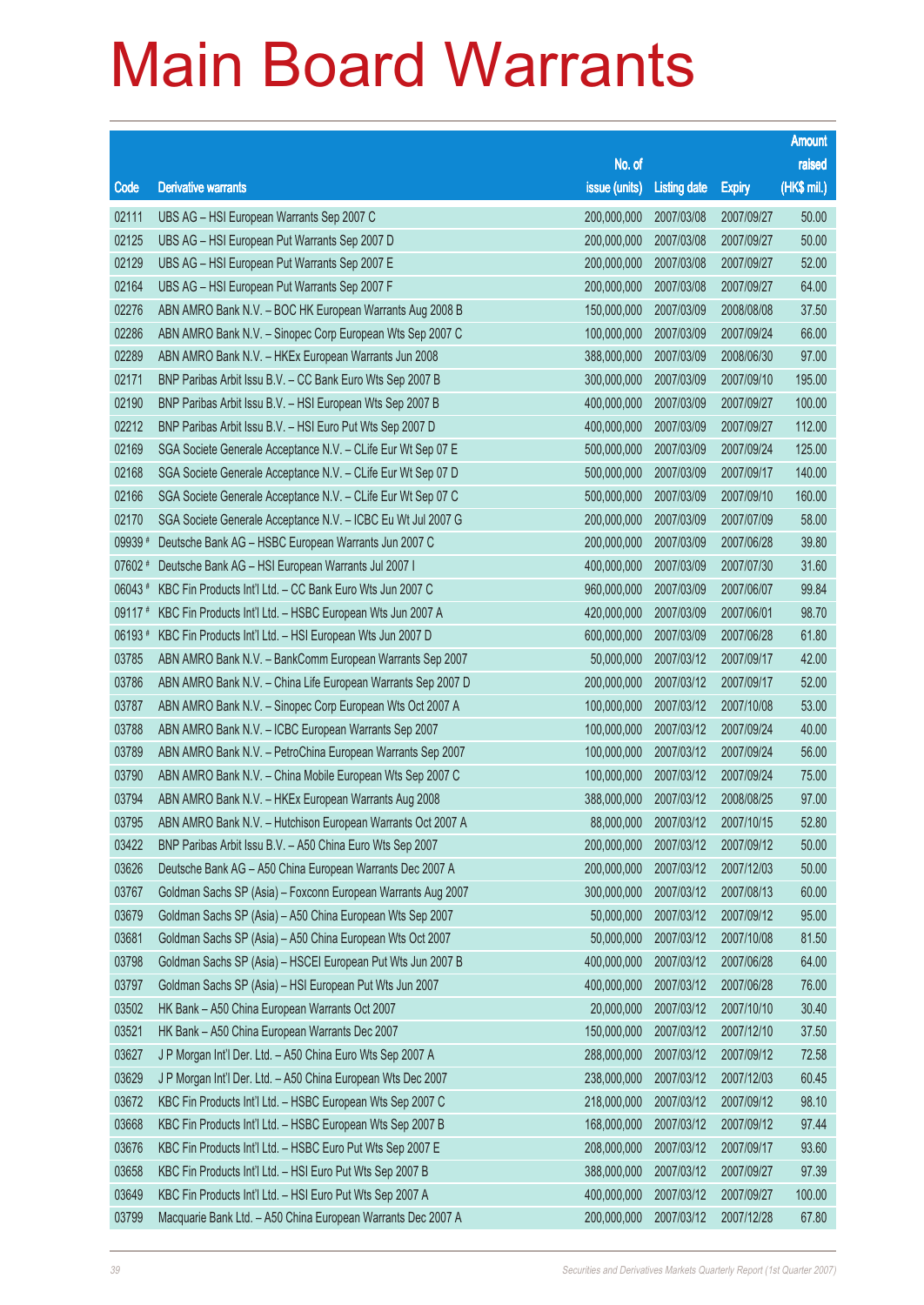|         |                                                              |                        |                     |               | <b>Amount</b> |
|---------|--------------------------------------------------------------|------------------------|---------------------|---------------|---------------|
|         |                                                              | No. of                 |                     |               | raised        |
| Code    | <b>Derivative warrants</b>                                   | issue (units)          | <b>Listing date</b> | <b>Expiry</b> | (HK\$ mil.)   |
| 04461   | Macquarie Bank Ltd. - A50 China European Warrants Sep 2007 A | 200,000,000            | 2007/03/12          | 2007/09/27    | 57.00         |
| 04467   | Macquarie Bank Ltd. - A50 China European Warrants Sep 2007 B | 200,000,000            | 2007/03/12          | 2007/09/27    | 53.20         |
| 04510   | Macquarie Bank Ltd. - A50 China European Warrants Sep 2007 C | 200,000,000            | 2007/03/12          | 2007/09/27    | 51.40         |
| 04519   | Macquarie Bank Ltd. - A50 China European Warrants Dec 2007 B | 200,000,000            | 2007/03/12          | 2007/12/28    | 50.40         |
| 03751   | CC Rabobank B.A. - A50 China European Warrants Oct 2007      | 120,000,000            | 2007/03/12          | 2007/10/12    | 34.80         |
| 03765   | CC Rabobank B.A. - A50 China European Warrants Dec 2007      | 120,000,000            | 2007/03/12          | 2007/12/12    | 30.00         |
| 03524   | SGA Societe Generale Acceptance N.V. - CMob Eur Wt Sep 2007  | 300,000,000            | 2007/03/12          | 2007/09/12    | 255.00        |
| 03621   | SGA Societe Generale Acceptance N.V. - HWL Euro Wts Sep 2007 | 200,000,000            | 2007/03/12          | 2007/09/12    | 138.00        |
| 03624   | SGA Societe Generale Acceptance N.V. - SHK P Eur Wt Sep 07 B | 200,000,000            | 2007/03/12          | 2007/09/12    | 200.00        |
| 03567   | SGA Societe Generale Acceptance N.V. - CP&CC Eur Wt Sep 07 B | 300,000,000            | 2007/03/12          | 2007/09/12    | 234.00        |
| 03580   | SGA Societe Generale Acceptance N.V. - A50 Euro Wts Dec 2007 | 500,000,000            | 2007/03/12          | 2007/12/28    | 125.00        |
| 03778   | SGA Societe Generale Acceptance N.V. - HSBC Eu Wt Nov 2007 B | 500,000,000            | 2007/03/12          | 2007/11/05    | 220.00        |
| 03783   | SGA Societe Generale Acceptance N.V. - HSBC Eu Put Wt Oct 07 | 300,000,000            | 2007/03/12          | 2007/10/02    | 111.00        |
| 03768   | SGA Societe Generale Acceptance N.V. - HSBC Eu Wt Oct 2007 A | 500,000,000            | 2007/03/12          | 2007/10/02    | 355.00        |
| 03772   | SGA Societe Generale Acceptance N.V. - HSBC Eu Wt Oct 2007 B | 500,000,000            | 2007/03/12          | 2007/10/02    | 245.00        |
| 03774   | SGA Societe Generale Acceptance N.V. - HSBC Eu Wt Nov 2007 A | 500,000,000            | 2007/03/12          | 2007/11/05    | 320.00        |
| 03614   | SGA Societe Generale Acceptance N.V. - HSI Eu Put Wt Sep07 D | 500,000,000            | 2007/03/12          | 2007/09/27    | 125.00        |
| 03695   | UBS AG – CC Bank European Put Warrants Oct 2007              | 200,000,000            | 2007/03/12          | 2007/10/15    | 78.00         |
| 03708   | UBS AG - China Life European Warrants Oct 2007 C             | 200,000,000            | 2007/03/12          | 2007/10/15    | 54.00         |
| 03709   | UBS AG - China Life European Put Warrants Oct 2007           | 200,000,000            | 2007/03/12          | 2007/10/15    | 50.00         |
| 03711   | UBS AG - China Tel European Put Warrants Oct 2007            | 200,000,000            | 2007/03/12          | 2007/10/15    | 70.00         |
| 03746   | UBS AG - A50 China European Warrants Aug 2008                | 500,000,000            | 2007/03/12          | 2008/08/08    | 197.50        |
| 03745   | UBS AG - A50 China European Warrants Oct 2007 B              | 500,000,000            | 2007/03/12          | 2007/10/15    | 125.00        |
| 03742   | UBS AG - A50 China European Warrants Oct 2007 A              | 500,000,000            | 2007/03/12          | 2007/10/15    | 130.00        |
| 03749   | UBS AG - ICBC European Put Warrants Oct 2007                 | 200,000,000            | 2007/03/12          | 2007/10/15    | 60.00         |
| 03732   | UBS AG - HSBC European Warrants Oct 2007 A                   | 200,000,000            | 2007/03/12          | 2007/10/15    | 164.00        |
| 03734   | UBS AG - HSBC European Warrants Oct 2007 B                   | 200,000,000 2007/03/12 |                     | 2007/10/15    | 90.00         |
| 03737   | UBS AG - HSBC European Put Warrants Oct 2007                 | 200,000,000            | 2007/03/12          | 2007/10/15    | 112.00        |
| 03726   | UBS AG - HSCEI European Warrants Sep 2007                    | 200,000,000            | 2007/03/12          | 2007/09/27    | 66.00         |
| 03728   | UBS AG - HSCEI European Put Warrants Sep 2007                | 200,000,000            | 2007/03/12          | 2007/09/27    | 50.00         |
| 04470 # | Deutsche Bank AG - CC Bank European Warrants Jul 2007 A      | 200,000,000            | 2007/03/12          | 2007/07/30    | 15.40         |
| 06075 # | UBS AG - HKEx European Warrants Jun 2007                     | 200,000,000            | 2007/03/12          | 2007/06/11    | 64.00         |
| 04762   | Citigroup Global Mkt H Inc. - CCCCL Euro Put Wts Sep 2007    | 350,000,000            | 2007/03/13          | 2007/09/24    | 89.95         |
| 04785   | Citigroup Global Mkt H Inc. - Ch Mobile Eur Put Wts Sep 2007 | 110,000,000            | 2007/03/13          | 2007/09/27    | 93.50         |
| 04788   | Citigroup Global Mkt H Inc. - CNOOC Euro Put Wts Sep 2007    | 80,000,000             | 2007/03/13          | 2007/09/24    | 64.32         |
| 04801   | Citigroup Global Mkt H Inc. - HSBC European Put Wts Sep 2007 | 100,000,000            | 2007/03/13          | 2007/09/24    | 104.00        |
| 04802   | Citigroup Global Mkt H Inc. - PetroChina Eur Put Wt Sep 2007 | 80,000,000             | 2007/03/13          | 2007/09/24    | 97.60         |
| 04803   | Citigroup Global Mkt H Inc. - HSI European Put Wts Sep 2007  | 250,000,000            | 2007/03/13          | 2007/09/27    | 81.75         |
| 04534   | Deutsche Bank AG - HSI European Warrants Sep 2007 H          | 200,000,000            | 2007/03/13          | 2007/09/27    | 50.00         |
| 04562   | Deutsche Bank AG - HSI European Put Warrants Sep 2007 I      | 200,000,000            | 2007/03/13          | 2007/09/27    | 50.00         |
| 04563   | Deutsche Bank AG - HSI European Put Warrants Sep 2007 J      | 200,000,000            | 2007/03/13          | 2007/09/27    | 52.00         |
| 04655   | Macquarie Bank Ltd. - Agile Ppt European Warrants Sep 2007   | 88,000,000             | 2007/03/13          | 2007/09/27    | 57.64         |
| 04658   | Macquarie Bank Ltd. - CIFH European Warrants Dec 2007        | 150,000,000            | 2007/03/13          | 2007/12/28    | 78.00         |
| 04673   | Macquarie Bank Ltd. - China Shenhua European Wts Jan 2008 B  | 288,000,000            | 2007/03/13          | 2008/01/30    | 72.29         |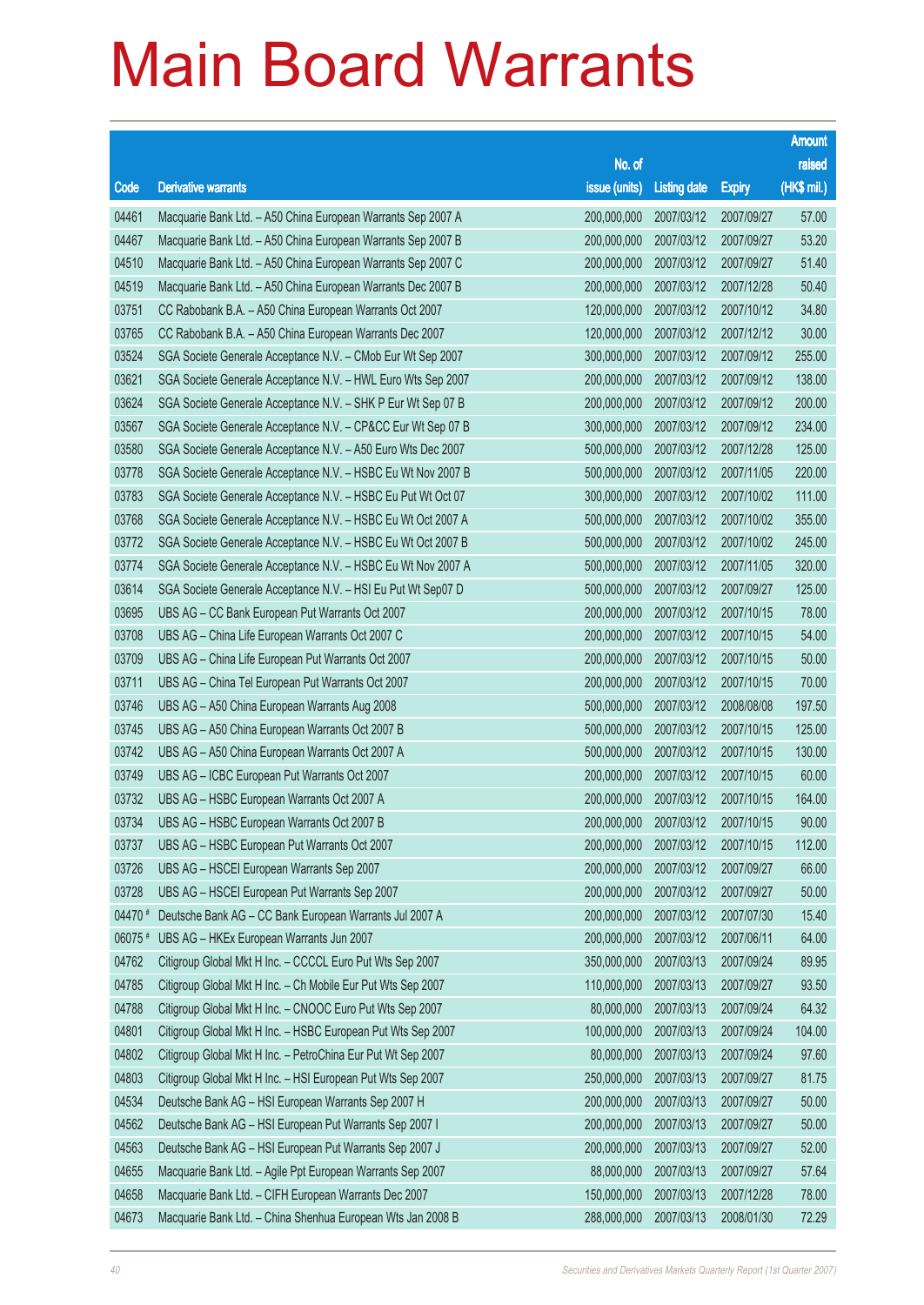|        |                                                              |               |                     |               | <b>Amount</b> |
|--------|--------------------------------------------------------------|---------------|---------------------|---------------|---------------|
|        |                                                              | No. of        |                     |               | raised        |
| Code   | <b>Derivative warrants</b>                                   | issue (units) | <b>Listing date</b> | <b>Expiry</b> | (HK\$ mil.)   |
| 04682  | Macquarie Bank Ltd. - Lenovo European Warrants Dec 2007      | 88,000,000    | 2007/03/13          | 2007/12/28    | 32.03         |
| 04684  | Macquarie Bank Ltd. - Shun Tak European Warrants Oct 2008    | 100,000,000   | 2007/03/13          | 2008/10/30    | 25.00         |
| 04564  | Macquarie Bank Ltd. - China Mobile European Wts Sep 2007 C   | 250,000,000   | 2007/03/13          | 2007/09/27    | 134.00        |
| 04565  | Macquarie Bank Ltd. - HSBC European Warrants Sep 2007 B      | 250,000,000   | 2007/03/13          | 2007/09/27    | 143.75        |
| 04567  | Macquarie Bank Ltd. - HSBC European Warrants Sep 2007 C      | 300,000,000   | 2007/03/13          | 2007/09/27    | 106.80        |
| 04569  | Macquarie Bank Ltd. - China Mobile Euro Put Wts Sep 2007 D   | 200,000,000   | 2007/03/13          | 2007/09/27    | 60.60         |
| 04572  | Macquarie Bank Ltd. - HSBC European Put Warrants Sep 2007    | 200,000,000   | 2007/03/13          | 2007/09/27    | 65.40         |
| 04573  | Macquarie Bank Ltd. - Foxconn European Warrants Dec 2007     | 188,000,000   | 2007/03/13          | 2007/12/28    | 47.00         |
| 04574  | Macquarie Bank Ltd. - Hutchison European Warrants Oct 2007 A | 200,000,000   | 2007/03/13          | 2007/10/30    | 62.80         |
| 04575  | Macquarie Bank Ltd. - Hutchison European Warrants Oct 2007 B | 200,000,000   | 2007/03/13          | 2007/10/30    | 95.80         |
| 04577  | Macquarie Bank Ltd. - SHK Ppt European Warrants Oct 2007     | 200,000,000   | 2007/03/13          | 2007/10/30    | 134.80        |
| 04581  | Macquarie Bank Ltd. - Foxconn European Put Warrants Dec 2007 | 188,000,000   | 2007/03/13          | 2007/12/28    | 50.20         |
| 04597  | Macquarie Bank Ltd. - CNOOC European Warrants Oct 2007       | 200,000,000   | 2007/03/13          | 2007/10/30    | 82.00         |
| 04645  | Macquarie Bank Ltd. - Sinopec Corp European Wts Oct 2007     | 200,000,000   | 2007/03/13          | 2007/10/30    | 119.20        |
| 04649  | Macquarie Bank Ltd. - PetroChina European Wts Oct 2007 A     | 200,000,000   | 2007/03/13          | 2007/10/30    | 152.20        |
| 04651  | Macquarie Bank Ltd. - PetroChina European Wts Oct 2007 B     | 200,000,000   | 2007/03/13          | 2007/10/30    | 112.80        |
| 04716  | SGA Societe Generale Acceptance N.V. - CMob Eur Wts Oct 07 A | 300,000,000   | 2007/03/13          | 2007/10/02    | 231.00        |
| 04739  | SGA Societe Generale Acceptance N.V. - HWL Euro Wts Dec 2007 | 200,000,000   | 2007/03/13          | 2007/12/03    | 176.00        |
| 04738  | SGA Societe Generale Acceptance N.V. - HWL Euro Wts Nov 2007 | 200,000,000   | 2007/03/13          | 2007/11/05    | 140.00        |
| 04735  | SGA Societe Generale Acceptance N.V. - CMob Eu Put Wt Oct 07 | 300,000,000   | 2007/03/13          | 2007/10/02    | 228.00        |
| 04686  | SGA Societe Generale Acceptance N.V. - CK(H) Eur Wt Nov 2007 | 200,000,000   | 2007/03/13          | 2007/11/05    | 180.00        |
| 04702  | SGA Societe Generale Acceptance N.V. - CLife Eur Wt Jul 07 G | 500,000,000   | 2007/03/13          | 2007/07/10    | 140.00        |
| 04707  | SGA Societe Generale Acceptance N.V. - CLife Eur Wt Sep 07 F | 500,000,000   | 2007/03/13          | 2007/09/17    | 150.00        |
| 04703  | SGA Societe Generale Acceptance N.V. - CLife Eur Wt Jul 07 H | 500,000,000   | 2007/03/13          | 2007/07/10    | 80.00         |
| 04740  | SGA Societe Generale Acceptance N.V. - HSCEI Eur Wt Sep 2007 | 200,000,000   | 2007/03/13          | 2007/09/27    | 50.00         |
| 04741  | SGA Societe Generale Acceptance N.V. - HSCEI Eu Put Wt Sep07 | 200,000,000   | 2007/03/13          | 2007/09/27    | 50.00         |
| 04743  | SGA Societe Generale Acceptance N.V. - HSI Eur Wt Sep 2007 E | 500,000,000   | 2007/03/13          | 2007/09/27    | 130.00        |
| 04752  | SGA Societe Generale Acceptance N.V. - HSI Eur Wt Sep 2007 F | 500,000,000   | 2007/03/13          | 2007/09/27    | 125.00        |
| 04759  | SGA Societe Generale Acceptance N.V. - HSI Eu Put Wt Sep07 G | 500,000,000   | 2007/03/13          | 2007/09/27    | 125.00        |
| 04742  | SGA Societe Generale Acceptance N.V. - HSI Eu Put Wt Jun07 D | 500,000,000   | 2007/03/13          | 2007/06/28    | 107.50        |
| 04804  | UBS AG - HKEx European Warrants Nov 2007                     | 200,000,000   | 2007/03/13          | 2007/11/12    | 126.00        |
| 06000# | Deutsche Bank AG - China Life European Put Wts Jun 2007 D    | 300,000,000   | 2007/03/13          | 2007/06/18    | 12.60         |
| 02135# | KBC Fin Products Int'l Ltd. - China Life Euro Wts Jun 2007 C | 800,000,000   | 2007/03/13          | 2007/06/04    | 195.20        |
| 04836  | Deutsche Bank AG - Hutchison European Warrants Sep 2007      | 200,000,000   | 2007/03/14          | 2007/09/17    | 104.00        |
| 04837  | Deutsche Bank AG - BOCL European Warrants Oct 2007           | 200,000,000   | 2007/03/14          | 2007/10/03    | 66.00         |
| 04839  | Deutsche Bank AG - Sinopec Corp European Warrants Oct 2007 A | 200,000,000   | 2007/03/14          | 2007/10/09    | 124.00        |
| 04840  | Deutsche Bank AG - Hutchison European Put Warrants Sep 2007  | 200,000,000   | 2007/03/14          | 2007/09/24    | 80.00         |
| 04853  | J P Morgan Int'l Der. Ltd. - A50 China Euro Wts Sep 2007 B   | 138,000,000   | 2007/03/14          | 2007/09/14    | 34.78         |
| 04862  | KBC Fin Products Int'l Ltd. - HSBC European Wts Sep 2007 F   | 120,000,000   | 2007/03/14          | 2007/09/14    | 94.80         |
| 04863  | KBC Fin Products Int'l Ltd. - HSBC European Wts Sep 2007 G   | 388,000,000   | 2007/03/14          | 2007/09/14    | 97.00         |
| 04855  | KBC Fin Products Int'l Ltd. - Sinopec European Wts Sep 2007  | 200,000,000   | 2007/03/14          | 2007/09/14    | 98.00         |
| 04864  | KBC Fin Products Int'l Ltd. - HSI European Wts Sep 2007 C    | 338,000,000   | 2007/03/14          | 2007/09/27    | 94.64         |
| 04814  | Macquarie Bank Ltd. - BOCL European Warrants Nov 2007        | 250,000,000   | 2007/03/14          | 2007/11/29    | 73.00         |
| 04815  | Macquarie Bank Ltd. - ICBC European Warrants Nov 2007        | 250,000,000   | 2007/03/14          | 2007/11/29    | 78.75         |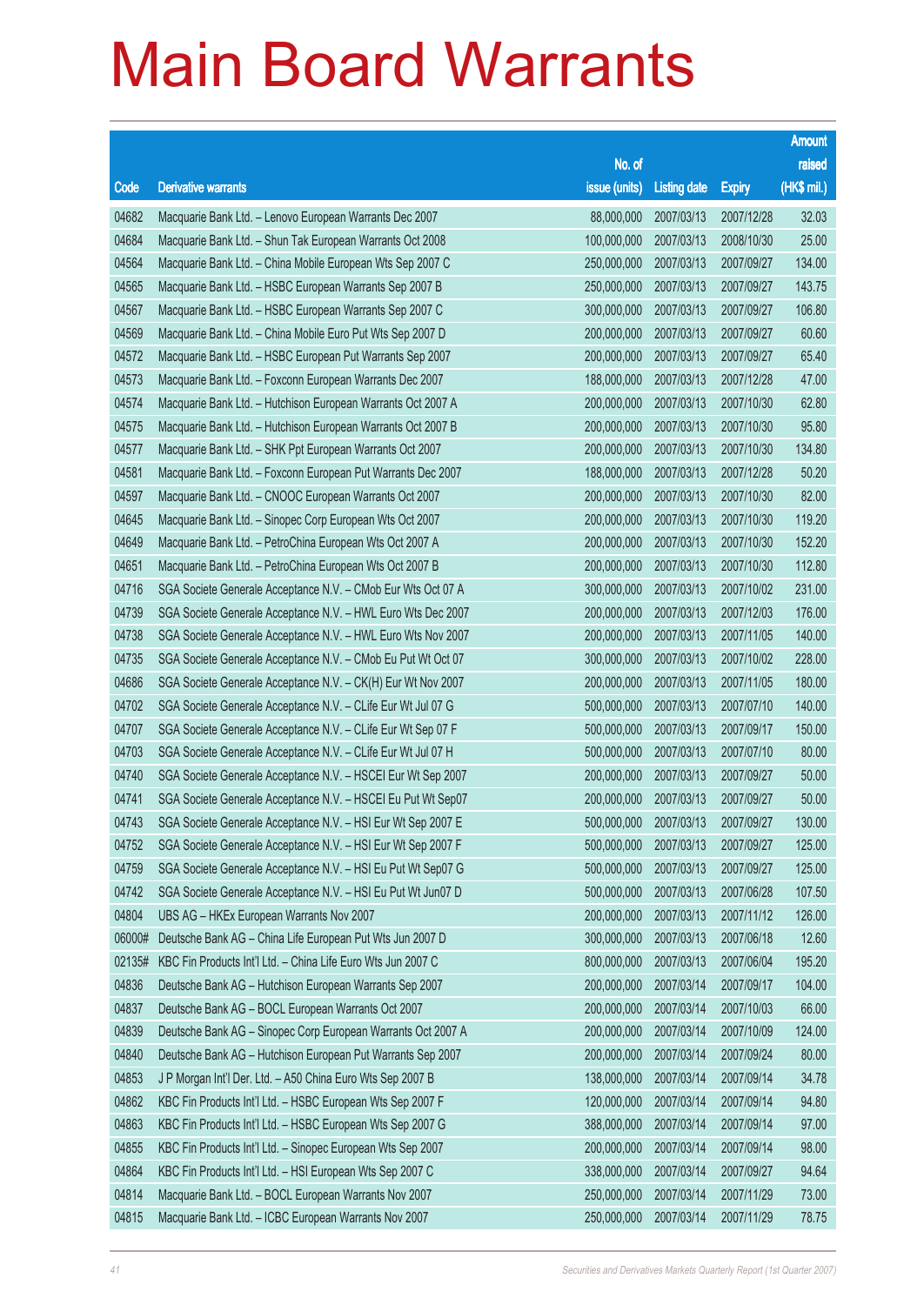|         |                                                               |               |                     |               | <b>Amount</b> |
|---------|---------------------------------------------------------------|---------------|---------------------|---------------|---------------|
|         |                                                               | No. of        |                     |               | raised        |
| Code    | Derivative warrants                                           | issue (units) | <b>Listing date</b> | <b>Expiry</b> | (HK\$ mil.)   |
| 04833   | Macquarie Bank Ltd. - BOCL European Put Warrants Nov 2007     | 150,000,000   | 2007/03/14          | 2007/11/29    | 38.55         |
| 04835   | Macquarie Bank Ltd. - ICBC European Put Warrants Nov 2007     | 150,000,000   | 2007/03/14          | 2007/11/29    | 38.10         |
| 04807   | Macquarie Bank Ltd. - China Life European Warrants Nov 2007   | 350,000,000   | 2007/03/14          | 2007/11/29    | 88.55         |
| 04809   | Macquarie Bank Ltd. - China Tel European Warrants Nov 2007    | 250,000,000   | 2007/03/14          | 2007/11/29    | 81.75         |
| 04847   | SGA Societe Generale Acceptance N.V. - CNOOC Eur Wt Oct 2007  | 100,000,000   | 2007/03/14          | 2007/10/15    | 42.00         |
| 04890   | ABN AMRO Bank N.V. - A50 China European Warrants Nov 2007     | 250,000,000   | 2007/03/15          | 2007/11/05    | 65.00         |
| 04891   | ABN AMRO Bank N.V. - A50 China European Warrants Oct 2007     | 250,000,000   | 2007/03/15          | 2007/10/22    | 62.50         |
| 04895   | Calyon Fin P (G) Ltd. - CC Bank European Warrants Oct 2007    | 150,000,000   | 2007/03/15          | 2007/10/02    | 78.00         |
| 04908   | Calyon Fin P (G) Ltd. - HSBC European Put Warrants Oct 2007   | 100,000,000   | 2007/03/15          | 2007/10/22    | 40.50         |
| 04909   | Calyon Fin P (G) Ltd. - ICBC European Warrants Sep 2007       | 150,000,000   | 2007/03/15          | 2007/09/17    | 78.00         |
| 04866   | Deutsche Bank AG - China Life European Warrants Oct 2007 B    | 200,000,000   | 2007/03/15          | 2007/10/30    | 72.00         |
| 04867   | Deutsche Bank AG - China Life European Warrants Nov 2007      | 200,000,000   | 2007/03/15          | 2007/11/29    | 52.00         |
| 04869   | Deutsche Bank AG - China Life European Put Warrants Sep 2007  | 200,000,000   | 2007/03/15          | 2007/09/27    | 50.00         |
| 04887   | Deutsche Bank AG - ICBC European Warrants Sep 2007            | 200,000,000   | 2007/03/15          | 2007/09/17    | 116.00        |
| 04888   | Deutsche Bank AG - ICBC European Warrants Oct 2007            | 200,000,000   | 2007/03/15          | 2007/10/30    | 86.00         |
| 04889   | Deutsche Bank AG - ICBC European Warrants Nov 2007            | 200,000,000   | 2007/03/15          | 2007/11/29    | 62.00         |
| 04892   | Fortis Bank S.A./N.V. - China Netcom European Wts Dec 2007    | 200,000,000   | 2007/03/15          | 2007/12/31    | 61.80         |
| 04893   | Fortis Bank S.A./N.V. - China Netcom European Wts Jun 2008    | 200,000,000   | 2007/03/15          | 2008/06/30    | 75.20         |
| 04894   | Fortis Bank S.A./N.V. - HKEx European Warrants Oct 2007       | 48,000,000    | 2007/03/15          | 2007/10/03    | 28.22         |
| 04910   | Macquarie Bank Ltd. - A50 China European (LR) Wts Dec 2008    | 388,000,000   | 2007/03/15          | 2008/12/30    | 133.08        |
| 09535 # | ABN AMRO Bank N.V. - Foxconn European Warrants Jun 2007       | 100,000,000   | 2007/03/15          | 2007/06/11    | 10.20         |
| 03568 # | Deutsche Bank AG - HSI European Put Warrants Jul 2007 C       | 400,000,000   | 2007/03/15          | 2007/07/30    | 83.20         |
| 01300 # | SGA Societe Generale Acceptance N.V. - HSBC Eur Wts Apr 2008  | 389,000,000   | 2007/03/15          | 2008/04/07    | 122.54        |
| 06082 # | SGA Societe Generale Acceptance N.V. - HSCEI Eu Put Wt Jun07C | 400,000,000   | 2007/03/15          | 2007/06/28    | 42.00         |
| 04915   | ABN AMRO Bank N.V. - China Mobile Euro Put Wts Sep 2007 E     | 100,000,000   | 2007/03/16          | 2007/09/17    | 35.00         |
| 04916   | KBC Fin Products Int'l Ltd. - HSCEI European Wts Sep 2007 H   | 400,000,000   | 2007/03/16          | 2007/09/27    | 100.00        |
| 04917   | KBC Fin Products Int'l Ltd. - HSI European Wts Sep 2007 D     | 378,000,000   | 2007/03/16          | 2007/09/27    | 98.28         |
| 04918   | KBC Fin Products Int'l Ltd. - PetroChina Euro Wts Oct 2007 A  | 158,000,000   | 2007/03/16          | 2007/10/05    | 94.80         |
| 04920   | KBC Fin Products Int'l Ltd. - PetroChina Euro Wts Oct 2007 B  | 268,000,000   | 2007/03/16          | 2007/10/05    | 98.62         |
| 04913   | SGA Societe Generale Acceptance N.V. - Petch Eur Wt Aug 07 B  | 100,000,000   | 2007/03/16          | 2007/08/08    | 70.00         |
| 04914   | SGA Societe Generale Acceptance N.V. - Petch Eur Wt Oct 2007  | 100,000,000   | 2007/03/16          | 2007/10/15    | 79.00         |
| 04772 # | BNP Paribas Arbit Issu B.V. - HSI Euro Put Wts May 2007 D     | 400,000,000   | 2007/03/16          | 2007/05/30    | 65.20         |
| 04471#  | Deutsche Bank AG - China Mobile European Warrants May 2007    | 200,000,000   | 2007/03/16          | 2007/05/30    | 84.00         |
| 07628 # | Deutsche Bank AG - Ch Comm Cons European Warrants Jul 2007    | 200,000,000   | 2007/03/16          | 2007/07/30    | 15.60         |
| 04911   | Deutsche Bank AG - CC Bank European Warrants Sep 2007         | 200,000,000   | 2007/03/19          | 2007/09/19    | 96.00         |
| 04921   | Deutsche Bank AG - CC Bank European Warrants Oct 2007         | 200,000,000   | 2007/03/19          | 2007/10/29    | 80.00         |
| 04922   | Deutsche Bank AG - CC Bank European Put Warrants Sep 2007     | 200,000,000   | 2007/03/19          | 2007/09/24    | 50.00         |
| 04924   | Deutsche Bank AG - China Mobile European Warrants Sep 2007    | 200,000,000   | 2007/03/19          | 2007/09/24    | 110.00        |
| 04925   | Deutsche Bank AG - China Mobile European Put Wts Oct 2007 A   | 200,000,000   | 2007/03/19          | 2007/10/09    | 112.00        |
| 04932   | KBC Fin Products Int'l Ltd. - Hutchison Euro Wts Sep 2007 B   | 188,000,000   | 2007/03/19          | 2007/09/10    | 99.64         |
| 04933   | KBC Fin Products Int'l Ltd. - Hutchison Euro Wts Oct 2007 B   | 218,000,000   | 2007/03/19          | 2007/10/15    | 95.92         |
| 04926   | Macquarie Bank Ltd. - HSI European Warrants Sep 2007 A        | 688,000,000   | 2007/03/19          | 2007/09/27    | 172.69        |
| 04929   | Macquarie Bank Ltd. - HSI European Warrants Sep 2007 B        | 688,000,000   | 2007/03/19          | 2007/09/27    | 173.38        |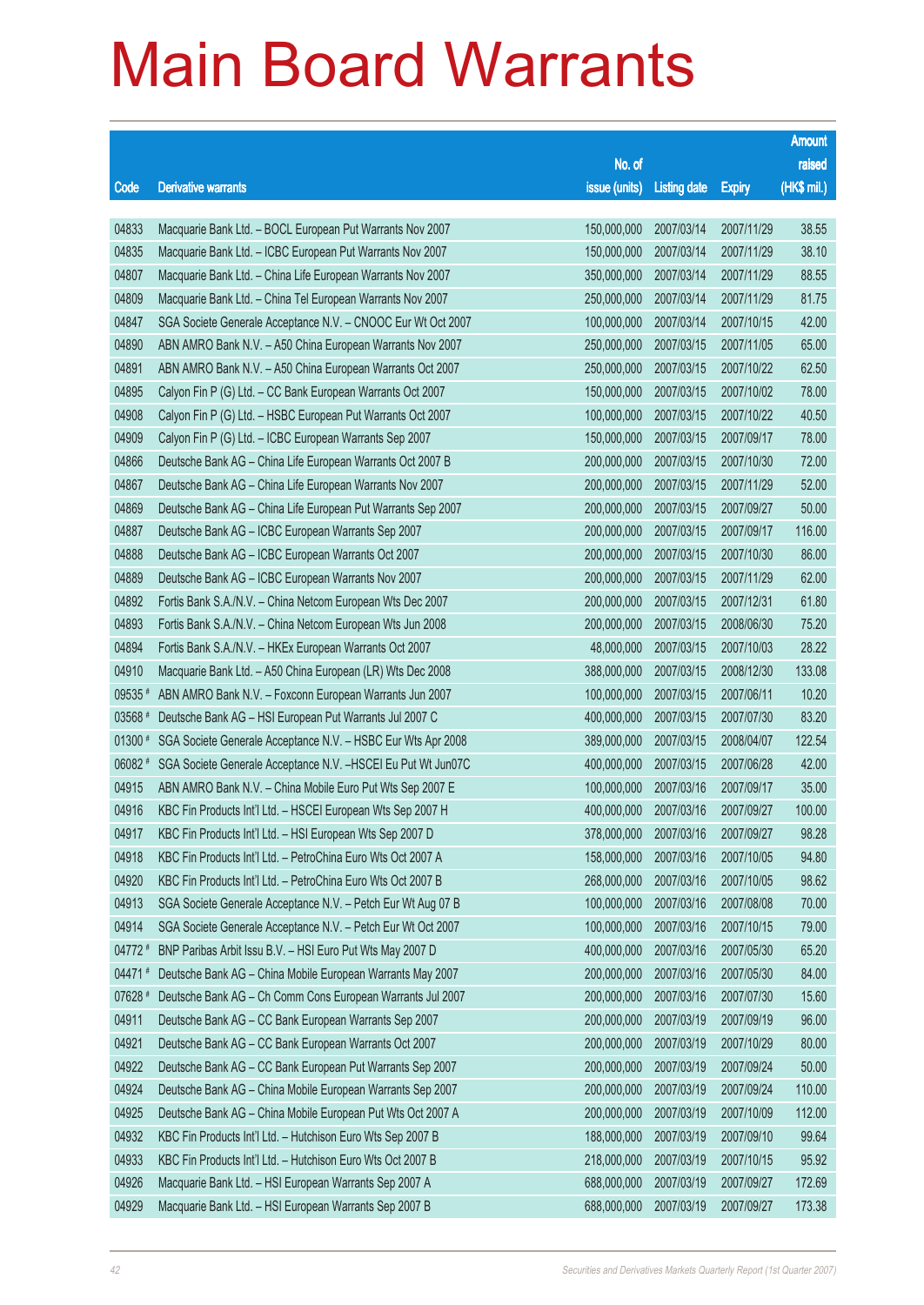|       |                                                              |                        |                     |               | <b>Amount</b> |
|-------|--------------------------------------------------------------|------------------------|---------------------|---------------|---------------|
|       |                                                              | No. of                 |                     |               | raised        |
| Code  | <b>Derivative warrants</b>                                   | issue (units)          | <b>Listing date</b> | <b>Expiry</b> | (HK\$ mil.)   |
| 04930 | Macquarie Bank Ltd. - HSI European Put Warrants Sep 2007 C   | 688,000,000            | 2007/03/19          | 2007/09/27    | 172.69        |
| 04931 | Macquarie Bank Ltd. - HSI European Put Warrants Sep 2007 D   | 688,000,000            | 2007/03/19          | 2007/09/27    | 172.69        |
| 04942 | BNP Paribas Arbit Issu B.V. - HSCEI European Wts Sep 2007 C  | 400,000,000            | 2007/03/20          | 2007/09/27    | 104.00        |
| 04944 | BNP Paribas Arbit Issu B.V. - HSCEI Euro Put Wts Sep 2007 D  | 400,000,000            | 2007/03/20          | 2007/09/27    | 108.00        |
| 04941 | BNP Paribas Arbit Issu B.V. - HSI European Wts Sep 2007 E    | 400,000,000            | 2007/03/20          | 2007/09/27    | 100.00        |
| 04943 | BNP Paribas Arbit Issu B.V. - HSI Euro Put Wts Sep 2007 F    | 400,000,000            | 2007/03/20          | 2007/09/27    | 100.00        |
| 04961 | Citigroup Global Mkt H Inc. - China Mobile Euro Wts Sep 2007 | 150,000,000            | 2007/03/20          | 2007/09/27    | 84.90         |
| 04966 | Citigroup Global Mkt H Inc. - Sinopec Corp Euro Wts Sep 2007 | 180,000,000            | 2007/03/20          | 2007/09/27    | 82.80         |
| 04935 | Deutsche Bank AG - Cheung Kong European Warrants Oct 2007    | 200,000,000            | 2007/03/20          | 2007/10/29    | 184.00        |
| 04940 | Deutsche Bank AG - Cheung Kong European Put Wts Dec 2007     | 200,000,000            | 2007/03/20          | 2007/12/24    | 114.00        |
| 04938 | Deutsche Bank AG - A50 China European Warrants Dec 2007 B    | 200,000,000            | 2007/03/20          | 2007/12/24    | 50.00         |
| 04970 | KBC Fin Products Int'l Ltd. - Ch Mobile Euro Wts Sep 2007 B  | 150,000,000            | 2007/03/20          | 2007/09/20    | 97.50         |
| 04954 | KBC Fin Products Int'l Ltd. - Ch Mobile Euro Wts Sep 2007 A  | 95,000,000             | 2007/03/20          | 2007/09/20    | 99.75         |
| 04972 | KBC Fin Products Int'l Ltd. - Ch Mobile Euro Put Wt Oct 2007 | 250,000,000            | 2007/03/20          | 2007/10/03    | 99.00         |
| 04949 | Merrill Lynch Int'l & Co. C.V. - Ch Comm Cons Eu Wt Sep 2007 | 118,000,000            | 2007/03/20          | 2007/09/24    | 29.50         |
| 04950 | Merrill Lynch Int'l & Co. C.V. - Ch Comm Cons Eu Wt Jan 2008 | 118,000,000            | 2007/03/20          | 2008/01/21    | 29.50         |
| 04951 | Merrill Lynch Int'l & Co. C.V. - CC Bank Euro Wts Sep 2007   | 118,000,000            | 2007/03/20          | 2007/09/24    | 38.94         |
| 04982 | BNP Paribas Arbit Issu B.V. - BOCL European Wts Sep 2007     | 300,000,000            | 2007/03/21          | 2007/09/28    | 108.00        |
| 04983 | BNP Paribas Arbit Issu B.V. - HSBC European Wts Sep 2007 B   | 300,000,000            | 2007/03/21          | 2007/09/24    | 177.00        |
| 04985 | BNP Paribas Arbit Issu B.V. - Hutchison Euro Wts Oct 2007    | 200,000,000            | 2007/03/21          | 2007/10/15    | 102.00        |
| 04986 | BNP Paribas Arbit Issu B.V. - SHK Ppt European Wts Oct 2007  | 95,000,000             | 2007/03/21          | 2007/10/09    | 72.20         |
| 04988 | BNP Paribas Arbit Issu B.V. - Ch Mobile Euro Wts Oct 2007 A  | 300,000,000            | 2007/03/21          | 2007/10/09    | 237.00        |
| 04992 | BNP Paribas Arbit Issu B.V. - Ch Mobile Eu Put Wt Oct 2007 C | 300,000,000            | 2007/03/21          | 2007/10/15    | 189.00        |
| 04993 | Citigroup Global Mkt H Inc. - HSI European Warrants Sep 2007 | 250,000,000            | 2007/03/21          | 2007/09/27    | 79.25         |
| 04973 | Deutsche Bank AG - HSCEI European Warrants Oct 2007          | 200,000,000            | 2007/03/21          | 2007/10/30    | 50.00         |
| 04981 | Deutsche Bank AG - HSCEI European Put Warrants Oct 2007      | 200,000,000            | 2007/03/21          | 2007/10/30    | 50.00         |
| 04980 | Deutsche Bank AG - China Tel European Warrants Sep 2007      | 200,000,000 2007/03/21 |                     | 2007/09/27    | 66.00         |
| 09004 | KBC Fin Products Int'l Ltd. - CC Bank Euro Put Wts Sep 2007  | 358,000,000            | 2007/03/21          | 2007/09/21    | 93.08         |
| 09010 | KBC Fin Products Int'l Ltd. - HSI Euro Put Wts Sep 2007 E    | 400,000,000            | 2007/03/21          | 2007/09/27    | 100.00        |
| 04997 | Macquarie Bank Ltd. - HSCEI European Warrants Sep 2007 A     | 388,000,000            | 2007/03/21          | 2007/09/27    | 97.00         |
| 04998 | Macquarie Bank Ltd. - HSCEI European Warrants Sep 2007 B     | 388,000,000            | 2007/03/21          | 2007/09/27    | 98.16         |
| 04999 | Macquarie Bank Ltd. - HSCEI European Warrants Sep 2007 C     | 388,000,000            | 2007/03/21          | 2007/09/27    | 97.39         |
| 09001 | Macquarie Bank Ltd. - HSCEI European Warrants Sep 2007 D     | 388,000,000            | 2007/03/21          | 2007/09/27    | 98.55         |
| 09016 | Macquarie Bank Ltd. - HSCEI European Put Warrants Sep 2007 E | 388,000,000            | 2007/03/21          | 2007/09/27    | 97.00         |
| 09018 | Macquarie Bank Ltd. - HSCEI European Put Warrants Sep 2007 F | 388,000,000            | 2007/03/21          | 2007/09/27    | 98.16         |
| 09002 | Macquarie Bank Ltd. - HSI European Warrants Sep 2007 E       | 688,000,000            | 2007/03/21          | 2007/09/27    | 172.00        |
| 09003 | Macquarie Bank Ltd. - HSI European Warrants Sep 2007 F       | 688,000,000            | 2007/03/21          | 2007/09/27    | 174.06        |
| 09011 | Macquarie Bank Ltd. - HSI European Put Warrants Sep 2007 G   | 688,000,000            | 2007/03/21          | 2007/09/27    | 172.00        |
| 09014 | Macquarie Bank Ltd. - HSI European Put Warrants Sep 2007 H   | 688,000,000            | 2007/03/21          | 2007/09/27    | 174.06        |
| 09039 | BNP Paribas Arbit Issu B.V. - HSBC European Wts Oct 2007     | 200,000,000            | 2007/03/22          | 2007/10/29    | 90.00         |
| 09040 | BNP Paribas Arbit Issu B.V. - HSBC European Wts Sep 2007 C   | 200,000,000            | 2007/03/22          | 2007/09/24    | 56.00         |
| 09043 | BNP Paribas Arbit Issu B.V. - HSBC European Put Wts Oct 2007 | 100,000,000            | 2007/03/22          | 2007/10/22    | 86.00         |
| 07400 | HK Bank - BOC HK European Warrants Dec 2008                  | 188,000,000            | 2007/03/22          | 2008/12/03    | 47.94         |
| 09041 | HK Bank - China Life European Put Warrants Nov 2007          | 288,000,000            | 2007/03/22          | 2007/11/16    | 72.86         |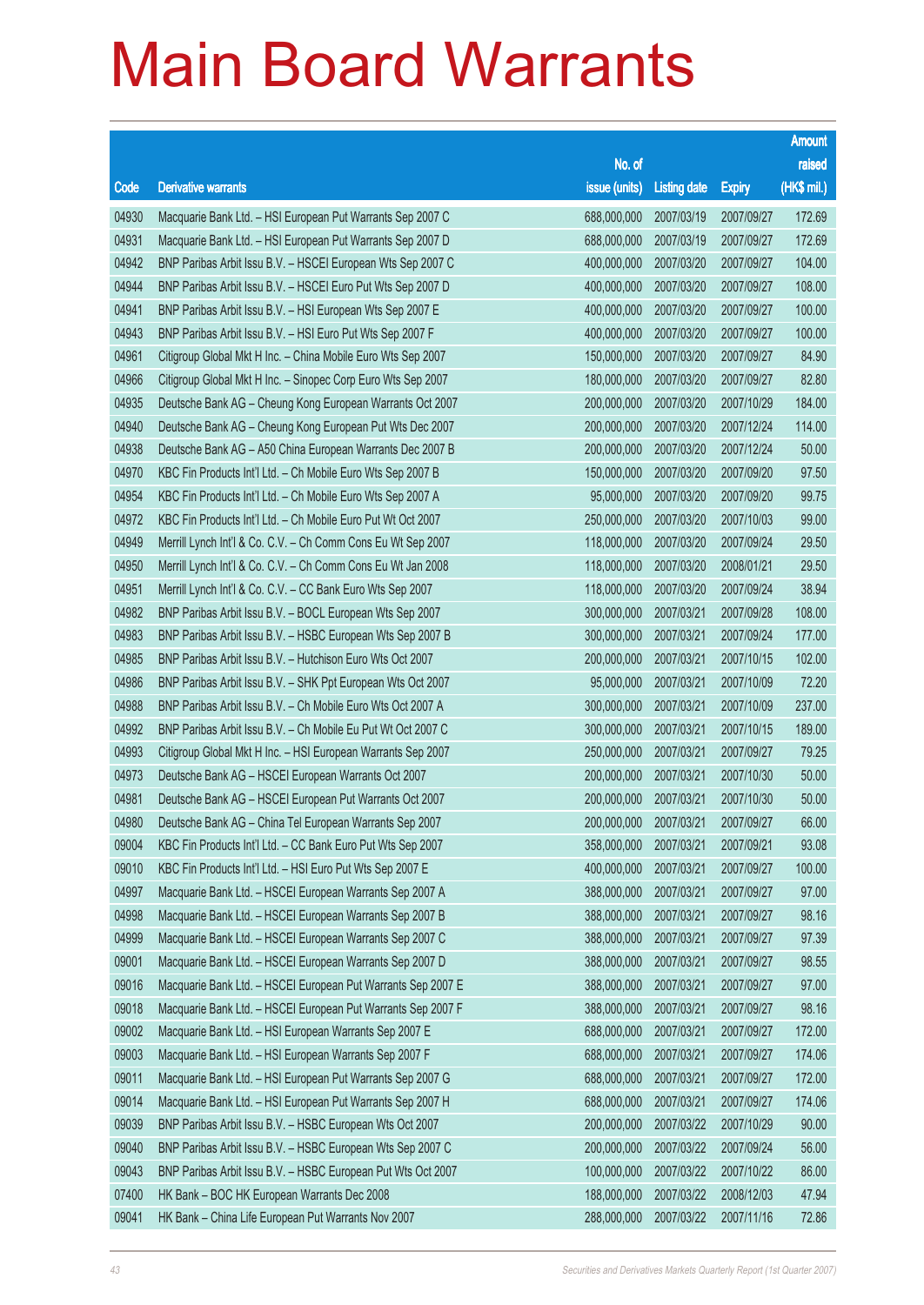|         |                                                              |                        |                     |               | <b>Amount</b> |
|---------|--------------------------------------------------------------|------------------------|---------------------|---------------|---------------|
|         |                                                              | No. of                 |                     |               | raised        |
| Code    | <b>Derivative warrants</b>                                   | issue (units)          | <b>Listing date</b> | <b>Expiry</b> | (HK\$ mil.)   |
| 09042   | HK Bank - China Mobile European Put Warrants Nov 2007        | 288,000,000            | 2007/03/22          | 2007/11/16    | 141.12        |
| 09044   | HK Bank - PetroChina European Put Warrants Nov 2007          | 88,000,000             | 2007/03/22          | 2007/11/16    | 50.16         |
| 09019   | SGA Societe Generale Acceptance N.V. - CLife Eur Wt Aug 07 C | 500,000,000            | 2007/03/22          | 2007/08/30    | 109.00        |
| 09020   | SGA Societe Generale Acceptance N.V. - CMob Eu Wt Aug 2007 B | 300,000,000            | 2007/03/22          | 2007/08/08    | 120.00        |
| 09037   | SGA Societe Generale Acceptance N.V. - CLife Eu Put Wt Sep07 | 500,000,000            | 2007/03/22          | 2007/09/24    | 125.00        |
| 09038   | SGA Societe Generale Acceptance N.V. - CMob Eu Put Wt Sep07A | 300,000,000            | 2007/03/22          | 2007/09/24    | 168.00        |
| 09025   | SGA Societe Generale Acceptance N.V. - HSI Eur Wt Sep 2007 H | 500,000,000            | 2007/03/22          | 2007/09/27    | 165.00        |
| 07533#  | Credit Suisse - ICBC European Warrants Oct 2007 B            | 100,000,000            | 2007/03/22          | 2007/10/18    | 11.60         |
| 04647#  | Deutsche Bank AG - China Mobile European Warrants Jun 2007   | 200,000,000            | 2007/03/22          | 2007/06/11    | 53.00         |
| 09654 # | KBC Fin Products Int'l Ltd. - HSI Euro Put Wts Jul 2007 E    | 600,000,000            | 2007/03/22          | 2007/07/30    | 103.20        |
| 09078   | BNP Paribas Arbit Issu B.V. - CC Bank Euro Wts Nov 2007 A    | 300,000,000            | 2007/03/23          | 2007/11/01    | 156.00        |
| 09079   | BNP Paribas Arbit Issu B.V. - Ch Comm Cons Euro Wts Sep 2007 | 100,000,000            | 2007/03/23          | 2007/09/28    | 136.00        |
| 09080   | BNP Paribas Arbit Issu B.V. - ICBC European Wts Nov 2007     | 300,000,000            | 2007/03/23          | 2007/11/19    | 78.00         |
| 09084   | BNP Paribas Arbit Issu B.V. - PetroChina Euro Wts Sep 2007   | 160,000,000            | 2007/03/23          | 2007/09/28    | 102.40        |
| 09072   | BNP Paribas Arbit Issu B.V. - China Life Euro Wts Oct 2007 A | 400,000,000            | 2007/03/23          | 2007/10/22    | 152.00        |
| 09077   | BNP Paribas Arbit Issu B.V. - China Life Euro Wts Nov 2007 A | 400,000,000            | 2007/03/23          | 2007/11/12    | 120.00        |
| 09052   | Calyon Fin P (G) Ltd. - CC Bank European Put Wts Oct 2007    | 100,000,000            | 2007/03/23          | 2007/10/22    | 26.00         |
| 09053   | Calyon Fin P (G) Ltd. - China Life European Wts Oct 2007 A   | 150,000,000            | 2007/03/23          | 2007/10/29    | 39.00         |
| 09071   | Calyon Fin P (G) Ltd. - Sinopec Corp European Wts Jul 2007 B | 150,000,000            | 2007/03/23          | 2007/07/10    | 45.00         |
| 09045   | Deutsche Bank AG - China Mobile European Warrants Oct 2007   | 200,000,000            | 2007/03/23          | 2007/10/09    | 158.00        |
| 09050   | Deutsche Bank AG - China Mobile European Put Wts Oct 2007 B  | 200,000,000            | 2007/03/23          | 2007/10/22    | 64.00         |
| 09086   | Goldman Sachs SP (Asia) - HSBC European Warrants Jul 2007 B  | 200,000,000            | 2007/03/23          | 2007/07/03    | 44.00         |
| 09095   | Goldman Sachs SP (Asia) - China Mobile Euro Wts Jun 2007 B   | 300,000,000            | 2007/03/26          | 2007/06/27    | 171.00        |
| 09087   | KBC Fin Products Int'l Ltd. - Sinopec Euro Wts Oct 2007 A    | 378,000,000            | 2007/03/26          | 2007/10/10    | 98.28         |
| 09094   | KBC Fin Products Int'l Ltd. - Sinopec Euro Put Wts Oct 2007  | 158,000,000            | 2007/03/26          | 2007/10/03    | 96.85         |
| 09088   | KBC Fin Products Int'l Ltd. - HSCEI European Wts Sep 2007 I  | 400,000,000            | 2007/03/26          | 2007/09/27    | 100.00        |
| 09093   | KBC Fin Products Int'l Ltd. - HSI European Wts Sep 2007 F    | 400,000,000 2007/03/26 |                     | 2007/09/27    | 100.00        |
| 04626 # | Deutsche Bank AG - HSI European Put Warrants Jun 2007        | 400,000,000            | 2007/03/26          | 2007/06/28    | 51.20         |
| 09096   | KBC Fin Products Int'l Ltd. - Ch Mobile Euro Wt Aug 2007 B   | 158,000,000            | 2007/03/27          | 2007/08/10    | 97.96         |
| 09105   | KBC Fin Products Int'l Ltd. - HSCEI Euro Put Wts Sep 2007 K  | 400,000,000            | 2007/03/27          | 2007/09/27    | 100.00        |
| 09122   | KBC Fin Products Int'l Ltd. - HSI Euro Put Wts Sep 2007 H    | 400,000,000            | 2007/03/27          | 2007/09/27    | 100.00        |
| 09107   | KBC Fin Products Int'l Ltd. - HSI Euro Put Wts Sep 2007 G    | 400,000,000            | 2007/03/27          | 2007/09/27    | 100.00        |
| 09124   | CC Rabobank B.A. - China Life European Warrants Nov 2007     | 160,000,000            | 2007/03/27          | 2007/11/23    | 57.60         |
| 09126   | CC Rabobank B.A. - Sinopec Corp European Warrants Nov 2007   | 120,000,000            | 2007/03/27          | 2007/11/23    | 81.60         |
| 09127   | CC Rabobank B.A. - HKEx European Warrants Oct 2007 B         | 100,000,000            | 2007/03/27          | 2007/10/24    | 74.00         |
| 09128   | CC Rabobank B.A. - HSBC European Warrants Oct 2007 B         | 100,000,000            | 2007/03/27          | 2007/10/23    | 51.00         |
| 09129   | CC Rabobank B.A. - PetroChina European Warrants Oct 2007 B   | 120,000,000            | 2007/03/27          | 2007/10/12    | 88.80         |
| 07697 # | HK Bank - China Mobile European Warrants Aug 2007            | 120,000,000            | 2007/03/27          | 2007/08/22    | 48.60         |
| 07401   | Citigroup Global Mkt H Inc. - Agile Ppt Euro Wts Jul 2008    | 230,000,000            | 2007/03/28          | 2008/07/30    | 60.72         |
| 09130   | Citigroup Global Mkt H Inc. - Denway European Wts Oct 2007   | 150,000,000            | 2007/03/28          | 2007/10/15    | 58.50         |
| 09131   | Citigroup Global Mkt H Inc. - R&F Ppt European Wts Oct 2007  | 230,000,000            | 2007/03/28          | 2007/10/30    | 59.34         |
| 04605 # | Macquarie Bank Ltd. - HSI European Put Warrants May 2007 C   | 1,000,000,000          | 2007/03/28          | 2006/08/08    | 87.00         |
| 06173#  | KBC Fin Products Int'l Ltd. - Ch Mobile Euro Wts Jun 2007 A  | 115,000,000            | 2007/03/28          | 2007/06/08    | 77.05         |
| 06190 # | KBC Fin Products Int'l Ltd. - Ch Mobile Eur Put Wts Jun 2007 | 330,000,000            | 2007/03/28          | 2007/06/01    | 77.22         |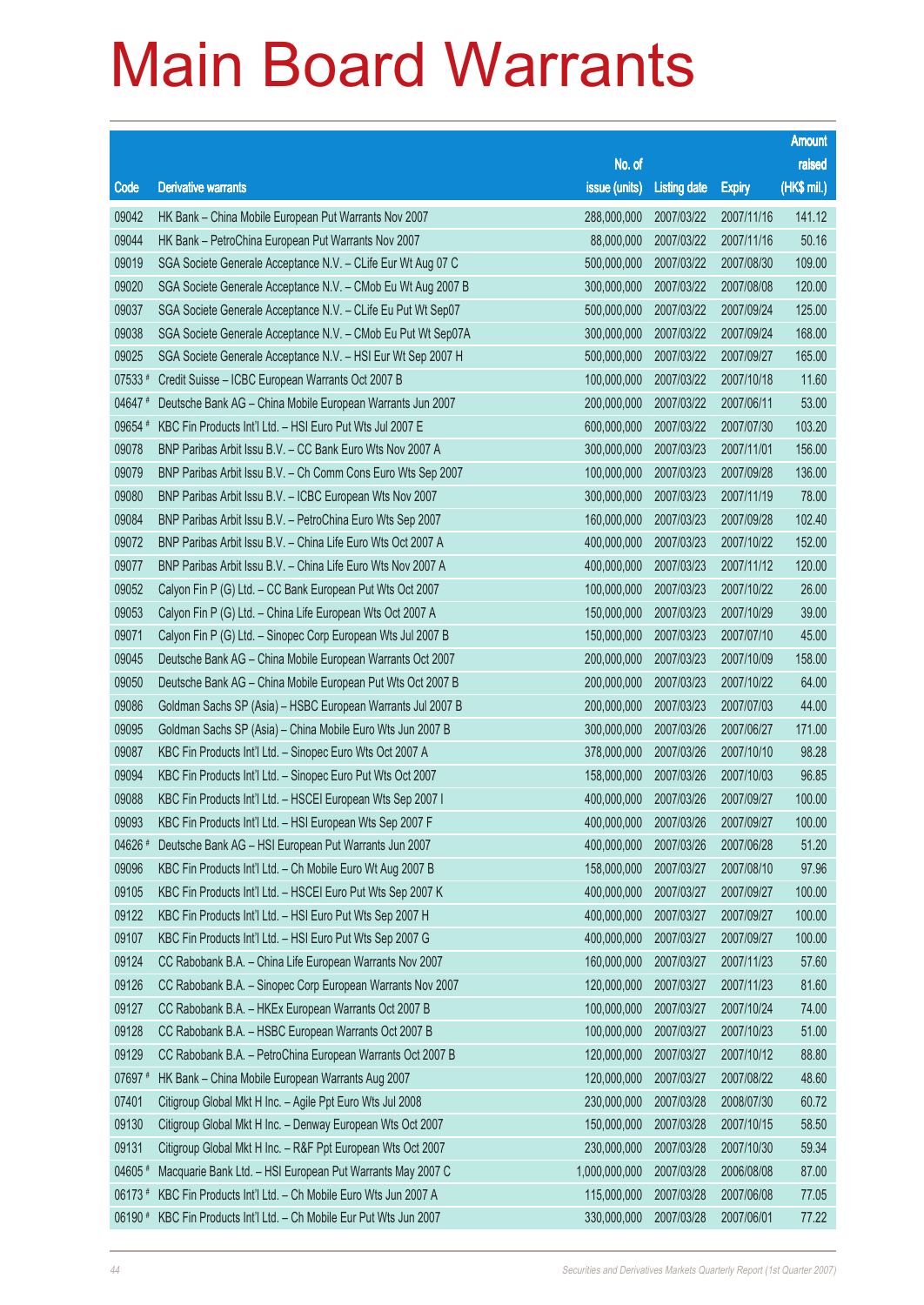|              |                                                              |               |                     |               | <b>Amount</b> |
|--------------|--------------------------------------------------------------|---------------|---------------------|---------------|---------------|
|              |                                                              | No. of        |                     |               | raised        |
| Code         | <b>Derivative warrants</b>                                   | issue (units) | <b>Listing date</b> | <b>Expiry</b> | (HK\$ mil.)   |
| 02478 #      | Credit Suisse - SMIC European Warrants Nov 2007              | 500,000,000   | 2007/03/28          | 2007/11/28    | 106.00        |
| 09691#       | Credit Suisse - SMIC European Warrants Oct 2007              | 1,000,000,000 | 2007/03/28          | 2007/10/18    | 38.00         |
| 09711        | Credit Suisse - China Mobile European Warrants May 2007 C    | 50,000,000    | 2007/03/28          | 2007/05/18    | 75.50         |
| 04436 #      | Credit Suisse - China Mobile European Put Warrants May 2007  | 250,000,000   | 2007/03/28          | 2007/05/08    | 10.00         |
| 09150        | Macquarie Bank Ltd. - China Mobile European Wts Jul 2007     | 200,000,000   | 2007/03/29          | 2007/07/30    | 97.40         |
| 07402        | Macquarie Bank Ltd. - China Coal European Warrants Jun 2008  | 300,000,000   | 2007/03/29          | 2008/06/30    | 75.90         |
| 09148        | Macquarie Bank Ltd. - China Mobile European Wts Oct 2007 A   | 250,000,000   | 2007/03/29          | 2007/10/30    | 195.75        |
| 09149        | Macquarie Bank Ltd. - China Mobile European Wts Oct 2007 B   | 250,000,000   | 2007/03/29          | 2007/10/30    | 151.50        |
| 09132        | Macquarie Bank Ltd. - Sino Land European Warrants Dec 2007   | 200,000,000   | 2007/03/29          | 2007/12/03    | 57.60         |
| 09136        | SGA Societe Generale Acceptance N.V. - CK(H) Euro Wts Oct 07 | 200,000,000   | 2007/03/29          | 2007/10/02    | 144.00        |
| 09137        | SGA Societe Generale Acceptance N.V. - CLife Eur Wt Oct 07 B | 500,000,000   | 2007/03/29          | 2007/10/02    | 127.50        |
| 09138        | SGA Societe Generale Acceptance N.V. - CMB Euro Wts Sep 2007 | 200,000,000   | 2007/03/29          | 2007/09/20    | 46.60         |
| 09147        | SGA Societe Generale Acceptance N.V. - HWL Euro Wts Oct 2007 | 200,000,000   | 2007/03/29          | 2007/10/15    | 110.00        |
| 09141        | SGA Societe Generale Acceptance N.V. - CMob Euro Wts Oct 07B | 300,000,000   | 2007/03/29          | 2007/10/02    | 195.00        |
| 09142        | SGA Societe Generale Acceptance N.V. - CMob Eu Put Wt Sep07B | 300,000,000   | 2007/03/29          | 2007/09/27    | 228.00        |
| 09133        | UBS AG - BOCL European Warrants Nov 2007                     | 200,000,000   | 2007/03/29          | 2007/11/19    | 71.00         |
| 09134        | UBS AG - CC Bank European Warrants Nov 2007                  | 200,000,000   | 2007/03/29          | 2007/11/19    | 79.00         |
| 09135        | UBS AG - ICBC European Warrants Nov 2007                     | 200,000,000   | 2007/03/29          | 2007/11/19    | 72.00         |
| 07403        | UBS AG - Jiangxi Copper European Warrants Mar 2008           | 200,000,000   | 2007/03/29          | 2008/03/17    | 50.00         |
| 06188#       | KBC Fin Products Int'l Ltd. - PetroChina Euro Wts Jun 2007 B | 600,000,000   | 2007/03/29          | 2007/06/18    | 91.80         |
| 09155        | Calyon Fin P (G) Ltd. - Foxconn European Warrants Dec 2007   | 150,000,000   | 2007/03/30          | 2007/12/24    | 46.50         |
| 09156        | Calyon Fin P (G) Ltd. - Hutchison European Put Wts Oct 2007  | 100,000,000   | 2007/03/30          | 2007/10/05    | 38.00         |
| 09165        | Calyon Fin P (G) Ltd. - ICBC European Warrants Jul 2007      | 150,000,000   | 2007/03/30          | 2007/07/30    | 39.75         |
| 09167        | KBC Fin Products Int'l Ltd. - Sinopec Euro Wts Oct 2007 B    | 238,000,000   | 2007/03/30          | 2007/10/02    | 95.44         |
| 04765 #      | ABN AMRO Bank N.V. - PetroChina European Warrants Jun 2007 B | 100,000,000   | 2007/03/30          | 2007/06/11    | 23.30         |
| 09089 #      | ABN AMRO Bank N.V. - PetroChina European Warrants Dec 2007   | 500,000,000   | 2007/03/30          | 2007/12/27    | 15.00         |
| 07781#       | Deutsche Bank AG - Jiangxi Copper European Warrants Jan 2008 | 200,000,000   | 2007/03/30          | 2008/01/30    | 58.00         |
| <b>Total</b> |                                                              |               |                     |               | 105,701.98    |

# Further issue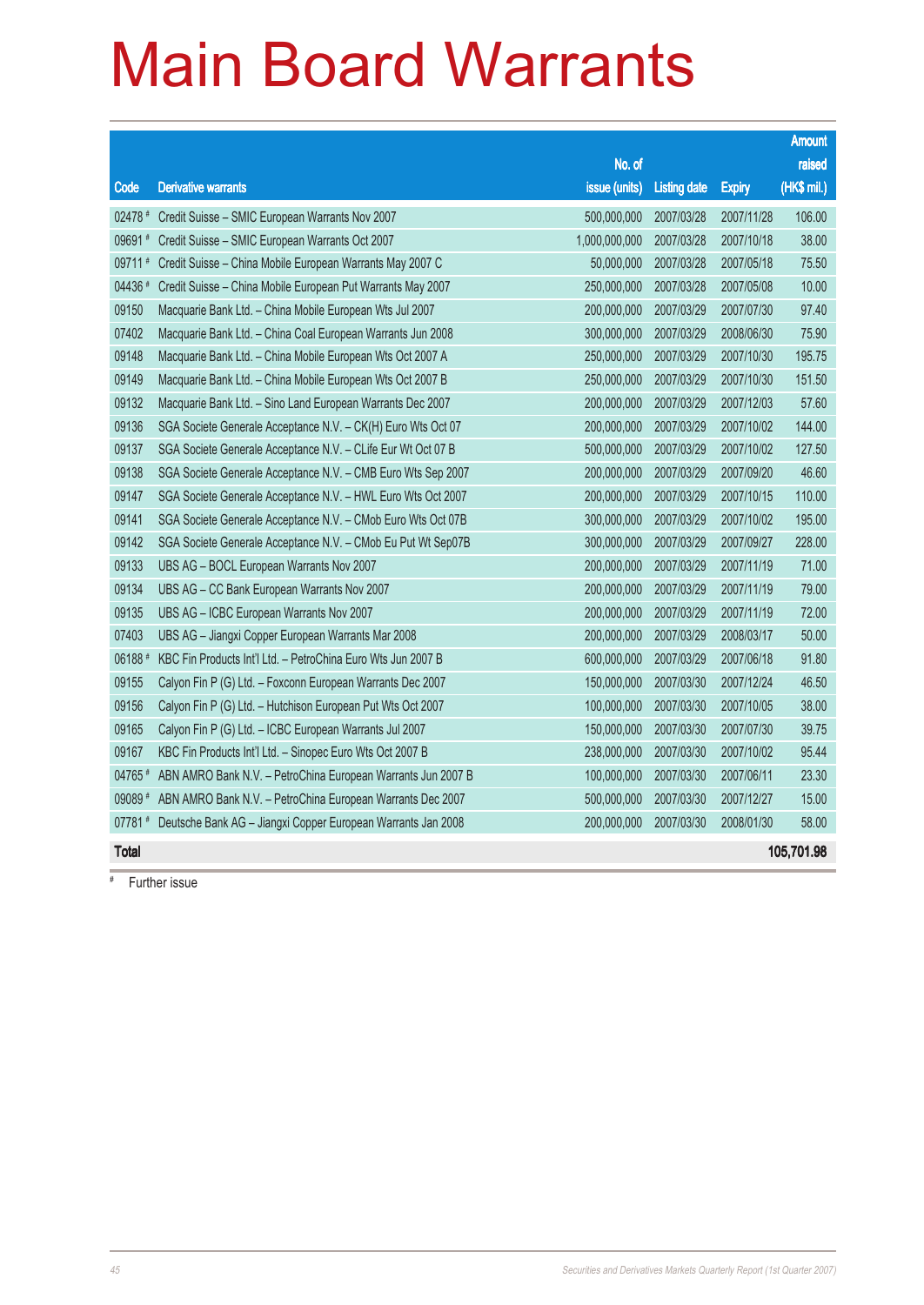# Main Board Debt Securities

### Debt Securities Trading Statistics

|      |                |                                 | <b>Turnover value</b>    |  |  |
|------|----------------|---------------------------------|--------------------------|--|--|
|      |                | Exchange fund notes (HK\$ mil.) | Market total (HK\$ mil.) |  |  |
| 2006 | Q1             | -                               | 0.68                     |  |  |
|      | Q <sub>2</sub> |                                 | 1.37                     |  |  |
|      | Q <sub>3</sub> | $\overline{\phantom{0}}$        | 2.55                     |  |  |
|      | Q <sub>4</sub> | $\overline{\phantom{m}}$        | 1.65                     |  |  |
| 2007 | Q1             |                                 | 3.54                     |  |  |

#### Debt Securities Nominal Value

|      |    | No. of issues | Nominal value (HK\$ mil.) |
|------|----|---------------|---------------------------|
| 2006 | Q1 | 165           | 429,539.14                |
|      | Q2 | 174           | 423,962.36                |
|      | Q3 | 173           | 425,875.43                |
|      | Q4 | 180           | 435,470.23                |
| 2007 | Q1 | 178           | 433,125.66                |

#### New Listing Statistics – Debt Securities

|      |    | No. of newly listed debt securities | Amount raised (HK\$ mil.) |
|------|----|-------------------------------------|---------------------------|
| 2006 | Q1 | 10                                  | 17,683.07                 |
|      | Q2 | 15                                  | 13,752.98                 |
|      | Q3 | 9                                   | 13,323.62                 |
|      | Q4 | 12                                  | 20,124.21                 |
| 2007 | Q1 | 6                                   | 9,325.99                  |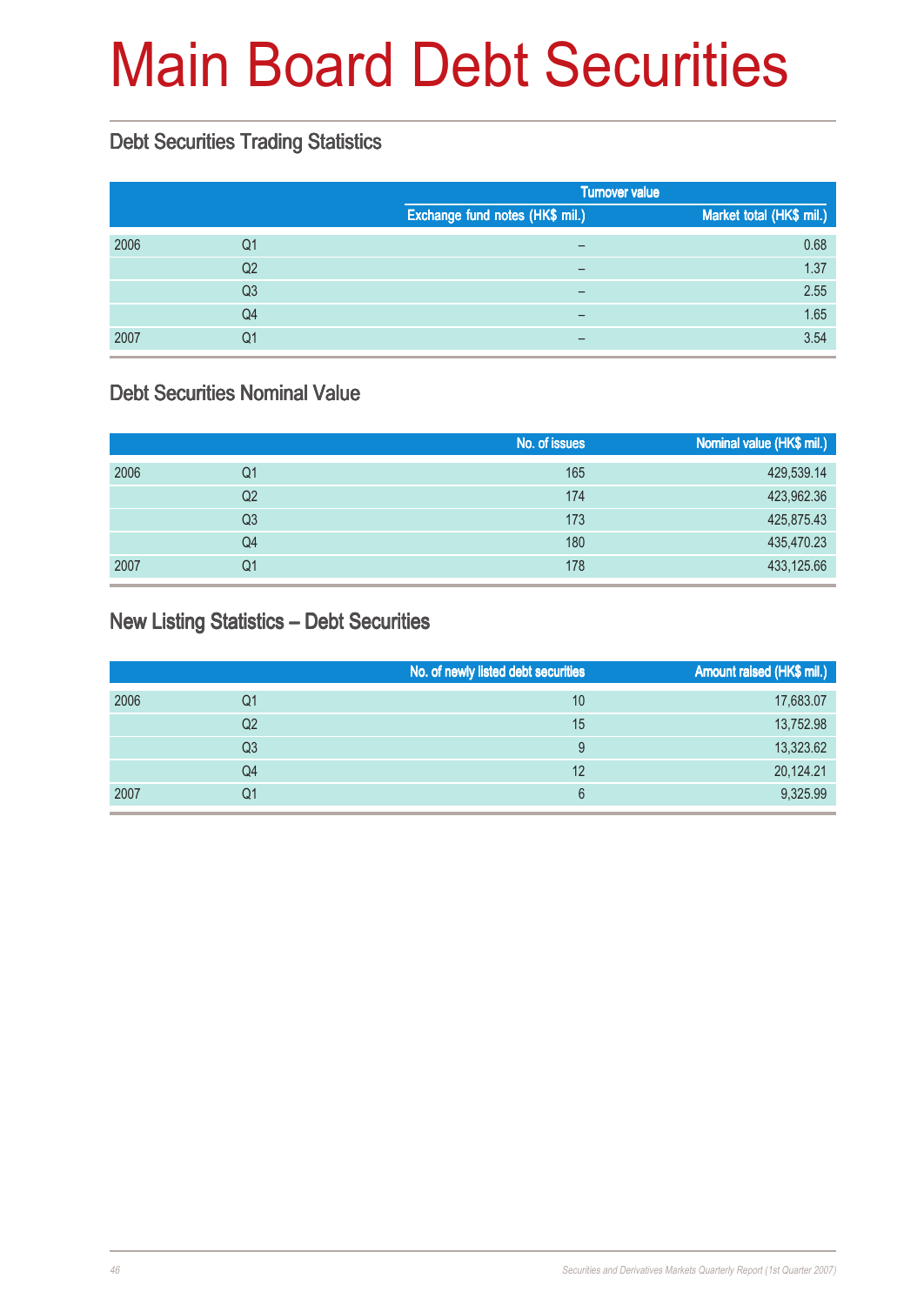# Main Board Debt Securities

#### Newly Listed Debt Securities

for 1st quarter 2007

|              |                                    |                  |                     |                 | <b>Amount raised</b> |
|--------------|------------------------------------|------------------|---------------------|-----------------|----------------------|
| Code         | <b>Debt securities</b>             | <b>Principal</b> | <b>Listing date</b> | <b>Maturity</b> | (HK\$ mil.)          |
| 01512        | <b>Hopson Development Holdings</b> | RMB1,830,400,000 | 2007/02/05          | 2010/02/02      | 1,838.12             |
|              | USD Settled 0% Conv. Bonds 2010    |                  |                     |                 |                      |
| 04161        | Hong Kong Monetary Authority 4.00% | HKD1,200,000,000 | 2007/02/15          | 2009/02/16      | 1,196.60             |
|              | Exchange Fund Notes 2009           |                  |                     |                 |                      |
| 01513        | Gainlead Int'l Ltd. Zero Coupon    | HKD2,350,000,000 | 2007/02/23          | 2012/02/22      | 2,350.00             |
|              | Convertible Bonds 2012             |                  |                     |                 |                      |
| 04162        | Hong Kong Monetary Authority 4.28% | HKD600,000,000   | 2007/03/01          | 2014/02/28      | 605.94               |
|              | Exchange Fund Notes 2014           |                  |                     |                 |                      |
| 01514        | Sun Hung Kai Ppt (Cap Mkt) Ltd.    | USD300,000,000   | 2007/03/09          | 2017/03/08      | 2,335.53             |
|              | 5.375% Guar Instruments 2017       |                  |                     |                 |                      |
| 04163        | Hong Kong Monetary Authority 4.06% | HKD1,000,000,000 | 2007/03/20          | 2012/03/19      | 999.80               |
|              | Exchange Fund Notes 2012           |                  |                     |                 |                      |
| <b>Total</b> |                                    |                  |                     |                 | 9,325.99             |
|              |                                    |                  |                     |                 |                      |

# Further issue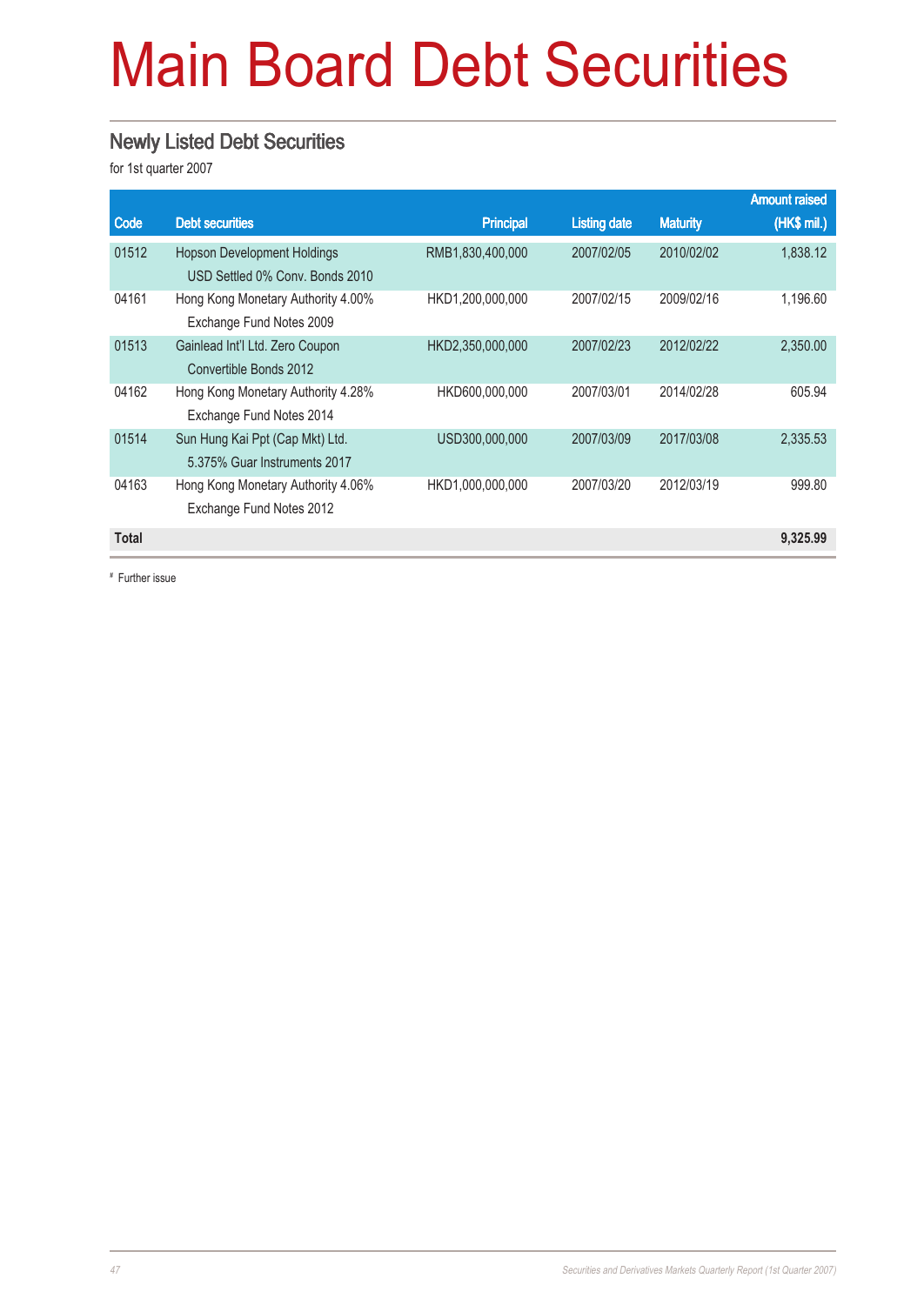# Main Board Unit Trusts and Mutual Funds

### Unit Trusts and Mutual Funds Trading Statistics

|      |                |                        | <b>Real Estate</b>    |               |              |                   |
|------|----------------|------------------------|-----------------------|---------------|--------------|-------------------|
|      |                | <b>Exchange Traded</b> | <b>Investment</b>     |               |              |                   |
|      |                | Fund (ETF)             | <b>Trusts (REITs)</b> | <b>Others</b> | <b>Total</b> | % of market total |
|      |                | (HK\$ mil.)            | (HK\$ mil.)           | (HK\$ mil.)   | (HK\$ mil.)  | (HK\$ mil.)       |
| 2006 | Q <sub>1</sub> | 13,579.85              | 14,892.52             | 0.96          | 28,473.33    | 1.48              |
|      | Q <sub>2</sub> | 16,144.95              | 14,665.27             |               | 30,810.22    | 1.54              |
|      | Q <sub>3</sub> | 11,032.74              | 8,629.10              |               | 19,661.83    | 1.16              |
|      | Q4             | 17,060.73              | 9,254.24              |               | 26,314.97    | 0.97              |
| 2007 | Q <sub>1</sub> | 31,096.91              | 13,303.84             | -             | 44,400.75    | 1.36              |

Notes: Include turnover values in HKD only.

#### Unit Trusts and Mutual Funds Market Value

|      |                |               |                     |                | <b>Real Estate</b> |                |               |               |              |
|------|----------------|---------------|---------------------|----------------|--------------------|----------------|---------------|---------------|--------------|
|      |                |               | <b>Exchange</b>     |                | <b>Investment</b>  |                |               |               |              |
|      |                |               | <b>Traded Funds</b> |                | <b>Trusts</b>      |                |               |               |              |
|      |                | No. of        | (ETF)               | No. of         | (REITs)            | No. of         | <b>Others</b> | No. of        | <b>Total</b> |
|      |                | <b>issues</b> | (HK\$ mil.)         | <b>issues</b>  | (HK\$ mil.)        | <b>issues</b>  | (HK\$ mil.)   | <b>issues</b> | (HK\$ mil.)  |
| 2006 | Q <sub>1</sub> | 8             | 60,248.19           | 3              | 41,968.29          | $\overline{2}$ | 16.50         | 13            | 102,232.97   |
|      | Q <sub>2</sub> | 8             | 63,150.09           | $\overline{4}$ | 48,986.55          | $\overline{2}$ | 19.19         | 14            | 112,155.84   |
|      | Q <sub>3</sub> | 8             | 69,999.80           | $\overline{4}$ | 50,956.33          | 1              | ٠             | 13            | 120,956.12   |
|      | Q4             | 9             | 73,484.31           | 5              | 53,057.24          | 1              | ٠             | 15            | 126,541.55   |
| 2007 | Q <sub>1</sub> | 9             | 74,975.96           | $6\phantom{1}$ | 69,501.49          | 1              | ٠             | 16            | 144,477.45   |

#### New Listing Statistics – Unit Trust and Mutual Funds

|      |                | No. of newly listed<br>unit trust and mutual funds | <b>Funds raised</b><br>(HK\$ mil.) |
|------|----------------|----------------------------------------------------|------------------------------------|
| 2006 | Q1             |                                                    |                                    |
|      | Q <sub>2</sub> |                                                    | 6,294.52                           |
|      | Q <sub>3</sub> | –                                                  |                                    |
|      | Q4             | ∩                                                  | 2,717.96                           |
| 2007 | Q1             |                                                    | 2,329.69                           |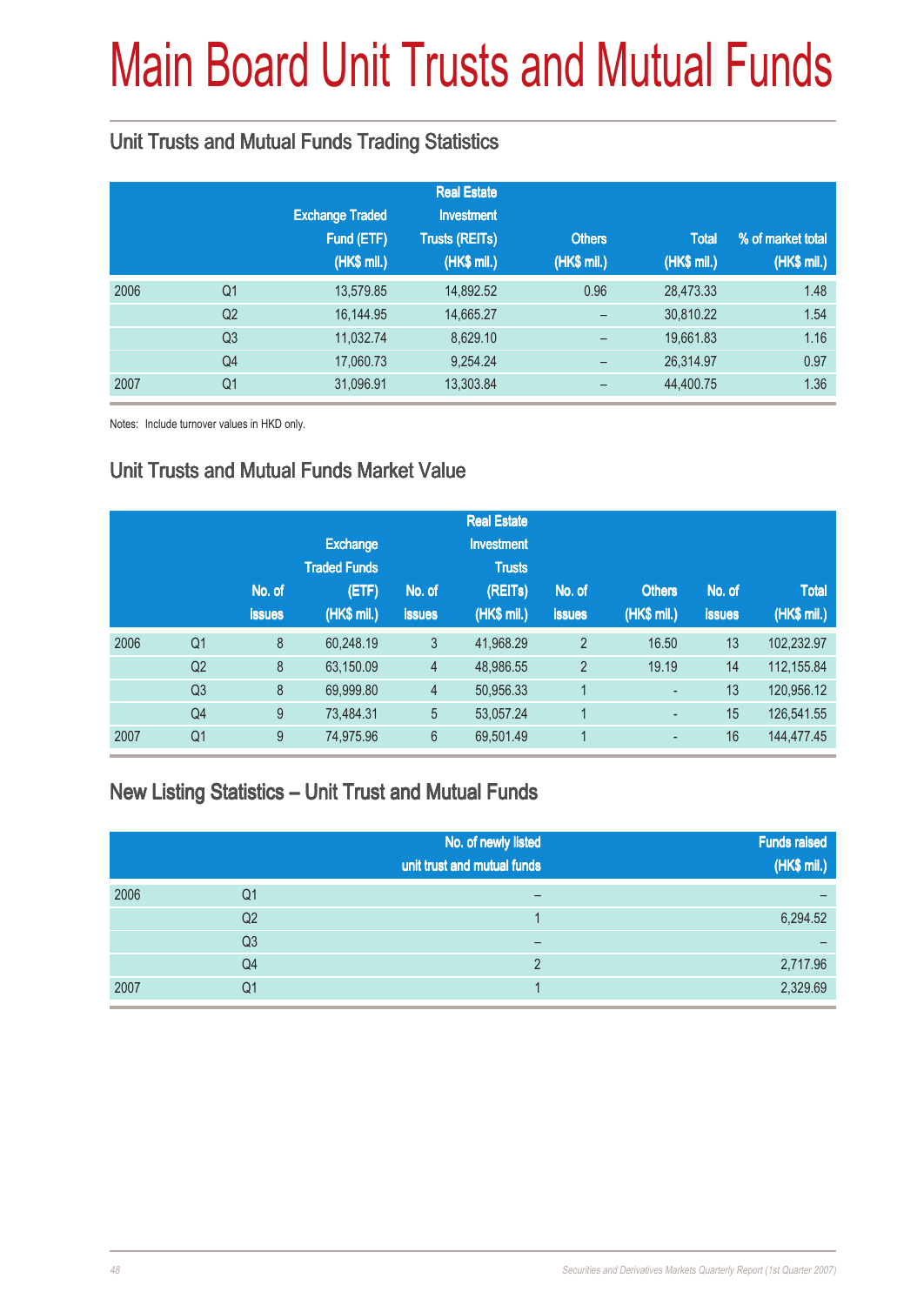# Main Board Unit Trusts and Mutual Funds

### Newly Listed Unit Trust and Mutual Funds

for 1st quarter 2007

|       |                             |                                 |                           | <b>Amount raised</b> |              |
|-------|-----------------------------|---------------------------------|---------------------------|----------------------|--------------|
| Code  | Unit trust and Mutual funds | <b>Fund manager</b>             | <b>Issue price (HK\$)</b> | (HK\$ mil)           | Listing date |
| 01881 | Regal Real Estate           | Regal Portfolio Management Ltd. | 2.680                     | 2.329.69             | 2007/03/30   |
|       | <b>Investment Trust</b>     |                                 |                           |                      |              |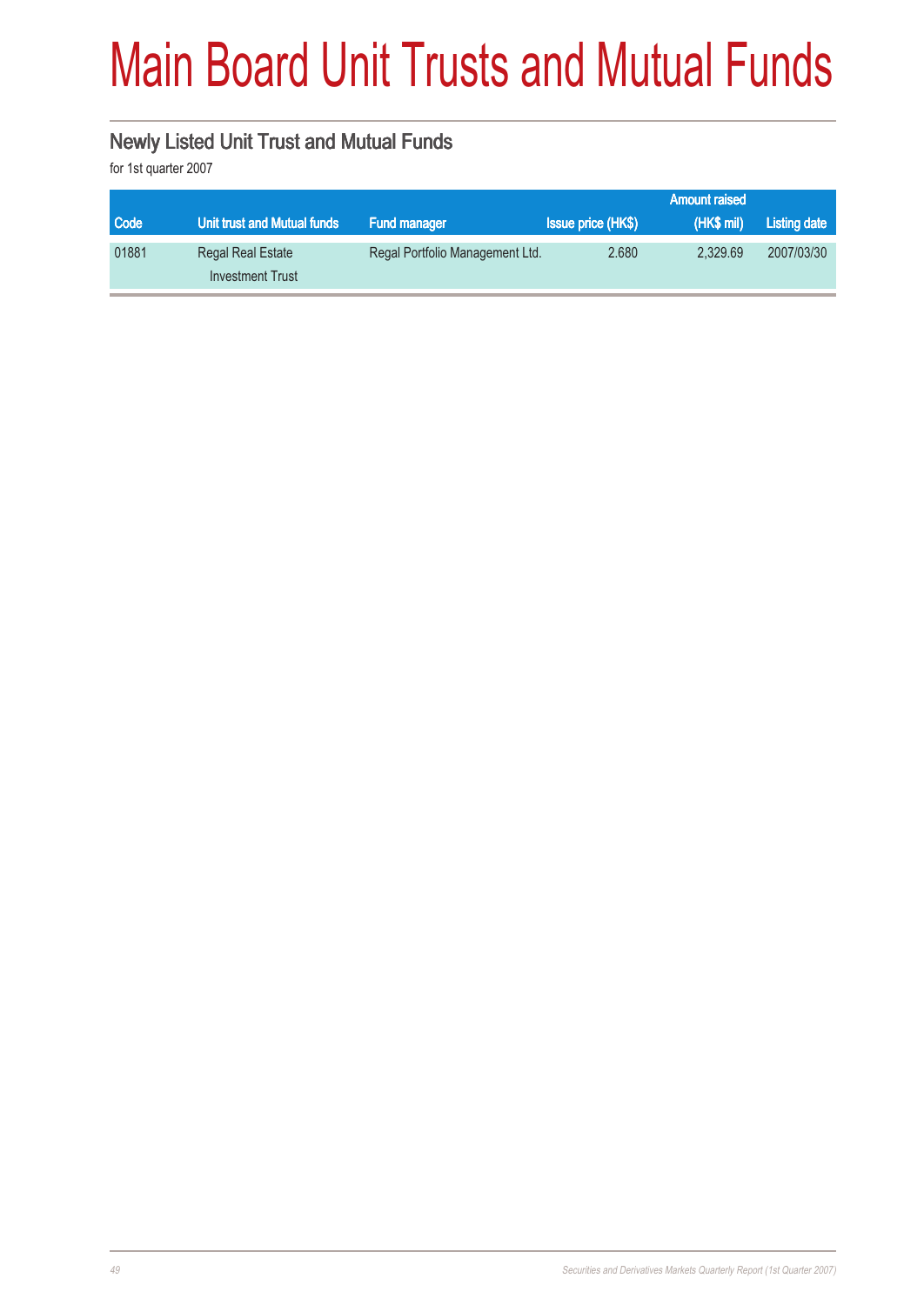## Main Board Callable Bull/Bear Contracts

### Callable Bull/Bear Contracts Trading Statistics

|            | <b>Number</b> | Market value (HK\$ mil.) | Turnover value (HK\$ mil.) |
|------------|---------------|--------------------------|----------------------------|
| 2006<br>Q1 | n.a.          | n.a.                     | n.a.                       |
| Q2         | 11            | 928.23                   | 204.22                     |
| Q3         | 35            | 2,001.51                 | 5,696.94                   |
| Q4         | 24            | 1,782.10                 | 5,434.17                   |
| 2007<br>Q1 | 41            | 2,510.75                 | 4,887.08                   |

Note: Callable Bull/Bear Contracts commenced trading on 12 June 2006.

### New Listings Callable Bull/Bear Contracts Statistics

|      |                | No. of newly listed CBBC | Amount raised (HK\$ mil.) |
|------|----------------|--------------------------|---------------------------|
| 2006 | Q1             | n.a.                     | n.a.                      |
|      | Q <sub>2</sub> | 11                       | 896.80                    |
|      | Q <sub>3</sub> | 29                       | 1,218.55                  |
|      | Q4             | 43                       | 1,963.02                  |
| 2007 | Q1             | 45                       | 2,000.20                  |

Note: Callable Bull/Bear Contracts commenced trading on 12 June 2006.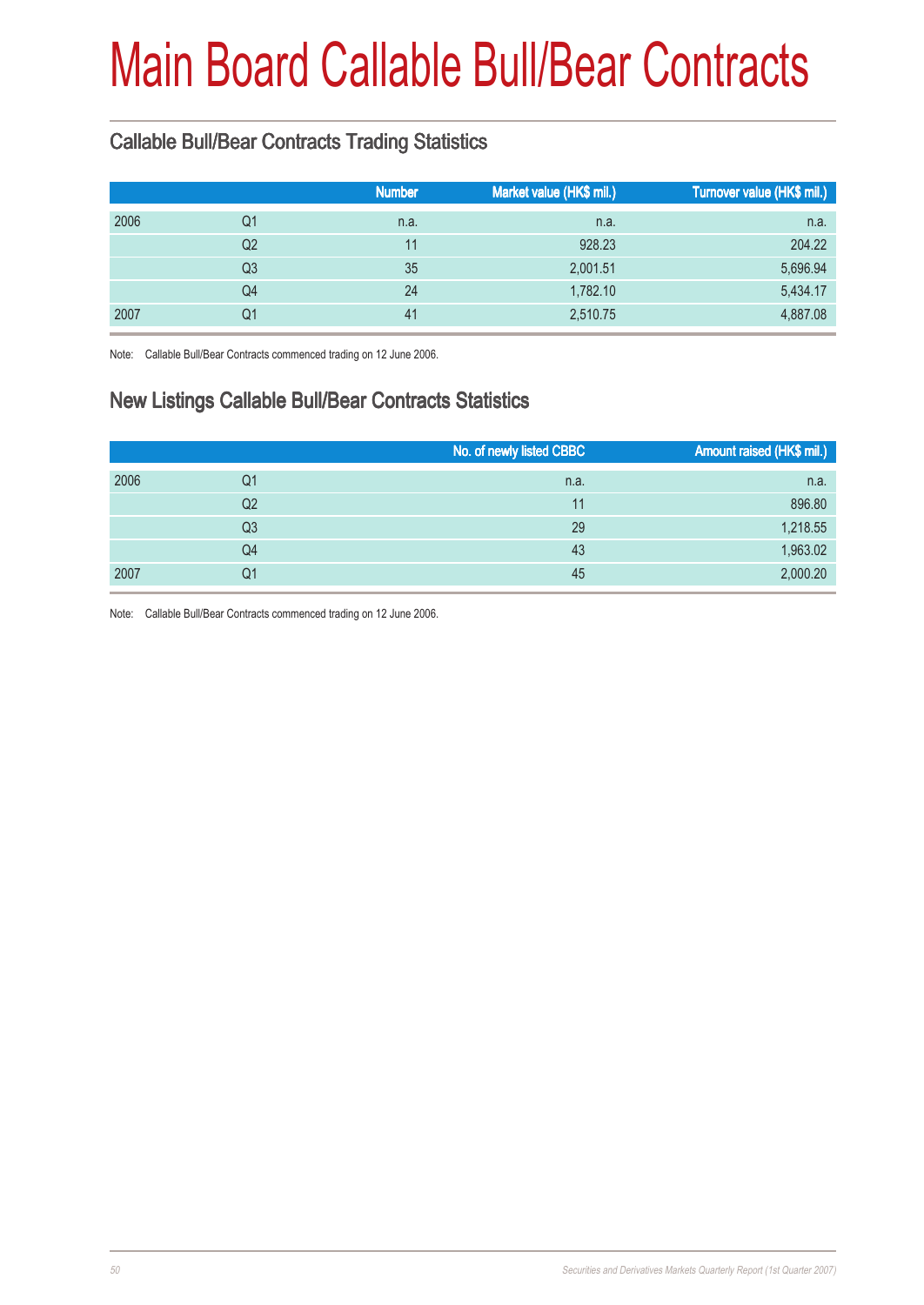## Main Board Callable Bull/Bear Contracts

#### Newly Listed Callable Bull/Bear Contracts

for 1st quarter 2007

|       |                                                      | No. of        |                     |               | <b>Amount raised</b> |
|-------|------------------------------------------------------|---------------|---------------------|---------------|----------------------|
| Code  | <b>Callable Bull/Bear Contracts</b>                  | issue (units) | <b>Listing date</b> | <b>Expiry</b> | (HK\$ mil.)          |
| 06281 | ABN AMRO Bank N.V. - HSCEI R Bear CBBC Jul 2007 E    | 100,000,000   | 2007/01/04          | 2007/07/30    | 26.40                |
| 06282 | ABN AMRO Bank N.V. - HSCEI R Bear CBBC Jul 2007 F    | 100,000,000   | 2007/01/04          | 2007/07/30    | 25.20                |
| 06283 | ABN AMRO Bank N.V. - HSI R Bear CBBC Jul 2007 C      | 100,000,000   | 2007/01/05          | 2007/07/30    | 25.00                |
| 06284 | ABN AMRO Bank N.V. - HSI R Bear CBBC Jul 2007 D      | 100,000,000   | 2007/01/05          | 2007/07/30    | 25.40                |
| 06285 | UBS AG - HSCEI R Bull CBBC Aug 2007 A                | 150,000,000   | 2007/01/05          | 2007/08/30    | 49.50                |
| 06287 | UBS AG - HSCEI R Bear CBBC Aug 2007 C                | 150,000,000   | 2007/01/05          | 2007/08/30    | 51.00                |
| 06286 | UBS AG - HSCEI R Bear CBBC Aug 2007 B                | 150,000,000   | 2007/01/05          | 2007/08/30    | 37.50                |
| 06288 | UBS AG - HSI R Bull CBBC Aug 2007 A                  | 200,000,000   | 2007/01/05          | 2007/08/30    | 63.00                |
| 06289 | UBS AG - HSI R Bear CBBC Aug 2007 B                  | 200,000,000   | 2007/01/05          | 2007/08/30    | 50.00                |
| 06292 | Goldman Sachs SP (Asia) - HSI R Bear CBBC Jul 2007 A | 100,000,000   | 2007/01/09          | 2007/07/30    | 25.00                |
| 06290 | UBS AG - HSI R Bear CBBC Aug 2007 C                  | 200,000,000   | 2007/01/09          | 2007/08/30    | 60.00                |
| 06291 | UBS AG - HSI R Bear CBBC Aug 2007 D                  | 200,000,000   | 2007/01/09          | 2007/08/30    | 70.00                |
| 06293 | ABN AMRO Bank N.V. - HSCEI R Bear CBBC Dec 2007 A    | 100,000,000   | 2007/01/10          | 2007/12/28    | 43.50                |
| 06294 | ABN AMRO Bank N.V. - HSI R Bear CBBC Dec 2007 A      | 100,000,000   | 2007/01/10          | 2007/12/28    | 46.50                |
| 06295 | UBS AG - HSCEI R Bull CBBC Aug 2007 D                | 150,000,000   | 2007/01/17          | 2007/08/30    | 37.50                |
| 06296 | UBS AG - HSCEI R Bull CBBC Aug 2007 E                | 150,000,000   | 2007/01/18          | 2007/08/30    | 52.50                |
| 06297 | UBS AG - HSI R Bull CBBC Aug 2007 E                  | 200,000,000   | 2007/01/18          | 2007/08/30    | 60.00                |
| 06299 | ABN AMRO Bank N.V. - HSCEI R Bull CBBC Dec 2007 B    | 100,000,000   | 2007/01/19          | 2007/12/28    | 29.70                |
| 06298 | ABN AMRO Bank N.V. - HSI R Bull CBBC Dec 2007 B      | 100,000,000   | 2007/01/19          | 2007/12/28    | 31.50                |
| 06300 | ABN AMRO Bank N.V. - DJIA R Bear CBBC Dec 2007 A     | 100,000,000   | 2007/01/24          | 2007/12/21    | 25.00                |
| 06301 | ABN AMRO Bank N.V. - HSI R Bear CBBC Dec 2007 C      | 100,000,000   | 2007/01/31          | 2007/12/28    | 29.60                |
| 06302 | ABN AMRO Bank N.V. - HSI R Bear CBBC Dec 2007 D      | 100,000,000   | 2007/01/31          | 2007/12/28    | 25.40                |
| 06304 | Deutsche Bank AG - HSCEI R Bull CBBC Aug 2007 A      | 200,000,000   | 2007/02/01          | 2007/08/30    | 50.00                |
| 06308 | Deutsche Bank AG - HSCEI R Bear CBBC Aug 2007 B      | 200,000,000   | 2007/02/01          | 2007/08/30    | 52.00                |
| 06303 | Deutsche Bank AG - HSI R Bull CBBC Aug 2007 A        | 200,000,000   | 2007/02/01          | 2007/08/30    | 51.00                |
| 06307 | Deutsche Bank AG - HSI R Bear CBBC Aug 2007 B        | 200,000,000   | 2007/02/01          | 2007/08/30    | 50.00                |
| 06290 | UBS AG - HSI R Bear CBBC Aug 2007 C                  | 300,000,000   | 2007/02/08          | 2007/08/30    | 60.00                |
| 06306 | ABN AMRO Bank N.V. - HSCEI R Bear CBBC Dec 2007 C    | 100,000,000   | 2007/02/22          | 2007/12/28    | 25.00                |
| 06305 | Deutsche Bank AG - HSI R Bear CBBC Sep 2007 A        | 200,000,000   | 2007/02/22          | 2007/09/27    | 50.00                |
| 06309 | Deutsche Bank AG - HSI R Bull CBBC Aug 2007 C        | 200,000,000   | 2007/02/23          | 2007/08/30    | 50.00                |
| 06314 | UBS AG - HSCEI R Bull CBBC Aug 2007 G                | 150,000,000   | 2007/02/26          | 2007/08/30    | 37.50                |
| 06310 | UBS AG - HSCEI R Bear CBBC Aug 2007 F                | 150,000,000   | 2007/02/26          | 2007/08/30    | 37.50                |
| 06315 | UBS AG - HSI R Bull CBBC Aug 2007 G                  | 200,000,000   | 2007/02/26          | 2007/08/30    | 60.00                |
| 06311 | UBS AG - HSI R Bear CBBC Aug 2007 F                  | 200,000,000   | 2007/02/26          | 2007/08/30    | 50.00                |
| 06312 | UBS AG - HSCEI R Bear CBBC Aug 2007 H                | 150,000,000   | 2007/03/07          | 2007/08/30    | 45.00                |
| 06313 | UBS AG - HSI R Bear CBBC Aug 2007 H                  | 200,000,000   | 2007/03/07          | 2007/08/30    | 50.00                |
| 06316 | Deutsche Bank AG - HSCEI R Bull CBBC Sep 2007 A      | 200,000,000   | 2007/03/08          | 2007/09/27    | 51.00                |
| 06317 | Deutsche Bank AG - HSI R Bull CBBC Sep 2007 B        | 200,000,000   | 2007/03/08          | 2007/09/27    | 50.00                |
| 06318 | UBS AG - HSCEI R Bear CBBC Sep 2007 A                | 150,000,000   | 2007/03/12          | 2007/09/27    | 37.50                |
| 06322 | UBS AG - HSCEI R Bull CBBC Sep 2007 B                | 150,000,000   | 2007/03/12          | 2007/09/27    | 52.50                |
| 06319 | UBS AG - HSI R Bear CBBC Sep 2007 A                  | 200,000,000   | 2007/03/12          | 2007/09/27    | 50.00                |
| 06320 | Deutsche Bank AG - HSI R Bull CBBC Sep 2007 C        | 200,000,000   | 2007/03/13          | 2007/09/27    | 50.00                |
| 06321 | Deutsche Bank AG - HSI R Bull CBBC Oct 2007 A        | 200,000,000   | 2007/03/13          | 2007/10/30    | 50.00                |
| 06324 | Deutsche Bank AG - HSI R Bear CBBC Sep 2007 D        | 200,000,000   | 2007/03/13          | 2007/09/27    | 50.00                |
| 06323 | ABN AMRO Bank N.V. - HSCEI R Bull CBBC Dec 2007 D    | 100,000,000   | 2007/03/20          | 2007/12/28    | 25.00                |
| 06325 | ABN AMRO Bank N.V. - HSCEI R Bear CBBC Dec 2007 B    | 100,000,000   | 2007/03/20          | 2007/12/28    | 27.00                |
| Total |                                                      |               |                     |               | 2,000.20             |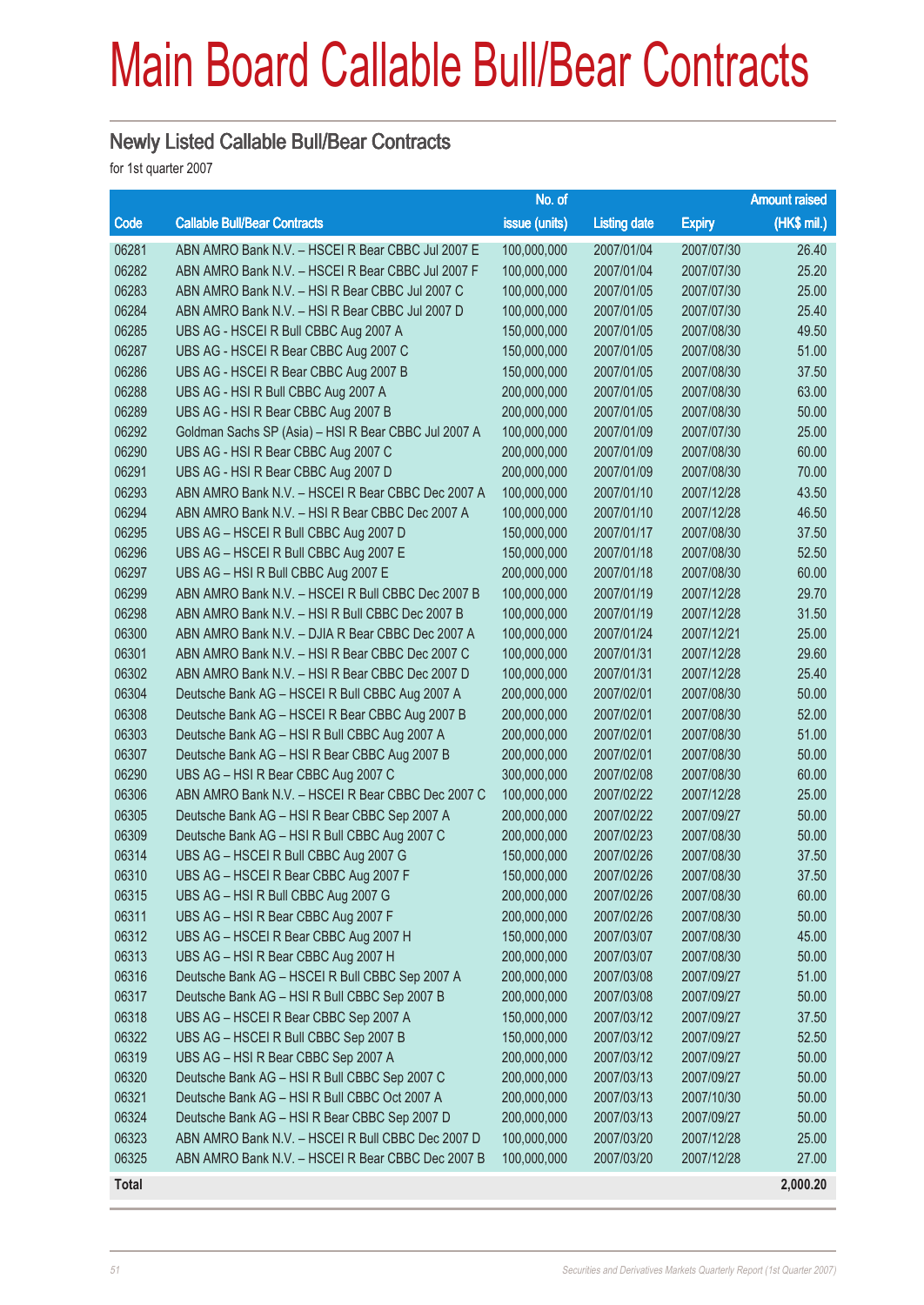# Main Board ELI & Trading Only Stocks

### Equity Linked Instrument Trading Statistics

|      |    | No. of issues | Turnover value (HK\$ mil.) |
|------|----|---------------|----------------------------|
| 2006 | Q1 | –             |                            |
|      | Q2 |               | -                          |
|      | Q3 | -             |                            |
|      | Q4 | –             | -                          |
| 2007 | Q1 | -             | -                          |

### NASDAQ Stocks

|      |    | No. of issues | Turnover value (HK\$ mil.) |
|------|----|---------------|----------------------------|
| 2006 | Q1 |               | 3.08                       |
|      | Q2 |               | 1.48                       |
|      | Q3 |               | 6.00                       |
|      | Q4 |               | 4.35                       |
| 2007 | Q1 |               | 2.88                       |

#### iShares

|      |                | No. of issues | Turnover value (HK\$ mil.) |
|------|----------------|---------------|----------------------------|
| 2006 | Q1             |               | 0.20                       |
|      | Q2             |               | 0.01                       |
|      | Q <sub>3</sub> |               | 0.00                       |
|      | Q4             |               | 0.00                       |
| 2007 | Q1             |               | 0.00                       |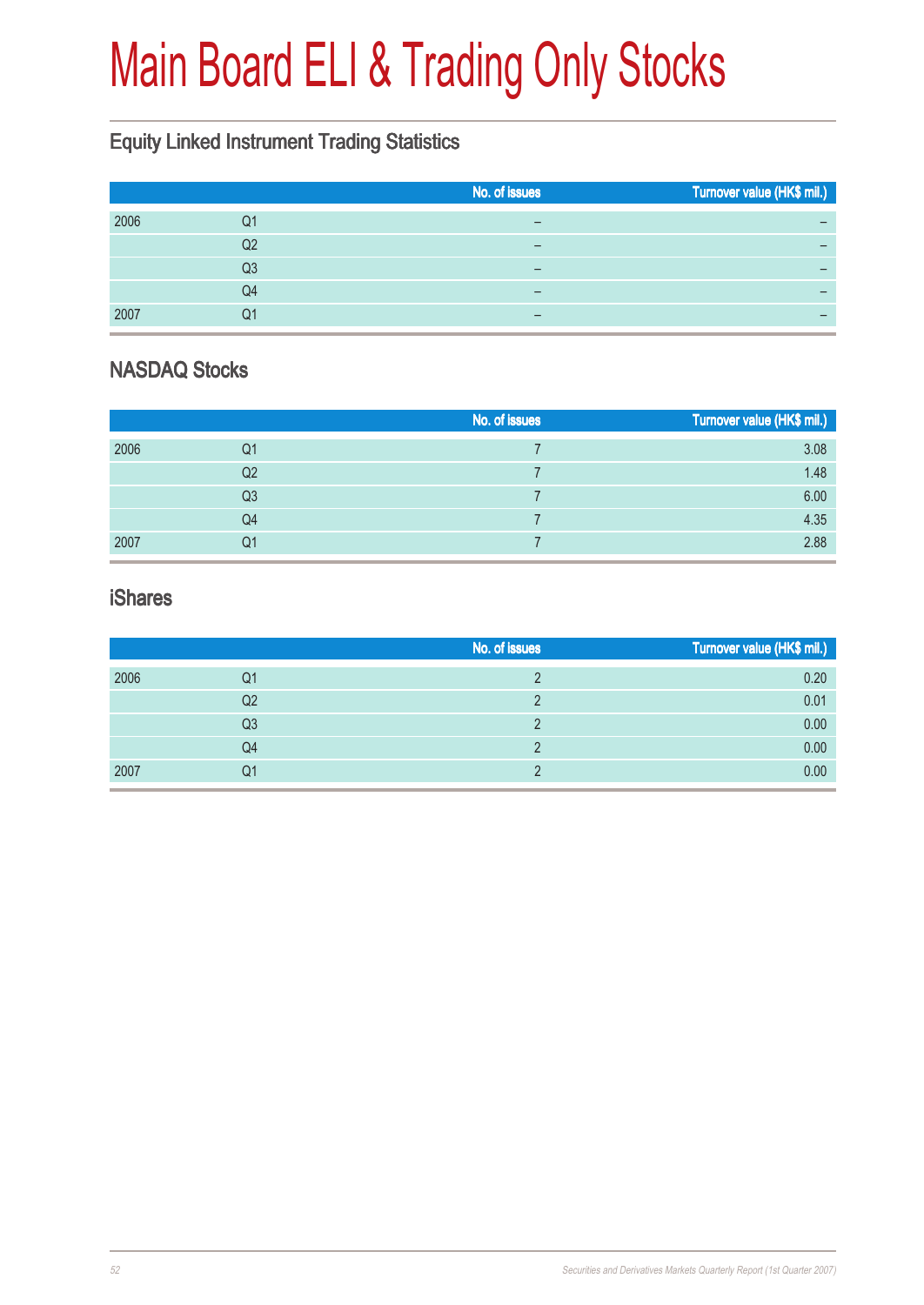### Equity Turnover – GEM

|      |                | Share (Mil. shs) | Value (HK\$ mil.) | No. of deals |
|------|----------------|------------------|-------------------|--------------|
| 2006 | Q1             | 11,537.79        | 12,673.01         | 221,904      |
|      | Q <sub>2</sub> | 13,130.34        | 11,464.33         | 230,657      |
|      | Q3             | 11.928.67        | 8,747.10          | 234,288      |
|      | Q4             | 13,275.64        | 10,793.14         | 257,814      |
| 2007 | Q1             | 33,726.77        | 19,053.88         | 435,944      |

### Equity Trading Statistics – GEM

|      |                | No. of<br>trading days | Average daily turnover<br>(HK\$ mil.) | <b>Average value</b><br>per deal |
|------|----------------|------------------------|---------------------------------------|----------------------------------|
| 2006 | Q1             | 62                     | 204.40                                | 57,110                           |
|      | Q <sub>2</sub> | 59                     | 194.31                                | 49,703                           |
|      | Q <sub>3</sub> | 65                     | 134.57                                | 37,335                           |
|      | Q4             | 61                     | 176.94                                | 41,864                           |
| 2007 | Q <sub>1</sub> | 62                     | 307.32                                | 43,707                           |

#### 20 Most Advanced GEM Stocks

for 1st quarter 2007

|                |       |                        |                 | <b>Closing price</b> |          |  |
|----------------|-------|------------------------|-----------------|----------------------|----------|--|
| Rank           | Code  | <b>Stock</b>           | End of Mar 2007 | End of Dec 2006      | % up     |  |
| 1              | 08178 | <b>XTEAM SOFTWARE</b>  | 0.400           | 0.036                | 1,011.11 |  |
| $\overline{2}$ | 08007 | <b>DIGITALHONGKONG</b> | 1.120           | 0.130                | 761.54   |  |
| 3              | 08089 | PROACTIVE TECH         | 7.200           | 0.950                | 657.89   |  |
| 4              | 08271 | <b>GDC</b>             | 1.630           | 0.240                | 579.17   |  |
| 5              | 08158 | <b>BM INTELLIGENCE</b> | 0.570           | 0.089                | 540.45   |  |
| 6              | 08120 | <b>CHINA MEDICAL</b>   | 0.750           | 0.120                | 525.00   |  |
| $\overline{7}$ | 08136 | <b>MAXITECH INT'L</b>  | 0.540           | 0.100                | 440.00   |  |
| 8              | 08182 | <b>SYS SOLUTIONS</b>   | 1.140           | 0.230                | 395.65   |  |
| 9              | 08090 | <b>EVI EDUCATION</b>   | 0.214           | 0.045                | 375.56   |  |
| 10             | 08270 | <b>CHINA LEASON</b>    | 0.560           | 0.118                | 374.58   |  |
| 11             | 08116 | <b>NEOLINK CYBER</b>   | 0.520           | 0.130                | 300.00   |  |
| 12             | 08046 | <b>TIGER TECH</b>      | 0.143           | 0.036                | 297.22   |  |
| 13             | 08239 | <b>MP LOGISTICS</b>    | 0.300           | 0.081                | 270.37   |  |
| 14             | 08173 | <b>INTELLI-MEDIA</b>   | 0.290           | 0.080                | 262.50   |  |
| 15             | 08071 | <b>GLORY FUTURE GP</b> | 0.360           | 0.100                | 260.00   |  |
| 16             | 08205 | <b>JIAODA WITHUB</b>   | 0.450           | 0.138                | 226.09   |  |
| 17             | 08202 | <b>INNO-TECH HOLD</b>  | 0.470           | 0.150                | 213.33   |  |
| 18             | 08138 | <b>TOWN HEALTH</b>     | 0.690           | 0.234                | 194.87   |  |
| 19             | 08155 | <b>CAPITAL</b>         | 0.290           | 0.100                | 190.00   |  |
| 20             | 08190 | <b>GOLDING SOFT</b>    | 0.066           | 0.027                | 144.44   |  |

A Adjusted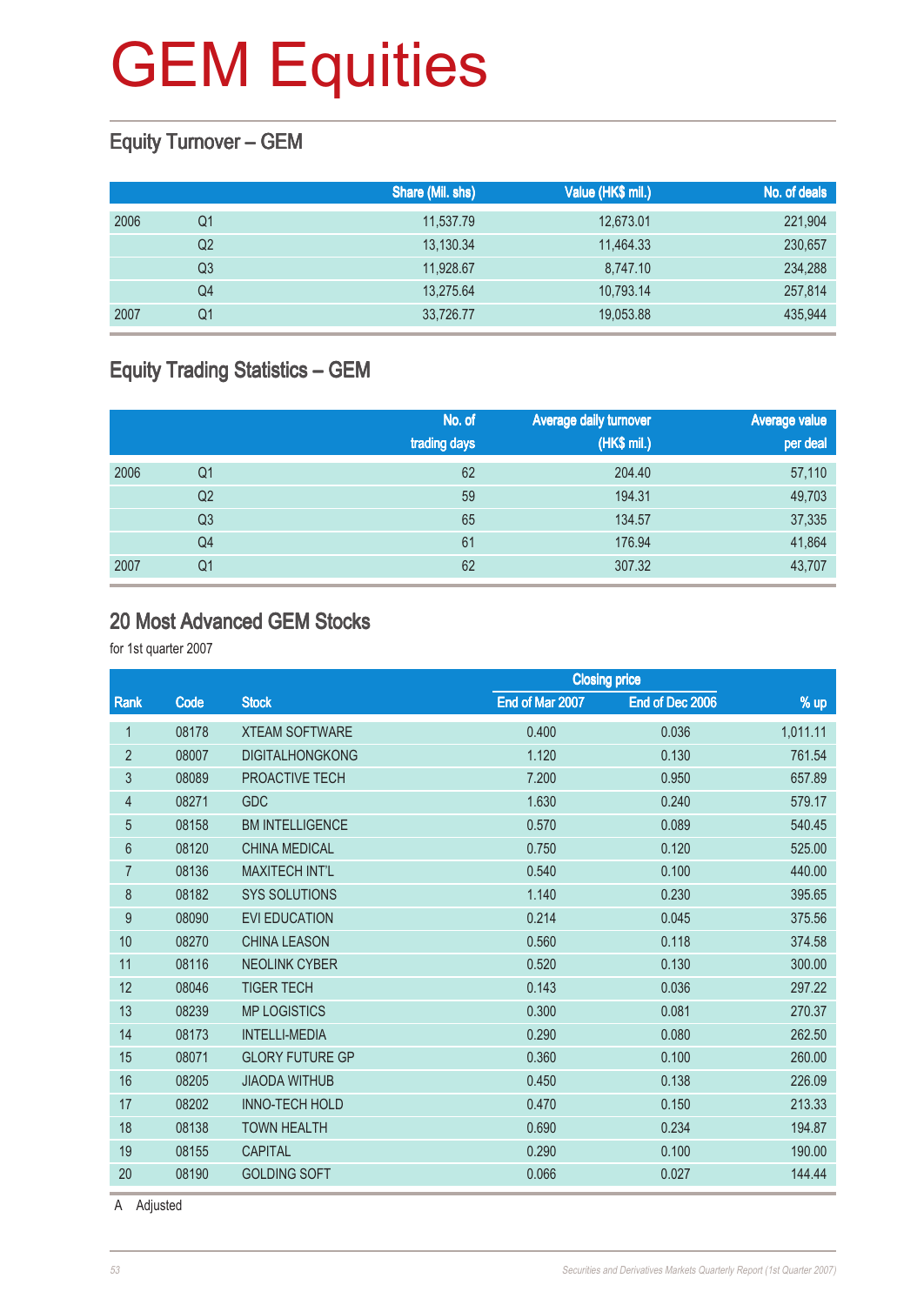### 20 Most Declined GEM Stocks

for 1st quarter 2007

|                |       |                        |                 | <b>Closing price</b> |          |
|----------------|-------|------------------------|-----------------|----------------------|----------|
| Rank           | Code  | <b>Stock</b>           | End of Mar 2007 | End of Dec 2006      | % down   |
| $\mathbf 1$    | 08292 | <b>HC INTL</b>         | 1.010           | 1.800                | $-43.89$ |
| $\overline{2}$ | 08026 | PROSTEN TECH           | 0.242           | 0.420                | $-42.38$ |
| 3              | 08212 | <b>APTUS HOLDINGS</b>  | 0.940           | 1.620                | $-41.98$ |
| $\overline{4}$ | 08068 | <b>NU INT'L</b>        | 0.167           | 0.280                | $-40.36$ |
| 5              | 08317 | <b>FINET GROUP</b>     | 0.480           | 0.690                | $-30.43$ |
| 6              | 08301 | <b>MINGWAH HI TECH</b> | 0.150           | 0.205                | $-26.83$ |
| $\overline{7}$ | 08122 | <b>CASH FIN SER GP</b> | 0.335           | 0.430                | $-22.09$ |
| 8              | 08137 | <b>JESSICA</b>         | 0.095           | 0.120                | $-20.83$ |
| 9              | 08156 | <b>CHINA VANGUARD</b>  | 0.420           | 0.530                | $-20.75$ |
| 10             | 08117 | <b>CHINA P RES</b>     | 0.290           | 0.355                | $-18.31$ |
| 11             | 08203 | <b>ULTRA GROUP</b>     | 0.128           | 0.154                | $-16.88$ |
| 12             | 08273 | <b>ZJ PROSPECT</b>     | 0.750           | 0.900                | $-16.67$ |
| 13             | 08061 | <b>ACROSSASIA</b>      | 0.150           | 0.180                | $-16.67$ |
| 14             | 08091 | UNIVERSAL TECH         | 0.168           | 0.198                | $-15.15$ |
| 15             | 08139 | <b>PROSPERITY INTL</b> | 0.760           | 0.880                | $-13.64$ |
| 16             | 08118 | <b>INT'L ENT</b>       | 3.200           | 3.650                | $-12.33$ |
| 17             | 08279 | <b>AGTECH HOLDINGS</b> | 1.510           | 1.720                | $-12.21$ |
| 18             | 08167 | <b>BIG MEDIA</b>       | 0.204           | 0.230                | $-11.30$ |
| 19             | 08298 | AKM INDUSTRIAL         | 0.250           | 0.280                | $-10.71$ |
| 20             | 08017 | <b>LONG SUCCESS</b>    | 0.495           | 0.550                | $-10.00$ |

A Adjusted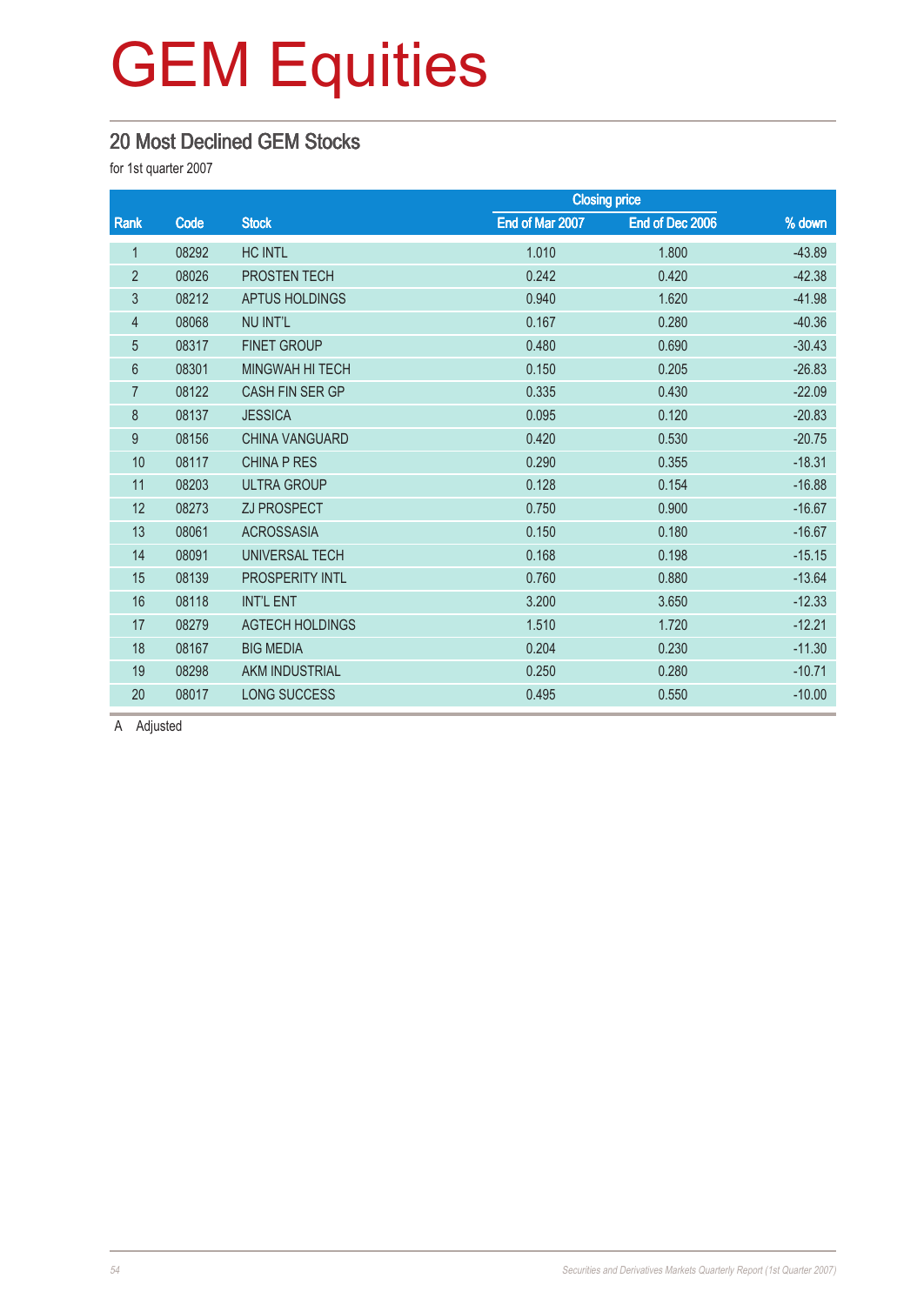### 20 Most Active GEM Stocks by Value

for 1st quarter 2007

| Rank             | Code  | <b>Stock</b>           | Turnover (HK\$ mil.) | % of total |
|------------------|-------|------------------------|----------------------|------------|
| $\mathbf{1}$     | 08276 | <b>SUNSHINE</b>        | 1,885.51             | 9.90       |
| $\overline{2}$   | 08089 | PROACTIVE TECH         | 1,444.60             | 7.58       |
| $\mathfrak{Z}$   | 08178 | <b>XTEAM SOFTWARE</b>  | 1,136.89             | 5.97       |
| 4                | 08011 | <b>KANSTAR ENPAPER</b> | 1,002.52             | 5.26       |
| 5                | 08245 | <b>JINGKELONG</b>      | 912.01               | 4.79       |
| 6                | 08138 | <b>TOWN HEALTH</b>     | 839.81               | 4.41       |
| $\overline{7}$   | 08199 | <b>WEIGAO GROUP</b>    | 813.46               | 4.27       |
| $\,8\,$          | 08180 | <b>GOLDEN MEDITECH</b> | 690.35               | 3.62       |
| $\boldsymbol{9}$ | 08002 | PHOENIX TV             | 603.85               | 3.17       |
| 10               | 08161 | <b>CHINALOTSYNERGY</b> | 588.14               | 3.09       |
| 11               | 08280 | <b>TIANYE WATER</b>    | 471.54               | 2.47       |
| 12               | 08116 | <b>NEOLINK CYBER</b>   | 451.67               | 2.37       |
| 13               | 08259 | <b>ANDRE JUICE</b>     | 395.73               | 2.08       |
| 14               | 08282 | <b>TOM ONLINE</b>      | 387.34               | 2.03       |
| 15               | 08241 | <b>TIANDA OIL PIPE</b> | 371.87               | 1.95       |
| 16               | 08222 | <b>CKLIFE SCIENCES</b> | 334.36               | 1.75       |
| 17               | 08069 | <b>TONG REN TANG</b>   | 279.53               | 1.47       |
| 18               | 08250 | <b>CORE HEALTHCARE</b> | 272.39               | 1.43       |
| 19               | 08108 | <b>FAVA INT'L</b>      | 263.22               | 1.38       |
| 20               | 08271 | GDC                    | 256.27               | 1.34       |
| <b>Total</b>     |       |                        | 13,401.09            | 70.33      |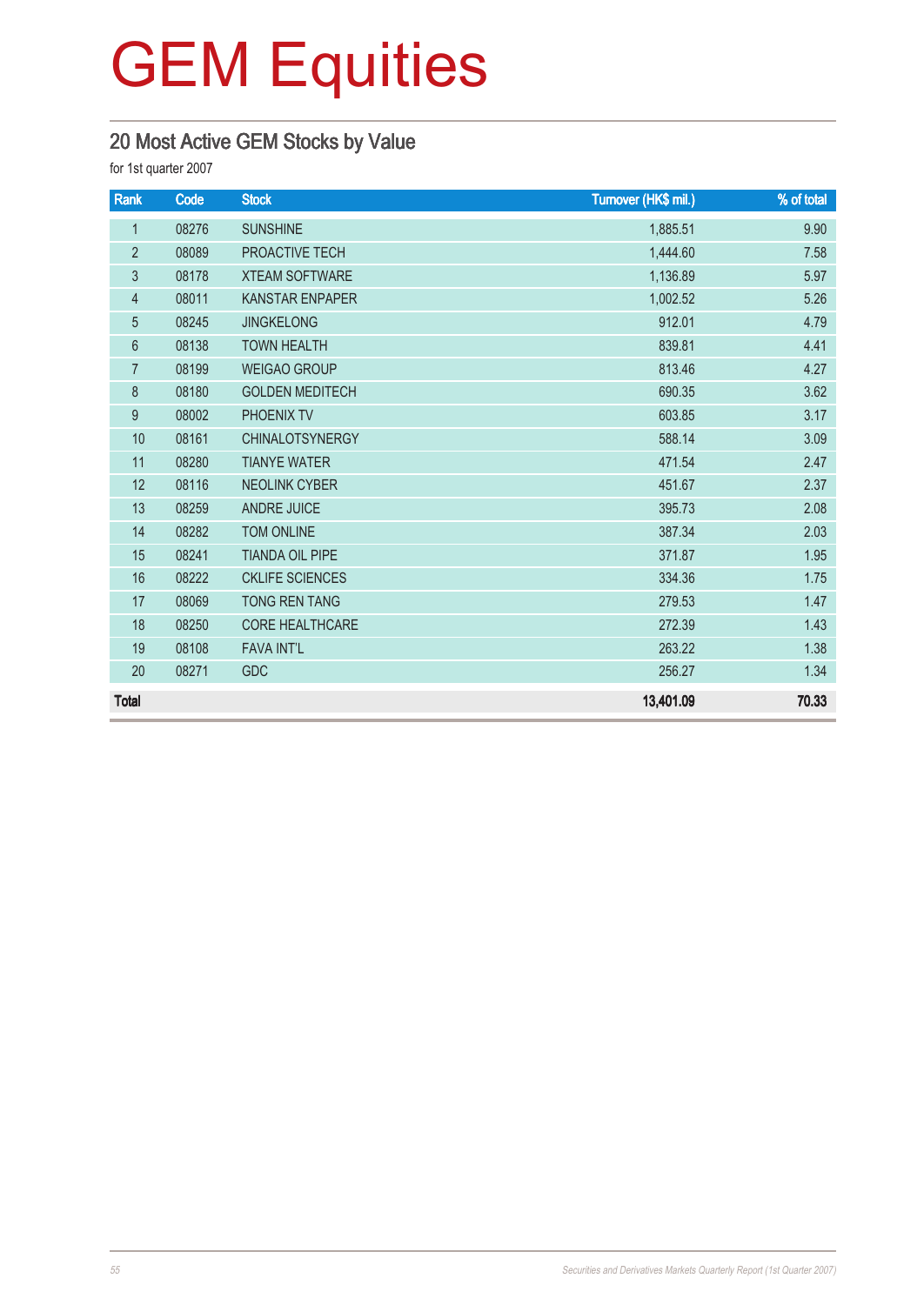### 20 Most Active GEM Stock by Shares

for 1st quarter 2007

| Rank            | Code  | <b>Stock</b>           | Turnover (Mil. shs) | % of total |
|-----------------|-------|------------------------|---------------------|------------|
| $\mathbf{1}$    | 08178 | <b>XTEAM SOFTWARE</b>  | 5,741.70            | 17.02      |
| $\overline{2}$  | 08011 | <b>KANSTAR ENPAPER</b> | 2,541.08            | 7.53       |
| 3               | 08138 | <b>TOWN HEALTH</b>     | 2,171.22            | 6.44       |
| $\overline{4}$  | 08128 | <b>IIN INT'L</b>       | 1,949.41            | 5.78       |
| $\overline{5}$  | 08250 | <b>CORE HEALTHCARE</b> | 1,621.98            | 4.81       |
| $6\phantom{1}6$ | 08116 | <b>NEOLINK CYBER</b>   | 1,372.18            | 4.07       |
| $\overline{7}$  | 08276 | <b>SUNSHINE</b>        | 1,042.43            | 3.09       |
| 8               | 08172 | <b>GOLIFE CONCEPTS</b> | 818.21              | 2.43       |
| 9               | 08129 | Q9 TECHNOLOGY          | 752.35              | 2.23       |
| 10              | 08120 | <b>CHINA MEDICAL</b>   | 584.11              | 1.73       |
| 11              | 08079 | <b>B.A.L. HOLD</b>     | 535.24              | 1.59       |
| 12              | 08046 | <b>TIGER TECH</b>      | 466.35              | 1.38       |
| 13              | 08143 | <b>HUA XIA HEALTH</b>  | 461.46              | 1.37       |
| 14              | 08202 | <b>INNO-TECH HOLD</b>  | 440.21              | 1.31       |
| 15              | 08222 | <b>CKLIFE SCIENCES</b> | 430.04              | 1.28       |
| 16              | 08002 | PHOENIX TV             | 425.34              | 1.26       |
| 17              | 08173 | <b>INTELLI-MEDIA</b>   | 419.43              | 1.24       |
| 18              | 08259 | <b>ANDRE JUICE</b>     | 416.53              | 1.24       |
| 19              | 08201 | <b>CHINA FIRE</b>      | 413.72              | 1.23       |
| 20              | 08136 | <b>MAXITECH INT'L</b>  | 406.34              | 1.20       |
| <b>Total</b>    |       |                        | 23,009.35           | 68.22      |

### Market Capitalisation of Listed Companies for GEM

as at the quarter end

|      |    | HK\$ mil.  |
|------|----|------------|
| 2006 | Q1 | 84,214.72  |
|      | Q2 | 82,030.68  |
|      | Q3 | 77,829.34  |
|      | Q4 | 88,885.43  |
| 2007 | Q1 | 108,727.59 |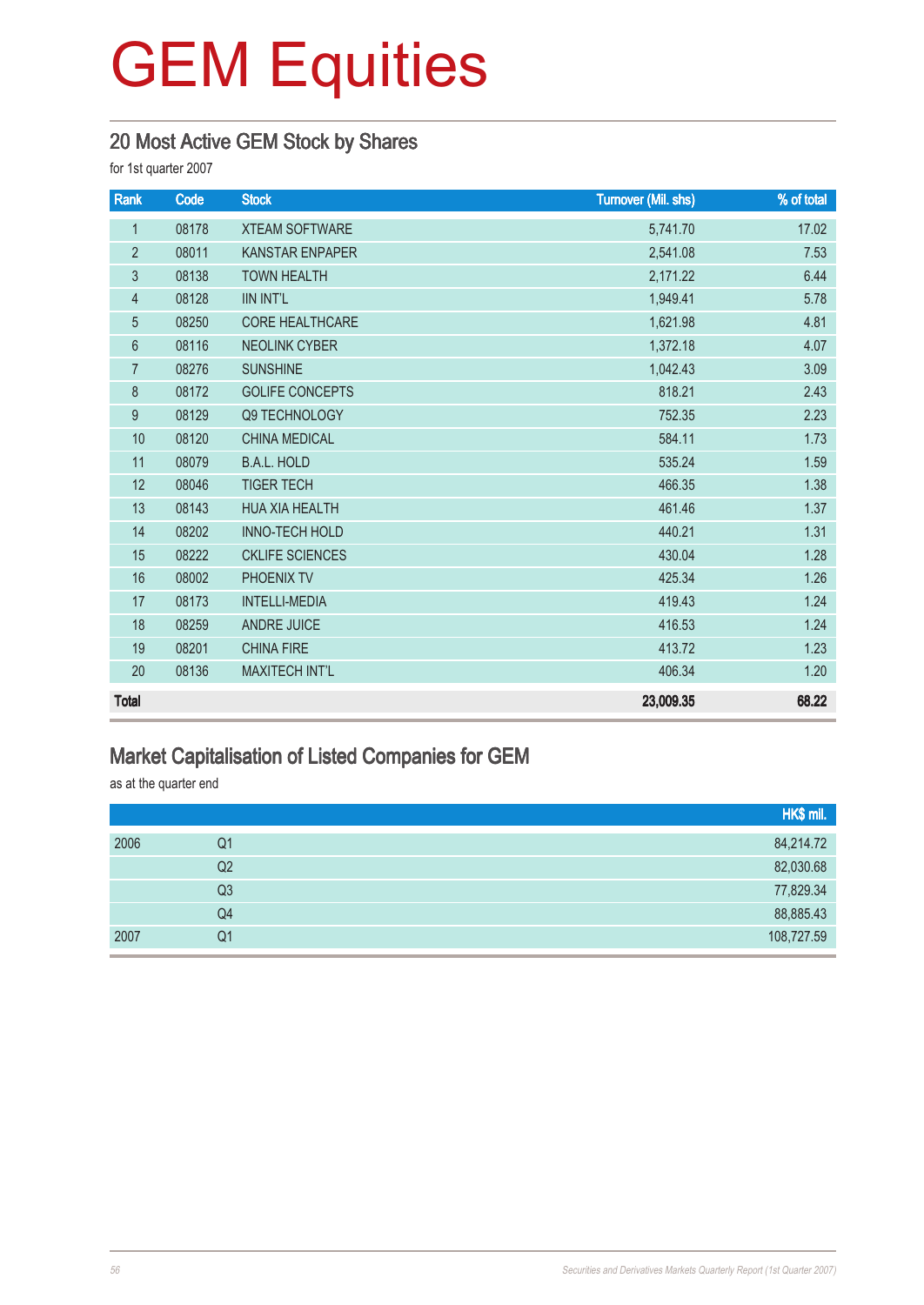### 50 Leading Companies by Market Capitalisation – GEM

as at the 1st quarter end 2007

| Rank                     | Code  | Market capitalisation (HK\$ mil.)<br><b>Company</b>           |            | % of market total |
|--------------------------|-------|---------------------------------------------------------------|------------|-------------------|
| 1                        | 08222 | CK Life Sciences Int'l., (Holdings) Inc.                      | 7,400.53   | 6.81              |
| $\overline{2}$           | 08002 | Phoenix Satellite Television Holdings Ltd.                    | 6,772.65   | 6.23              |
| $\overline{3}$           | 08282 | TOM Online Inc.                                               | 5,963.52   | 5.48              |
| $\overline{\mathcal{L}}$ | 08180 | Golden Meditech Co. Ltd.                                      | 4,795.01   | 4.41              |
| $\overline{5}$           | 08279 | AGTech Holdings Ltd.                                          | 4,532.71   | 4.17              |
| 6                        | 08276 | Century Sunshine Ecological Technology Holdings Ltd.          | 4,318.41   | 3.97              |
| $\overline{7}$           | 08199 | Shandong Weigao Group Medical Polymer Co. Ltd. - H Shares     | 4,138.90   | 3.81              |
| $8\,$                    | 08161 | China LotSynergy Holdings Ltd.                                | 4,041.49   | 3.72              |
| $\overline{9}$           | 08138 | Town Health International Holdings Co. Ltd.                   | 3,590.00   | 3.30              |
| 10                       | 08277 | Wumart Stores, Inc. - H Shares                                | 3,485.19   | 3.21              |
| 11                       | 08006 | China.com Inc.                                                | 2,408.59   | 2.22              |
| 12                       | 08089 | Proactive Technology Holdings Ltd.                            | 2,400.48   | 2.21              |
| 13                       | 08206 | China Cyber Port (International) Co. Ltd.                     | 2,248.04   | 2.07              |
| 14                       | 08008 | Sunevision Holdings Ltd.                                      | 2,194.00   | 2.02              |
| 15                       | 08052 | Convenience Retail Asia Ltd.                                  | 2,032.08   | 1.87              |
| 16                       | 08117 | China Primary Resources Holdings Ltd.                         | 1,976.43   | 1.82              |
| 17                       | 08090 | EVI Education Asia Ltd.                                       | 1,776.20   | 1.63              |
| 18                       | 08011 | Kanstar Environmental Paper Products Holdings Ltd.            | 1,728.00   | 1.59              |
| 19                       | 08178 | Xteam Software International Ltd.                             | 1,657.04   | 1.52              |
| 20                       | 08201 | China Fire Safety Enterprise Group Holdings Ltd.              | 1,627.35   | 1.50              |
| 21                       | 08212 | Aptus Holdings Ltd.                                           | 1,571.72   | 1.45              |
| 22                       | 08271 | Global Digital Creations Holdings Ltd.                        | 1,370.86   | 1.26              |
| 23                       | 08216 | Chinasoft International Ltd.                                  | 1,350.70   | 1.24              |
| 24                       | 08245 | Beijing Jingkelong Co. Ltd. - H Shares                        | 1,149.13   | 1.06              |
| 25                       | 08088 | Techpacific Capital Ltd.                                      | 1,042.57   | 0.96              |
| 26                       | 08069 | Tong Ren Tang Technologies Co. Ltd. - H Shares                | 1,006.10   | 0.93              |
| 27                       | 08136 | Maxitech International Holdings Ltd.                          | 972.00     | 0.89              |
| 28                       | 08120 | China Medical Science Ltd.                                    | 939.30     | 0.86              |
| 29                       | 08241 | Anhui Tianda Oil Pipe Co. Ltd. - H Shares                     | 862.99     | 0.79              |
| 30                       | 08005 | Yuxing InfoTech Holdings Ltd.                                 | 848.00     | 0.78              |
| 31                       | 08108 | FAVA International Holdings Ltd.                              | 805.88     | 0.74              |
| 32                       | 08061 | AcrossAsia Ltd.                                               | 759.69     | 0.70              |
| 33                       | 08118 | International Entertainment Corporation                       | 754.66     | 0.69              |
| 34                       | 08070 | Zhongyu Gas Holdings Ltd.                                     | 728.85     | 0.67              |
| 35                       | 08280 | Xinjiang Tianye Water Saving Irrigation System Co Ltd - H Shs | 591.01     | 0.54              |
| 36                       | 08259 | Yantai North Andre Juice Co. Ltd. - H Shares                  | 582.97     | 0.54              |
| 37                       | 08196 | Launch Tech Co. Ltd. - H Shares                               | 570.00     | 0.52              |
| 38                       | 08129 | Q9 Technology Holdings Ltd.                                   | 551.54     | 0.51              |
| 39                       | 08143 | Hua Xia Healthcare Holdings Ltd.                              | 533.28     | 0.49              |
| 40                       | 08230 | Shenzhen Dongjiang Environmental Co. Ltd. - H Shares          | 515.91     | 0.47              |
| 41                       | 08292 | HC International, Inc.                                        | 492.71     | 0.45              |
| 42                       | 08099 | Zhengzhou Gas Co. Ltd. - H Shares                             | 490.09     | 0.45              |
| 43                       | 08182 | Sys Solutions Holdings Ltd.                                   | 479.01     | 0.44              |
| 44                       | 08149 | <b>EMER International Group Ltd.</b>                          | 478.79     | 0.44              |
| 45                       | 08122 | CASH Financial Services Group Ltd.                            | 462.99     | 0.43              |
| 46                       | 08285 | Shenzhen EVOC Intelligent Technology Co. Ltd. - H Shares      | 457.39     | 0.42              |
| 47                       | 08239 | MP Logistics International Holdings Ltd.                      | 450.00     | 0.41              |
| 48                       | 08208 | Changmao Biochemical Engineering Co. Ltd. - H Shares          | 431.70     | 0.40              |
| 49                       | 08047 | Union Bridge Holdings Ltd.                                    | 429.94     | 0.40              |
| 50                       | 08293 | Jinheng Automotive Safety Technology Holdings Ltd.            | 401.82     | 0.37              |
| <b>Total</b>             |       |                                                               | 91,168.18  | 83.85             |
| <b>Market Total</b>      |       |                                                               | 108,727.59 | 100.00            |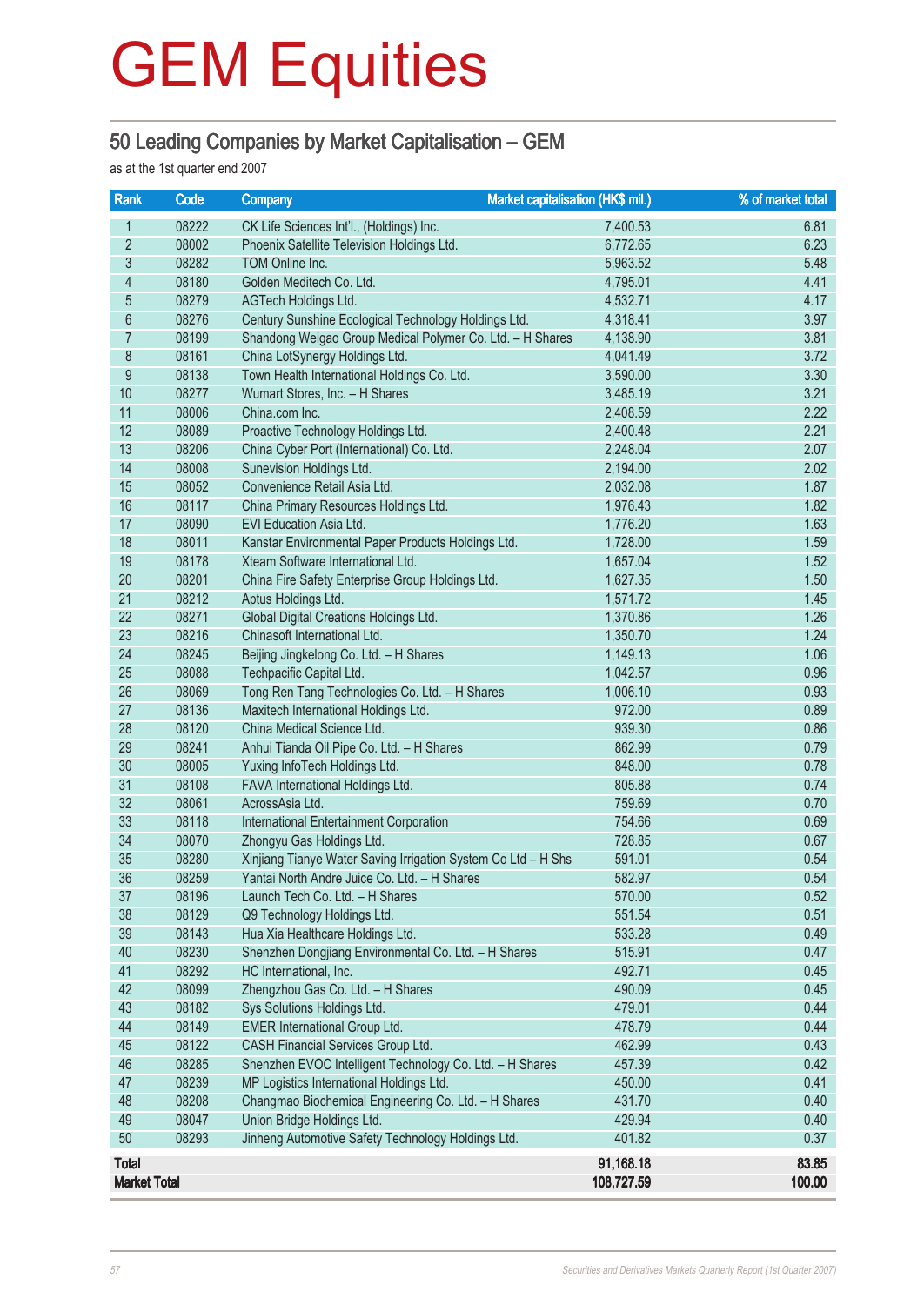#### New Listing Statistics – equities for GEM

|      |    | No. of newly listed companies | Funds raised (HK\$ mil.) |
|------|----|-------------------------------|--------------------------|
| 2006 | Q1 |                               | 453.33                   |
|      | Q2 |                               | 130.07                   |
|      | Q3 |                               | 683.10                   |
|      | Q4 |                               | 502.71                   |
| 2007 | Q1 |                               |                          |

### Newly Listed Companies for GEM

for 1st quarter 2007

| Code         | Company name | Listing date No. of issued shares | <b>Funds raised (HK\$ mil.)</b> |
|--------------|--------------|-----------------------------------|---------------------------------|
|              | <b>NIL</b>   |                                   |                                 |
| <b>Total</b> |              |                                   |                                 |

#### Withdrawal of Listed Companies – GEM

for 1st quarter 2007

| <b>Code</b> | Company name                               | Last trading date | Delisted date |
|-------------|--------------------------------------------|-------------------|---------------|
| 08261       | <b>Shandong Molong Petroleum Machinery</b> | 2007/02/06        | 2007/02/07    |
|             | $Co.$ Ltd. $-$ H Shares                    |                   |               |

### Company Name Changes for GEM

for 1st quarter 2007

| <b>Code</b> | Old name                                    | New name                                  | <b>Effective date</b> | <b>Adoption date</b> |
|-------------|---------------------------------------------|-------------------------------------------|-----------------------|----------------------|
| 08173       | Panorama International Holdings Ltd.        | Intelli-Media Group (Holdings) Ltd.       | 2006/12/29            | 2007/02/26           |
| 08206       | Chinainfo Holdings Ltd.                     | China Cyber Port (International) Co. Ltd. | 2007/01/04            | 2007/03/08           |
| 08136       | FX Creations International Holdings Ltd.    | Maxitech International Holdings Ltd.      | 2007/01/17            | 2007/03/16           |
| 08025       | Asian Information Resources (Holdings) Ltd. | Asian Capital Resources (Holdings) Ltd.   | 2007/02/28            | 2007/03/22           |

\* Change of English name only

# Change of Chinese name only

#### Bonus Issues / Bonus Warrants for GEM

for 1st quarter 2007

| Code       | Company | Particulars <sup>1</sup> | нте : |
|------------|---------|--------------------------|-------|
| <b>NIL</b> |         |                          |       |
|            |         |                          |       |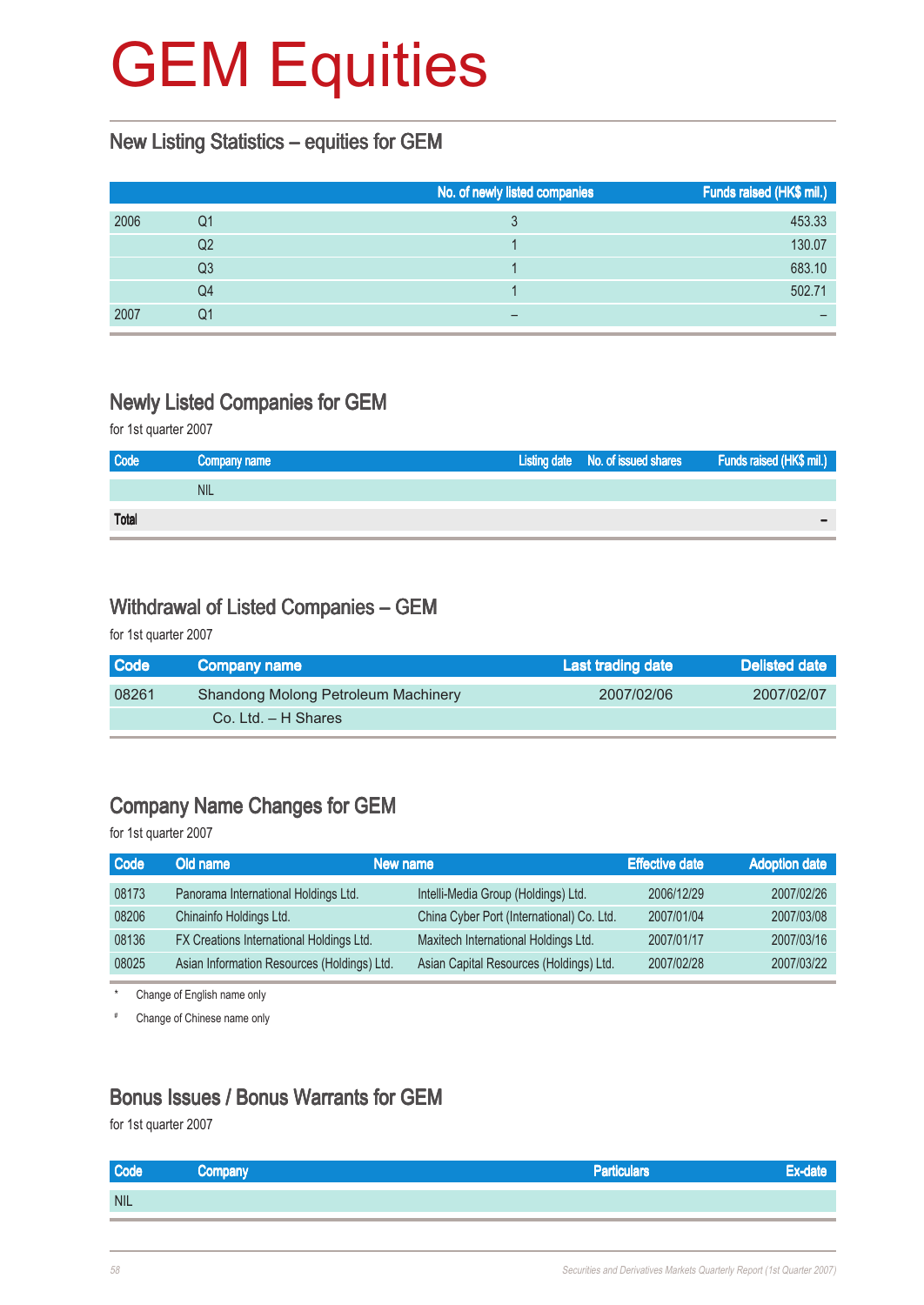### Share Split/Consolidation for GEM

for 1st quarter 2007

| <b>Code</b> | <b>Company</b>                          | <b>Particulars</b>      | <b>Effective date</b> |
|-------------|-----------------------------------------|-------------------------|-----------------------|
| 08130       | Milkyway Image Holdings Ltd.            | Consolidation 10 into 1 | 2007/01/11            |
| 08108       | <b>FAVA International Holdings Ltd.</b> | Split 1 into 5          | 2007/01/29            |

#### Rights Issues & Open Offers for GEM

for 1st quarter 2007

| <b>Month</b> | Code  | <b>Company</b>                        | <b>Ratio</b>                        | Funds raised (HK\$ mil.) |
|--------------|-------|---------------------------------------|-------------------------------------|--------------------------|
| Jan          | 08068 | New Universe International Group Ltd. | Rts 7 for 1 @\$0.10                 | 104.27                   |
|              |       |                                       | (after consolidation 10 into 1)     |                          |
| Feb          | 08143 | Hua Xia Healthcare Holdings Ltd.      | Open offer 1 for $2 \text{ }@$0.08$ | 28.44                    |
|              | 08047 | Union Bridge Holdings Ltd.            | Open offer 1 for 2 @\$0.06          | 19.11                    |
| <b>Total</b> |       |                                       |                                     | 151.82                   |

#### Placing\*

|              |       |                       | No. of        |                      |                     |
|--------------|-------|-----------------------|---------------|----------------------|---------------------|
|              |       |                       | new shares    | <b>Placing price</b> | <b>Funds raised</b> |
| <b>Month</b> | Code  | Company               | placed        | (HK\$)               | (HK\$ mil.)         |
| 2006         |       |                       |               |                      |                     |
| Dec**        | 08202 | <b>INNO-TECH HOLD</b> | 33,500,000    | 0.160                | 5.36                |
|              | 08130 | <b>MILKYWAY IMAGE</b> | 161,000,000   | 0.022                | 3.54                |
|              | 08026 | PROSTEN TECH          | 30,000,000    | 0.340                | 10.20               |
| 2007         |       |                       |               |                      |                     |
| Jan          | 08271 | <b>GDC</b>            | 40,000,000    | 0.244                | 9.74                |
|              | 08116 | <b>NEOLINK CYBER</b>  | 112,800,000   | 0.123                | 13.87               |
| Feb          | 08108 | <b>FAVA INT'L</b>     | 100,000,000   | 1.080                | 108.00              |
|              | 08167 | <b>BIG MEDIA</b>      | 225,000,000   | 0.200                | 45.00               |
|              | 08178 | <b>XTEAM SOFTWARE</b> | 300,000,000   | 0.098                | 29.40               |
|              | 08276 | <b>SUNSHINE</b>       | 250,000,000   | 1.880                | 470.00              |
|              | 08182 | <b>SYS SOLUTIONS</b>  | 24,000,000    | 0.400                | 9.60                |
|              | 08136 | <b>MAXITECH INT'L</b> | 1,036,794,000 | 0.010                | 10.37               |
| Mar          | 08066 | <b>CARDLINK TECH</b>  | 64,000,000    | 0.100                | 6.40                |
|              | 08120 | <b>CHINA MEDICAL</b>  | 272,400,000   | 0.148                | 40.32               |
|              | 08089 | PROACTIVE TECH        | 55,000,000    | 7.110                | 391.05              |
| <b>Total</b> |       |                       |               |                      | 1,152.85            |

\* Due to the reporting time-lag, placing figures for the quarter are provisional.

\*\* Supplementary information update for previous quarters.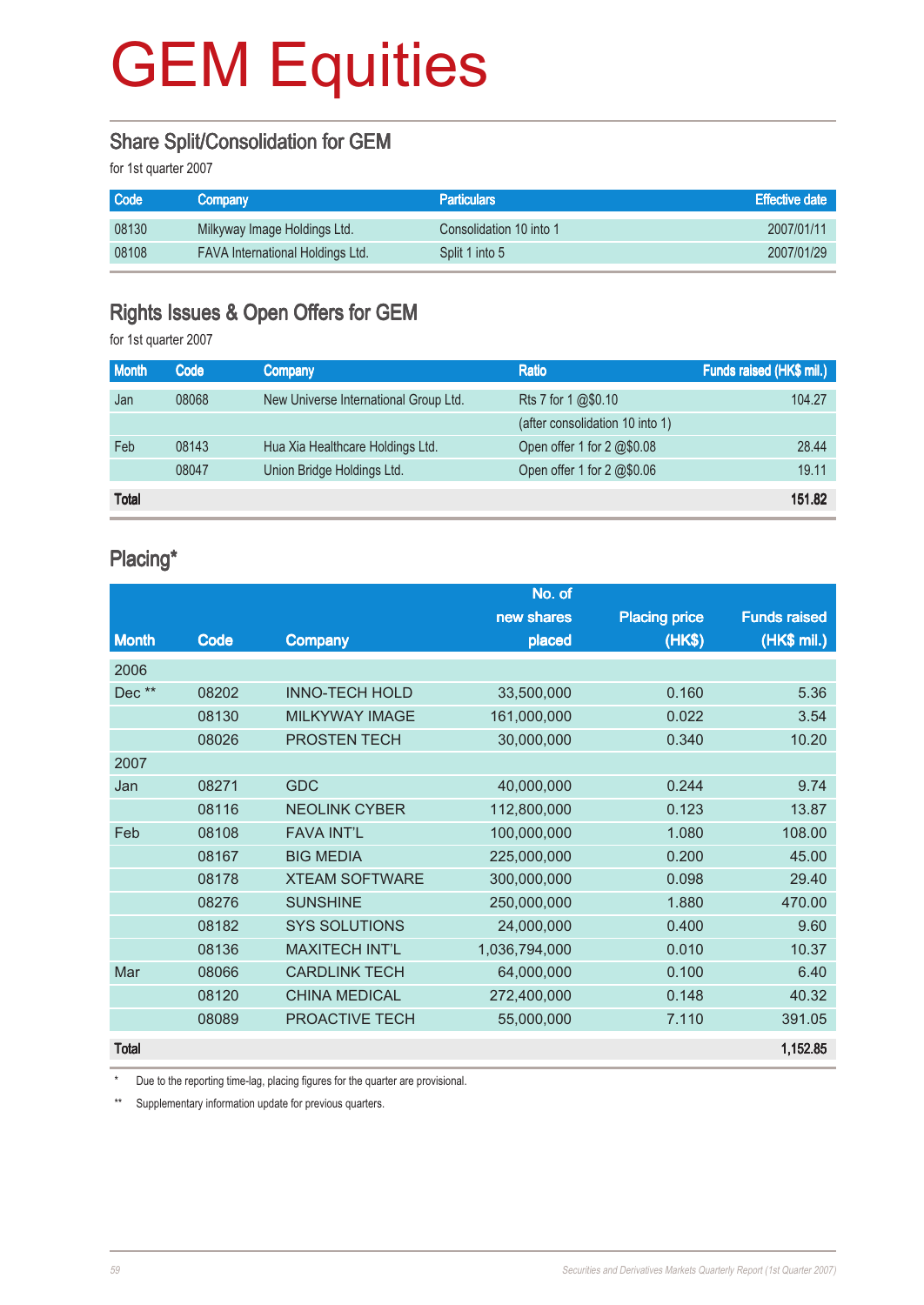### GEM Warrants

### Warrant Trading and Market Value Statistics – GEM

|      |                | <b>Number</b> | Turnover value (HK\$ mil.) | Market value (HK\$ mil.) |
|------|----------------|---------------|----------------------------|--------------------------|
| 2006 | Q1             |               | $\overline{\phantom{0}}$   | -                        |
|      | Q <sub>2</sub> |               | $\qquad \qquad$            |                          |
|      | Q3             |               | $\overline{\phantom{0}}$   | -                        |
|      | Q4             |               | 0.31                       | 10.61                    |
| 2007 | Q1             |               | 9.24                       | 59.56                    |

### Newly Listed Equity GEM Warrants

for 1st quarter 2007

|              |                                           | <b>Initial issued</b> |                     |               | <b>Amount raised</b> |
|--------------|-------------------------------------------|-----------------------|---------------------|---------------|----------------------|
| <b>Code</b>  | <b>Equity warrants</b>                    | amount (HK)           | <b>Listing date</b> | <b>Expiry</b> | (HK\$ mil.)          |
| 08358        | Q9 Technology Holdings Ltd. Warrants 2009 | 18,939,200            | 2007/01/29          | 2009/01/28    | 6.23                 |
| <b>Total</b> |                                           |                       |                     |               | 6.23                 |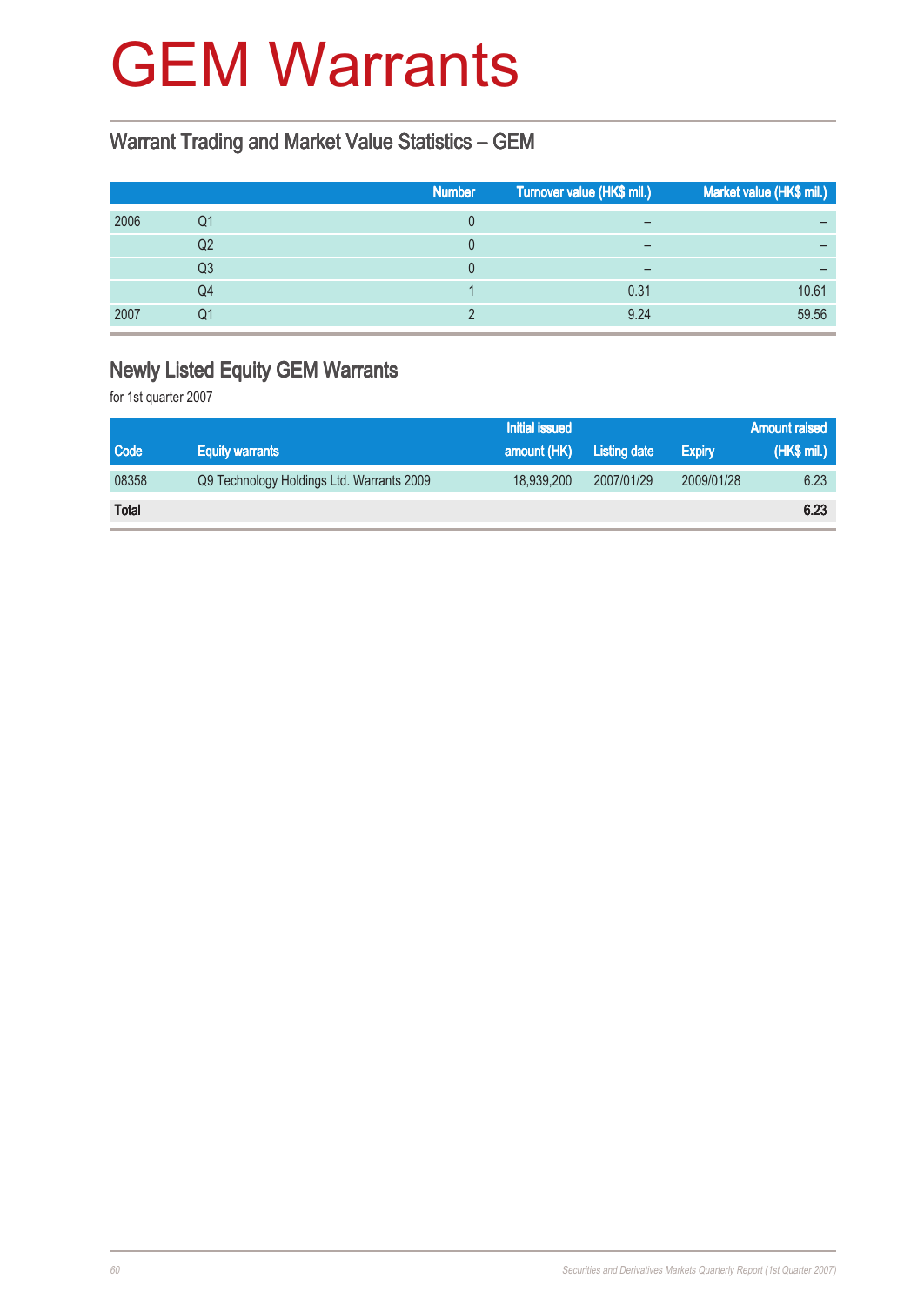# Stock Market Indices

### Hong Kong Stock Market Indices

|                                               | End of Mar 2007 | End of Dec 2006 |                                   |
|-----------------------------------------------|-----------------|-----------------|-----------------------------------|
| <b>Index</b>                                  | <b>Close</b>    | <b>Close</b>    | Change %                          |
| S&P/HKEx LargeCap Index                       | 23487.47        | 24378.76        | 3.66%<br>$\overline{\phantom{0}}$ |
|                                               |                 |                 |                                   |
| S&P/HKEx GEM Index                            | 1349.71         | 1224.67         | 10.21%<br>$+$                     |
|                                               |                 |                 |                                   |
| <b>HANG SENG INDEX</b>                        | 19800.93        | 19964.72        | 0.82%<br>$\equiv$                 |
| <b>SECTORIAL INDICES</b>                      |                 |                 |                                   |
| Finance                                       | 30947.56        | 32428.67        | 4.57%<br>$\equiv$                 |
| <b>Utilities</b>                              | 36128.40        | 35793.70        | 0.94%<br>$+$                      |
| <b>Properties</b>                             | 23727.42        | 23144.13        | 2.52%<br>$+$                      |
| Commerce & Industry                           | 10790.81        | 10620.27        | 1.61%<br>$+$                      |
|                                               |                 |                 |                                   |
| HANG SENG COMPOSITE INDEX                     | 2772.38         | 2802.68         | 1.08%<br>—                        |
| HANG SENG CHINA-AFFILIATED CORPORATIONS INDEX | 3435.67         | 3330.06         | 3.17%<br>$+$                      |
| HANG SENG CHINA ENTERPRISES INDEX             | 9616.21         | 10340.36        | 7.00%                             |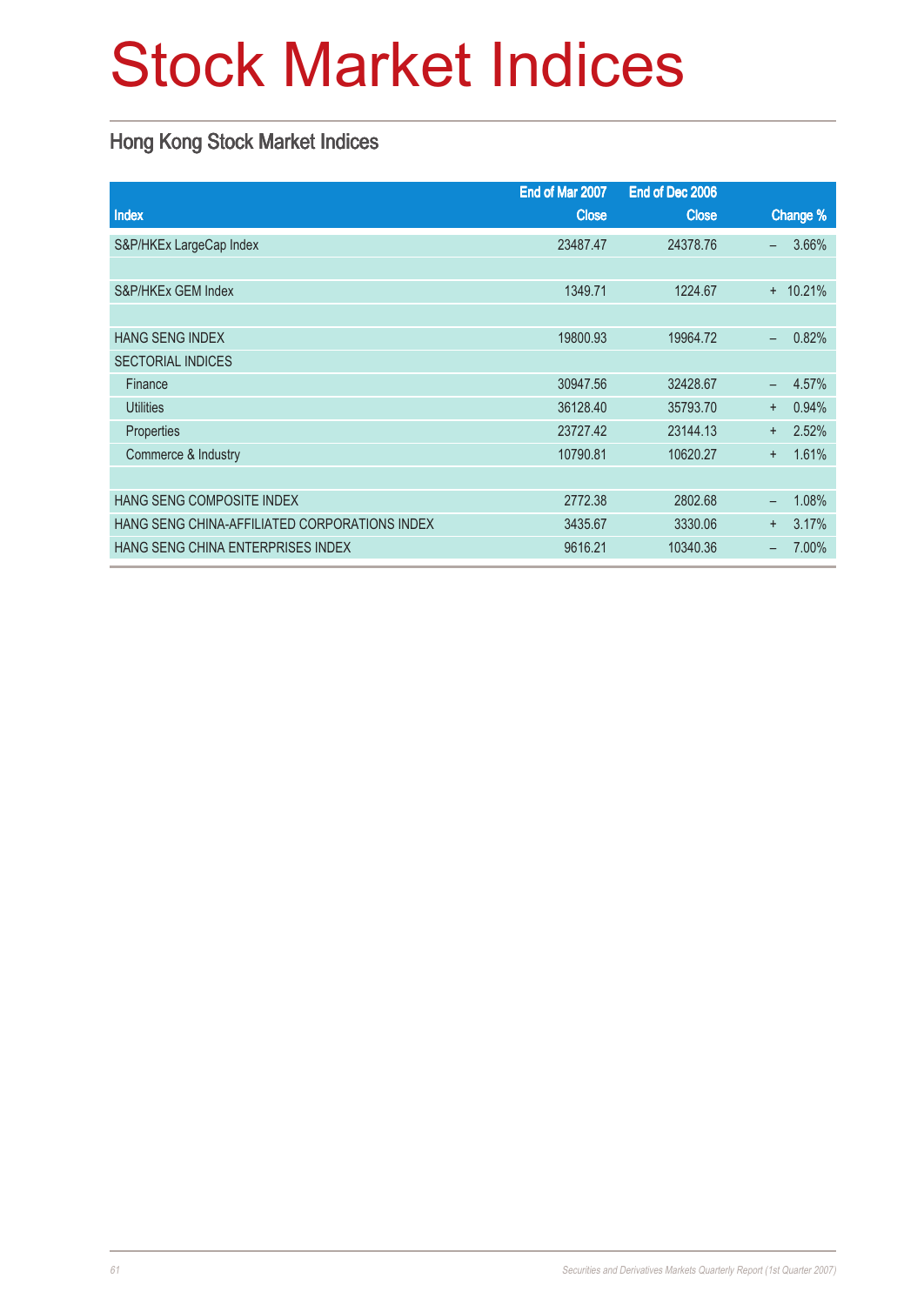## Stock Market Indices

### Hang Seng Index (2006/01/03 – 2007/03/30) Hang Seng 2007/03/30)



### S&P/HKEx LargeCap Index (2006/01/03 – 2007/03/30)



### S&P/HKEx GEM Index (2006/01/03 – 2007/03/30)

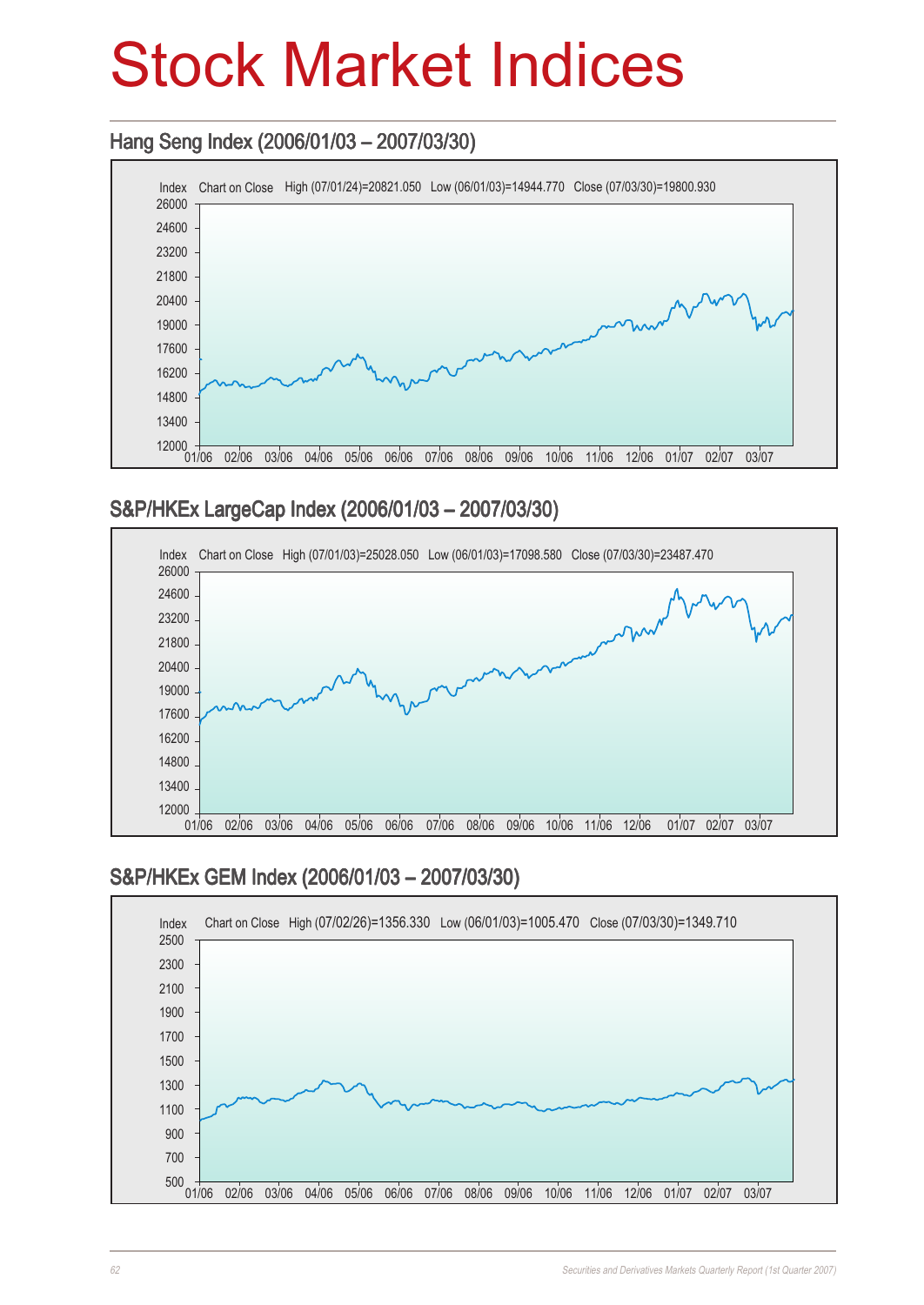## Stock Market Indices

### WORLD INDICES

|                             | End of Mar 2007 | End of Dec 2006 |                          |             |
|-----------------------------|-----------------|-----------------|--------------------------|-------------|
| <b>Index</b>                | <b>Close</b>    | <b>Close</b>    |                          | Change %    |
| <b>HONG KONG</b>            |                 |                 |                          |             |
| S&P/HKEx LargeCap Index     | 23487.47        | 24378.76        | $\overline{\phantom{m}}$ | 3.66%       |
| Hang Seng Index             | 19800.93        | 19964.72        | -                        | 0.82%       |
| <b>AUSTRALIA</b>            |                 |                 |                          |             |
| All Ordinaries Index        | 5978.80         | 5644.30         | $\ddot{}$                | 5.93%       |
| <b>JAKARTA</b>              |                 |                 |                          |             |
| Composite Index             | 1830.92         | 1805.52         | $\ddot{}$                | 1.41%       |
| <b>JAPAN</b>                |                 |                 |                          |             |
| Nikkei (225)                | 17287.65        | 17225.83        | $\ddot{}$                | 0.36%       |
| <b>KOREA</b>                |                 |                 |                          |             |
| Composite Index             | 1452.55         | 1434.46         | $\ddot{}$                | 1.26%       |
| <b>KUALA LUMPUR</b>         |                 |                 |                          |             |
| Composite Index             | 1246.87         | 1096.24         |                          | $+ 13.74%$  |
| <b>MANILA</b>               |                 |                 |                          |             |
| Composite Index             | 3203.55         | 2982.54         | $+$                      | 7.41%       |
| <b>NEW ZEALAND</b>          |                 |                 |                          |             |
| <b>NZSE (50)</b>            | 4107.14         | 4055.47         | $\pm$                    | 1.27%       |
| <b>SHANGHAI</b>             |                 |                 |                          |             |
| A Shares Index              | 3346.35         | 2815.13         |                          | + 18.87%    |
| <b>B</b> Shares Index       | 177.80          | 130.12          |                          | $+ 36.64%$  |
| <b>SHENZHEN</b>             |                 |                 |                          |             |
| A Shares Index              | 861.78          | 569.58          |                          | $+ 51.30\%$ |
| <b>B</b> Shares Index       | 523.97          | 433.32          |                          | + 20.92%    |
| <b>SINGAPORE</b>            |                 |                 |                          |             |
| <b>Straits Times Index</b>  | 3231.24         | 2985.83         | $\pm$                    | 8.22%       |
| <b>TAIWAN</b>               |                 |                 |                          |             |
| Taipei Weighted Stock Index | 7884.41         | 7823.72         | $\ddot{}$                | 0.78%       |
| <b>THAILAND</b>             |                 |                 |                          |             |
| <b>SET Index</b>            | 673.71          | 679.84          | -                        | 0.90%       |
| <b>NEW YORK</b>             |                 |                 |                          |             |
| <b>DJIA</b>                 | 12354.35        | 12463.15        | -                        | 0.87%       |
| Nasdaq Composite Index      | 2421.64         | 2415.29         | $\ddot{}$                | 0.26%       |
| <b>TORONTO</b>              |                 |                 |                          |             |
| S&P/TSX Composite Index     | 13165.50        | 12908.39        | $\boldsymbol{+}$         | 1.99%       |
| <b>GERMANY</b>              |                 |                 |                          |             |
| DAX Capital Value Index     | 4633.26         | 4429.01         | $\ddot{}$                | 4.61%       |
| <b>LONDON</b>               |                 |                 |                          |             |
| <b>FTSE (100)</b>           | 6308.00         | 6220.80         | $^{\mathrm{+}}$          | 1.40%       |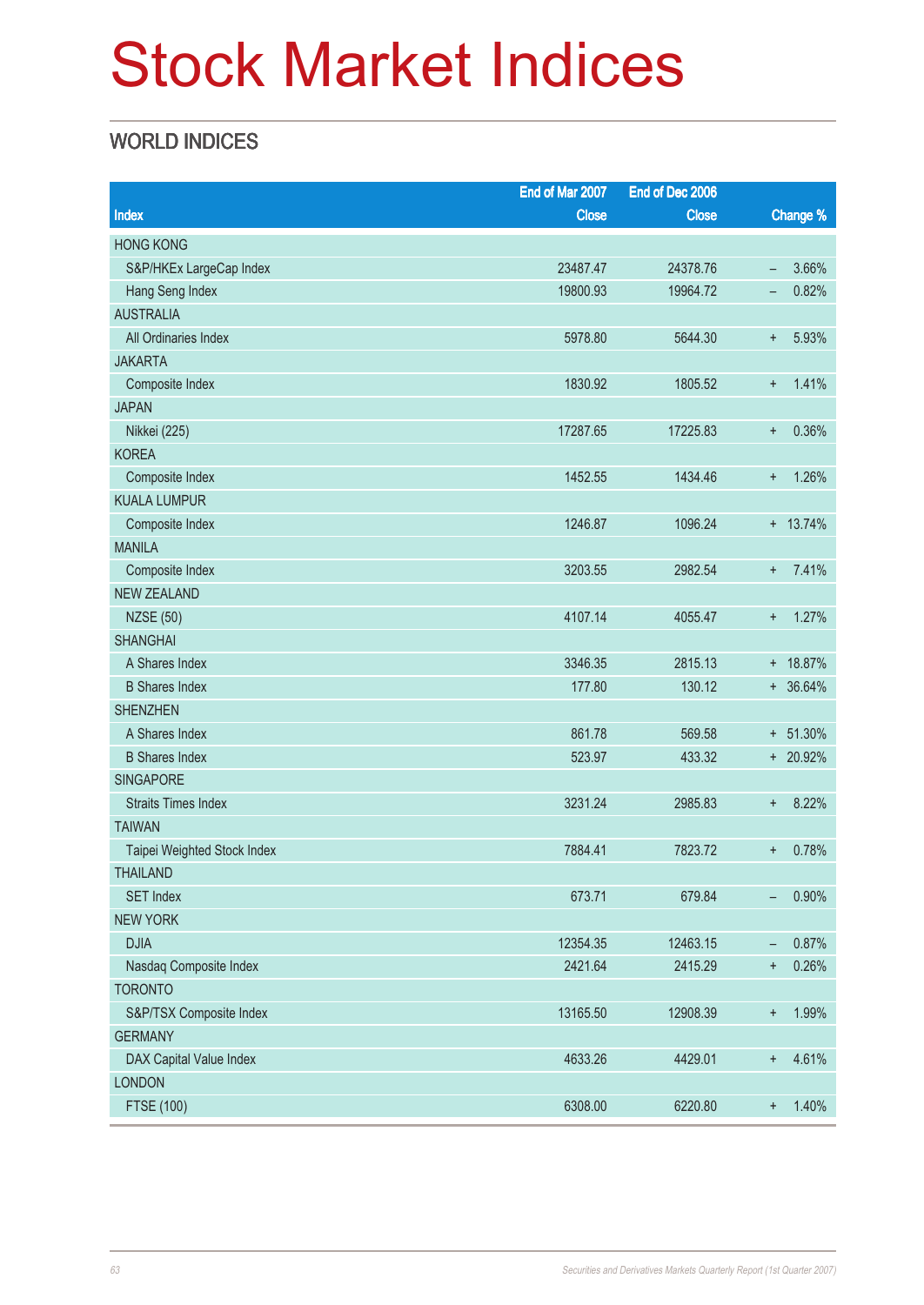### Contract Volume by Derivatives Products

|                                       | <b>Contracts</b> |                  |
|---------------------------------------|------------------|------------------|
| <b>Derivatives product</b>            | 1st Quarter 2007 | 1st Quarter 2006 |
| Hang Seng Index Futures               | 3,793,395        | 2,891,570        |
| Hang Seng Index Options               | 1,890,659        | 885,771          |
| Mini-Hang Seng Index Futures          | 762,924          | 433,935          |
| Mini-Hang Seng Index Options          | 31,333           | 9,680            |
| <b>H-shares Index Futures</b>         | 1,925,646        | 1,081,020        |
| H-shares Index Options                | 372,583          | 117,156          |
| FTSE/Xinhua China 25 Index Futures    | 1,828            | 1,313            |
| FTSE/Xinhua China 25 Index Options    | 719              | 4,267            |
| <b>Stock Futures</b>                  | 151,769          | 10,106           |
| <b>Stock Options</b>                  | 7,729,060        | 3,835,478        |
| Three-month HIBOR Futures             | 10,503           | 5,979            |
| One-month HIBOR Futures               | 10               | 40               |
| Three-year Exchange Fund Note Futures | $\theta$         | $\theta$         |
| <b>Total</b>                          | 16,670,429       | 9,276,315        |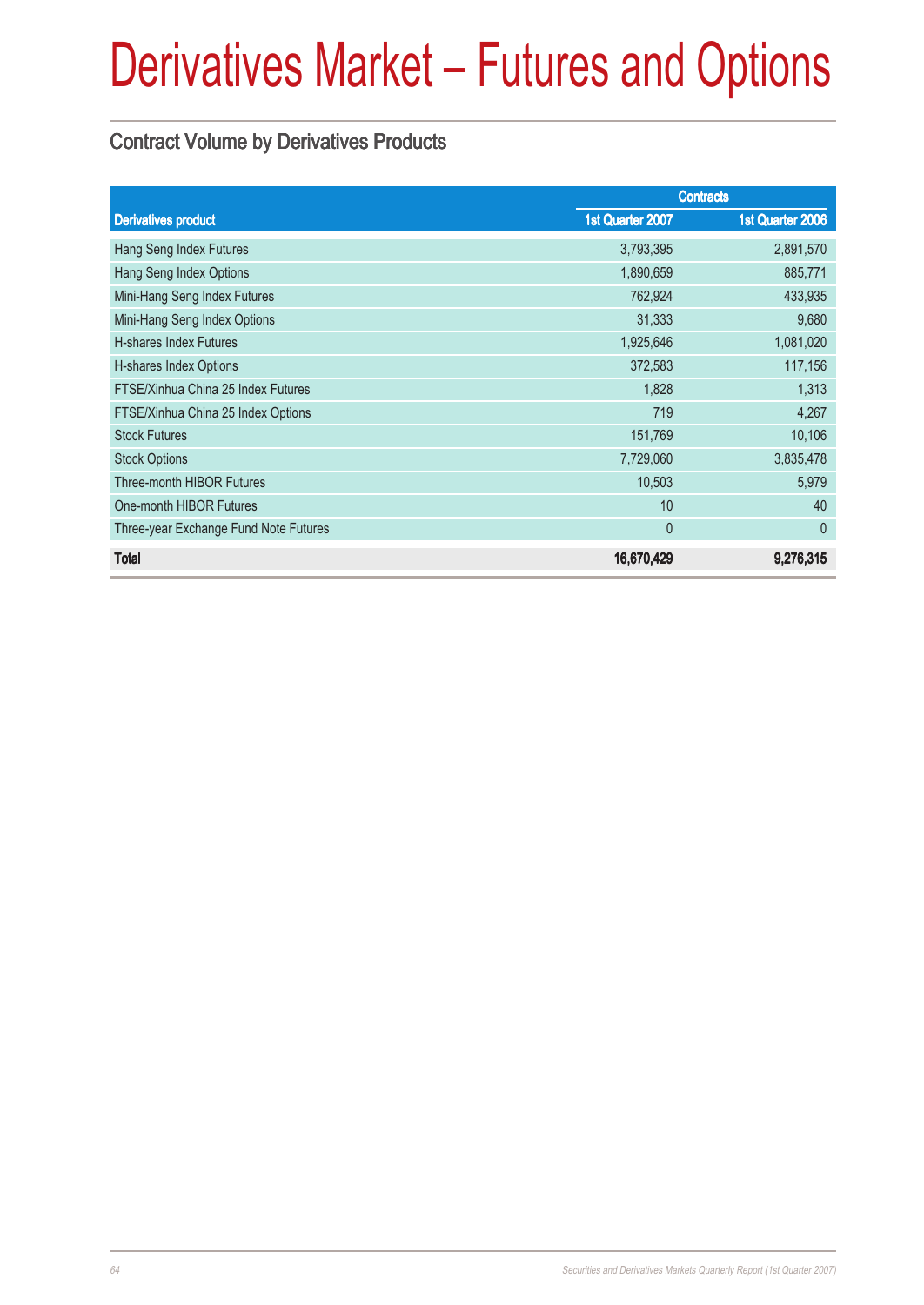#### Stock Options Premium by Class

for 1st Quarter 2007

|                           |            | Premium      |            |
|---------------------------|------------|--------------|------------|
| <b>Options class</b>      |            | $(HK$$ mil.) | % of total |
| <b>CHALCO</b>             | <b>ALC</b> | 51.33        | 0.45       |
| <b>BANK OF CHINA</b>      | <b>BCL</b> | 32.94        | 0.29       |
| <b>BANKCOMM</b>           | <b>BCM</b> | 73.60        | 0.65       |
| <b>BANK OF E ASIA</b>     | <b>BEA</b> | 20.44        | 0.18       |
| <b>BOC HONG KONG</b>      | <b>BOC</b> | 64.86        | 0.57       |
| <b>CCB</b>                | <b>CCB</b> | 164.68       | 1.44       |
| CHINA COMM CONS *         | CCC        | 4.84         | 0.04       |
| <b>CHINA MOBILE</b>       | <b>CHT</b> | 2,136.20     | 18.73      |
| <b>CHINA UNICOM</b>       | <b>CHU</b> | 31.23        | 0.27       |
| <b>CITIC PACIFIC</b>      | <b>CIT</b> | 13.28        | 0.12       |
| <b>CHEUNG KONG</b>        | <b>CKH</b> | 1,398.64     | 12.26      |
| <b>CKI HOLDINGS</b>       | <b>CKI</b> | 13.49        | 0.12       |
| <b>CHINA LIFE</b>         | <b>CLI</b> | 1,778.33     | 15.59      |
| <b>CLP HOLDINGS</b>       | <b>CLP</b> | 19.27        | 0.17       |
| <b>CM BANK</b>            | <b>CMB</b> | 45.48        | 0.40       |
| <b>CNOOC</b>              | <b>CNC</b> | 24.95        | 0.22       |
| <b>CHINA NETCOM</b>       | <b>CNM</b> | 25.35        | 0.22       |
| <b>CATHAY PAC AIR</b>     | <b>CPA</b> | 19.39        | 0.17       |
| SINOPEC CORP              | <b>CPC</b> | 148.86       | 1.31       |
| CHINA TELECOM             | <b>CTC</b> | 111.81       | 0.98       |
| <b>DENWAY MOTORS</b>      | <b>DWM</b> | 3.29         | 0.03       |
| <b>ESPRIT HOLDINGS</b>    | <b>ESP</b> | 32.00        | 0.28       |
| FIH <sup>*</sup>          | <b>FIH</b> | 1.38         | 0.01       |
| <b>HK ELECTRIC</b>        | <b>HEH</b> | 13.45        | 0.12       |
| <b>HKEX</b>               | <b>HEX</b> | 364.64       | 3.20       |
| <b>HSBC HOLDINGS</b>      | <b>HKB</b> | 1,650.93     | 14.48      |
| <b>HK &amp; CHINA GAS</b> | <b>HKG</b> | 21.72        | 0.19       |
| <b>HENDERSON LAND</b>     | <b>HLD</b> | 24.28        | 0.21       |
| <b>HUANENG POWER</b>      | <b>HNP</b> | 54.35        | 0.48       |
| <b>HANG SENG BANK</b>     | <b>HSB</b> | 76.10        | 0.67       |
| <b>HUTCHISON</b>          | <b>HWL</b> | 1,313.03     | 11.51      |
| <b>ICBC</b>               | <b>ICB</b> | 60.15        | 0.53       |
| JOHNSON ELECH             | <b>JSE</b> | 0.97         | 0.01       |
| <b>LENOVO GROUP</b>       | LEH        | 3.57         | 0.03       |
| LI & FUNG                 | <b>LIF</b> | 29.47        | 0.26       |
| <b>MTR CORPORATION</b>    | <b>MTR</b> | 40.31        | 0.35       |
| <b>NEW WORLD DEV</b>      | <b>NWD</b> | 62.37        | 0.55       |
| <b>PING AN</b>            | PAI        | 159.57       | 1.40       |
| <b>PCCW</b>               | <b>PCC</b> | 1.54         | 0.01       |
| <b>PETROCHINA</b>         | PEC        | 442.78       | 3.88       |
| PICC P&C*                 | <b>PIC</b> | 0.44         | 0.00       |
| <b>SHK PPT</b>            | <b>SHK</b> | 810.36       | 7.11       |
| <b>SWIRE PACIFIC A</b>    | <b>SWA</b> | 46.66        | 0.41       |
| <b>TRACKER FUND</b>       | <b>TRF</b> | 3.10         | 0.03       |
| <b>WHARF HOLDINGS</b>     | <b>WHL</b> | 9.08         | 0.08       |
| <b>Total</b>              |            | 11,404.52    | 100.00     |

\* commenced trading on 19 March 2007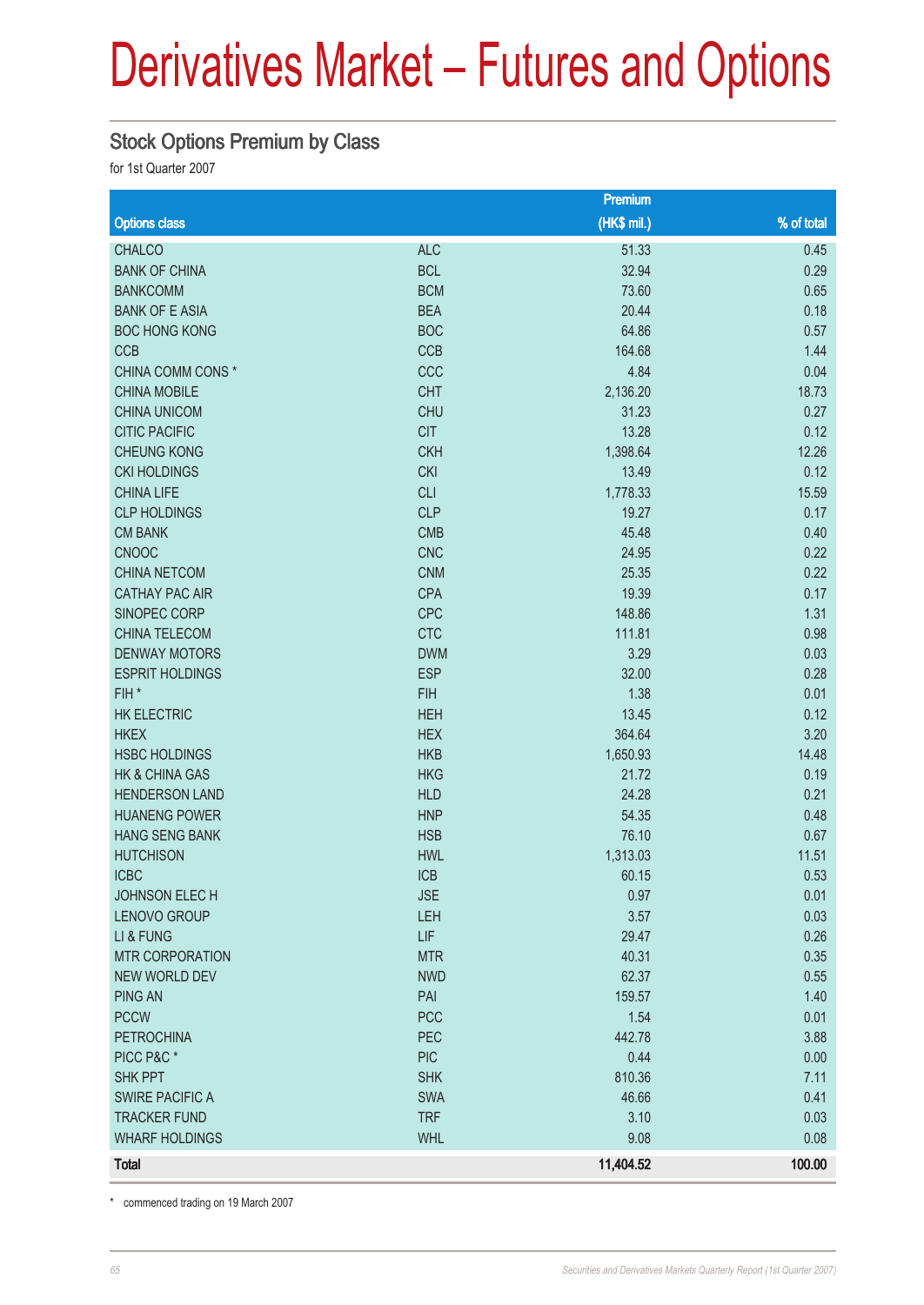#### Stock Options Contract Volume by Class

for 1st Quarter 2007

|                           |            | <b>Contract</b> |            |
|---------------------------|------------|-----------------|------------|
| <b>Options class</b>      |            | volume          | % of total |
| <b>CHALCO</b>             | <b>ALC</b> | 42,256          | 0.55       |
| <b>BANK OF CHINA</b>      | <b>BCL</b> | 231,137         | 2.99       |
| <b>BANKCOMM</b>           | <b>BCM</b> | 175,855         | 2.28       |
| <b>BANK OF E ASIA</b>     | <b>BEA</b> | 56,124          | 0.73       |
| <b>BOC HONG KONG</b>      | <b>BOC</b> | 152,715         | 1.98       |
| <b>CCB</b>                | CCB        | 401,823         | 5.20       |
| CHINA COMM CONS *         | CCC        | 8,530           | 0.11       |
| <b>CHINA MOBILE</b>       | <b>CHT</b> | 1,158,405       | 14.99      |
| <b>CHINA UNICOM</b>       | <b>CHU</b> | 25,496          | 0.33       |
| <b>CITIC PACIFIC</b>      | <b>CIT</b> | 12,175          | 0.16       |
| <b>CHEUNG KONG</b>        | <b>CKH</b> | 347,942         | 4.50       |
| <b>CKI HOLDINGS</b>       | <b>CKI</b> | 14,287          | 0.18       |
| <b>CHINA LIFE</b>         | <b>CLI</b> | 963,693         | 12.47      |
| <b>CLP HOLDINGS</b>       | <b>CLP</b> | 31,661          | 0.41       |
| <b>CM BANK</b>            | <b>CMB</b> | 81,526          | 1.05       |
| <b>CNOOC</b>              | <b>CNC</b> | 115,909         | 1.50       |
| <b>CHINA NETCOM</b>       | <b>CNM</b> | 36,209          | 0.47       |
| <b>CATHAY PAC AIR</b>     | <b>CPA</b> | 21,461          | 0.28       |
| SINOPEC CORP              | <b>CPC</b> | 144,139         | 1.86       |
| CHINA TELECOM             | <b>CTC</b> | 118,113         | 1.53       |
| <b>DENWAY MOTORS</b>      | <b>DWM</b> | 8,581           | 0.11       |
| <b>ESPRIT HOLDINGS</b>    | <b>ESP</b> | 29,958          | 0.39       |
| FIH*                      | <b>FIH</b> | 732             | 0.01       |
| <b>HK ELECTRIC</b>        | <b>HEH</b> | 20,687          | 0.27       |
| <b>HKEX</b>               | <b>HEX</b> | 189,298         | 2.45       |
| <b>HSBC HOLDINGS</b>      | <b>HKB</b> | 1,450,149       | 18.76      |
| <b>HK &amp; CHINA GAS</b> | <b>HKG</b> | 52,132          | 0.67       |
| <b>HENDERSON LAND</b>     | <b>HLD</b> | 19,075          | 0.25       |
| <b>HUANENG POWER</b>      | <b>HNP</b> | 42,540          | 0.55       |
| <b>HANG SENG BANK</b>     | <b>HSB</b> | 270,799         | 3.50       |
| <b>HUTCHISON</b>          | <b>HWL</b> | 441,375         | 5.71       |
| <b>ICBC</b>               | <b>ICB</b> | 232,762         | 3.01       |
| JOHNSON ELECH             | <b>JSE</b> | 7,888           | 0.10       |
| LENOVO GROUP              | LEH        | 12,507          | 0.16       |
| LI & FUNG                 | <b>LIF</b> | 13,182          | 0.17       |
| <b>MTR CORPORATION</b>    | <b>MTR</b> | 83,868          | 1.09       |
| <b>NEW WORLD DEV</b>      | <b>NWD</b> | 51,287          | 0.66       |
| <b>PING AN</b>            | PAI        | 110,765         | 1.43       |
| <b>PCCW</b>               | <b>PCC</b> | 11,851          | 0.15       |
| <b>PETROCHINA</b>         | PEC        | 244,190         | 3.16       |
| PICC P&C*                 | <b>PIC</b> | 870             | 0.01       |
| <b>SHK PPT</b>            | <b>SHK</b> | 244,605         | 3.16       |
| <b>SWIRE PACIFIC A</b>    | <b>SWA</b> | 33,307          | 0.43       |
| <b>TRACKER FUND</b>       | <b>TRF</b> | 8,410           | 0.11       |
| <b>WHARF HOLDINGS</b>     | <b>WHL</b> | 8,786           | 0.11       |
| <b>Total</b>              |            | 7,729,060       | 100.00     |

\* commenced trading on 19 March 2007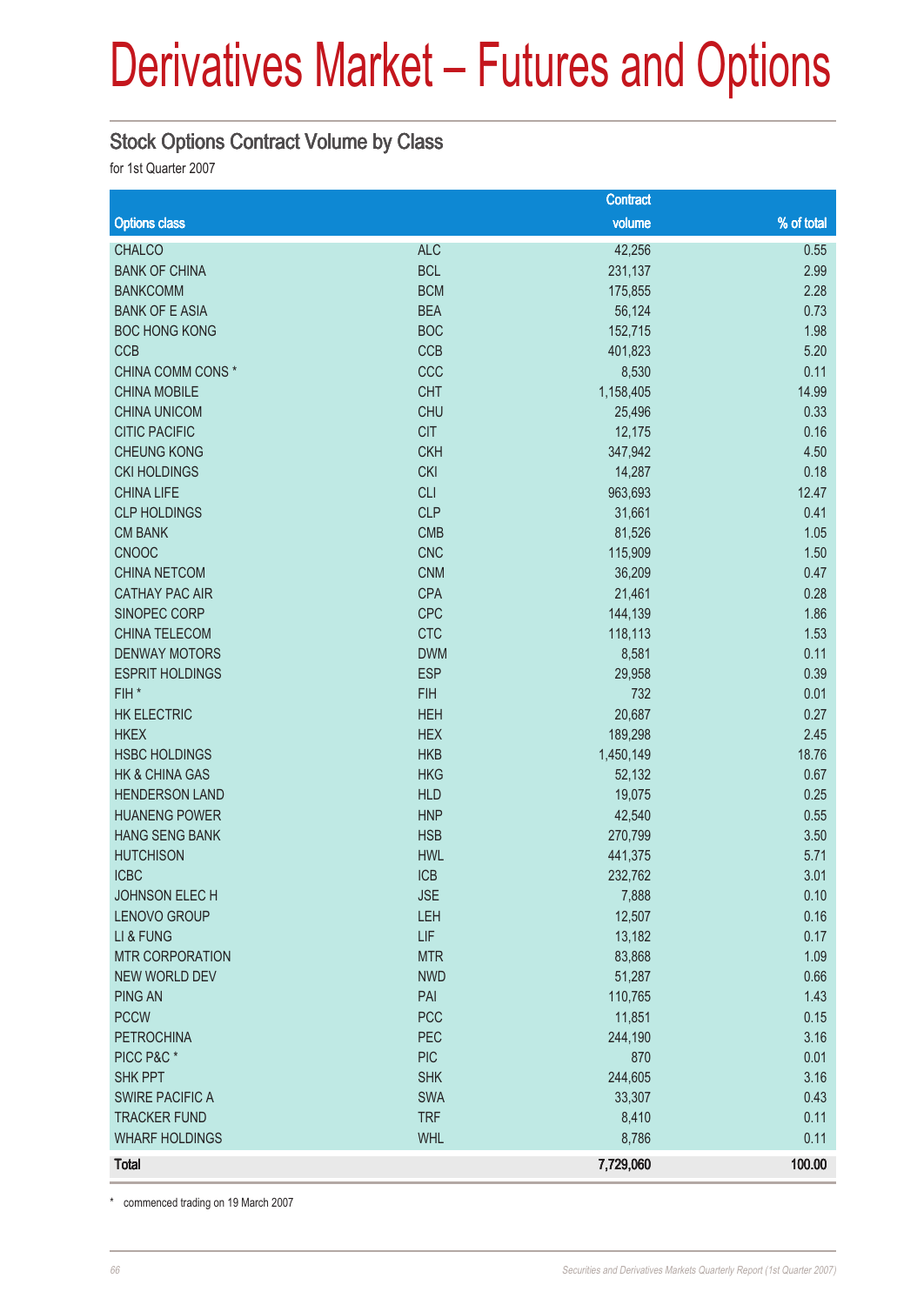#### Hang Seng Index Futures – Contract Volume and Open Interest (contracts)

|      |                | <b>Total</b><br>contract volume | Quarter-end<br>open interest |
|------|----------------|---------------------------------|------------------------------|
| 2006 | Q1             | 2,891,570                       | 116,606                      |
|      | Q <sub>2</sub> | 3,217,583                       | 109,952                      |
|      | Q3             | 3,268,285                       | 122,697                      |
|      | Q4             | 3,340,942                       | 119,836                      |
| 2007 | Q <sub>1</sub> | 3,793,395                       | 111,472                      |

Mini Hang Seng Index Futures – Contract Volume and Open Interest (contracts)

|      |                | <b>Total</b>    | Quarter-end   |
|------|----------------|-----------------|---------------|
|      |                | contract volume | open interest |
| 2006 | Q <sub>1</sub> | 433,935         | 3,462         |
|      | Q <sub>2</sub> | 526,813         | 3,174         |
|      | Q <sub>3</sub> | 567,298         | 5,117         |
|      | Q4             | 612,196         | 5,974         |
| 2007 | Q <sub>1</sub> | 762,924         | 4,861         |

Hang Seng Index Options – Contract Volume and Open Interest (contracts)

|      |                | <b>Total</b>    | Quarter-end   |
|------|----------------|-----------------|---------------|
|      |                | contract volume | open interest |
| 2006 | Q <sub>1</sub> | 885,771         | 194,359       |
|      | Q <sub>2</sub> | 1,011,339       | 213,432       |
|      | Q <sub>3</sub> | 1,083,631       | 217,698       |
|      | Q4             | 1,114,938       | 227,946       |
| 2007 | Q <sub>1</sub> | 1,890,659       | 240,259       |

#### H-Share Index Futures – Contract Volume and Open Interest (contracts)

|      |                | <b>Total</b><br>contract volume | Quarter-end<br>open interest |
|------|----------------|---------------------------------|------------------------------|
| 2006 | Q <sub>1</sub> | 1,081,020                       | 46,564                       |
|      | Q <sub>2</sub> | 1,339,471                       | 50,145                       |
|      | Q <sub>3</sub> | 1,083,581                       | 56,752                       |
|      | Q4             | 1,376,398                       | 59,345                       |
| 2007 | Q <sub>1</sub> | 1,925,646                       | 74,829                       |

#### Stock Options Market Turnover and Open Interest (contracts)

|      |                | <b>Total</b><br>Premium (HK\$ mil.) | <b>Total</b><br>contract volume | Quarter-end<br>open interest |
|------|----------------|-------------------------------------|---------------------------------|------------------------------|
| 2006 | Q1             | 3,664.95                            | 3,835,478                       | 1,265,171                    |
|      | Q2             | 4,124.56                            | 3,837,244                       | 1,226,767                    |
|      | Q3             | 4,248.66                            | 4,344,327                       | 1,675,179                    |
|      | Q <sub>4</sub> | 7,203.85                            | 6,110,304                       | 2,533,807                    |
| 2007 | Q1             | 11,404.52                           | 7,729,060                       | 2,569,935                    |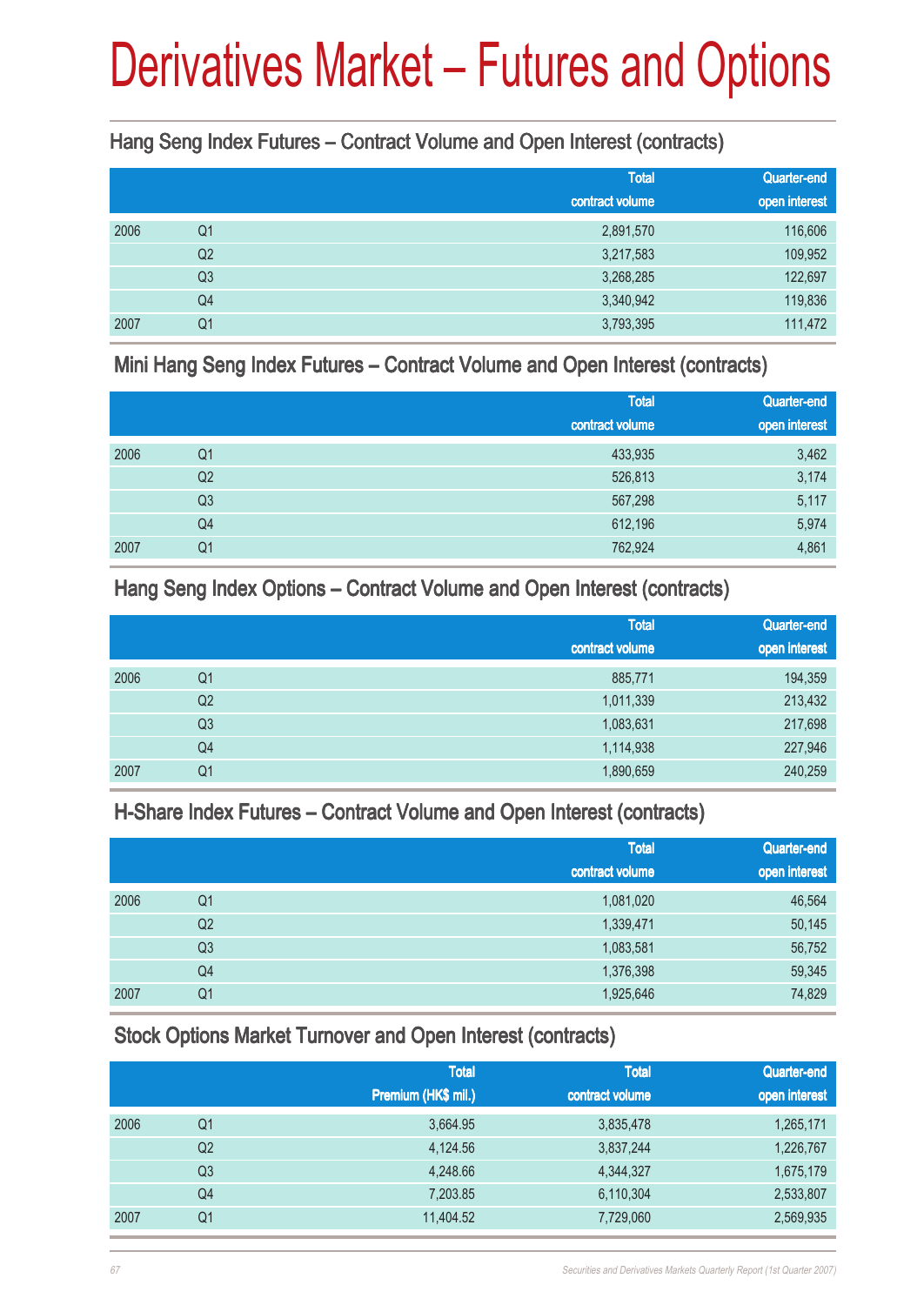### Open Interest by Derivatives Products

|                                       |                  | <b>Contracts</b> |
|---------------------------------------|------------------|------------------|
| <b>Derivatives product</b>            | 1st Quarter 2007 | 1st Quarter 2006 |
| Hang Seng Index Futures               | 111,472          | 116,606          |
| Hang Seng Index Options               | 240,259          | 194,359          |
| Mini-Hang Seng Index Futures          | 4,861            | 3,462            |
| Mini-Hang Seng Index Options          | 742              | 470              |
| <b>H-shares Index Futures</b>         | 74,829           | 46,564           |
| H-shares Index Options                | 99,224           | 40,230           |
| FTSE/Xinhua China 25 Index Futures    | 104              | 44               |
| FTSE/Xinhua China 25 Index Options    | 88               | 255              |
| <b>Stock Futures</b>                  | 20,782           | 2,013            |
| <b>Stock Options</b>                  | 2,569,935        | 1,265,171        |
| Three-month HIBOR Futures             | 9,035            | 1,951            |
| One-month HIBOR Futures               | $\theta$         | $\theta$         |
| Three-year Exchange Fund Note Futures | $\mathbf{0}$     | $\theta$         |
| <b>Total</b>                          | 3,131,331        | 1,671,125        |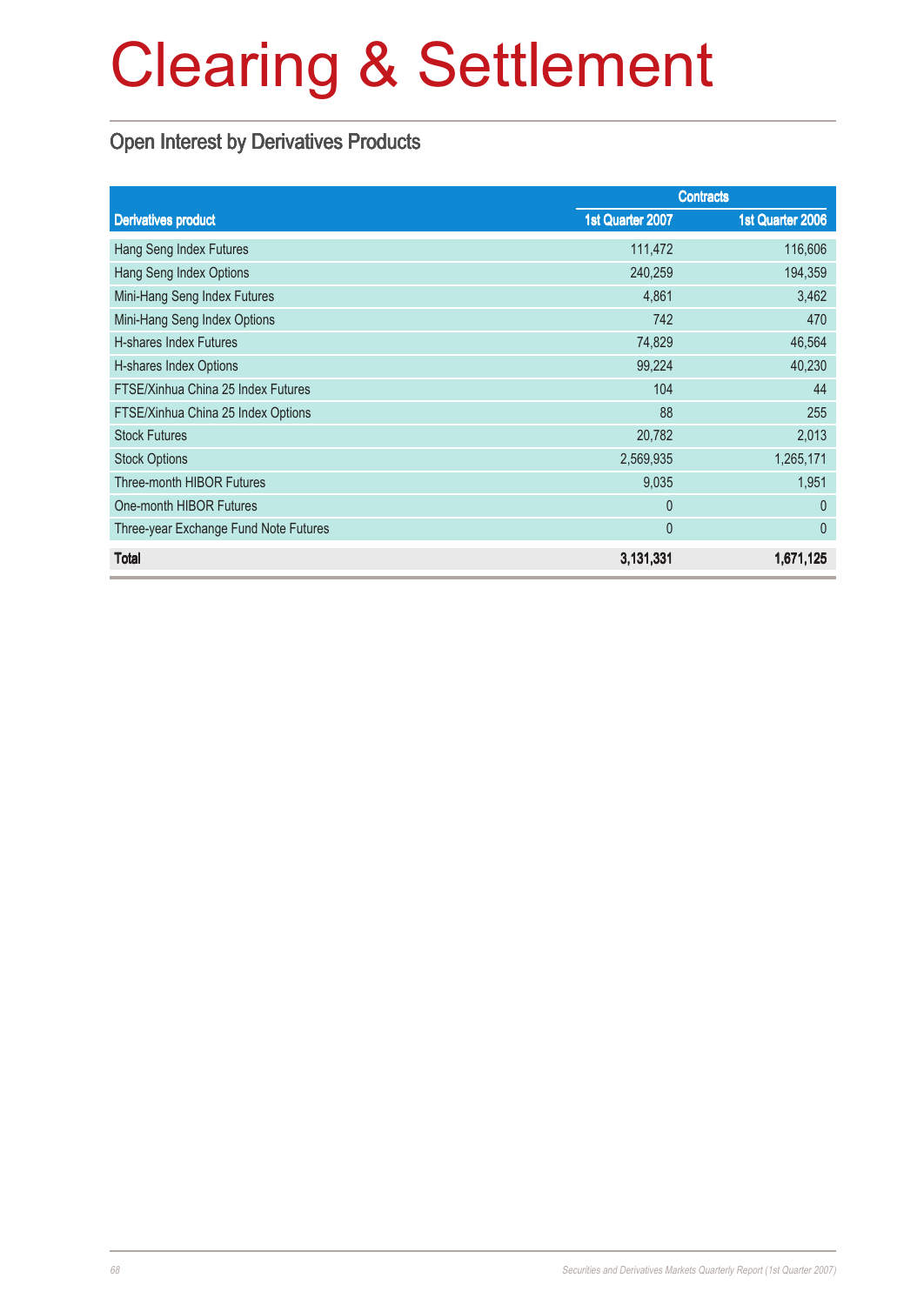#### Stock Options Open Interest by Class

as at the end of 1st Quarter 2007

|                           | <b>HKATS</b> | <b>Open interest</b> |            |
|---------------------------|--------------|----------------------|------------|
| <b>Options class</b>      | Code         | (contracts)          | % of total |
| <b>CHALCO</b>             | <b>ALC</b>   | 28,556               | 1.11       |
| <b>BANK OF CHINA</b>      | <b>BCL</b>   | 90,732               | 3.53       |
| <b>BANKCOMM</b>           | <b>BCM</b>   | 75,346               | 2.93       |
| <b>BANK OF E ASIA</b>     | <b>BEA</b>   | 24,674               | 0.96       |
| <b>BOC HONG KONG</b>      | <b>BOC</b>   | 64,001               | 2.49       |
| <b>CCB</b>                | CCB          | 194,188              | 7.56       |
| CHINA COMM CONS           | CCC          | 7,294                | 0.28       |
| <b>CHINA MOBILE</b>       | <b>CHT</b>   | 283,348              | 11.03      |
| <b>CHINA UNICOM</b>       | <b>CHU</b>   | 11,118               | 0.43       |
| <b>CITIC PACIFIC</b>      | <b>CIT</b>   | 8,077                | 0.31       |
| <b>CHEUNG KONG</b>        | <b>CKH</b>   | 83,508               | 3.25       |
| <b>CKI HOLDINGS</b>       | <b>CKI</b>   | 3,792                | 0.15       |
| <b>CHINA LIFE</b>         | <b>CLI</b>   | 351,468              | 13.68      |
| <b>CLP HOLDINGS</b>       | <b>CLP</b>   | 11,868               | 0.46       |
| <b>CM BANK</b>            | <b>CMB</b>   | 55,586               | 2.16       |
| <b>CNOOC</b>              | <b>CNC</b>   | 44,267               | 1.72       |
| <b>CHINA NETCOM</b>       | <b>CNM</b>   | 10,662               | 0.41       |
| <b>CATHAY PAC AIR</b>     | <b>CPA</b>   | 8,774                | 0.34       |
| SINOPEC CORP              | <b>CPC</b>   | 82,008               | 3.19       |
| CHINA TELECOM             | <b>CTC</b>   | 62,320               | 2.42       |
| <b>DENWAY MOTORS</b>      | <b>DWM</b>   | 4,055                | 0.16       |
| <b>ESPRIT HOLDINGS</b>    | <b>ESP</b>   | 12,276               | 0.48       |
| <b>FIH</b>                | <b>FIH</b>   | 611                  | 0.02       |
| <b>HK ELECTRIC</b>        | <b>HEH</b>   | 12,771               | 0.50       |
| <b>HKEX</b>               | <b>HEX</b>   | 55,738               | 2.17       |
| <b>HSBC HOLDINGS</b>      | <b>HKB</b>   | 349,648              | 13.61      |
| <b>HK &amp; CHINA GAS</b> | <b>HKG</b>   | 19,985               | 0.78       |
| <b>HENDERSON LAND</b>     | <b>HLD</b>   | 6,747                | 0.26       |
| <b>HUANENG POWER</b>      | <b>HNP</b>   | 19,961               | 0.78       |
| HANG SENG BANK            | <b>HSB</b>   | 62,750               | 2.44       |
| <b>HUTCHISON</b>          | <b>HWL</b>   | 100,456              | 3.91       |
| <b>ICBC</b>               | ICB          | 143,320              | 5.58       |
| JOHNSON ELECH             | <b>JSE</b>   | 5,644                | 0.22       |
| LENOVO GROUP              | LEH          | 3,129                | 0.12       |
| LI & FUNG                 | LIF          | 3,090                | 0.12       |
| <b>MTR CORPORATION</b>    | <b>MTR</b>   | 15,988               | 0.62       |
| NEW WORLD DEV             | <b>NWD</b>   | 14,933               | 0.58       |
| <b>PING AN</b>            | PAI          | 50,892               | 1.98       |
| <b>PCCW</b>               | <b>PCC</b>   | 9,450                | 0.37       |
| <b>PETROCHINA</b>         | PEC          | 89,879               | 3.50       |
| PICC P&C                  | <b>PIC</b>   | 274                  | 0.01       |
| <b>SHK PPT</b>            | <b>SHK</b>   | 63,408               | 2.47       |
| <b>SWIRE PACIFIC A</b>    | SWA          | 6,874                | 0.27       |
| <b>TRACKER FUND</b>       | <b>TRF</b>   | 11,551               | 0.45       |
| <b>WHARF HOLDINGS</b>     | <b>WHL</b>   | 4,918                | 0.19       |
| <b>Total</b>              |              | 2,569,935            | 100.00     |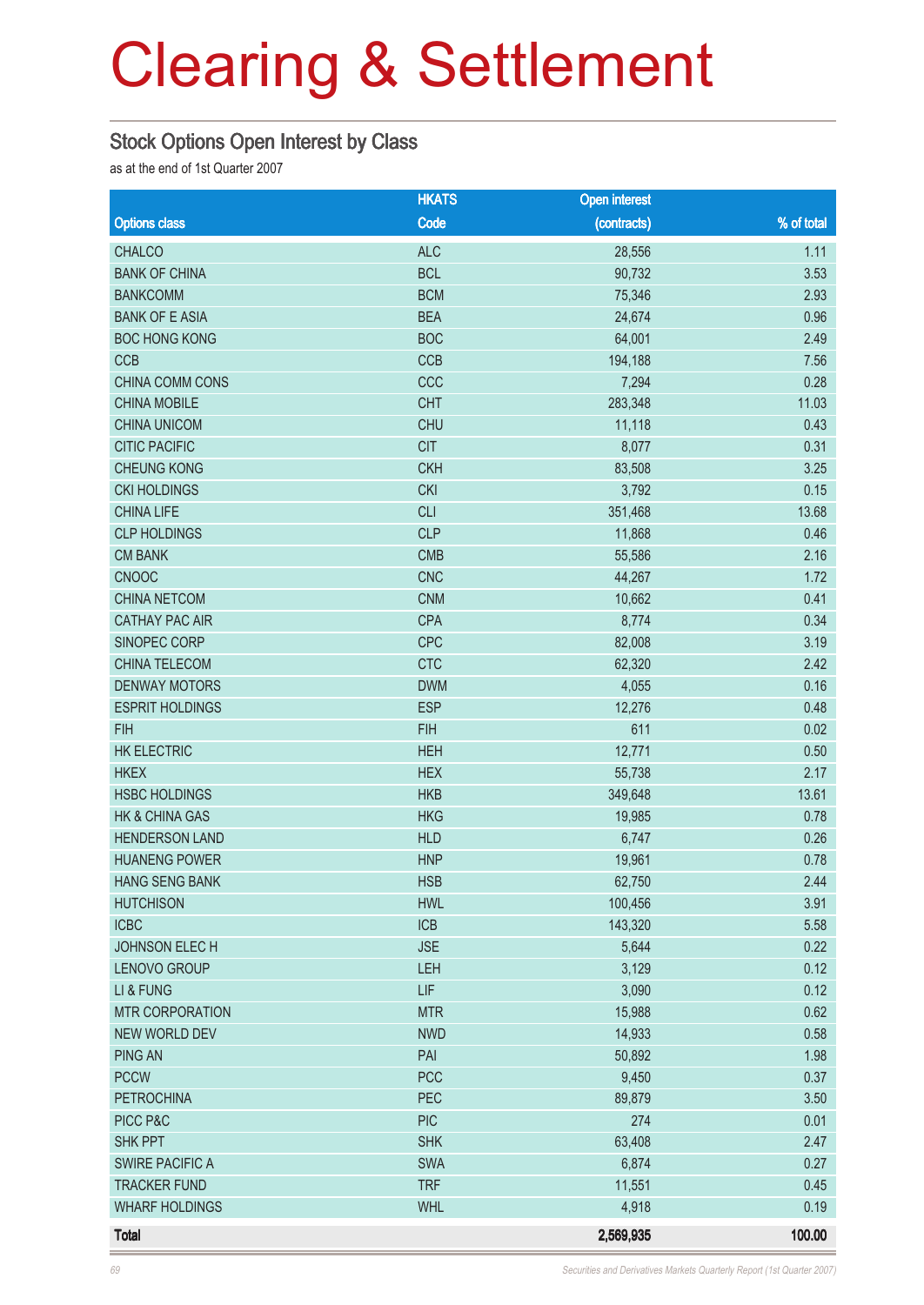### Securities under CCASS Custody

(balances at quarter end)

|            |                |                         | $\frac{9}{6}$ of  |                     | % of market    |
|------------|----------------|-------------------------|-------------------|---------------------|----------------|
|            |                |                         | issued shares     |                     | capitalisation |
|            |                | <b>Number of shares</b> | of admitted       | <b>Market value</b> | of admitted    |
| Year/Month |                | (bil. shs)              | <b>securities</b> | (HK\$ bil.)         | securities     |
| 2006       | Q <sub>1</sub> | 1,313.45                | 55.34             | 3,607.06            | 35.79          |
|            | Q <sub>2</sub> | 1,430.48                | 57.36             | 3,798.96            | 36.09          |
|            | Q <sub>3</sub> | 1,478.19                | 57.00             | 4,100.29            | 36.46          |
|            | Q <sub>4</sub> | 1,657.62                | 58.79             | 5,754.89            | 40.23          |
| 2007       | Q <sub>1</sub> | 1,811.09                | 61.51             | 5,787.46            | 40.05          |

#### Average Daily Stock Exchange Trades Processed in CCASS

(including CNS trades, isolated trades and cross trades)

| Year/Month |                | No. of<br><b>CCASS</b><br>trades | % of<br><b>Exchange</b><br>trades | No. of<br>shares<br>(Mil. shs) | % of<br>market<br>turnover | <b>Value of</b><br>trades<br>(HK\$ mil.) | $%$ of<br>market<br>turnover |
|------------|----------------|----------------------------------|-----------------------------------|--------------------------------|----------------------------|------------------------------------------|------------------------------|
| 2006       | Q <sub>1</sub> | 245,029                          | 100                               | 34.427.90                      | 100                        | 31.176.14                                | 100                          |
|            | Q <sub>2</sub> | 249,783                          | 100                               | 35,095.31                      | 100                        | 34,087.08                                | 100                          |
|            | Q <sub>3</sub> | 200,860                          | 100                               | 36.944.92                      | 100                        | 26.254.09                                | 100                          |
|            | Q4             | 345,756                          | 100                               | 47,129.04                      | 100                        | 44,684.24                                | 100                          |
| 2007       | Q1             | 431,701                          | 100                               | 62,821.42                      | 100                        | 52,883.97                                | 100                          |

#### Average Daily Settlement Instructions (SIs) Settled in CCASS

(both delivering and receiving SIs are counted)

|            |                |                      | Sis by shares | Sis by value |
|------------|----------------|----------------------|---------------|--------------|
| Year/Month |                | <b>Number of SIs</b> | (bil. shs)    | (HK\$bil.)   |
| 2006       | Q1             | 34,261               | 19.31         | 74.07        |
|            | Q <sub>2</sub> | 37,182               | 21.62         | 91.22        |
|            | Q <sub>3</sub> | 31,422               | 17.11         | 65.09        |
|            | Q <sub>4</sub> | 42,553               | 29.08         | 120.00       |
| 2007       | Q <sub>1</sub> | 50,130               | 28.82         | 128.90       |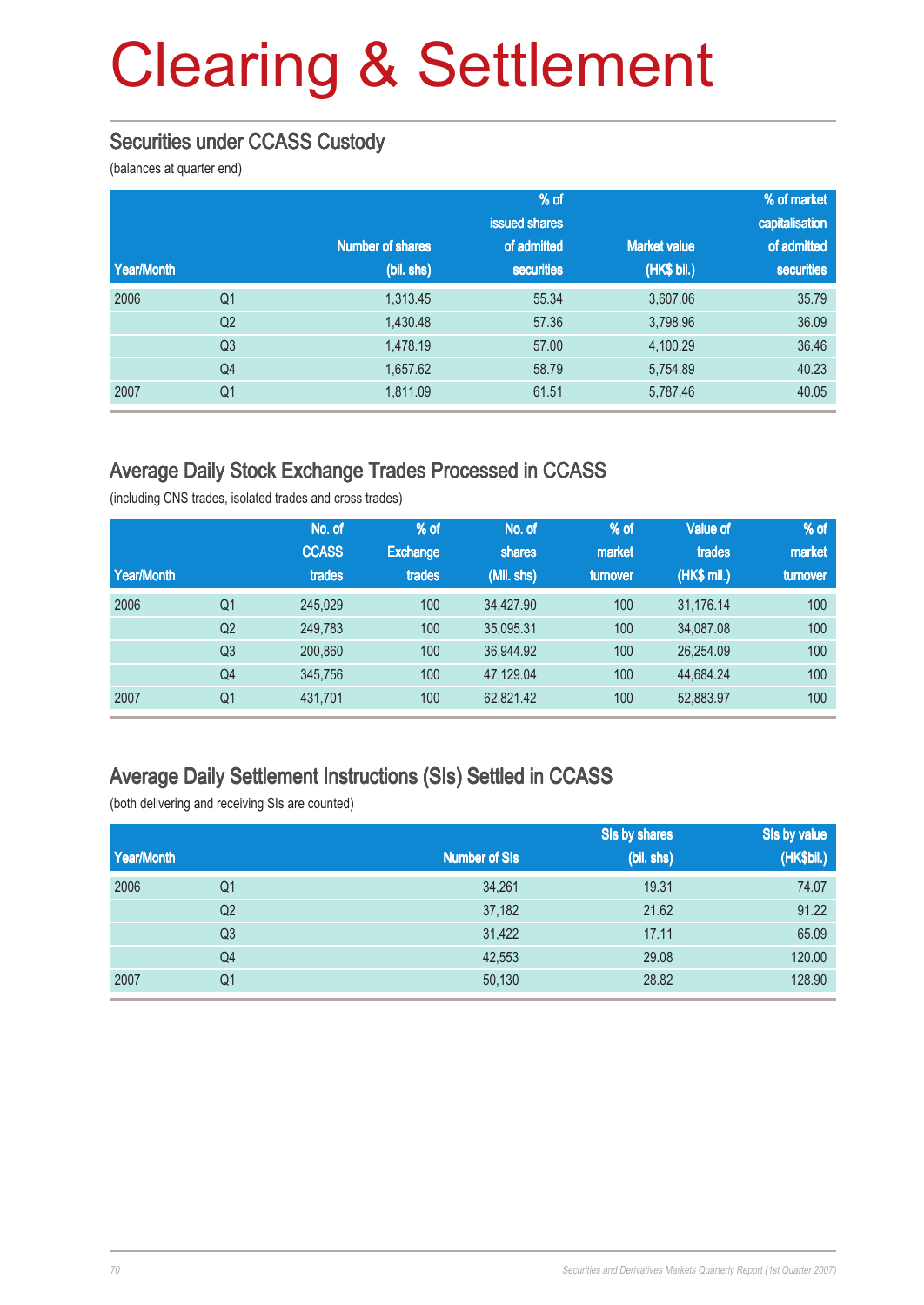#### Average Daily Investor Settlement Instructions (ISIs) settled in CCASS

(one sided ISIs are counted)

|            |                |                       | <b>ISIs by shares</b> | <b>ISIs by value</b> |
|------------|----------------|-----------------------|-----------------------|----------------------|
| Year/month |                | <b>Number of ISIs</b> | (Mil shs)             | (HK\$ mil.)          |
| 2006       | Q1             | 496                   | 55.27                 | 134.47               |
|            | Q <sub>2</sub> | 579                   | 78.92                 | 216.76               |
|            | Q <sub>3</sub> | 531                   | 67.14                 | 171.78               |
|            | Q4             | 745                   | 108.80                | 362.37               |
| 2007       | Q <sub>1</sub> | 782                   | 88.79                 | 207.34               |

#### Average Daily Netting Efficiency of CNS Trades

(in stock positions and share quantity)

|            |                | No. of CNS      | <b>Netting</b> | No. of shares due | <b>Netting</b> |
|------------|----------------|-----------------|----------------|-------------------|----------------|
|            |                | stock positions | efficiency     | for settlement    | efficiency     |
| Year/Month |                |                 | (%)            | (Mil. shs)        | $(\%)$         |
| 2006       | Q <sub>1</sub> | 45.262          | 90.47          | 14,886.07         | 77.79          |
|            | Q <sub>2</sub> | 43,574          | 90.91          | 14,431.15         | 78.87          |
|            | Q <sub>3</sub> | 37,025          | 91.39          | 11,342.38         | 84.18          |
|            | Q4             | 48,224          | 92.69          | 17,297.74         | 80.75          |
| 2007       | Q <sub>1</sub> | 57,612          | 93.05          | 21,875.02         | 82.12          |

#### Average Daily Settlement Efficiency of CNS Stock Positions

|            |                | Settlement efficiency (%) |             |
|------------|----------------|---------------------------|-------------|
| Year/Month |                | S day                     | $S + 1$ day |
| 2006       | Q1             | 99.74                     | 99.98       |
|            | Q <sub>2</sub> | 99.67                     | 99.97       |
|            | Q <sub>3</sub> | 99.81                     | 99.98       |
|            | Q4             | 99.67                     | 99.97       |
| 2007       | Q1             | 99.76                     | 99.97       |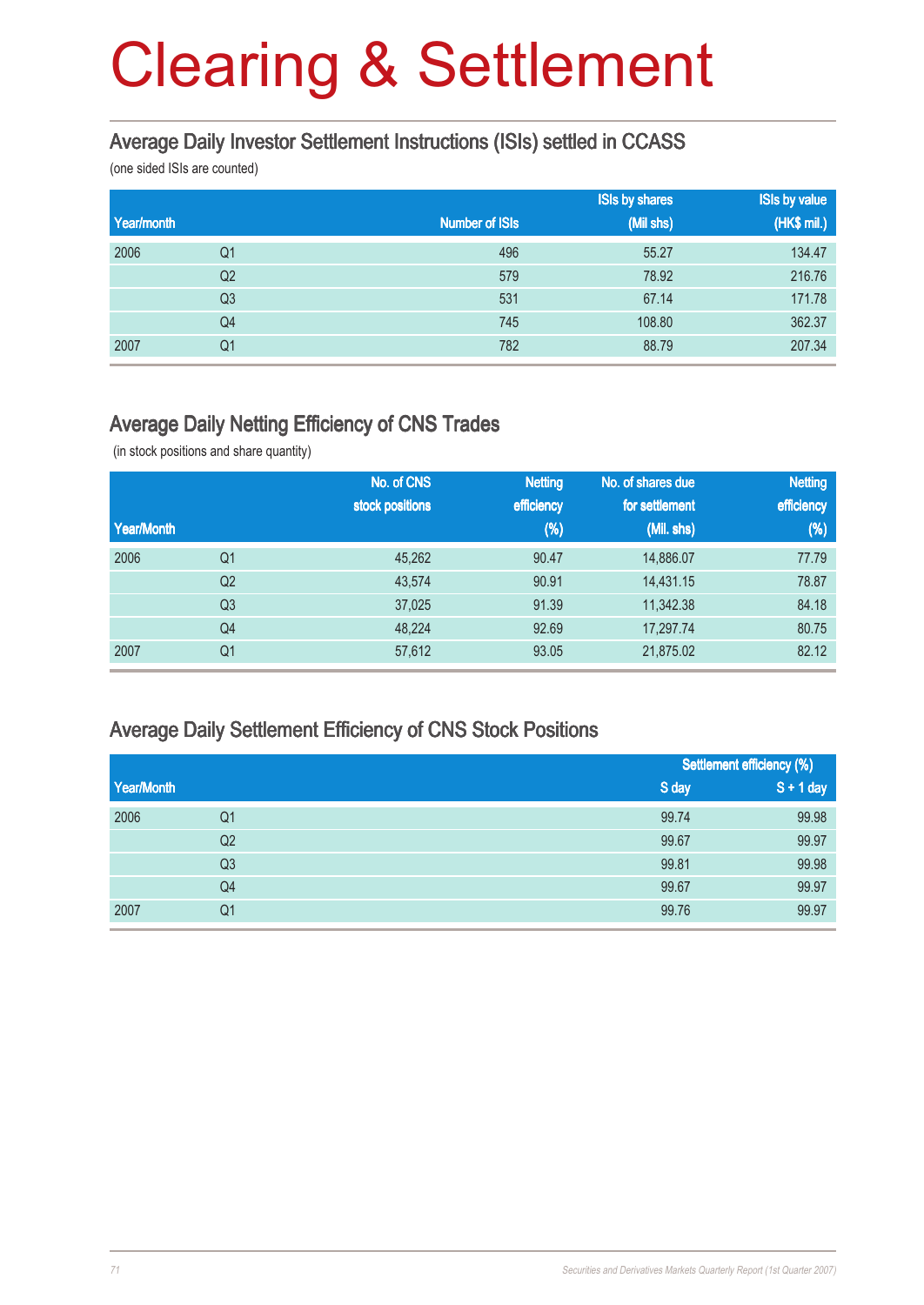# Exchange Participants Statistics

### Stock Exchange

|      |                | No. of Trading<br><b>Right Holders</b> | Exchange<br>Participants-<br><b>Trading</b> | <b>Exchange</b><br>Participants-<br><b>Non-Trading</b> | Non-Exchange<br><b>Participants</b> |
|------|----------------|----------------------------------------|---------------------------------------------|--------------------------------------------------------|-------------------------------------|
| 2006 | Q <sub>1</sub> | 520 (922)                              | 427 (821)                                   | 42 (50)                                                | 51(51)                              |
|      | Q <sub>2</sub> | 517 (922)                              | 426 (823)                                   | 41 (49)                                                | 50(50)                              |
|      | Q <sub>3</sub> | 517 (922)                              | 425 (821)                                   | 42(51)                                                 | 50(50)                              |
|      | Q4             | 518 (921)                              | 425 (818)                                   | 44 (54)                                                | 49 (49)                             |
| 2007 | Q <sub>1</sub> | 517 (918)                              | 427 (822)                                   | 43 (49)                                                | 47(47)                              |

### Futures Exchange

|      |                |                      | <b>Exchange</b> | <b>Exchange</b>          |                     |
|------|----------------|----------------------|-----------------|--------------------------|---------------------|
|      |                | No. of Trading       | Participants -  | <b>Participants-</b>     | Non-Exchange        |
|      |                | <b>Right Holders</b> | <b>Trading</b>  | <b>Non-Trading</b>       | <b>Participants</b> |
| 2006 | Q <sub>1</sub> | 194 (225)            | 138 (167)       | -                        | 56 (58)             |
|      | Q <sub>2</sub> | 194 (225)            | 137 (166)       | -                        | 57 (59)             |
|      | Q <sub>3</sub> | 194 (225)            | 136 (165)       | $\qquad \qquad$          | 58 (60)             |
|      | Q4             | 194 (225)            | 135 (164)       | $\overline{\phantom{0}}$ | 59(61)              |
| 2007 | Q <sub>1</sub> | 193 (224)            | 136 (165)       | -                        | 57 (59)             |

Notes:

(1) The figures in blanket is the number of trading rights held.

(2) An Exchange Participant is a corporation who may trade on or through the Exchange and is licensed under the Securities and Futures Ordinance to carry on securities/ futures/options dealing activity.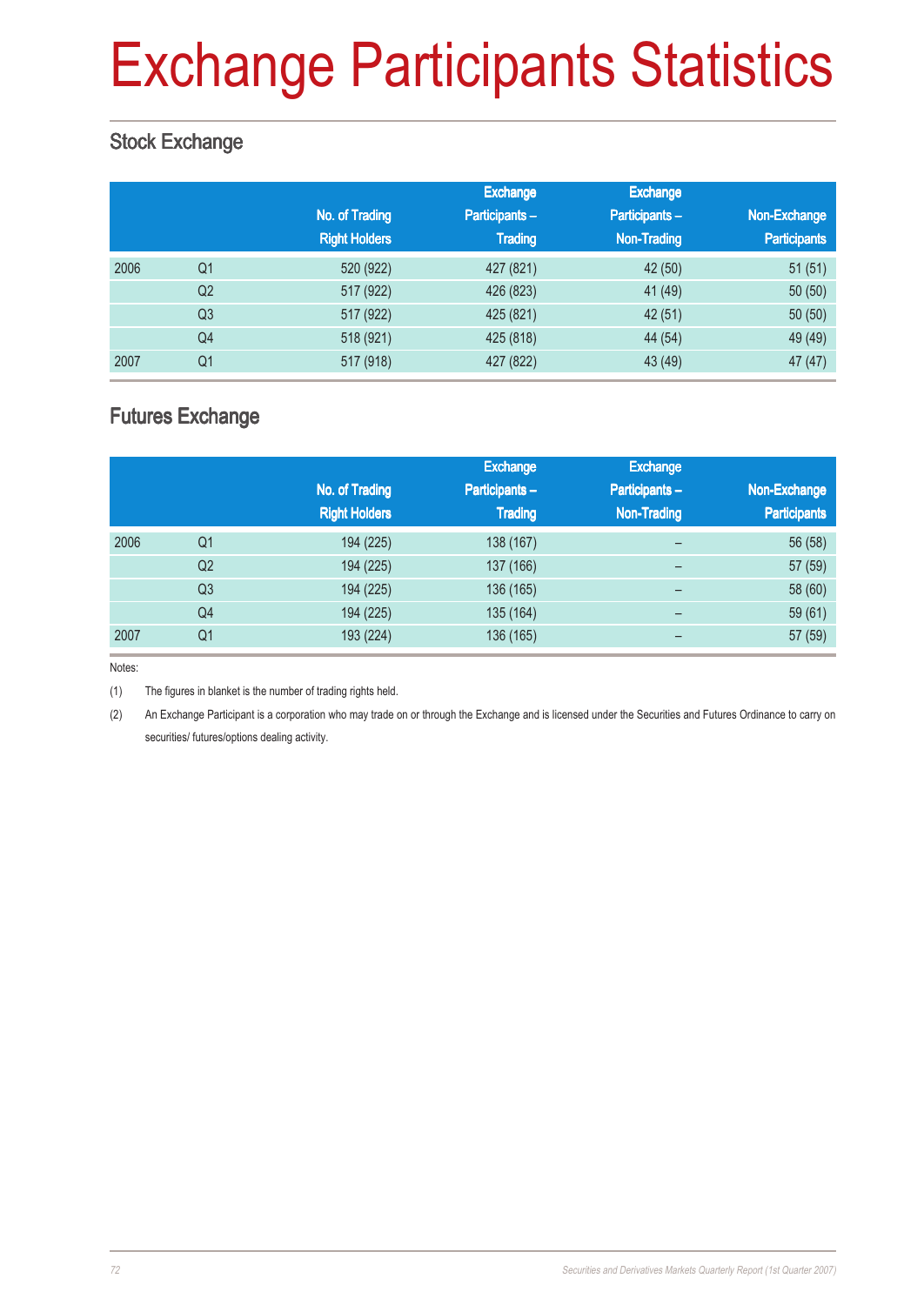# Clearing Participants Statistics

### **HKCC Participants**

| Year/month |    | <b>Clearing Participants</b> | <b>General Clearing</b><br><b>Participants</b> |
|------------|----|------------------------------|------------------------------------------------|
| 2006       | Q1 | 130                          | 5                                              |
|            | Q2 | 129                          | 5                                              |
|            | Q3 | 128                          | 5                                              |
|            | Q4 | 125                          | 6                                              |
| 2007       | Q1 | 123                          | 6                                              |

#### SEOCH Participants

|            |    |                                     | <b>General Clearing</b> |
|------------|----|-------------------------------------|-------------------------|
| Year/month |    | <b>Direct Clearing Participants</b> | <b>Participants</b>     |
| 2006       | Q1 | 48                                  | 3                       |
|            | Q2 | 47                                  | 4                       |
|            | Q3 | 46                                  | 4                       |
|            | Q4 | 46                                  | 4                       |
| 2007       | Q1 | 46                                  | 4                       |

### **HKSCC Participants**

|            |                |                            | Non-broker            |
|------------|----------------|----------------------------|-----------------------|
| Year/month |                | <b>Broker Participants</b> | Participants (Note 1) |
| 2006       | Q1             | 434                        | 44                    |
|            | Q <sub>2</sub> | 433                        | 44                    |
|            | Q <sub>3</sub> | 431                        | 44                    |
|            | Q4             | 431                        | 44                    |
| 2007       | Q1             | 433                        | 44                    |

Note 1: Non-broker participants incluce Clearing Agency Participants, Custodian Participants and Stock Pledgee Participants